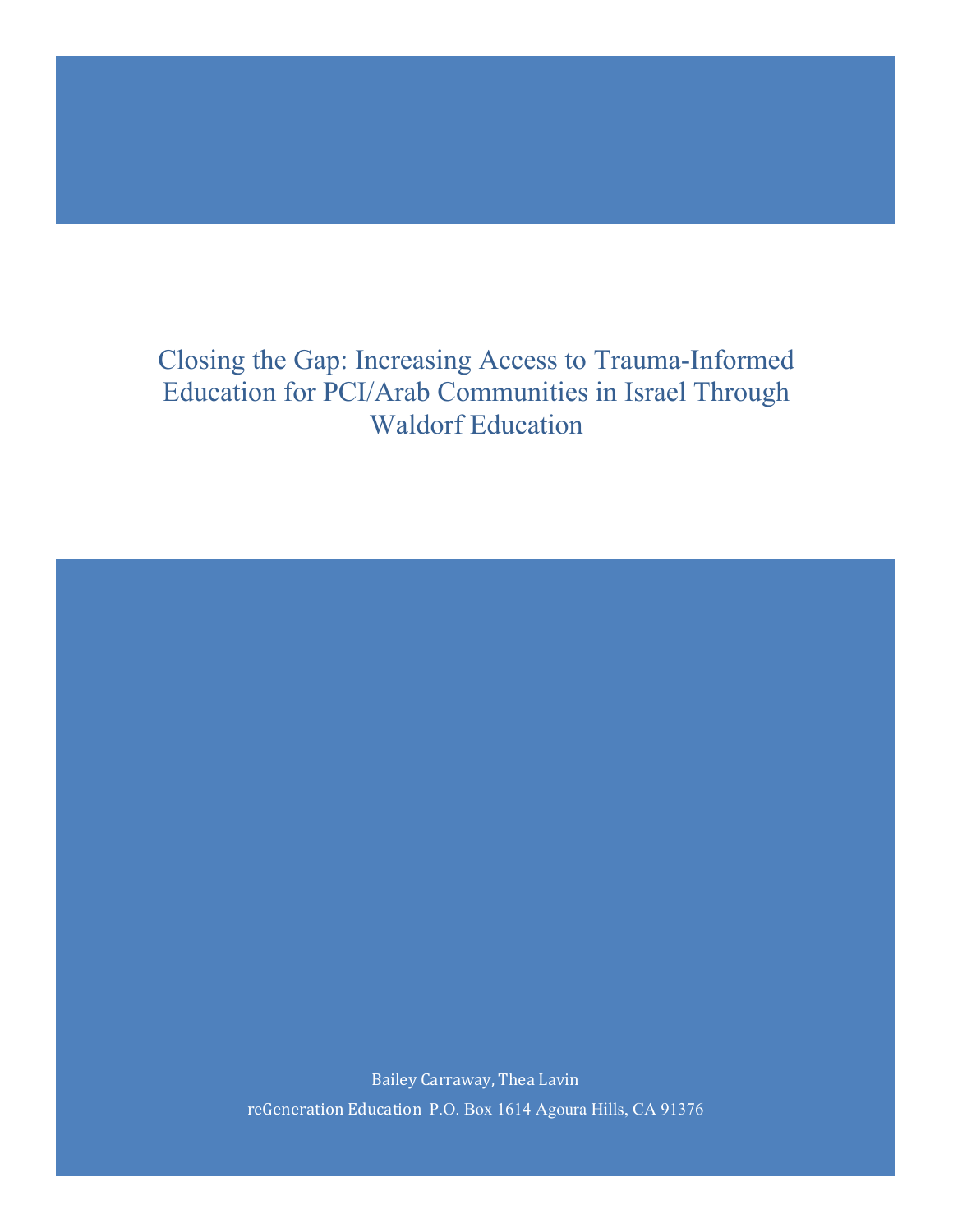The research and findings in this report were conducted independent of the funder.

Portions of this document may be reprinted with permission reGeneration Education. To reprint, please use the following language: "Printed with permission, reGeneration Education. https://regenerationeducation.org." For more information, contact us at https://regenerationeducation.org.

Suggested citation: Carraway, B., Lavin, T. (2022). *Closing the Gap: Increasing Access to Trauma-Informed Education for PCI/Arab Communities in Israel Through Waldorf Education.*  Agoura Hills, CA: reGeneration Education.

©2022 reGeneration Education https://regenerationeducation.org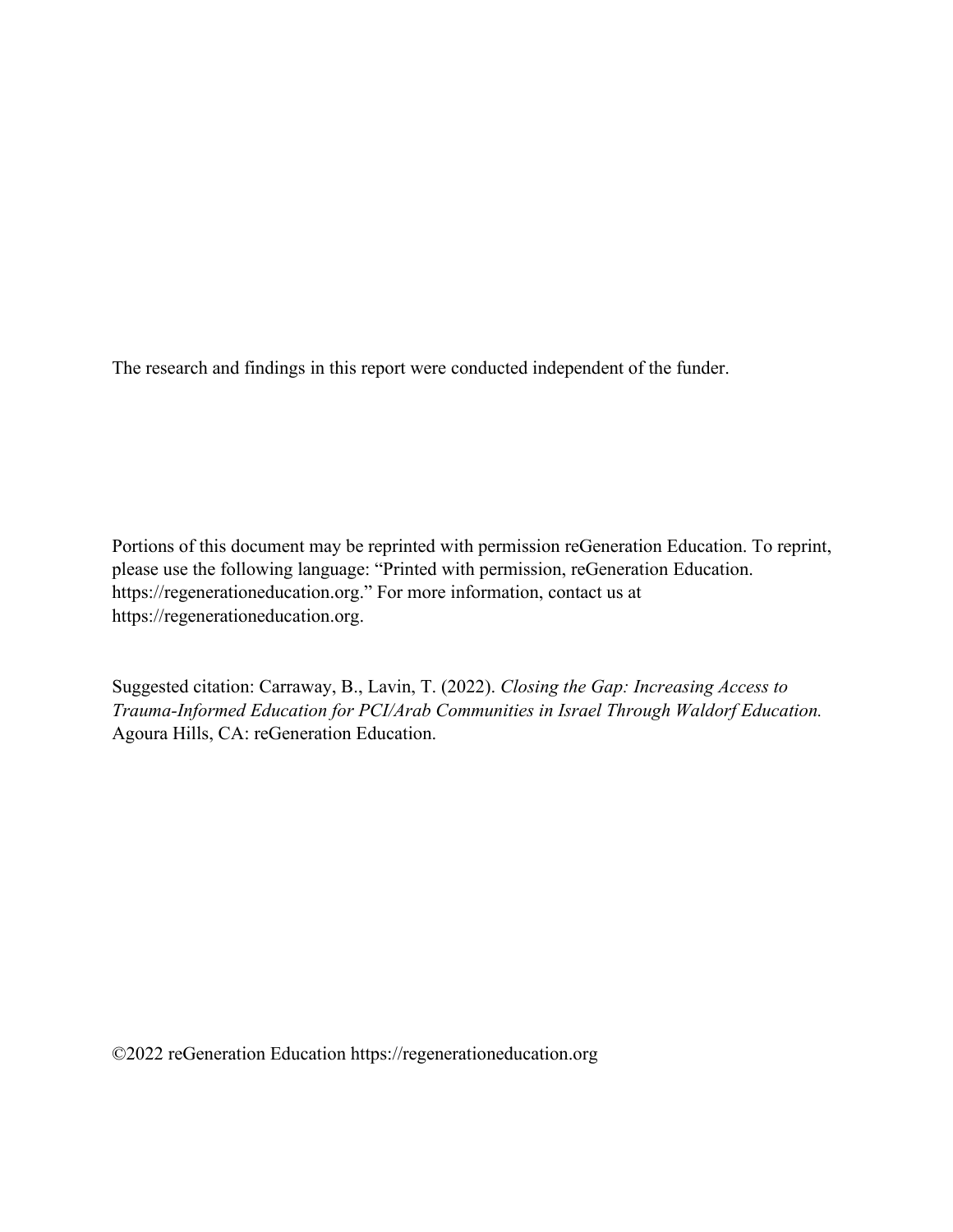# Table of Contents

| Growing Up Stressed: PCI/ Arab Israeli Childhoods and Adverse Childhood Experiences  4 |  |
|----------------------------------------------------------------------------------------|--|
|                                                                                        |  |
|                                                                                        |  |
|                                                                                        |  |
|                                                                                        |  |
|                                                                                        |  |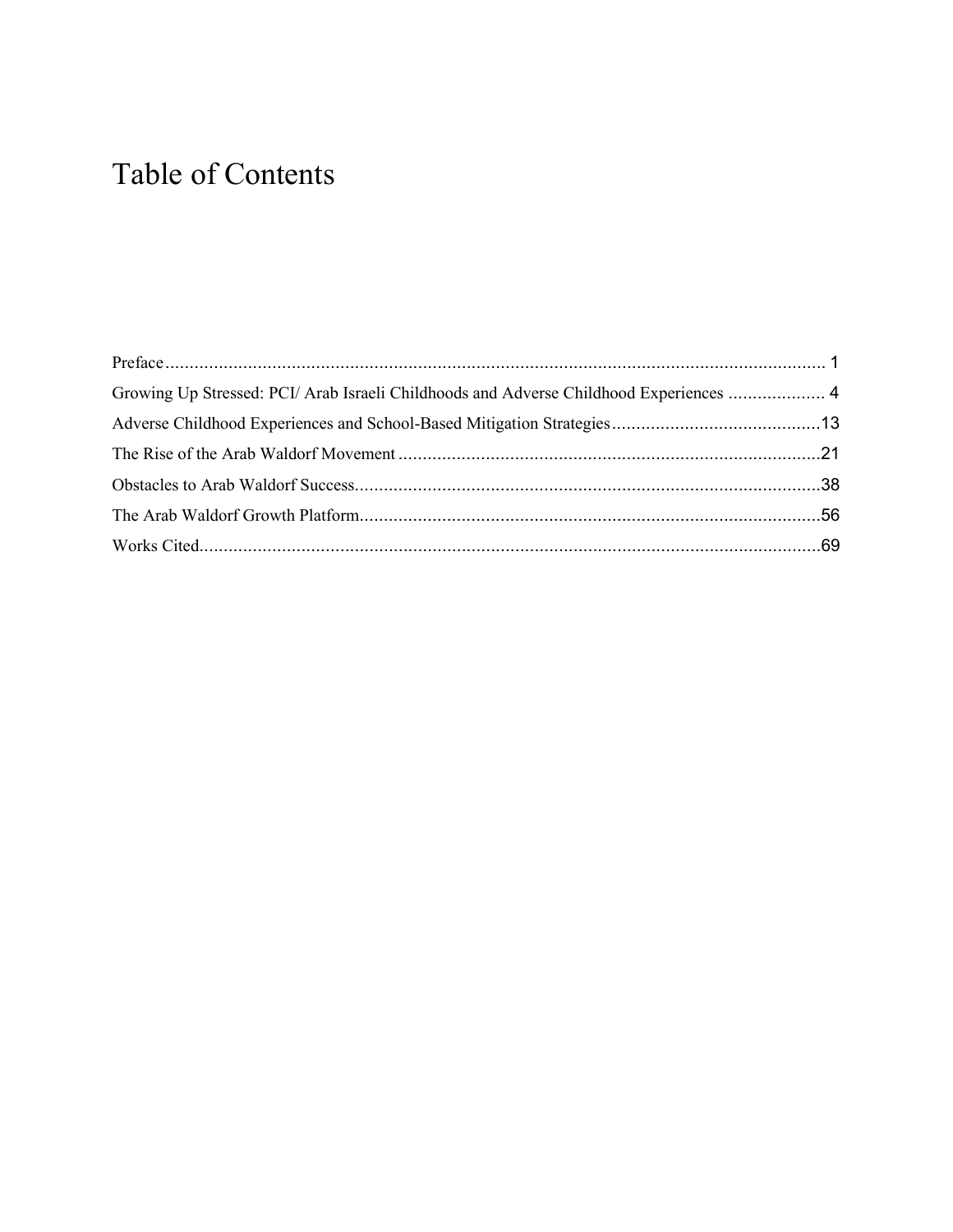# <span id="page-3-0"></span>Preface

As the Second Intifada ended, residual trauma descended like ashes over the land between the Jordan River and the Mediterranean Sea. Every outbreak of violence contributed to a chaotic atmosphere of fear and anxiety. This was devastating, especially for children who thrive on safety and stability. In Los Angeles, a small group of Jewish, Christian, and Palestinian Muslim Americans watched with growing concern. They understood that toxic stress damages the healthy spirit of children but that it can be inoculated through quality early childhood education. Soon after, they opened reGeneration Education, a U.S. non-profit organization founded in 2005 to build peace by increasing access to trauma-informed early childhood education in Israel and the Palestinian Territories.

reGeneration Education's mission is rooted in the aspirations of parents and peace leaders working on the ground to build education-centered solutions to the effects of trauma on childhood development. Since the 1980s, local parental interest coalesced around one pedagogical approach: Waldorf education. Support for Waldorf grew so rapidly that by the 2020s it had become the most popular secular school movement in Israel. Developed in the aftermath of World War I, Waldorf fosters cultures of peace capable of nurturing children traumatized by conflict. In recent decades, Jewish Israeli citizens opened approximately 200 Hebrew Waldorf kindergartens, elementary schools, and high schools and two Waldorf training programs at accredited teacher colleges.<sup>[1](#page-3-1)</sup> The swift and lasting expansion of Waldorf kindergartens and schools alludes to the positive effects of this pedagogical style on children growing up in the unique context of Israel.<sup>[2](#page-3-2)</sup> Yet despite the prevalence of Waldorf schools in Jewish Israeli society and formidable interest from Palestinian Citizens of Israel (PCI)/ Arab Israeli parents, Waldorf has struggled to scale in PCI/Arab Israeli communities.<sup>[3](#page-3-3)</sup>

Many PCI/Arab Israelis, Jewish Israelis, and international individuals and organizations have worked diligently to expand access to trauma-informed Waldorf education for PCI/Arab Israeli

<span id="page-3-2"></span><span id="page-3-1"></span><sup>1</sup> Shepha Vainstein, "A School of Hope in Israel: The Story of Abu Amin and Kibbutz Harduf," in *Waldorf Education: A Family Guide,* ed. Pamela J. Fenner (New Amesbury, MA: Michaelmas Press, 2020), 257-260. <sup>2</sup> Hereafter, the authors will use "school" to signify elementary, middle, and high school equivalents in Israel, while "kindergarten" will exclusively refer to kindergartens. This delineation most closely follows that used by Waldorf teachers and administrators in Israel.

<span id="page-3-3"></span><sup>&</sup>lt;sup>3</sup> Arab Israelis are Israeli citizens who are Arab. They are Muslim, Christian, or Druze. Many Arab citizens of Israel self-identify as Palestinian and some self-designate themselves as Palestinian Citizens of Israel (PCI). According to a 2019 survey by University of Haifa professor Sammy Smooha, "Still Playing by the Rules: Index of Arab-Jewish Relations in Israel 2019," which was conducted in Arabic among 718 Arab adults, 47% of the Arab Israeli population chose Palestinian identities with an Israeli component ("Israeli Palestinian", "Palestinian in Israel", "Palestinian Arab in Israel"), 36% prefers Israeli Arab identities without a Palestinian component ("Israeli", "Arab", "Arab in Israel", "Israeli Arab"), and 15% chose Palestinian identities without an Israeli component ("Palestinian", "Palestinian Arab"). When these two components are presented as competitors, 69% chose exclusive or primary

Palestinian identity, compared with 30% who chose exclusive or primary Israeli Arab identity. 66% of the Arab population agreed that "the identity of 'Palestinian Arab in Israel' is appropriate to most Arabs in Israel."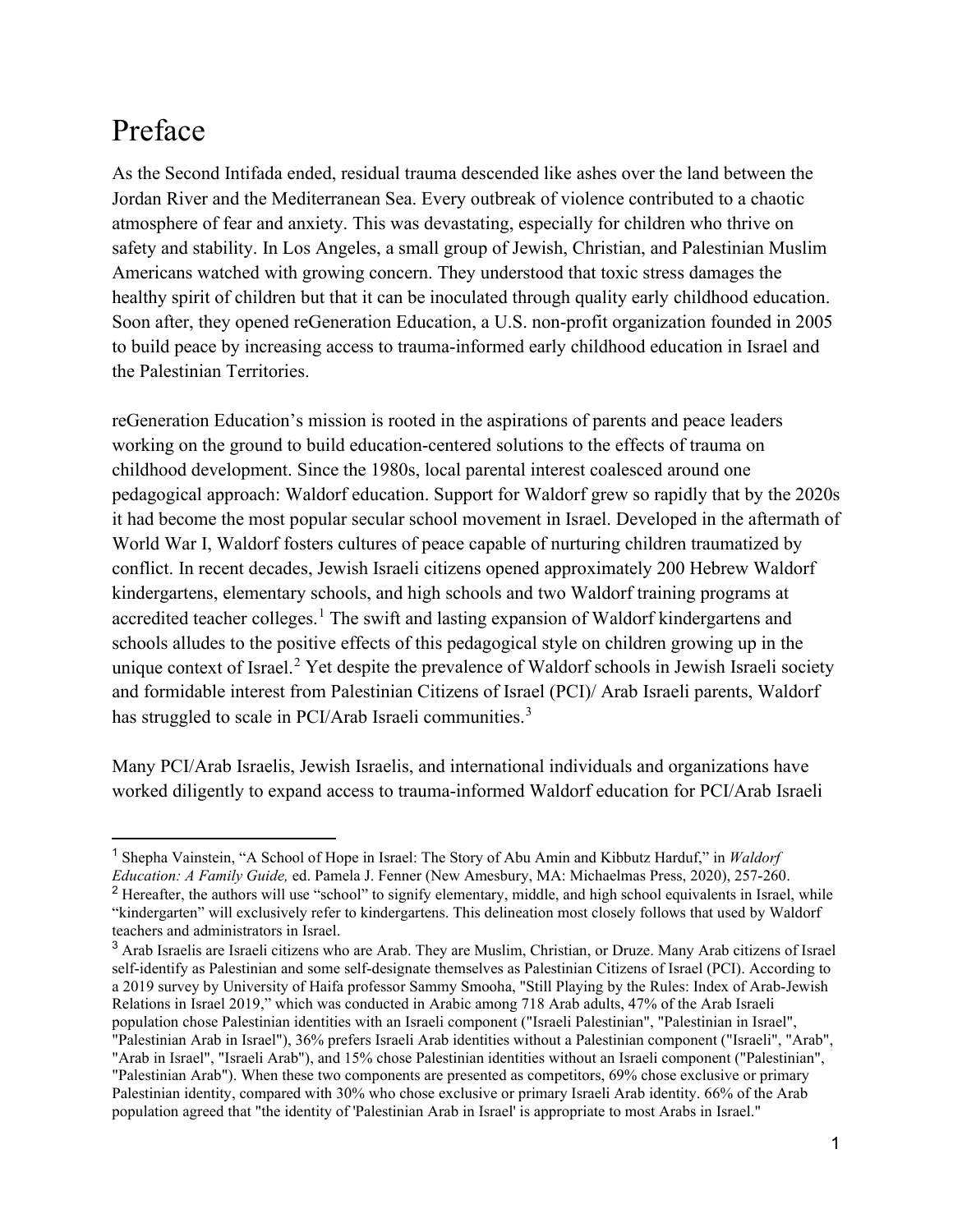children. reGeneration took the lead in harnessing U.S. support and helped launch numerous flagship Arab Waldorf schools in Israel and the Palestinian Territories. The organization also funded scholarships for aspiring PCI/Arab Israeli Waldorf teachers, implemented a sizeable Waldorf teacher training immersion for 120 Palestinian teachers in the West Bank city of Jenin, and co-sponsored numerous conferences on trauma-informed education in Jerusalem.

Despite its prolific track record of investment in Arab Waldorf, reGeneration's Board of Directors watched with surprise as the movement's growth plateaued over the past decade. While many PCI/Arab Israeli parents tried to build Waldorf schools in their communities, few successfully opened. The existing Waldorf schools for PCI/Arab Israelis seeded by reGeneration remained in operation but struggled to grow in proportion to parental demand.

reGeneration formed the Waldorf Arab Education Advisory Board to understand the cause of Arab Waldorf's struggle to scale. In 2020, its members undertook 21 months of research to shed light on the obstacles holding the Arab Waldorf school movement back in Israel and identify what support would propel it forward. Their research began with a survey of the literature addressing the sociopolitical context in which Arab education in Israel unfolds. They followed their literature review with a qualitative study that employed semi-structured interviews with Waldorf teachers, parents, and education leaders, as well as experts in Israeli shared society. The Advisory Board's qualitative research illuminated the obstacles that Arab Waldorf schools face in vivid detail. Waldorf teachers, parents, and leaders shared that when they attempted to open more Arab Waldorf schools, they struggled to navigate bureaucratic obstacles and systemic discrimination. They also had difficulty finding trained teachers to replenish and grow their staff, which many leaders of Arab Waldorf attribute to the lack of affordable, culturally relevant, and language-accessible teacher training at accredited Waldorf teachers' colleges in Israel. PCI/Arab Israeli parents who wanted to learn more about Waldorf also struggled to do so, as there are very few Waldorf resources available in their native language.

Throughout numerous interviews, Waldorf leaders detailed strategies they believe will successfully support the movement's growth in PCI/Arab Israeli communities. The Advisory Board's findings are detailed in this paper, along with its recommendations for sustaining Arab Waldorf movement growth and advancing educational equity in Israel.

The following six sections seek to convey the need for Waldorf education within PCI/Arab Israeli communities and the challenges that hinder the growth of this movement. In the first two sections, the authors seek to explain the uniquely detrimental environment in which PCI/Arab Israeli children grow and how trauma-informed education can support healthy socioemotional development. The following two sections outline the predominant educational options within PCI/Arab Israeli communities and how Arab Waldorf was born from this. Finally, relying on the testimonies of Arab Waldorf practitioners and interested parties, the authors outline persistent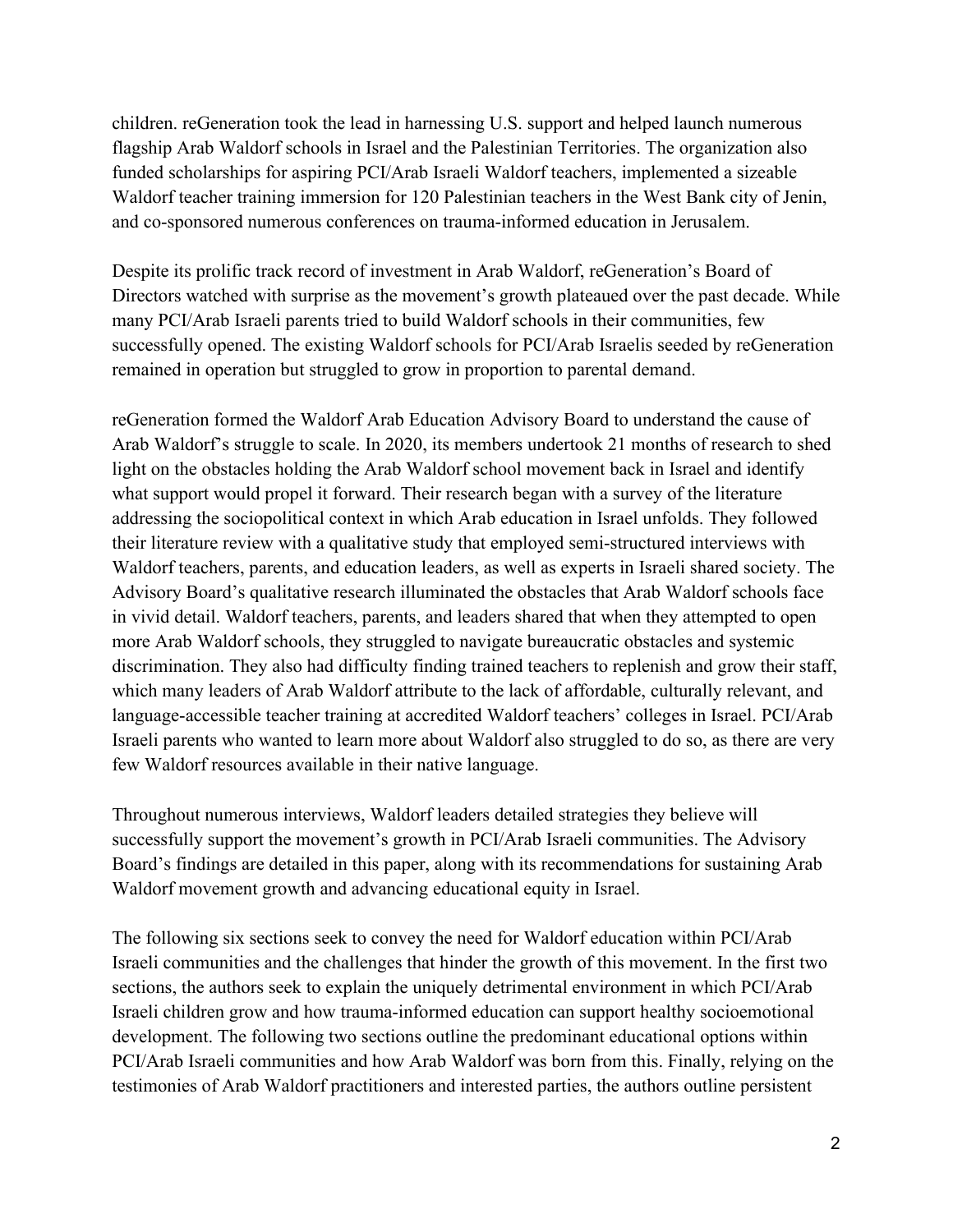obstacles that prevent the Arab Waldorf movement from flourishing before concluding the report with the Arab Waldorf Growth Platform, a series of recommendations that will propel the movement forward.

The Arab Waldorf Growth Platform is meant as a series of recommendations to advocate for more child-centered education, with an increased focus on children's socioemotional development in traumatic circumstances. The authors conceptualize the advancement of Waldorf as a necessary first step in supporting the complex needs of trauma-affected children, and we invite the newly formed Israeli government to engage actively with this incredibly pressing need. While neither author of this report is Arab or Israeli, the analysis and recommendations outlined in this paper are grounded in the testimonies and experiences of PCI/Arab Israeli and Jewish Israeli leaders in the Waldorf movement.

# **On Language and National Identity**

The reGeneration Waldorf Arab Education Advisory Board conducted English, Hebrew, and Arabic interviews. The participants were Christian, Muslim, Druze, and Jewish citizens of Israel. They represented a broad spectrum of national identity, including individuals who prefer to be called Jewish Israeli, Palestinian Citizens of Israel (PCI), Arab Israeli, and Palestinian Arab. Individuals identified as Arab Israeli were of Bedouin, Palestinian and Druze heritage. In this paper, reGeneration will refer to the members of communities seeking Arab Waldorf as both Palestinian Citizens of Israel (PCI) and Arab Israelis.

However, when referring to the education movement they are building, the authors simply refer to it as Arab Waldorf. This is not intended to erase the vibrant and distinct heritages of Arabicspeaking Waldorf students, teachers, and parents. Instead, it is in consideration of nascent Waldorf school communities in surrounding Arab countries, who, over time, will likely reflect more Arab ethnoreligious identities than those found in Israel.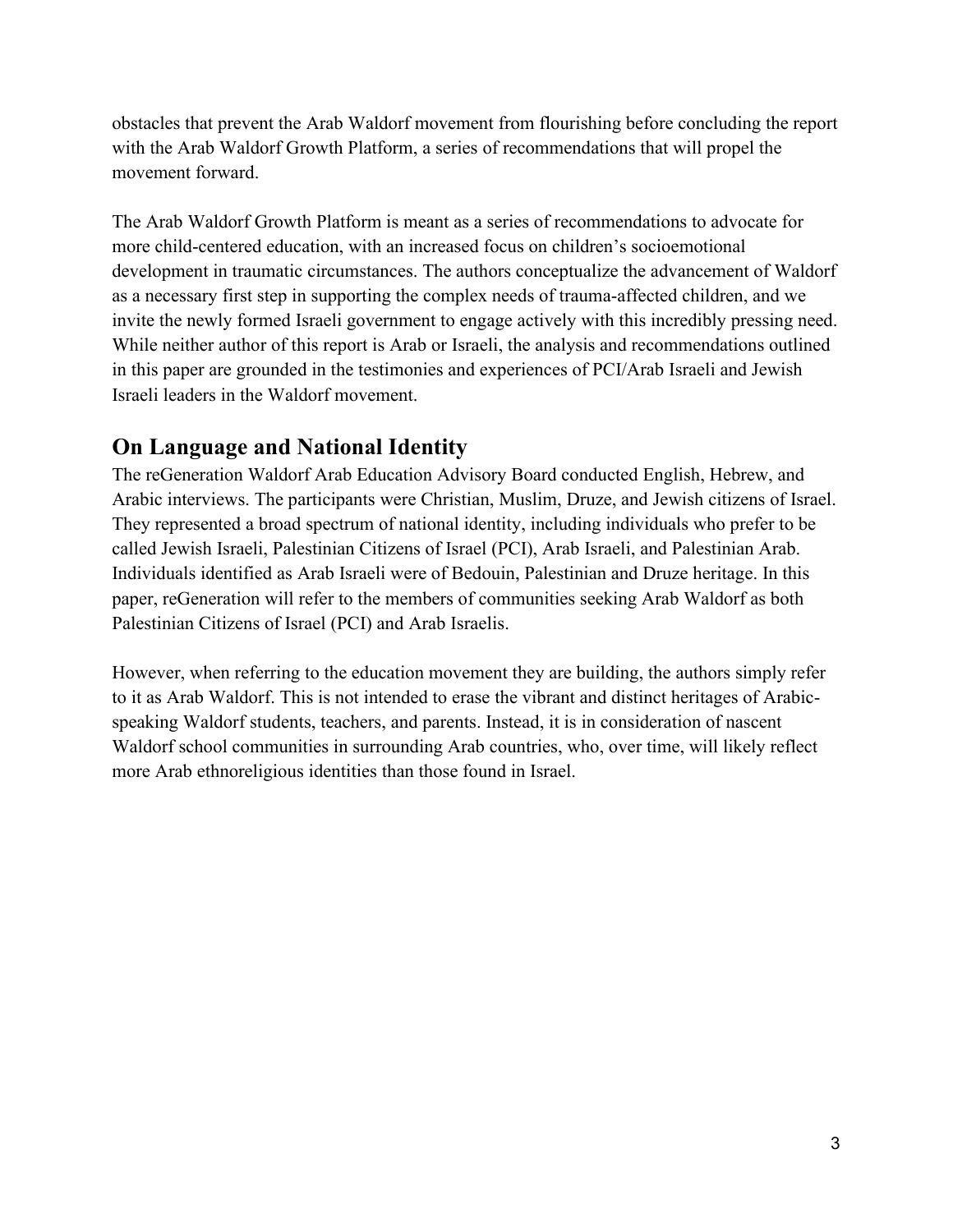# <span id="page-6-0"></span>Growing Up Stressed: PCI/ Arab Israeli Childhoods and [Adverse Childhood Experiences](#page-14-0)

Many aspects of life in Israel can generate toxic stress for PCI/Arab Israeli children: the blare of missile alarm systems as rockets from Lebanon or Gaza hurdle overhead, the pop of gunfire in an Arab town in the throes of a crime surge, or the feeling of unease and fear when speaking Arabic on a public bus alongside unknown Jewish passengers.

While Jewish Israeli children also experience real hardships, most notably intergenerational trauma, compulsory military service in combat zones, and the persistent threat of missile attacks from hostile neighboring countries, a confluence of stressors merge in uniquely damaging ways for PCI/Arab Israeli children.

These experiences affect the day-to-day life of PCI/Arab Israeli children and their long-term psychosocial development. In this section, we will first outline the everyday stressors that are prevalent among PCI/Arab Israeli children and then explain how, when children experience these stressors over a long period, they can amount to Adverse Childhood Experiences, before ultimately explaining the relationship between Adverse Childhood Experiences and toxic stress. These sections will show that PCI/Arab Israeli children are at high risk for experiencing damaged development processes due to the stressors of their environments.

# **Everyday Stressors**

"I know how hard it is to be Arab in Palestine and in Israel. It's very, very difficult," said Laban Abu Aulfat Altouree, a Muslim Palestinian Bedouin woman living in Israel and co-founder of Seeds/Boudur Bilingual Waldorf Training Institute.<sup>[4](#page-6-1)</sup>

As the ethnic minority within the Jewish State, PCI/Arab Israeli children officially have equal rights compared to their Jewish neighbors. However, as described below, PCI/Arab Israelis have higher exposure to poverty, violence, and discrimination. These stressors place PCI/Arab Israeli children at a developmental disadvantage with far-reaching implications for personal and communal well-being in later years.

"Everything you do in Arab society is a struggle. You wake up in the morning, and you are in a battle…It is a lot of struggle. It is the struggle of being Arabs in Israel," said Tally Bat Zahor, senior advisor at Tamrat El Zeitoun, the first and only Arab Waldorf kindergarten and elementary school in Israel.[5](#page-6-2)

<span id="page-6-1"></span><sup>4</sup> Laban Abu Aulfat Altouree, Interview by reGeneration Education Waldorf Arab Education Advisory Board, Zoom, online, September 10, 2020.

<span id="page-6-2"></span><sup>5</sup> Tally Bat Zahor, Interview by reGeneration Education Waldorf Arab Education Advisory Board, Zoom, online, June 11, 2020.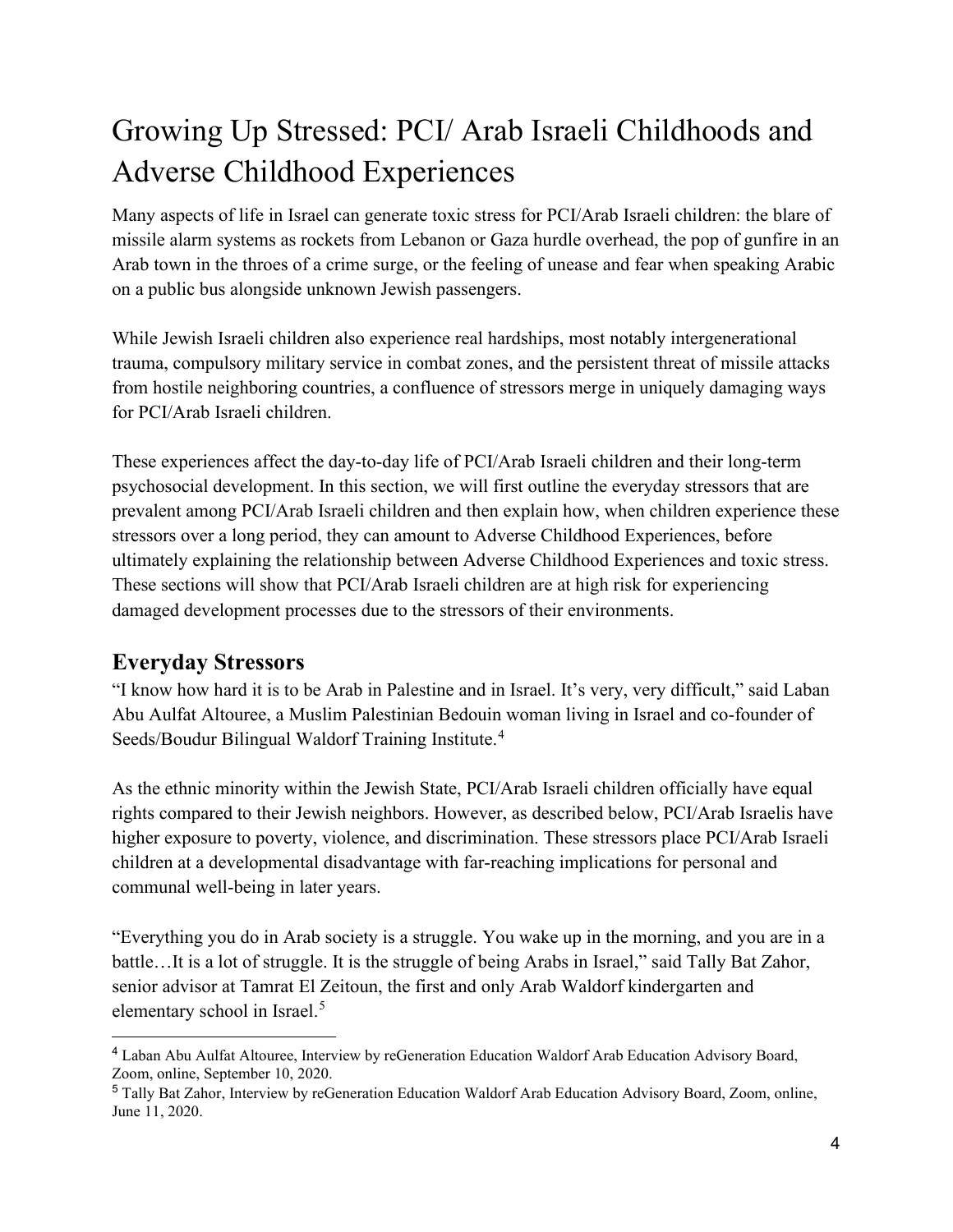### **Localized Violence**

A constellation of challenges plays out in the lives of PCI/Arab Israelis. A cornerstone stressor is violence from crime, which has plagued PCI/Arab society in recent years. "In four words: shooting in the streets. Arab villages used to be very safe places. No longer. People don't walk on the street, and they don't go out after dark. Mothers wait next to the schools to pick up their children," said Samah Salaime, a social worker and founder of Na'am/Arab Women in the Center, and director of a project to combat violence and crime in Arab society for Sikkuy, the Association for the Advancement of Civic Equality.[6](#page-7-0)

In 2020, 113 PCI/Arab Israelis died in violent incidents, 17 of whom were women. Recent murder rates represent the highest number in at least 20 years and an increase of more than 20 percent from the 94 murders in 2019; the murder rate in 2020 was nearly double that of  $2015$ .<sup>[7](#page-7-1)</sup> PCI/Arab Israeli civil society leaders point to a need for adequate law enforcement as the <sup>[8](#page-7-2)</sup>underlying factor driving the violence.

"In Arab communities, there is either over-policing or under-policing. Either they seal off the neighborhood and use force so that the residents themselves put pressure on the criminals, or they don't do anything  $-$  'Let them kill each other,' they say," said Salaime.<sup>[9](#page-7-3)</sup>

### **Communal Poverty**

Much of the crime-related violence in Arab communities is connected to high poverty levels. Every second PCI/Arab Israeli child is poor, according to findings of a recent study by Hebrew University School of Social Work on children and adolescents in Arab society.[10](#page-7-4) When asked why crime-related violence is decreasing in Jewish society but increasing in Arab Society, Salaime answered, "Poverty. Unequivocally….The social and economic gaps are intimately connected with the level of crime and with the feeling of personal security. Where there's poverty, there's crime."<sup>[11](#page-7-5)</sup>

While poverty rates in Israel decreased over the last decade, PCI/Arab Israelis, who comprise about 21 percent of the Israeli population, still experience disproportionately high poverty rates.

<span id="page-7-0"></span><sup>6</sup> Ayelett Shani, *"*Domestic Violence Is a Major Threat for Israeli Arab Women. Why Won't the Police Intervene?" *Haaretz* (Tel Aviv, Israel), June 11, 2016, https://www.haaretz.com/israel-news/.premium.MAGAZINE-gunfirewithin-israeli-arab-areas-rises-police-stand-by-1.5393771.

<span id="page-7-1"></span><sup>7</sup> "Violent Crime Continues to Rise | Arab Society Awaiting Government Plan," *Interagency Task on Israeli Arab Issues*, January 26, 2021, [https://www.iataskforce.org/activities/view/1119.](https://www.iataskforce.org/activities/view/1119)<br><sup>8</sup> "Israel's Annual Poverty Report: Little Change Seen in 2018," Inter-Agency Task Force, March 20, 2020,

<span id="page-7-2"></span>https://www.iataskforce.org/activities/view/995.

<span id="page-7-3"></span><sup>9</sup> Shani, *"*Domestic Violence Is a Major Threat for Israeli Arab Women."

<span id="page-7-4"></span><sup>10</sup> David Regev, "More Than Half of Arab Children Poor," *Ynet News*, June 16, 2006, [https://www.ynetnews.com/articles/0,7340,L-3263663,00.html.](https://www.ynetnews.com/articles/0,7340,L-3263663,00.html)

<span id="page-7-5"></span><sup>11</sup> Ibid.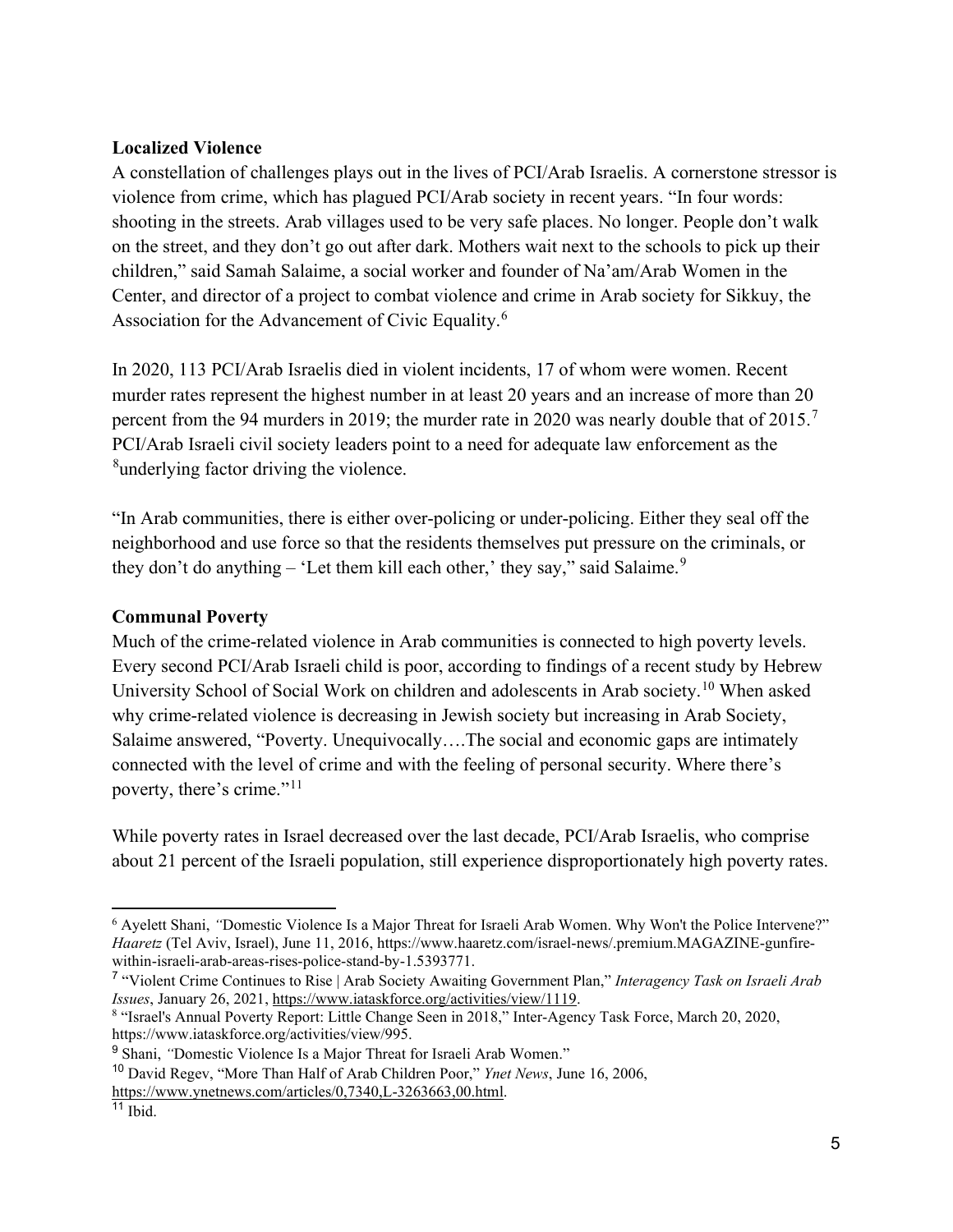Israel has one of the highest poverty rates among countries within the Organization for Economic Co-operation and Development (OECD), with 17.1% of families being classified as "poor" according to government reports. This poverty is disproportionately concentrated in PCI/Arab Israeli communities: in a report released the OECD in 2020, nearly 90% of PCI/Arab Israeli communities are classified as "poor" compared to less than 20% of non-Ultra-Orthodox, or non-Haredi, communities.<sup>[12](#page-8-0)</sup> Within these communities, 35.5% of PCI/Arab Israeli families live in poverty, according to the Israel National Insurance Institute's annual poverty report.<sup>[13](#page-8-1)</sup> This statistic rises when focusing on poverty among children: According to a report published by the Israel National Council for the Child in 2020, 30% of Israeli children live in poverty – but this statistic rises to 57.8% of Arab Israeli children, a number that is only surpassed by children in the Haredi community.<sup>[14](#page-8-2)</sup> This communal and household poverty is a compounding stressor in the lives of PCI/ Arab Israeli children.

### **Regional Instability**

In addition to communal poverty and localized violence, regional instability also impacts the mental health of PCI/Arab Israeli children. Despite peace efforts, Jewish Israelis and PCI/Arab Israelis have endured decades of sporadic terrorist violence, both widespread and localized.[15](#page-8-3) During the Al Aqsa Intifada between September 2000 and 2006, approximately 1000 Israeli citizens died in terrorist attacks.[16](#page-8-4) Proportional to the size of the population, this is equivalent to approximately ten September 11ths.<sup>17</sup> During this same period, it is estimated that  $3,000$ Palestinians living in the Palestinian Territories were killed.<sup>[18](#page-8-6)</sup> While terrorism has decreased in recent years, in the most recent Gaza-Israel conflict in May 2021, over 4,000 rockets were fired towards Israel by Hamas, while Israel deployed aircraft, tanks, and artillery fire into the densely packed Gaza Strip.[19](#page-8-7) 

<span id="page-8-0"></span><sup>12</sup> "Reducing socio-economic differences between different municipalities," in *OECD Economic Surveys: Israel 2020* (Paris: OECD Publishing, 2020[\) https://www.oecd-ilibrary.org/sites/95e50fce](https://www.oecd-ilibrary.org/sites/95e50fce-en/index.html?itemId=/content/component/95e50fce-en)[en/index.html?itemId=/content/component/95e50fce-en](https://www.oecd-ilibrary.org/sites/95e50fce-en/index.html?itemId=/content/component/95e50fce-en)

<span id="page-8-1"></span><sup>13</sup> Abigail Adler, tran., "About Two Million Israelis Live below the Poverty Line - Report," *The Jerusalem Post* (Jerusalem, Israel), January 22, 2021, https://www.jpost.com/israel-news/israel-report-about-two-million-people-<br>live-below-the-poverty-line-656317.

<span id="page-8-2"></span><sup>&</sup>lt;sup>14</sup> Stuart Winer, "Nearly a third of Israel's children live below the poverty line – report," *Times of Israel* (Jerusalem, Israel), January 14, 2020, [https://www.timesofisrael.com/nearly-a-third-of-israels-children-live-below-the-poverty](https://www.timesofisrael.com/nearly-a-third-of-israels-children-live-below-the-poverty-line-report/)[line-report/](https://www.timesofisrael.com/nearly-a-third-of-israels-children-live-below-the-poverty-line-report/) .

<span id="page-8-3"></span><sup>15</sup> Lynsay Ayer, Brinda Venkatesh, Robert Stewart, Daniel Mandel, Bradley Stein, and Michael Schoenbaum. "Psychological Aspects of the Israeli–Palestinian Conflict: A Systematic Review," *Trauma, Violence, & Abuse* 18, no. 3 (2017): 322–38. https://doi.org/10.1177/1524838015613774.

<span id="page-8-4"></span><sup>&</sup>lt;sup>16</sup> "Middle East | Intifada Toll 2000-2005," BBC News, BBC, February 8, 2005,

http://news.bbc.co.uk/1/hi/world/middle\_east/3694350.stm.

<span id="page-8-5"></span><sup>17</sup> Stevan E Hobfoll, Daphna Canetti-Nisim, and Robert J Johnson, "Exposure to Terrorism, Stress-Related Mental Health Symptoms, and Defensive Coping Among Jews and Arabs in Israel," *Journal of Consulting and Clinical Psychology* 74, no. (2) (2006): 207-18.

<span id="page-8-6"></span><sup>18</sup> "Middle East | Intifada Toll 2000-2005."

<span id="page-8-7"></span><sup>&</sup>lt;sup>19</sup> Nidal Al-Mughrabi and Stephen Farrell, "Israel pounds Gaza to curb Palestinian militants but rockets still fly," Reuters, Reuters News Agency, May 14, 2021, https://www.reuters.com/world/middle-east/israel-fires-artillery-intogaza-amid-persistent-palestinian-rocket-attacks-2021-05-13/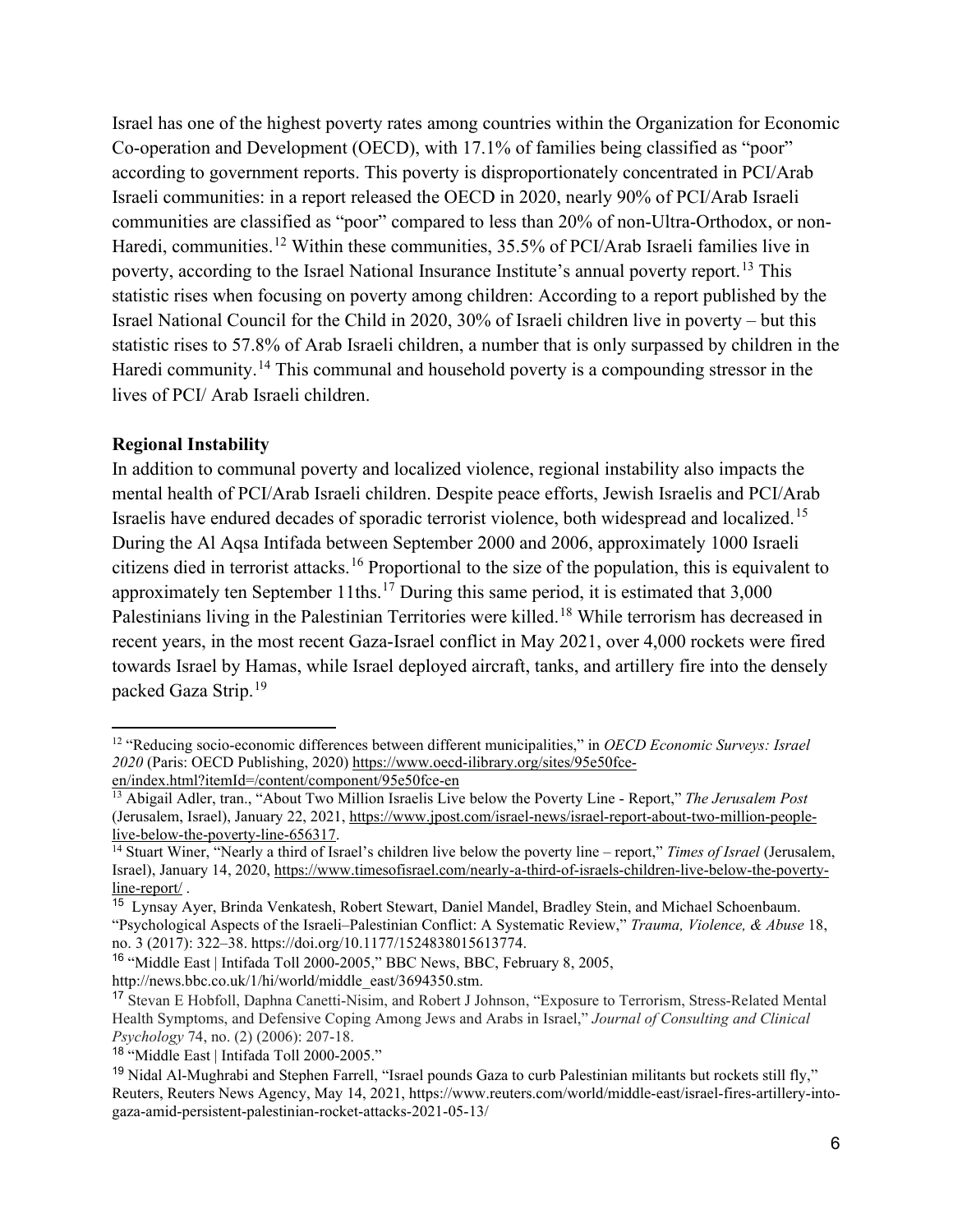The stress of terrorism affects Jewish Israelis and PCI/Arab Israelis differently. After terrorist attacks, PCI/Arab Israelis are more likely to form more significant post-traumatic stress disorder (PTSD) and depressive symptoms than Jewish Israelis.<sup>[20](#page-9-0)</sup> Children and adolescents are often hardest hit, as they typically exhibit higher levels of psychological distress than adults. According to a 2003 study conducted during the Second Intifada, over 50 percent of PCI/Arab Israeli children have PTSD.<sup>[21](#page-9-1)</sup> However, although there have been few definitive research studies specifically on PTSD since then, there is no reason to doubt that PCI/Arab Israeli children continue to suffer after subsequent waves of violence.

Many factors contribute to the heightened emotional damage PCI/Arab Israeli communities experience after terrorist events. In a 2013 study regarding incidences of PTSD in PCI/Arab Israeli communities after the 2006 Lebanon War, the authors wrote, "Perhaps, as a discriminated minority, Arab children come from homes with lower levels of education and income, underfunded schools, and poorer access to healthcare and education resources. Fewer resources represent a reduced capability to buffer further losses."[22](#page-9-2) The study found that the incidence of PTSD in PCI/Arab Israeli populations was higher than that found in Jewish Israeli populations, consistent with previous research.

#### **Acculturation and Discrimination**

Another cause of mental distress amongst PCI/Arab Israelis is the burden of acculturating to a Jewish-dominant society and often feeling unwelcome. Acculturation is a phenomenon that occurs when groups of individuals from different cultures come into continuous first-hand contact, subsequently challenging their cultural understanding of how to live.

The acculturation process can lead to positive results, improving one's life chances in a new culture, but it can also serve as an additional stressor. The immense cultural distance between the Jewish majority and the Arab minority may impose stress on PCI/Arab Israelis who are adapting to Jewish cultural and social expectations.<sup>23</sup> In 2020, a study reported that acculturative stress causes anxiety, depression, and feelings of alienation and discrimination among PCI/Arab Israeli students.[24](#page-9-4) Many PCI/Arab Israelis may also doubt the readiness of the Jewish majority to accept

<span id="page-9-0"></span><sup>&</sup>lt;sup>20</sup> Hobfoll et al., "Exposure to Terrorism, Stress-Related Mental Health Symptoms, and Defensive Coping Among Jews and Arabs in Israel," 207- 218.

<span id="page-9-1"></span><sup>21</sup> Sam Tyano, "Post-Traumatic Stress Disorder in Israeli Children," *International psychiatry: Bulletin of the Board of International Affairs of the Royal College of Psychiatrists* 1, no. 2 (2003): 7-8.

<span id="page-9-2"></span><sup>&</sup>lt;sup>22</sup> Leo Wolmer, Daniel Hamiel, Michelle Slone, Maya Faians, Meyrav Picker, Tal Adiv, and Nathaniel Laor, "Post-Traumatic Reaction of Israeli Jewish and Arab Children Exposed to Rocket Attacks Before and After Teacher-Delivered Intervention," *Israel Journal of Psychiatry and Related Sciences* 50, no. 3 (2016): 165–172.

<span id="page-9-4"></span><span id="page-9-3"></span><sup>&</sup>lt;sup>23</sup> Sarah Abu-Kaf, and Enas Khalaf, "Acculturative Stress among Arab Students in Israel: The Roles of Sense of Coherence and Coping Strategies," *International Journal of Environmental Research and Public Health* 17, no. 14 (2020): 5106. https://doi.org/10.3390/ijerph17145106  $^{24}$  Ibid.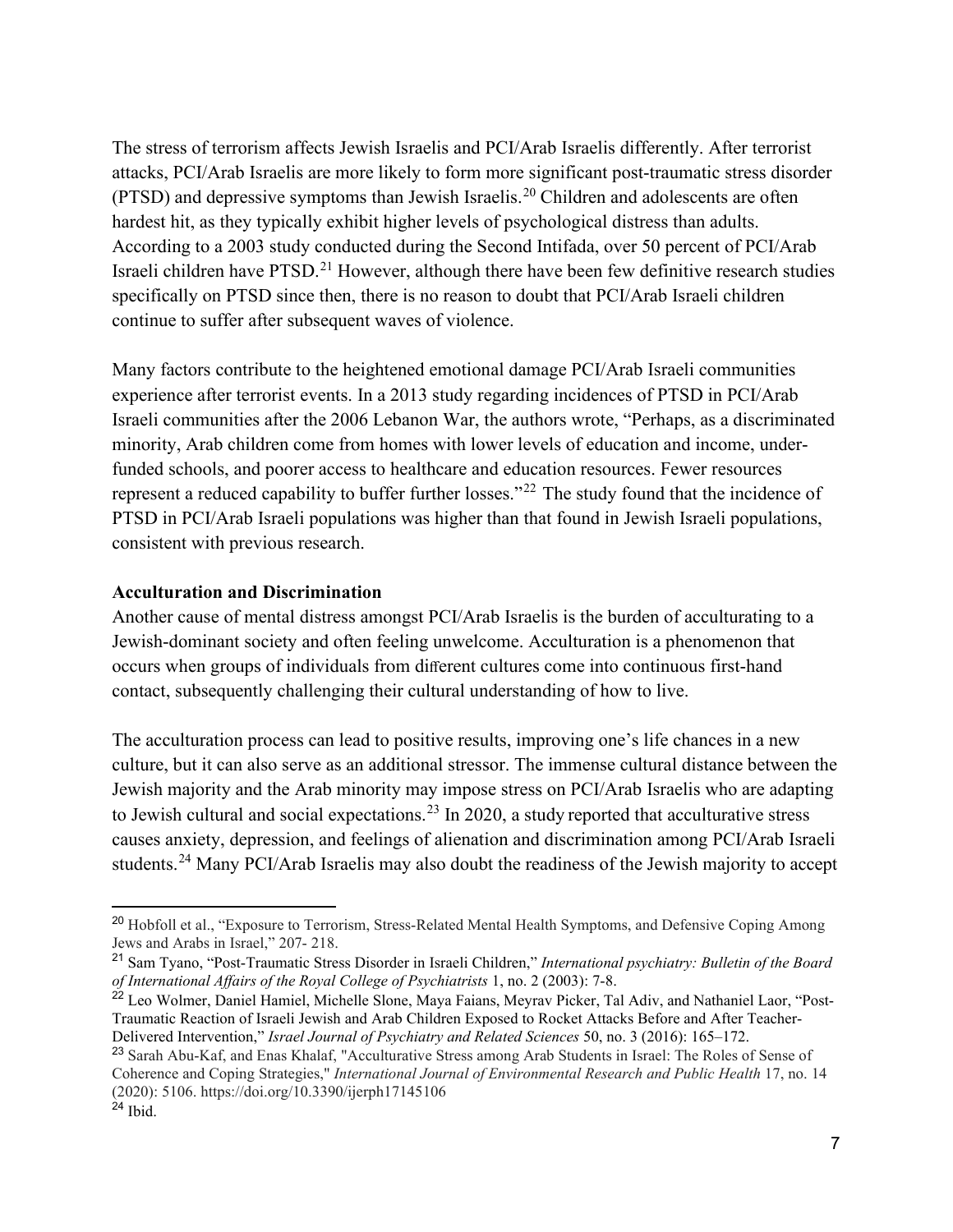them, and some studies show that less acculturated PCI/Arab Israelis experience higher levels of PTSD after terrorist attacks.<sup>[25](#page-10-0),[26](#page-10-1)</sup>

The stress of acculturation is heightened by the chronic discrimination that PCI/Arab Israelis suffer. For decades, PCI/Arab Israelis have reported employment discrimination; a study conducted on this phenomenon in 2015 found that Jewish Israeli lawyers were more than twice as likely to have their job application acknowledged by employers and four times as likely to be called in for an interview than PCI/Arab Israeli lawyers with identical qualifications.<sup>[27](#page-10-2)</sup> Discriminatory governmental laws also compound acculturative stress. In 2018, after passing the Nation-State Law, Arabic was downgraded from an official language to "one with a 'special status";<sup>[28](#page-10-3)</sup> an Israeli magistrate court cited this law in 2020 as the judge denied two Palestinian boys' request to be reimbursed for their travel expenses to an Arabic language school outside of the city of Karmiel, where no such school existed.<sup>[29](#page-10-4)</sup> The Israeli government routinely denies building permits for PCI/Arab Israelis, arbitrarily designating large swaths of land in Palestinian towns as "agricultural" where no residential building is permitted; in 2018, the Arab Center for Alternative Planning estimated that 80,000 PCI/Arab Israeli homes were at risk of demolition due to lack of permits.<sup>[30](#page-10-5)</sup> This bureaucratic abuse is complemented by outright violence committed against PCI/Arab Israelis in the form of police misconduct, either through arbitrary arrests or excessive force.<sup>[31](#page-10-6)</sup>

These aforementioned societal stressors — localized violence, communal poverty, regional instability, acculturation, and discrimination — affect the everyday mental state of PCI/Arab Israeli children and, if left unaddressed, can also hinder their long-term social-emotional development. In the following sections, we will address how the prevalence of these stressors harms the development of PCI/Arab Israeli children.

https://www.nytimes.com/2018/07/19/world/middleeast/israel-law-jews-arabic.html.

<span id="page-10-0"></span><sup>25</sup> Ibid.

<span id="page-10-1"></span><sup>&</sup>lt;sup>26</sup> Wolmer et al., "Post-Traumatic Reaction of Israeli Jewish and Arab Children Exposed to Rocket Attacks Before and After Teacher-Delivered Intervention," 165–172.

<span id="page-10-2"></span><sup>27</sup> Ariel Barak, Illanit Tobby-Alimi, Irit Cohen, Mazal Ben Ezra, Yafa Cohen and Gabriela Sosinksi, "Ethnic and Racial Employment Discrimination in Low-Wage and High-Wage Markets: Randomized Controlled Trials Using Correspondence Tests in Israel," *Law and Ethics of Human Rights* 9, no. 1 (2015):135.

<span id="page-10-3"></span><sup>&</sup>lt;sup>28</sup> David M. Halbfinger and Isabel Kershner, "Israeli Law Declares the Country the 'Nation-State of the Jewish People,'" *The New York Times* (New York City, New York), July 19, 2018,

<span id="page-10-4"></span><sup>29</sup> Human Rights Watch, *A Threshold Crossed: Israeli Authorities and the Crimes of Apartheid and Persecution*, (United States: Human Rights Watch, 2021) 150.

<span id="page-10-5"></span> $30$  Ibid., 152, 153.

<span id="page-10-6"></span><sup>&</sup>lt;sup>31</sup> "Israeli police targeted Palestinians with discriminatory arrests, torture and unlawful arrests," Amnesty International, accessed June 24, 2021, https://www.amnesty.org/en/latest/news/2021/06/israeli-police-targetedpalestinians-with-discriminatory-arrests-torture-and-unlawful-force/.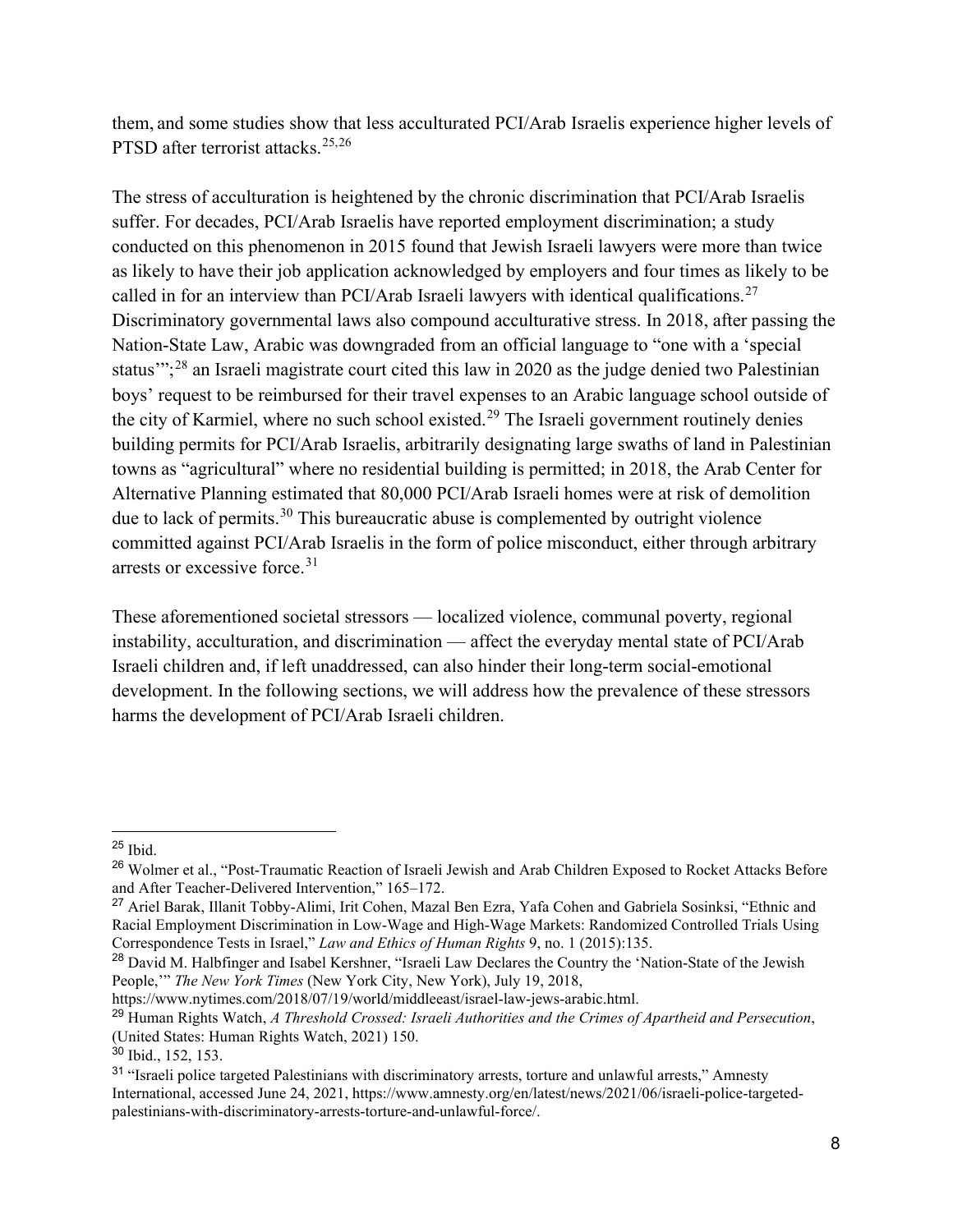# **Measuring Stressors as Adverse Childhood Experiences**

The global health community began to view childhood adversity through the lens of the Adverse Childhood Experience (ACE) framework after a groundbreaking U.S. study conducted in 1995 by the Centers for Disease Control and the Kaiser Permanente health care organization in California. In their study, researchers found a robust, persistent correlation between ACEs and poor outcomes later in life, including dramatically increased risk of heart disease, diabetes, obesity, depression, substance abuse, smoking, poor academic achievement, time out of work and early death.<sup>[32](#page-11-0)</sup>



*"Adverse Childhood Experiences" from the National Conference of States Legislatures[33](#page-11-1)*

In the original study, the researchers focused on ACEs related to household abuse, particularly physical or sexual abuse, but the definition of ACEs has expanded over time to address other risk factors that relate to the holistic development of the child — namely, environmental risk factors outside of the home.[34](#page-11-2) The World Health Organization (WHO) currently defines Adverse Childhood Experiences broadly as intensive and frequently occurring sources of stress that children may suffer early in life. WHO researchers wrote that "Such experiences include

[https://www.cdc.gov/violenceprevention/aces/about.html?CDC\\_AA\\_refVal=https%3A%2F%2Fwww.cdc.gov%2Fv](https://www.cdc.gov/violenceprevention/aces/about.html?CDC_AA_refVal=https%3A%2F%2Fwww.cdc.gov%2Fviolenceprevention%2Facestudy%2Fabout.html) [iolenceprevention%2Facestudy%2Fabout.html](https://www.cdc.gov/violenceprevention/aces/about.html?CDC_AA_refVal=https%3A%2F%2Fwww.cdc.gov%2Fviolenceprevention%2Facestudy%2Fabout.html) 

<span id="page-11-0"></span><sup>&</sup>lt;sup>32</sup> "About the CDC-KAISER ACE Study |violence Prevention| Injury Center| CDC," Centers for Disease Control, accessed April 6, 2021,

<span id="page-11-1"></span><sup>33</sup> "Adverse Childhood Experiences," National Conference of States Legislatures, February 2, 2021, https://www.ncsl.org/research/health/adverse-childhood-experiences-aces.aspx.

<span id="page-11-2"></span><sup>34</sup> Vincent J. Felitti, Robert F. Anda, Dale Nordenberg, David F. Williamson, Alison M. Spitz, Valerie Edwards, Mary P. Koss, and James S. Marks, "Relationship of Childhood Abuse and Household Dysfunction to Many of the Leading Causes of Deaths in Adults: The Adverse Childhood Experiences (ACE) Study," *The American Journal of Preventive Medicine* 14, no. 4 (1998): 246.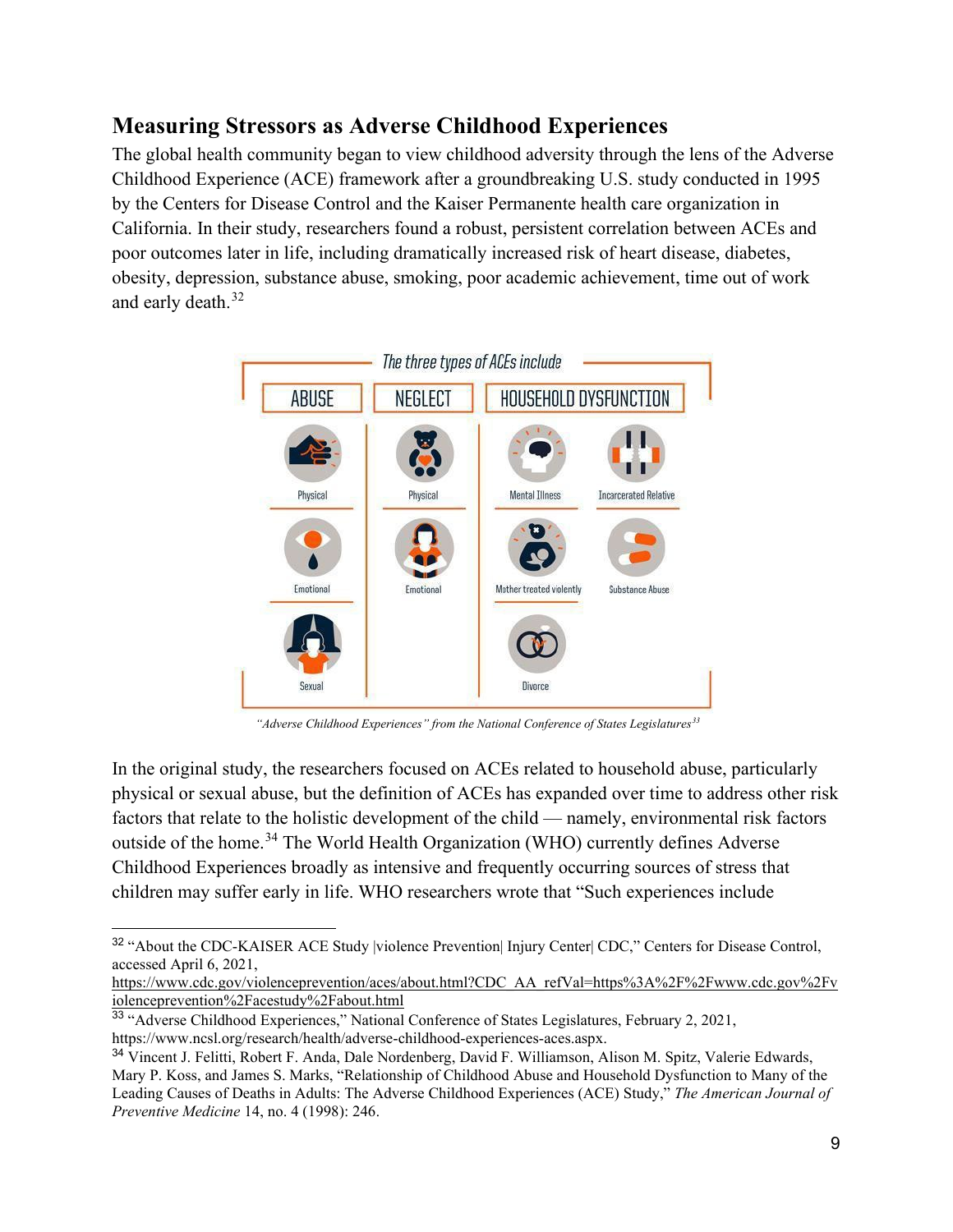multiple types of abuse; neglect; violence between parents or caregivers; other kinds of serious household dysfunction such as alcohol and substance abuse; and peer, community and collective violence."<sup>35</sup>

Recently, studies have begun to assert that structural and systemic racism should factor as an indicator of an ACE, expanding from the traditionally home-bound indicators to include community-level adverse experiences. In the article, "Making the 'C-ACE' for a culturallyinformed Adverse Childhood Experiences framework to understand the pervasive mental health impact of racism on Black youth," the authors argue that racism should be understood as a causal mechanism behind the increased exposure of Black youth to potentially traumatic events, or PTEs.<sup>36</sup> This assertion has been put forth by other scholars recently; referencing the relationship between racism and childhood mental health difficulties, Kaiser Permanente has recently put out a press release, outlining their commitment to support 13 organizations "whose work focuses on ending the generational cycles of trauma caused by structural racism and injustice experienced by Black Americans and other communities of color."[37,](#page-12-2)[38](#page-12-3)

The Adverse Childhood Experiences framework is now the international gold standard for measuring the impact of childhood hardships on later-life health and well-being. The WHO recommends all nations determine their population's Adverse Childhood Experiences exposure with the ACE International Questionnaire (ACE-IQ).<sup>[39](#page-12-4)</sup> Despite this recommendation, Israel has declined to implement this questionnaire.

Regardless of the absence of ACE survey results in Israel, the well-documented stressors experienced by PCI/Arab Israeli children undoubtedly qualify as ACEs given the criteria outlined by leading health organizations. Given this, PCI/Arab Israeli children's environment and documented exposure to violence and poverty likely correspond to high ACE scores.

# **Causal Relationship Between ACEs and Toxic Stress**

<span id="page-12-0"></span><sup>35</sup> "Adverse Childhood Experiences International Questionnaire," World Health Organization*,* accessed June 21, 2021, [www.who.int/violence\\_injury\\_prevention/violence/activities/adverse\\_childhood\\_experiences/en/.](http://www.who.int/violence_injury_prevention/violence/activities/adverse_childhood_experiences/en/)

<span id="page-12-1"></span><sup>36</sup> DL Bernard, CD Calhoun, DE Banks, CA Halliday, C Hughes-Halbert, and CK Danielson, "Making the 'C-ACE' for a Culturally-Informed Adverse Childhood Experiences Framework to Understand the Pervasive Mental Health Impact of Racism on Black Youth," *Journal of Child & Adolescent Trauma*, vol.14, 2 (2020): 233-247.

<span id="page-12-2"></span><sup>&</sup>lt;sup>37</sup> Laura A. Voith, Katie Russell, Hyunjune Lee, and Raeann E. Anderson, "Adverse Childhood Experiences, Trauma Symptoms, Mindfulness, and Intimate Partner Violence: Therapeutic Implications for Marginalized Men," *Family Process* 56 (2020): 1588-1607 and Renee M. Johnson, Ashley V. Hill, Vanya C. Jones, Terrinieka W. Powell, Lorraine T. Dean, and Tamika D. Gilreath, "Racial/Ethnic Inequalities in Adverse Childhood Experiences and Selected Health-Related Behavior Problems Among Maryland Adolescents," *Health Promotion Practice* (2020) https://journals.sagepub.com/doi/abs/10.1177/15248399211008238. These articles further articulate the relationship between racism and ACEs.

<span id="page-12-4"></span><span id="page-12-3"></span><sup>38</sup> "Press Release: Systemic racism and trauma spur action for healing," Kaiser Permanente, April 28, 2021, https://about.kaiserpermanente.org/community-health/news/systemic-racism-and-trauma-spur-action-for-healing. <sup>39</sup> "Adverse Childhood Experiences International Questionnaire," World Health Organization.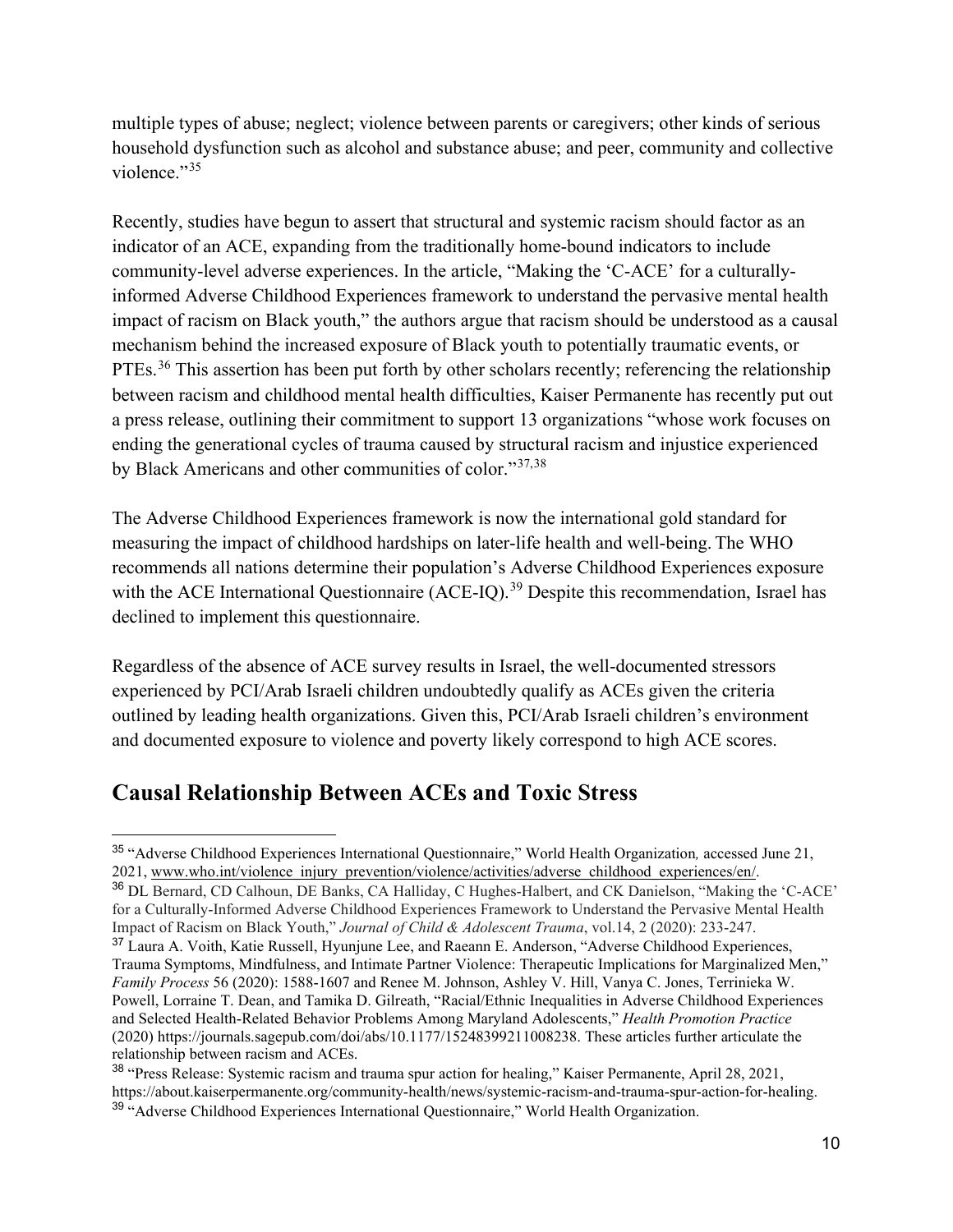The high incidence of ACEs in PCI/Arab Israeli children's lives is harmful not only in the moment but also potentially long-term. ACE events are significantly detrimental to children for three key reasons: they are traumatic, often chronic, and typically signal an unstable environment. When someone experiences a traumatic event, it triggers a stress response in their bodies — and, in the case of ACEs, this stress often turns toxic. In PCI/Arab Israeli communities, one of the most harmful byproducts of ACEs is the toxic stress they inject into PCI/ Arab Israeli children's lives.<sup>[40](#page-13-0)</sup>

The stress response is a normal part of human physiological development. However, while positive stress is moderate and short-lived — allowing for the stress system to return to baseline levels once the stress event is concluded — toxic stress is prolonged, severe, or chronic and can cause significant problems with health and development. According to the Center on the Developing Child at Harvard University, stress becomes toxic when "the stress response is extreme and long-lasting, and buffering relationships [such as supportive relationships with adults] are unavailable."<sup>41</sup>

Research shows that toxic stress from ACEs most critically interferes with children's executive brain function, which governs cognitive processes that include attentional control, working memory, inhibition, and problem-solving.<sup>[42](#page-13-2)</sup> "Scientists now know that chronic, unrelenting stress in early childhood, caused by extreme poverty, repeated abuse, or severe maternal depression, for example, can be toxic to the developing brain," wrote researchers at the Harvard University Center for the Developing Child.<sup>[43](#page-13-3)</sup> Because most brain formation occurs during a child's early years when the brain is most "plastic," toxic stress in childhood can derail healthy development with long-term consequences for physical and mental health.<sup>[44](#page-13-4)</sup>

Despite the bleak prognosis for healthy childhood development in atmospheres of persistent toxic stress, children experiencing significant ACE exposure are not irreparably damaged. A spectrum of potential responses to ACEs can help children recover. While the ideal approach to ACEs *prevents* the need for all levels of services, supporting responsive relationships with a

<span id="page-13-0"></span><sup>40 &</sup>quot;American Academy of Pediatrics. Early Brain and Child Development: The Science," American Academy of Pediatrics*,* accessed May 11, 2021, https://www.aap.org/en-us/advocacy-and-policy/aap-healthinitiatives/EBCD/Pages/The-Science.aspx

<span id="page-13-1"></span><sup>41</sup> "Toxic Stress," Harvard University Center on the Developing Child, accessed June 12, 2021, https://developingchild.harvard.edu/science/key-concepts/toxic-stress/

<span id="page-13-2"></span><sup>42</sup> "Executive Function & Self-Regulation," Harvard University Center on the Developing Child*,* accessed June 21, 2021, https://developingchild.harvard.edu/science/key-concepts/executive-function/.

<span id="page-13-3"></span><sup>43</sup> "In Brief | The Science Of Early Childhood Development," Harvard University Center on the Developing Child, accessed May 6, 2021, https://46y5eh11fhgw3ve3ytpwxt9r-wpengine.netdna-ssl.com/wp-

content/uploads/2007/03/InBrief-The-Science-of-Early-Childhood-Development2.pdf.

<span id="page-13-4"></span><sup>44</sup> Maura McInerney and Amy McKlindon, "Unlocking the Door to Learning: Trauma-Informed Classrooms & Transformational Schools," Education Law Center*,* December 2014, https://www.elc-pa.org/resource/unlocking-thedoor-to-learning-trauma-informed-classrooms-and-transformational-schools/.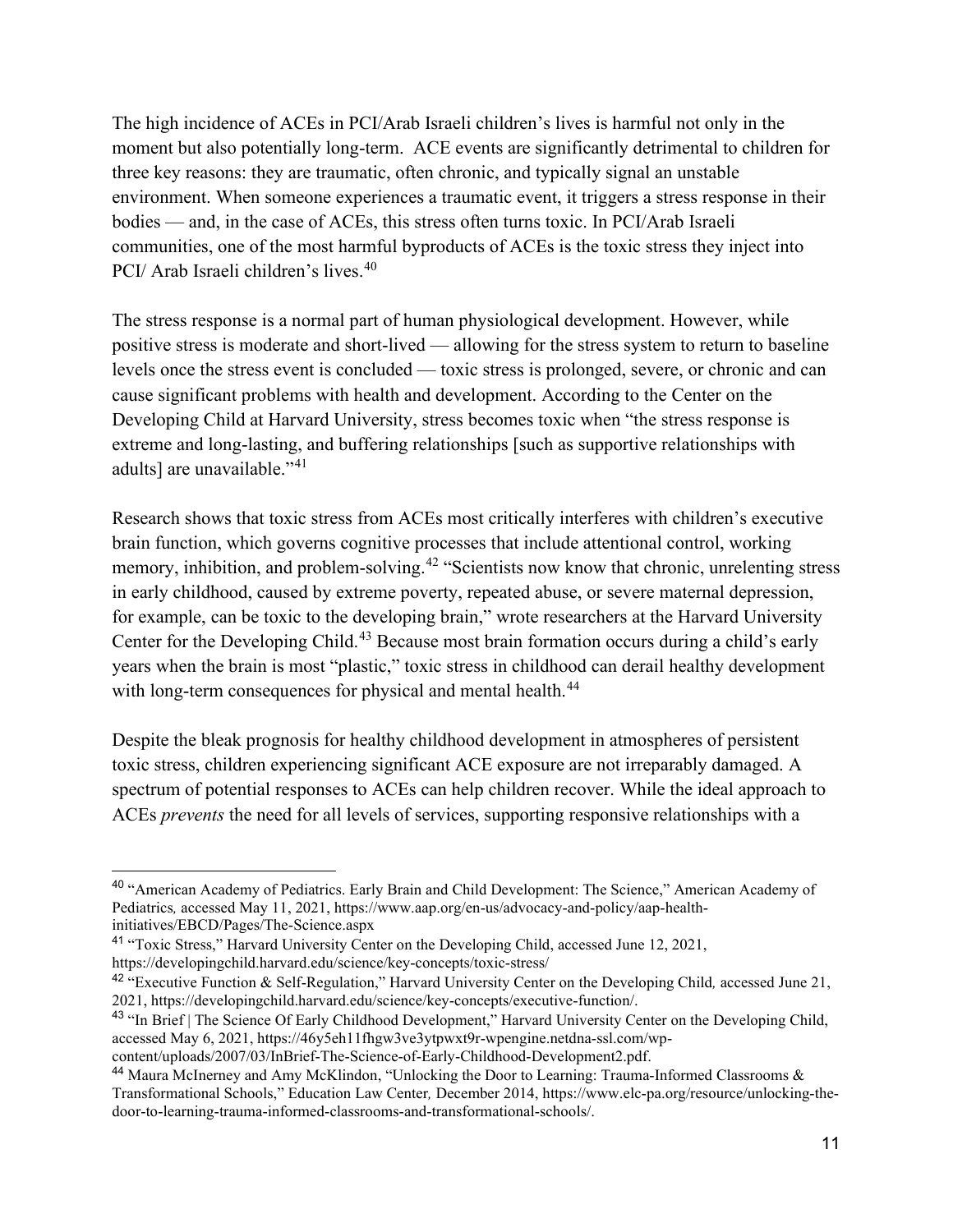parent or teacher can also buffer the effects of toxic stress and strengthen the building blocks of resilience.[45](#page-14-1)

# **Conclusion**

It is largely uncontested that PCI/Arab Israeli children experience high levels of stress in their everyday lives; the stressors referenced above were mentioned in interviews conducted by reGeneration Education and in numerous reports published by organizations such as Interagency Task on Israeli Arab Issues and Amnesty International.<sup>[46](#page-14-2)</sup> Likewise, while relatively new, the science of Adverse Childhood Experiences is not contested, and, in the abstract, the fact that the stressors outlined earlier constitute such experiences is accepted.

However, the risk of PCI/Arab Israeli children experiencing these developmental difficulties caused by Adverse Childhood Experiences has not been adequately addressed in earlier literature — and there is no concerted, consistent effort in Israel to mitigate the effects of Adverse Childhood Experiences and toxic stress in this population.

<span id="page-14-0"></span>When addressing the reality of PCI/Arab Israeli children, it becomes clear that an intervention to mitigate the stress that characterizes PCI/ Arab Israeli childhoods is urgently needed.

<span id="page-14-2"></span><span id="page-14-1"></span><sup>45</sup> "ACEs and Toxic Stress: Frequently Asked Questions," Harvard University Center on the Developing Child, October 30, 2020, https://developingchild.harvard.edu/resources/aces-and-toxic-stress-frequently-asked-questions/. <sup>46</sup> Amnesty International, *Amnesty International Report 2020/21: The state of the world's human rights* (London: Amnesty International, 2021); Human Rights Watch, *A Threshold Crossed: Israel Authorities and the Crimes of Apartheid and Oppression*. These sources provide additional context on the state of human rights for Palestinians in the Occupied Territories and for PCI/Arab Israelis within the state of Israel.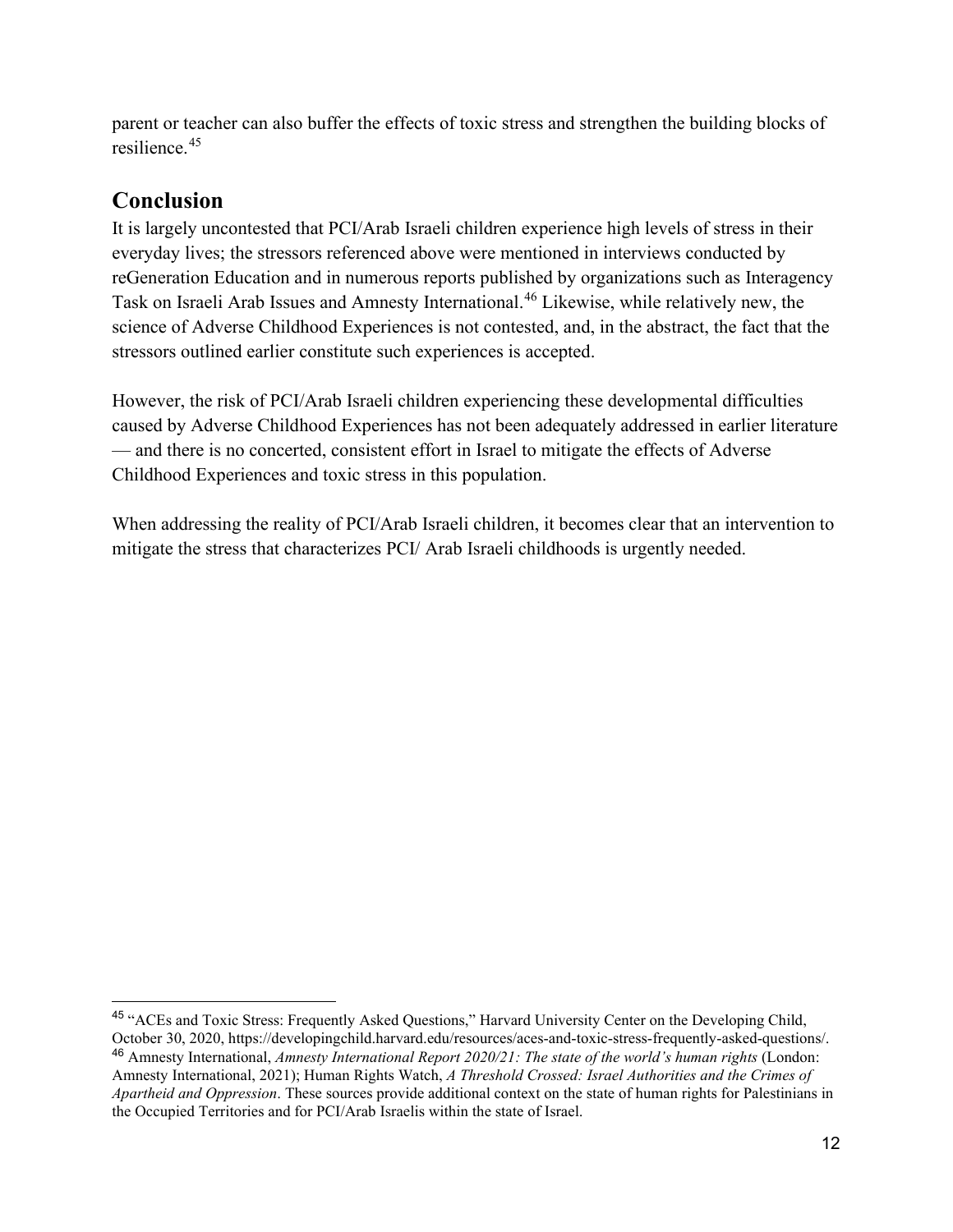# <span id="page-15-0"></span>Adverse Childhood Experiences and School-Based Mitigation Strategies

There is an urgent need to properly support and empower PCI/Arab Israeli children who experience ACEs and toxic stress, but few dedicated social programs exist to meet this particular need. Time is of the essence: when left unaddressed, ACEs calcify into toxic stress, which in turn has been linked to negative social outcomes for children and, later in life, adults. The CDC, for example, conducted a study that linked ACEs and toxic stress to numerous chronic issues, such as unstable work histories and difficulties forming healthy relationships into adulthood.[47](#page-15-1) When a large demographic is affected, it can have detrimental consequences not just for a single community but for the country as a whole.<sup>48</sup>

In places where there are few avenues for direct intervention — such as in PCI/Arab Israeli communities — education has the potential to act as an entry point to the trauma-informed response. But, just as likely, if pedagogy and curriculum are maladapted to the developmental difficulties for trauma-affected children, the school environment can act as a trigger for further trauma and stress. This section will explain how ACE events and toxic stress impact classroom and classroom-based mitigation strategies before comparing these pedagogical practices with those currently employed in the predominant school options for PCI/Arab Israeli children.

# **Addressing Toxic Stress through Trauma-Informed Education**

The negative effects of Adverse Childhood Experiences and toxic stress are apparent in many aspects of a child's life, particularly in the classroom setting, which may require behavior that is developmentally inappropriate for a trauma-affected child. When a child cannot meet these behavioral expectations, it is common for a child to act out. Often, this chronic misbehavior is misdiagnosed as attention-deficit/hyperactivity disorder, or a child can be labeled a 'troublemaker for causing frequent disruptions in class. While the classroom may cause specific symptoms of toxic stress to come to light, the educational setting can also provide an opportunity to support a child who has experienced ACEs before it calcifies into toxic stress.

<span id="page-15-1"></span><sup>47</sup> "Preventing Adverse Childhood Experiences," Center for Disease Control, April 6, 2021, [https://www.cdc.gov/violenceprevention/aces/fastfact.html?CDC\\_AA\\_refVal=https%3A%2F%2Fwww.cdc.gov%2](https://www.cdc.gov/violenceprevention/aces/fastfact.html?CDC_AA_refVal=https%3A%2F%2Fwww.cdc.gov%2Fviolenceprevention%2Facestudy%2Ffastfact.html) [Fviolenceprevention%2Facestudy%2Ffastfact.html](https://www.cdc.gov/violenceprevention/aces/fastfact.html?CDC_AA_refVal=https%3A%2F%2Fwww.cdc.gov%2Fviolenceprevention%2Facestudy%2Ffastfact.html) 

<span id="page-15-2"></span><sup>48</sup> James J. Heckman, "The Economics of Inequality: The Value of Early Childhood Education," *Education Digest: Essential Readings Condensed for Quick Review* 77, no.4 (2011): 31-35. The effects of Adverse Childhood Experiences can be mitigated if addressed strategically in childhood — and, in fact, are economically advantageous for the country. Nobel Laureate economic professor, James J. Heckman, and other prominent researchers report that investing in early childhood education provides massive social and economic returns, both at the individual and national level.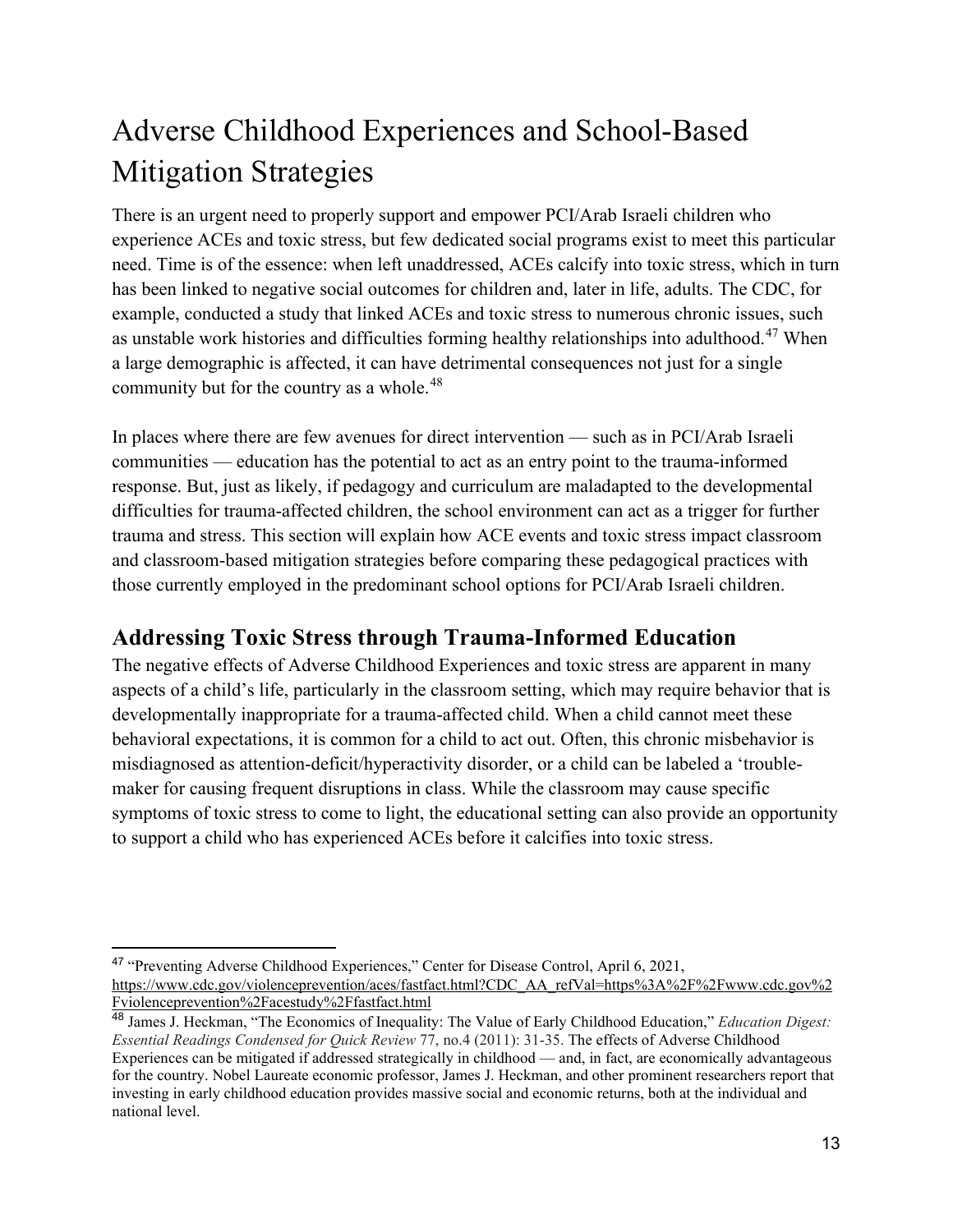### **Trauma-Affected Children in the Traditional Classroom**

Children who have experienced multiple ACEs or currently suffer from toxic stress can be triggered by a traditional educational model, which requires behaviors ill-suited for their current socioemotional developmental stages, such as prolonged sitting at a desk and memorization tasks. Failing to meet expectations of this nature can result in poor educational performance, difficulties in verbal expression, and behavioral issues, affecting long-term self-esteem in an educational setting.

### *Educational Performance Challenges Caused by Trauma*

Trauma-affected children often perform academically at a lower level than their non-traumaaffected peers. Trauma-affected children often face difficulties remembering lessons: Trauma can disrupt the development in the lower part of the brain, which "dramatically affects the regulatory capacities of the higher regions employed for the integration and memory of cognitive content."[49](#page-16-0) More simply, trauma negatively affects the parts of the brain that allow humans to remember information. When this system is damaged, trauma-affected children have an exceptionally more difficult time internalizing new information presented in the classroom.

Additionally, when children experience ACEs between 3 to 6 years of age – when the brain's left hemisphere, which governs language production, is in crucial stages of development – they can experience greater difficulties expressing themselves later on in life.<sup>[50](#page-16-1)</sup> These children will also have difficulties understanding logic and sequencing tasks, impacting their ability to follow directions or understand key subjects such as math or science.<sup>51</sup>

## *Behavioral Challenges Caused by Trauma*

Trauma-affected children might also exhibit a variety of behavioral issues. Exposure to trauma – particularly complex trauma caused by a series of traumatic events over a long period – affects the levels of certain stress hormones in the brain related to attention span. While non-traumaaffected children will experience a normal ebb and flow of stress hormones which dissipate at certain times of day, trauma-affected children experience consistently elevated levels of stress hormones throughout the day, which causes challenges in inattention span and concentration.<sup>[52](#page-16-3)</sup> Trauma-affected children might be labeled as 'problem students' because of their limited attention spans or disruptive outbursts in class.<sup>[53,](#page-16-4)[54](#page-16-5)</sup> This perception of trauma-affected children

<span id="page-16-0"></span><sup>49</sup> Tom Brunzell, Helen Stokes, and Lea Waters, "Trauma-Informed Positive Education: Using Positive Psychology to Strengthen Vulnerable Students," *Contemporary School Psychology* 20 (2016): 65.

<span id="page-16-1"></span><sup>50</sup> "Making SPACE for Learning: Trauma Informed Practice in Schools," Australian Childhood Foundation, accessed June 21, 2021, www.childhood.org.au

<span id="page-16-2"></span><sup>51</sup> Ibid.

<span id="page-16-3"></span><sup>52</sup> Ibid.

<span id="page-16-4"></span><sup>53</sup> Ibid.

<span id="page-16-5"></span><sup>54</sup> Aaron A. Gubi, Julia Strait, Kirby Wycoff, Vanessa Vega, Bracha Brauser, and Yael Osman, "Trauma-Informed Knowledge and Practices in School Psychology: A Pilot Study and Review," Journal of Applied School Psychology 35, no. 2 (2019): 3.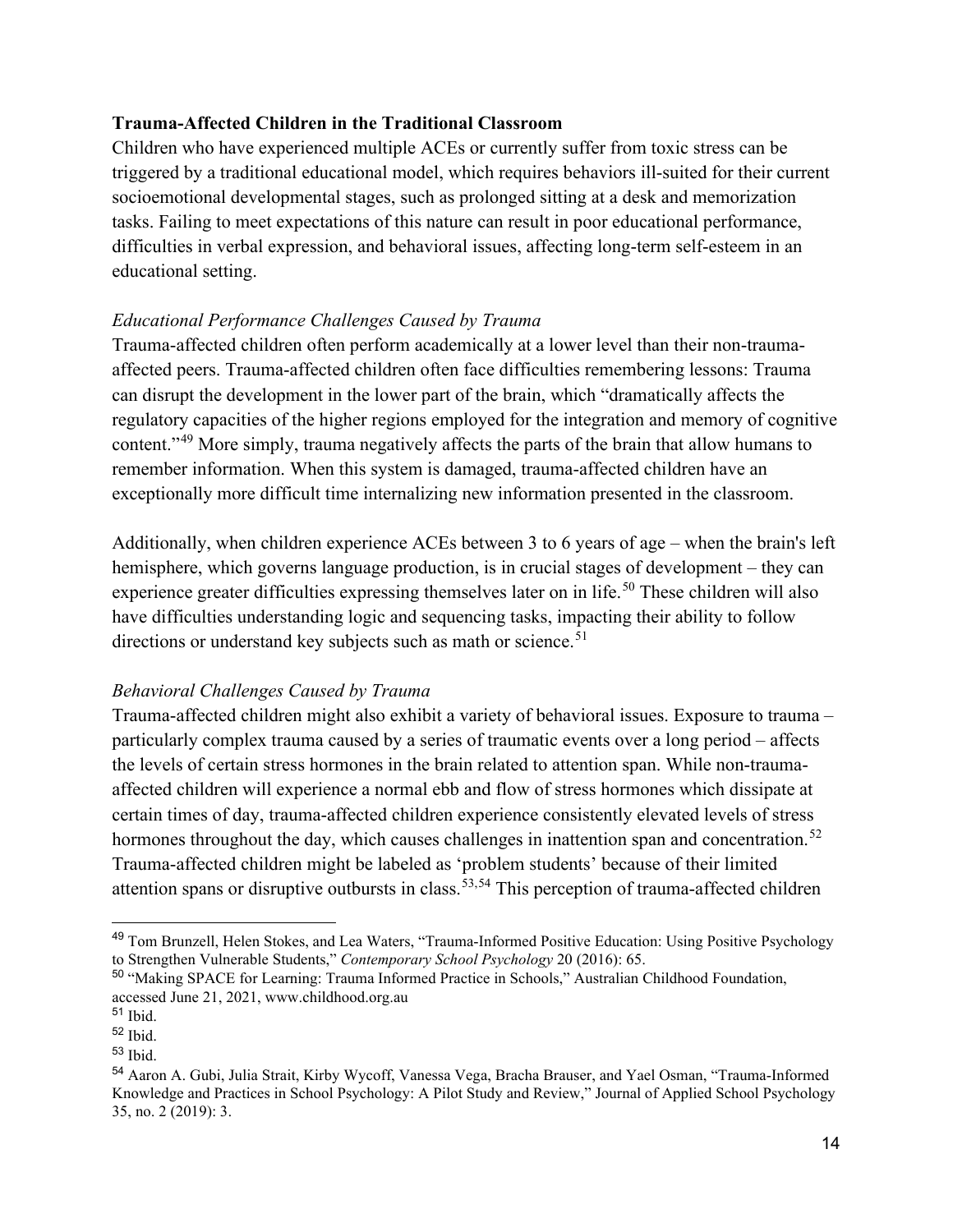within the classroom might make them "appear hostile or oppositional, belying their vulnerability."[55](#page-17-0)

These patterns of misbehavior in traditional school environments are often attributed solely to the student's conduct, without examining the pedagogical practices that prompt this misbehavior. By placing the onus solely on the trauma-affected child to change their behavior, it prompts an additional stress response as children are placed in an untenable position of trying to adapt their behavior for a model that is ill-suited to their reality. Not only does this set trauma-affected children in opposition to school, an environment that should support their development, but it also can affect how they view their intelligence and self-worth.

Nevertheless, schools can be a safe place for trauma-affected children and serve as a neutral starting point for repairing and empowering trauma-affected children to become healthy adults. The key question is how to best frame the educational experience to achieve these important outcomes.

## **Supporting and Empowering Children Through Trauma-Informed Education**

Despite the likelihood of traditional education models to further traumatize trauma-affected children, educational institutions can serve as a neutral starting point to support and empower trauma-affected children. The critical question is how to best reform the educational experience to equip vulnerable children with the psychological resources to become successful, healthy adults. This question, and the pursuit of its answer, is the starting point of trauma-informed education.

Trauma-informed education, in essence, seeks to repair the developmental processes disrupted due to ACEs and toxic stress and can further build the strengths of the trauma-affected child. This is a burgeoning field within the academic study of education. To frame the discussion of trauma-informed education, we selected a paper from key discussants titled "Trauma-Informed Positive Education: using Positive Psychology to Strengthen Vulnerable Students," written by Tom Brunzell, Helen Stokes, and Lea Waters of the University of Melbourne Graduate School of Education.[56](#page-17-1),[57](#page-17-2) As a recent addition to the field of trauma-informed education, the paper discusses traditional mitigation strategies aimed at repairing disrupted development processes,

<span id="page-17-0"></span><sup>55</sup> Ibid.

<span id="page-17-1"></span><sup>56</sup> Brunzell et al, "Trauma-Informed Positive Education," 63.

<span id="page-17-2"></span><sup>57</sup> M. Shelley Thomas, Shantel Crosby, and Judi Vanderhaar, "Trauma-Informed Practices in Schools Across Two Decades: An Interdisciplinary Review of Research," *Review of Research in Education* 43 (2019):422-452; Mathew White and Margaret L. Kern, "Positive education: Learning and teaching for wellbeing and academic mastery," *International Journal of Wellbeing* 8, no. 1 (2018): 1-17; Brian Cavanaugh, "Trauma-Informed Classrooms and Schools," *Beyond Behavior* 25, no. 2 (2016): 41-46; Basel El-Khodary and Muthanna Samara, "Effectiveness of a School-Based Intervention on the Students' Mental Health After Exposure to War-Related Trauma," *Frontiers in Psychiatry* 10 (2020) [https://www.frontiersin.org/articles/10.3389/fpsyt.2019.01031/full.](https://www.frontiersin.org/articles/10.3389/fpsyt.2019.01031/full) These are other key articles in the field of trauma-informed education.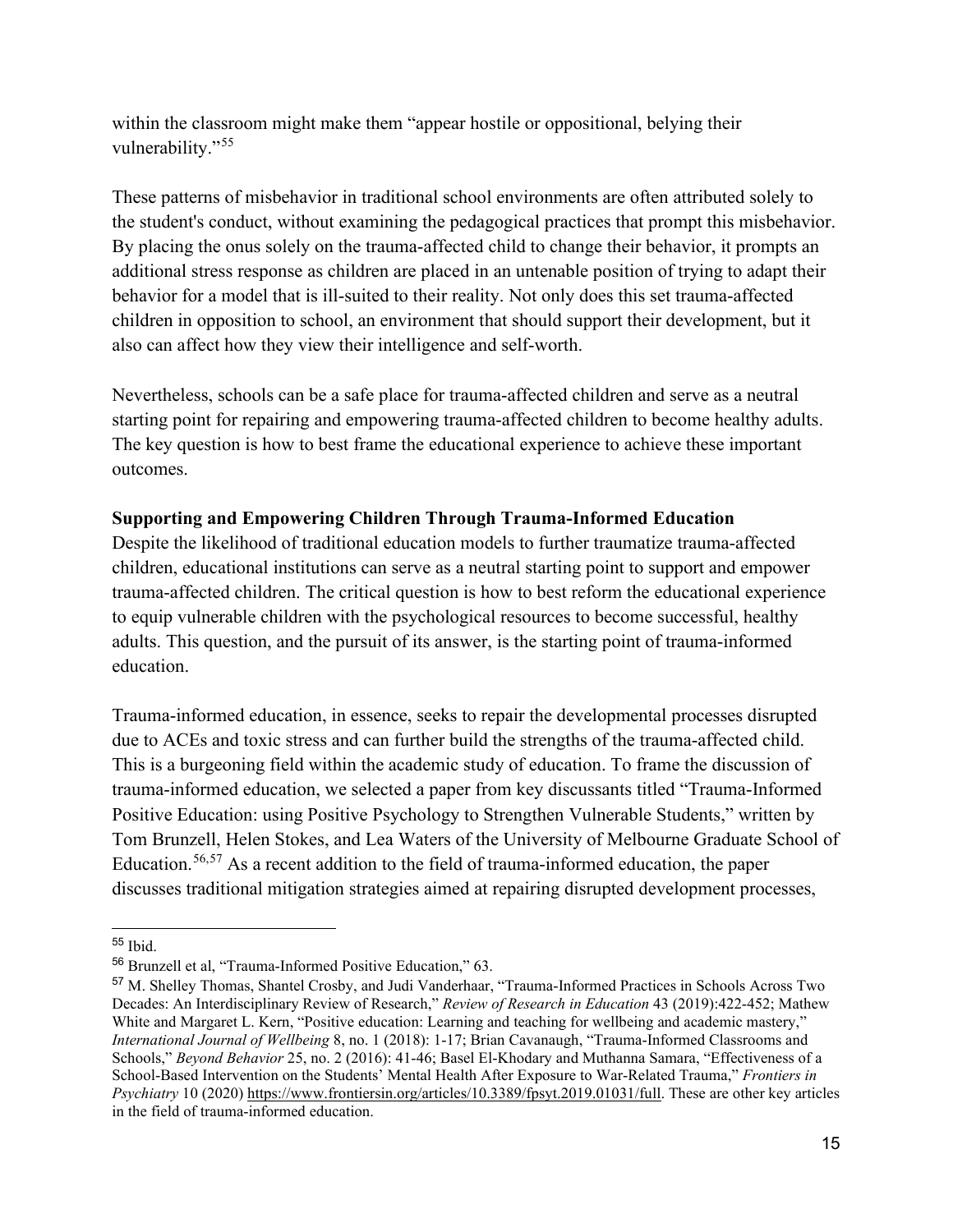described as a "deficit perspective,"[58](#page-18-0) before proposing an additional method, strengths-based trauma-informed education, based on positive psychology. It describes the best approaches to trauma-informed education strategies in three categories: repairing regulatory abilities, repairing disrupted attachment, and increasing psychological resources.<sup>[59](#page-18-1)</sup>

From the traditional deficit perspective, the "repairing regulatory abilities" and "repairing disrupted attachment" strategies aim to support the behavioral development of trauma-affected children disrupted by one or a series of ACE events. If executed effectively, the deficit repairing methods listed below allow trauma-affected children to more productively engage in school and society.

## *Trauma-Informed Education Strategy #1: Repairing Regulatory Abilities*

Regulatory abilities allow children to manage their own emotions and responses to different stimuli; because of this, a trauma-affected child with underdeveloped regulatory abilities will have difficulties in practicing self-control – both in the classroom and outside of it. To mitigate these challenges, Brunzell et al. posit that activities that focus on "sensory integration, selfregulation, rhythm and repetition, and mindfulness applications to learning tasks" can allow a child to develop these abilities further.<sup>[60](#page-18-2)</sup> When children have difficulties understanding their own emotions, sensory integration and self-regulation activities teach them to identify "the somatosensory cues in their body (e.g., pressure or temperature) and learn to recognize these bodily sensations as being indicators of certain emotional states."<sup>[61](#page-18-3)</sup> Activities that incorporate mindfulness further build upon this skill by teaching children, after identifying their own emotions, to remove themselves from "their emotional (limbic) centers and [bring themselves] back to thinking (cortex)—which readies the brain for learning."[62](#page-18-4) Furthermore, rhythm and repetition in the classroom allow trauma-affected children to gain a sense of control and stability within the classroom. These activities soothe trauma-affected children while teaching them skills to engage positively with their own emotions and the world around them.

## *Trauma-Informed Education Strategy #2: Repairing Disrupted Attachment*

Similarly, repairing disrupted attachment — aiding children in creating positive relationships with their peers and adults — is a crucial component to trauma-informed education, which is based not only on the activities implemented in the class itself but also on the enduring relationships built between students and with teachers that create a school community. Activities that focus on positive play allow trauma-affected children to "build enduring resources such as the ability for insight, problem-solving, coping, and learning"; a classroom environment that

<span id="page-18-0"></span><sup>58</sup> Brunzell et al., "Trauma-Informed Positive Education," 63.

<span id="page-18-1"></span><sup>59</sup> Ibid., 71, 75, 76.

<span id="page-18-2"></span><sup>60</sup> Ibid., 71.

<span id="page-18-3"></span> $61$  Ibid., 74.

<span id="page-18-4"></span> $62$  Ibid.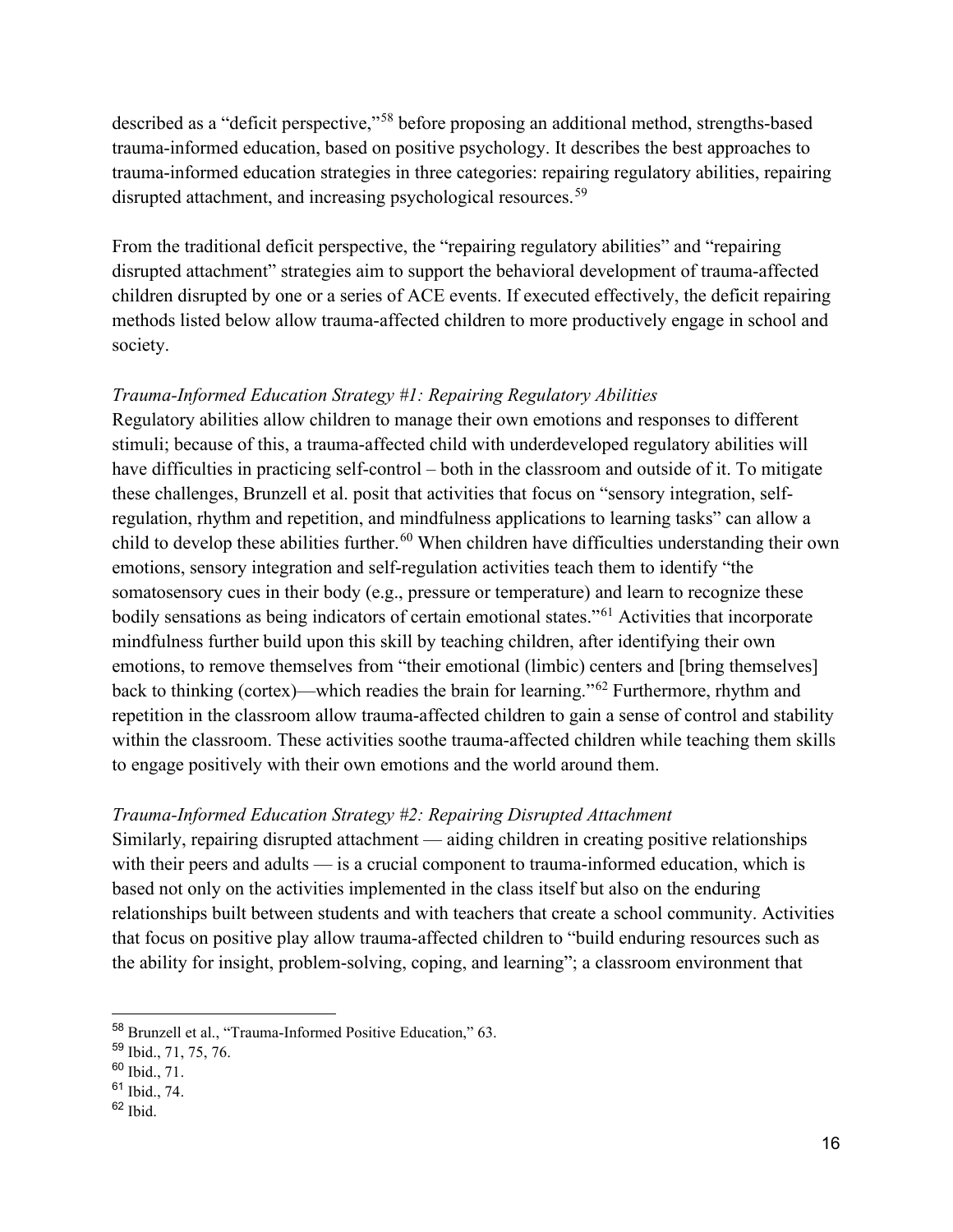incorporates fun activities also builds a bond between teacher and student.<sup>63</sup> These activities make school more enjoyable and allow trauma-affected children to take learning risks in the classroom and develop their creativity while supporting the development of critical parts of their brains.[64](#page-19-1)

## *Trauma-Informed Education Strategy #3: Increasing Psychological Resources*

The strategies mentioned above are based on the goal of repairing developmental processes so that trauma-affected children may act on a level playing field with non-trauma-affected children. Still, Brunzell et al. propose an additional strategy for trauma-informed education to build upon the existing strengths of trauma-affected children. The paper terms this "increasing psychological resources."[65](#page-19-2) These activities focus on building a "resilient mindset" through activities that teach children to hold on to positive emotions in times of distress; identify messages and characters that exemplify resilience in classroom materials; and develop their strengths through classroom activities.[66](#page-19-3) 

All three strategies are designed to support a child who has experienced one or more ACE events and may suffer from toxic stress. While the three strategies are distinct, they can work in concert in a classroom setting to support a trauma-affected child's healthy, positive development and empower them for a successful future.

# **Evaluating Education Options for PCI/Arab Israeli Children**

Although the concept has existed for more than 100 years, trauma-informed education as a defined pedagogical strategy is a relatively recent development in mainstream education, and the implementation of these pedagogical models around the world is largely piecemeal and highly localized to conflict zones or rich countries, where need or resources are most concentrated.<sup>[67](#page-19-4) [68](#page-19-5),</sup>  $69$  Despite the well-understood stressors that mark the everyday life of PCI/Arab Israeli children,

<span id="page-19-0"></span><sup>63</sup> Ibid., 75.

<span id="page-19-1"></span> $64$  Ibid.

<span id="page-19-2"></span> $65$  Ibid., 76.

<span id="page-19-3"></span><sup>66</sup> Ibid.

<span id="page-19-4"></span><sup>67</sup> CD Bethel, MB Davis, N. Gombojav, S. Stumbo, and K. Powers, "Issue Brief: A national and across state profile on adverse childhood experiences among children and possibilities to heal and thrive," *Johns Hopkins School of Public Health* (October 2017) 1-8; Lisa Weed Phifer and Robert Hull, "Helping Students Heal: Observations of Trauma-Informed Practices in the Schools," *School Health Journal* 8, no. 1 (2016) 201- 205; and National Council of State Education Associations, *Addressing the Epidemic of Trauma in Schools* (United States: National Council of State Education Associations, 2019) 1-28. These sources explain the current state of trauma-informed education in the United States, by state.

<span id="page-19-5"></span><sup>68</sup> "About Thrive," Thrive (Institute of Child Education and Psychology Europe), accessed June 8, 2021, [https://www.thriveresearch.eu/about-thrive/;](https://www.thriveresearch.eu/about-thrive/) and "Youth and Education Working Group (RAN Y&E)," Migration and Home Affairs - European Commission, December 6, 2016[, https://ec.europa.eu/home-affairs/what-we](https://ec.europa.eu/home-affairs/what-we-do/networks/radicalisation_awareness_network/topics-and-working-groups/ran-y-and-e_en)[do/networks/radicalisation\\_awareness\\_network/topics-and-working-groups/ran-y-and-e\\_en.](https://ec.europa.eu/home-affairs/what-we-do/networks/radicalisation_awareness_network/topics-and-working-groups/ran-y-and-e_en) These sources explain the current state of trauma-informed education in the European Union.

<span id="page-19-6"></span><sup>69</sup> "Commitment to Action: Healing Classrooms Initiative: Commitment by International Rescue Committee," Clinton Global Initiative - Clinton Foundation, accessed June 21, 2021, [https://www.clintonfoundation.org/clinton-](https://www.clintonfoundation.org/clinton-global-initiative/commitments/healing-classrooms-initiative)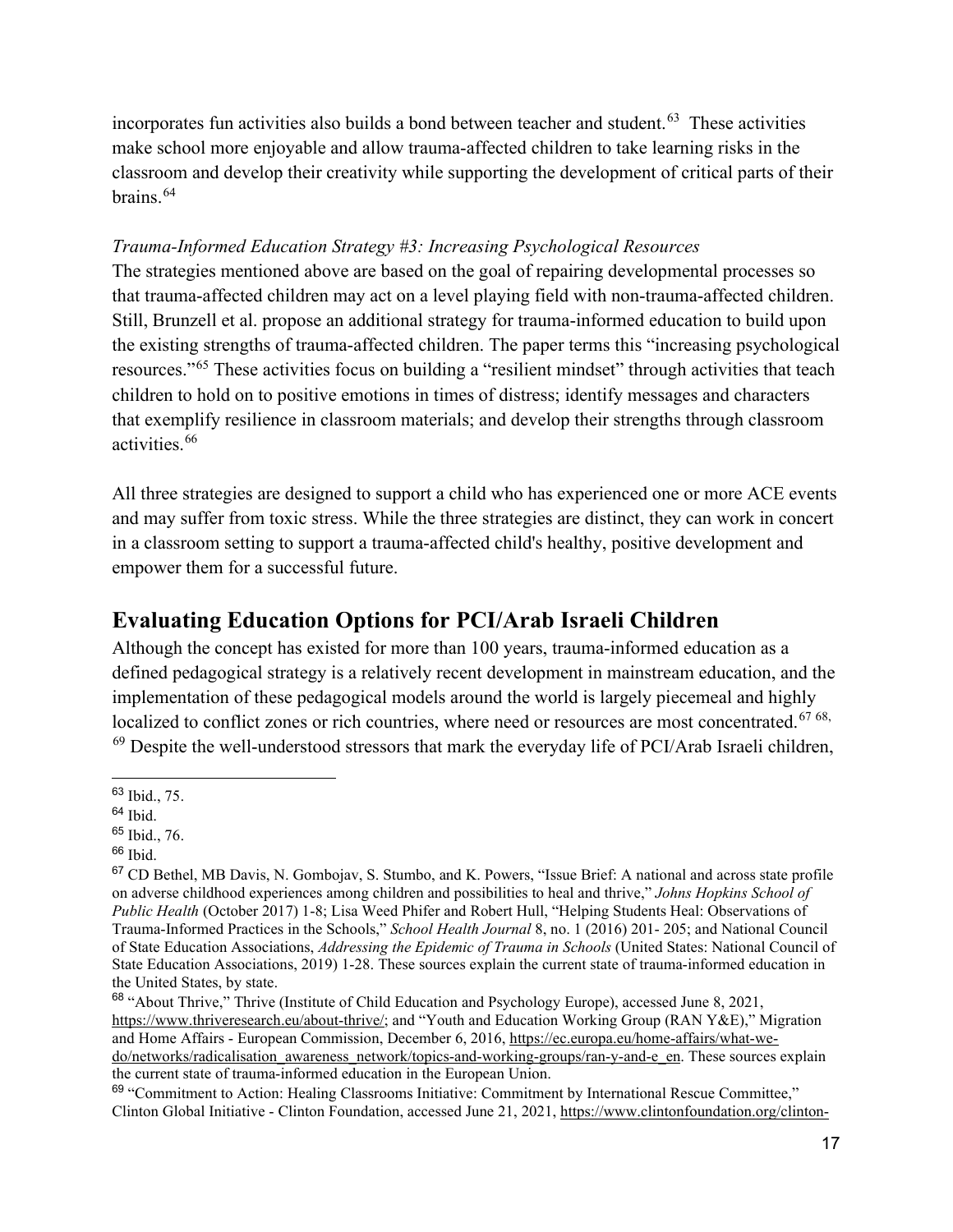trauma-informed pedagogy has made few inroads into the prevailing educational models available in Israel; both state-run "recognized and official" schools and privately-run "recognized but unofficial" institutions for PCI/Arab Israeli children in Israel do not consistently implement trauma-informed education practices and, at worst, compound societal stressors.

#### **"Recognized and Official" Israeli Schools**

Over two-thirds of Israeli youth attend the "recognized and official" schools overseen directly by the Ministry of Education. Although these schools are attractive to students and families because they are free to all Israelis, the majority consistently neglect to implement trauma-informed education practices and, at times, instead exacerbate societal stressors for PCI/Arab Israeli students. School discipline is strict, with students' behavior grades included on their *bagrut* or matriculation certificate, but ineffective as 77% of the public report dissatisfaction with the success of school discipline policies, pointing to the high incidence of violence and drug use, while Israeli students themselves often feel that teachers' disciplinary measures are unjustified.<sup>[70](#page-20-0),[71](#page-20-1)</sup> These issues affect Jewish and PCI/Arab Israelis alike, but in the latter case, they compound existing societal inequalities and stressors that affect their educational achievement and social-emotional development.

While the standard official schools are divided between Hebrew and Arab sector schools theoretically to provide more culturally relevant lessons — this division, in fact, intensifies inequality while failing to make meaningful changes to the core curriculum. Although the schools are allowed to teach in Arabic, the curriculum itself is not adapted sufficiently to be culturally respectful to PCI/Arab Israeli students: for example, Arabic sector schools must use an Arabic-language version of the official civics textbook, which consistently refers to PCI/Arab Israelis as "inhabitants" instead of citizens, and discrimination is dismissed as mere "claims," while also justifying any unequal treatment by accusing the claimant of disloyalty to the state.<sup>[72](#page-20-2)</sup>

Furthermore, a disparity in funding — which has yet to be rectified, despite legislation passed in 2016 to that effect — results in Arab sector schools receiving half funding per student in

[global-initiative/commitments/healing-classrooms-initiative;](https://www.clintonfoundation.org/clinton-global-initiative/commitments/healing-classrooms-initiative) "Creating Healing Classrooms: A Multimedia Teacher Training Resource," International Rescue Committee, August 2011[, https://www.edu-links.org/resources/creating](https://www.edu-links.org/resources/creating-healing-classrooms)[healing-classrooms;](https://www.edu-links.org/resources/creating-healing-classrooms) "3EA: Education in Emergencies Evidence for Action," International Rescue Committee*,*  February 2021; "Healing and Education Through the Arts (HEART)," Save the Children, accessed June 30, 2021, [https://www.savethechildren.org/us/what-we-do/protection/healing-and-education-through-the-arts.](https://www.savethechildren.org/us/what-we-do/protection/healing-and-education-through-the-arts) These sources explain how trauma-informed education is being used by various aid organizations, such as Save the Children and International Rescue Committee, to address the needs of trauma-affected children in conflict zones.

<span id="page-20-0"></span><sup>70</sup> Yossi Shavit and Carmel Blank, "School Discipline and Achievement in Israel," in *Improving Learning Environments: School Discipline and Student Achievement in Comparative Perspective*, eds. Richard Arum and Melissa Verez (Stanford, California: Stanford University Press, 2012) 106, 107.

<span id="page-20-1"></span><sup>71</sup> Ramon Lewis, Shlomo Romi, Yaacov J. Katz, and Xing Qui, "Students' reaction to classroom discipline in Australia, Israel, and China," *Teaching and Teacher Education* 24, (2008): 720.

<span id="page-20-2"></span><sup>72</sup> Halleli Pinson, "The new civics curriculum for high schools in Israel: The discursive construction of Palestinian identities and narratives," *Education, Citizenship, and Social Justice* 15, no. 1 (2019): 27, 30.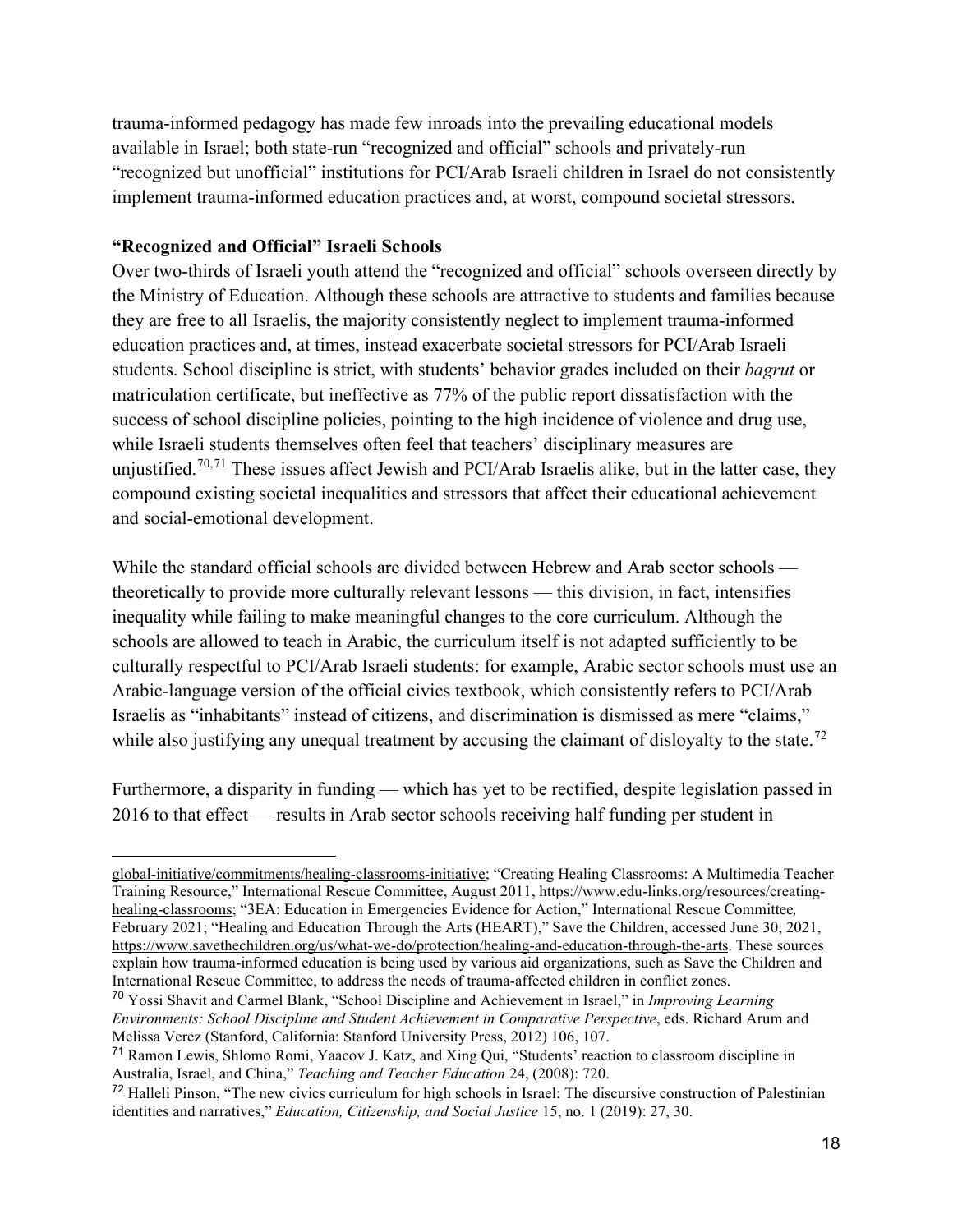comparison to Hebrew sector schools.[73](#page-21-0) This pushes Arab schools to devote the majority of their funding strictly to academic programs at the expense of other activities which could support trauma-affected students, such as art or music. In a 2019 study, researchers found that the few extracurricular activities in Arab sector schools were overwhelmingly academic, with few artistic courses.[74](#page-21-1) 

For these reasons, official schools provide little regarding trauma-informed education and, in fact, often exacerbate the existing societal structures that create ACEs in PCI/Arab Israeli children.

#### **"Recognized but Unofficial" Israeli Schools**

The remaining children in Israel, between a third and a quarter of the school-aged population, attend "recognized but unofficial" institutions, which occupy a gray area of government oversight and pedagogical freedom coupled with a sliding scale of monetary government support. These institutions fare little better when evaluated on the provision of trauma-informed education. "Recognized but unofficial" schools are founded by groups of parents, associations, or religious institutions as an alternative to official schools and are allowed to implement altered versions of the official curriculum.<sup>[75](#page-21-2)</sup> This means that, in a positive sense, curricula tend to be more culturally appropriate for a PCI/Arab Israeli audience. However, while fewer "recognized but unofficial" schools retraumatize children, most do not provide adequate support for those who have experienced ACEs or toxic stress. The extremity of the pedagogical maladaptation for trauma-affected children is varied: religious schools, particularly Christian schools, typically implement a traditional and rigid pedagogical model, while the more modern Arab democratic schools often provide supplementary courses like art or music that can have positive effects for trauma-affected children.<sup>[76,](#page-21-3)[77](#page-21-4)</sup> As each "recognized but unofficial" school offers a different pedagogy, it is difficult to make a general statement regarding the effects of their curricula or pedagogy on trauma-affected children — but, despite whatever positive effects certain models may have on trauma-affected children, these are incidental outcomes not rooted in a conscientious approach to supporting trauma-affected children.

<span id="page-21-2"></span><sup>75</sup> Lotem Perry-Hazan, "Court-led educational reforms in political third rails: lessons from the litigation over ultrareligious Jewish schools in Israel," *Journal of Education Policy* 30, no. 5 (2014): 737; Nizar Halloun, "Christian Schools Demonstrate at the Israeli Ministry of Education," Franciscan Foundation for the Holy Land, July 1, 2015, [https://ffhl.org/holy-land-franciscan-terra-santa-christian-schools-demonstrate-at-the-israeli-ministry](https://ffhl.org/holy-land-franciscan-terra-santa-christian-schools-demonstrate-at-the-israeli-ministry-of-education/)[of-education/;](https://ffhl.org/holy-land-franciscan-terra-santa-christian-schools-demonstrate-at-the-israeli-ministry-of-education/) Shavit and Blank, "School Discipline and Achievement in Israel," 111.

<span id="page-21-0"></span><sup>73</sup>Afif Abu Much, "Are Israeli-Arab high school students neglected?" Al Monitor, December 2019, https://www.almonitor.com/originals/2019/12/israel-education-jews-arabs-oecd-pisa-gaps-economy-taxes.html

<span id="page-21-1"></span><sup>74</sup> Wissam Magadley, Muhammad Amara, and Yousef Jabareen, "Alternative education in Palestinian-PCI/ Arab society in Israel: Rationale and characteristics," *International Journal of Educational Development* 67 (2019): 85- 93. [https://www.sciencedirect.com/science/article/pii/S0738059318307892.](https://www.sciencedirect.com/science/article/pii/S0738059318307892)

<span id="page-21-3"></span><sup>76</sup> Fadi Suidan, Interview by reGeneration Education Waldorf Arab Education Advisory Board, Zoom, online, April 16, 2020.

<span id="page-21-4"></span><sup>77</sup> Magadley et al., "Alternative education in Palestinian-Arab society in Israel: Rationale and characteristics," 85- 93.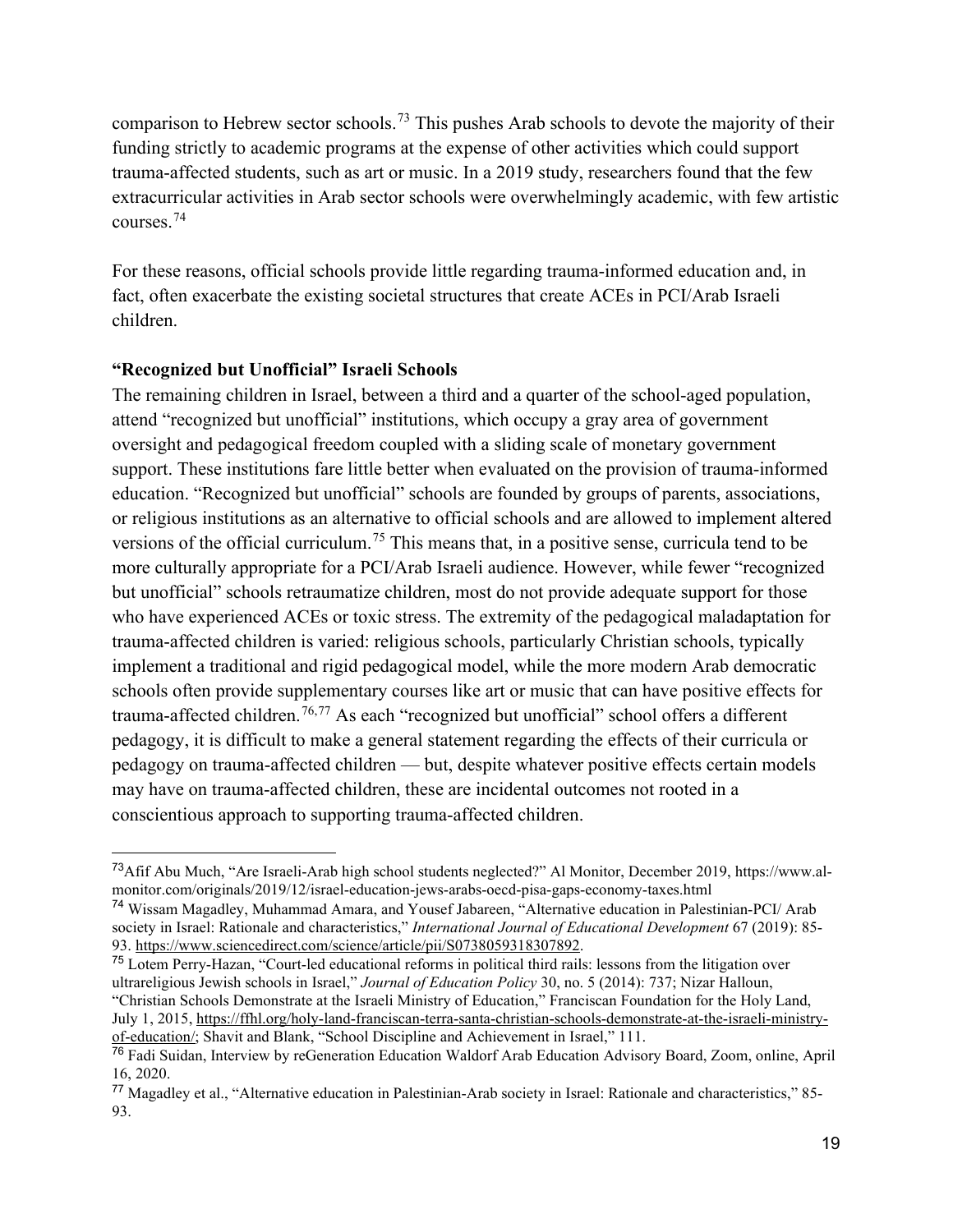Although PCI/Arab Israeli parents have a choice as to where they send their children for school — or the illusion of choice, as the supplementary parent fees necessary to compensate for partial governmental funding put "recognized but unofficial" schools out of the reach of many PCI/Arab Israeli families — none of the prevailing options provide the trauma-informed response necessary to mitigate the effects of ACEs and toxic stress effectively.

# **Conclusion**

Although the field is relatively new — or at least, newly implemented in varying contexts trauma-informed education presents a compelling response to the needs of trauma-affected children in PCI/Arab Israeli communities; these interventions are needed not only to protect the health and development of individual children but for the community and country as a whole. However, upon examination, the prevailing educational options for this vulnerable community neglect to consistently implement trauma-informed practices. This deficiency in the education system is particularly problematic as schools often act as a child's access point to government support, and the lack of trauma-informed education means that children are unable to take that first step in the healing process. Given this educational lack and PCI/Arab Israeli children's enduring Adverse Childhood Experience exposure, we assert that there is an urgent need to implement such a pedagogical model.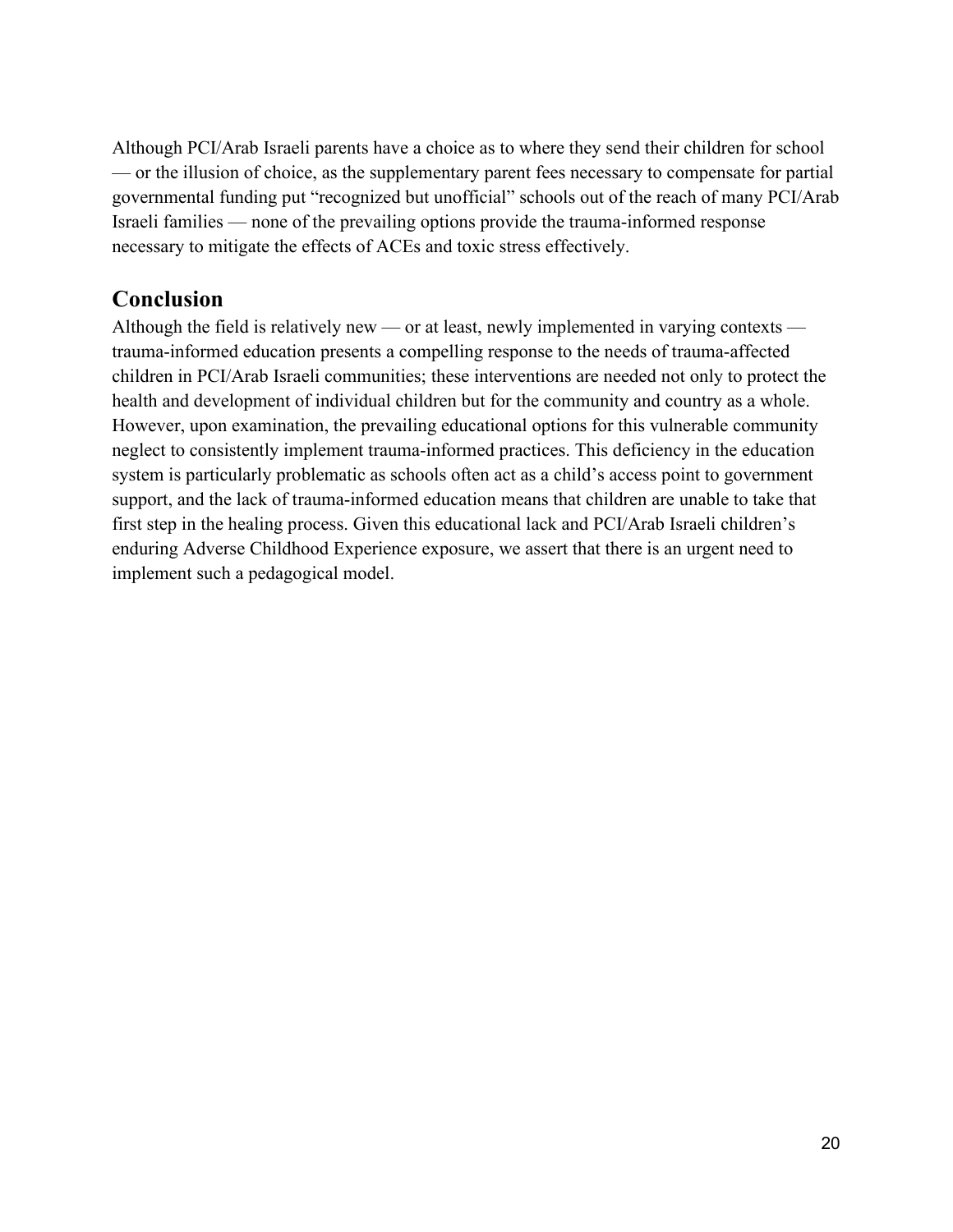# <span id="page-23-0"></span>The Rise of the Arab Waldorf Movement

As Israeli parents have searched for educational alternatives to meet their children's academic needs and their socioemotional development, the Waldorf education movement in Israel came into being. By the 1990s, Jewish Israeli parental interest coalesced around Waldorf education, which would soon become an educational aspiration of some PCI/Arab Israeli parents, who lacked other options for holistic education.

The success of Waldorf education in Israel is not happenstance, but instead due to the unique pedagogical style that nurtures academic and socioemotional childhood development. In contrast to the traditional curriculum of state schools, Waldorf pedagogy is distinctly holistic; Waldorf was developed by the European thinker and educator Rudolf Steiner in the wake of World War I to create cultures of peace capable of healing children traumatized by war. By addressing the child's holistic needs, it allows for a school or kindergarten to nurture their intelligence and socioemotional well-being.

However, while Jewish Israeli parents have successfully established approximately 200 Waldorf kindergartens, elementary schools, and high schools in the past four decades, PCI/Arab Israeli parents have experienced markedly less success. There are only three currently operational Arabic or bilingual Waldorf kindergartens and just one Arabic Waldorf school for PCI/Arab Israelis in Israel.[78](#page-23-1)

To understand this phenomenon, this section will first outline the benefits of Waldorf education from a trauma-informed perspective before examining the foundations of the Jewish Israeli Waldorf movement and then contrasting that with the experience of PCI/Arab Israelis attempting to accomplish the same feat. What will become apparent is that, while Waldorf education can be tremendously beneficial for PCI/Arab Israeli children, societal and systemic obstacles prevent this pedagogy from taking root in PCI/Arab Israeli communities.

# **The Benefits of Waldorf Education for Trauma-Affected Students**

Parents in Israel recognize the potential of Waldorf education to produce intelligent, curious students, despite Waldorf's seemingly relaxed pedagogical style. In contrast to the traditional curricular style in schools "obsessed with college and career readiness," as a Stanford University study put it, "Waldorf schools are devoted to life readiness."[79](#page-23-2) The success of Waldorf education around the world can be attributed in part to its focus on holistic education, which addresses the emotional, social, ethical, and academic needs of students in an integrated learning format.

<span id="page-23-1"></span><sup>78</sup> Vainstein, "A School of Hope in Israel," 257-260.

<span id="page-23-2"></span><sup>79</sup> Diane Friedlaender, Kyle Beckham, Xinhua Zheng, and Linda Darling-Hammond, *Growing a Waldorf-Inspired Approach in a Public School District* (Stanford, California: Stanford Center for Opportunity Policy in Education, 2015) 9.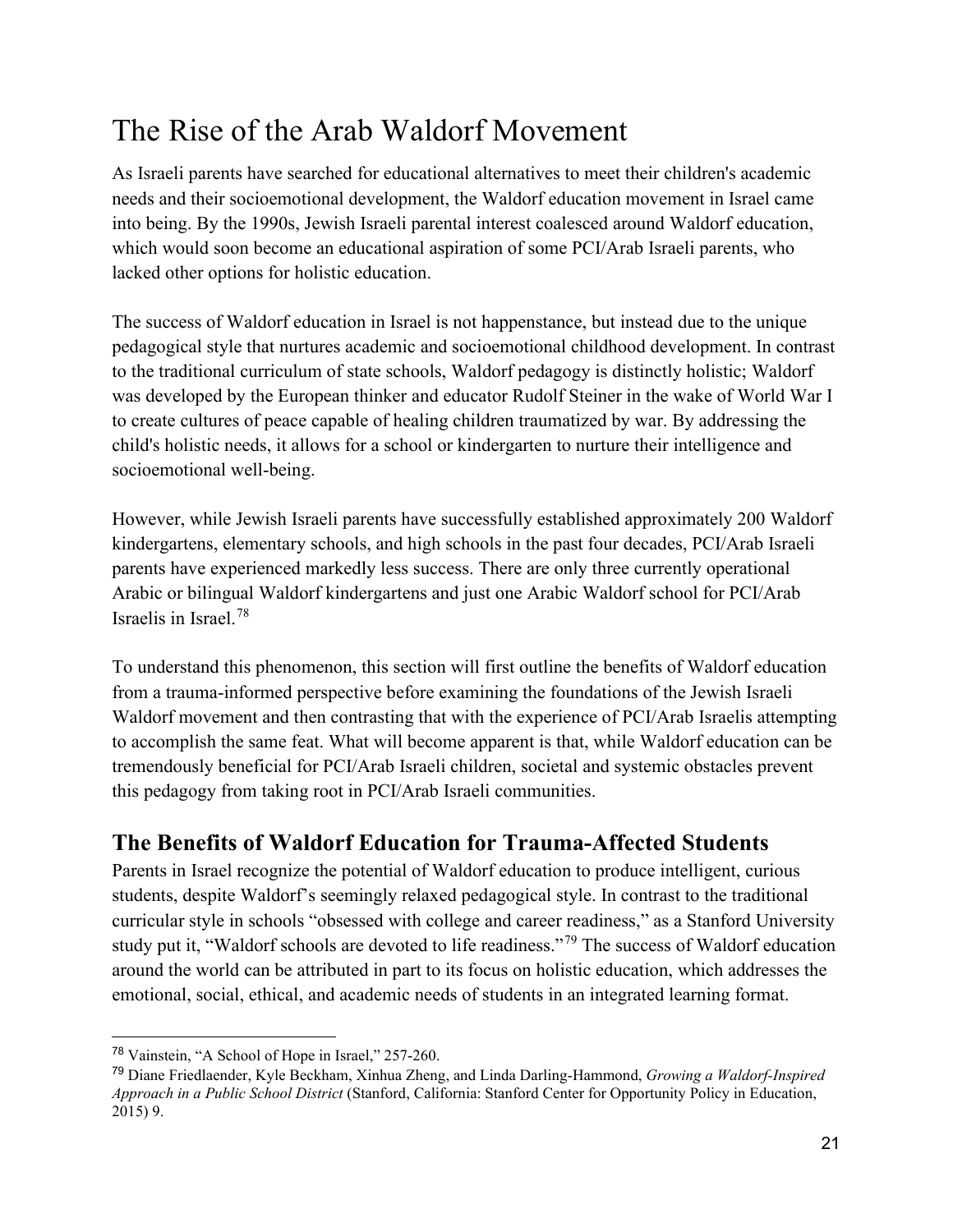Waldorf educators have also made notable scholarly and pedagogical contributions to educating trauma-affected children. In his landmark book, "*Educating Traumatized Children: Waldorf Education in Crisis Intervention*," Waldorf scholar Bernd Ruf argues that Waldorf is a valuable pedagogical tool for teaching trauma-affected children.<sup>[80](#page-24-0)</sup> Similarly, Friends of Waldorf Education, headquartered in Stuttgart, Germany, conducts pedagogical interventions based on Waldorf in areas affected by war, famine and natural catastrophes and serves as an advisor to The United Nations Educational, Scientific and Cultural Organization (UNESCO).<sup>[81](#page-24-1)</sup> In the United States, Waldorf educators have opened schools designed to support trauma-affected students. In Oakland, where police records document high rates of violent crimes,  $82$  the Community School of Creative Education (CSCE) utilizes the Waldorf approach to serve students with high exposure to Adverse Childhood Experiences. In 2022, approximately 46 percent of the CSCE student body were not native speakers of English and approximately 87 percent were considered socioeconomically disadvantaged.<sup>[83](#page-24-3)</sup> CSCE Executive Director and Founder Dr. Ida Oberman attributes the students' progress in reading and math compared to similar student populations under stress to Waldorf's alignment with the framework for trauma-informed educational outlined by Brunzell et al.<sup>[84](#page-24-4) 85</sup>

But in Israel, can some of the successful growth of the Waldorf movement in Jewish communities be attributed to how Waldorf's pedagogy and curriculum nurture trauma-affected children? Jewish Israeli Waldorf graduates are seen as academically prepared for the future, and the authors of this report posit that this is not only because Waldorf schools present information in a cognitively effective fashion but also because Waldorf pedagogy employs strategies that nurture disrupted developmental processes in trauma-affected children, which would otherwise impede their academic achievement and socioemotional health. Although the experiences of PCI/Arab Israeli children have been emphasized in previous sections of this paper, many Jewish Israeli children suffer from similar, if not as extreme, psychological distress due to the overarching conditions surrounding childhood in Israel. While a study of PCI/Arab-Israeli children in 2003 showed that 50% had PTSD, a similar study showed that 55% of all Israeli

<span id="page-24-0"></span><sup>80</sup> Ruf, Bernd. *Educating Traumatized Children: Waldorf Education in Crisis Intervention.* Great Barrington, Massachusetts: Lindisfarne Books, 2013. 1 - 220

<span id="page-24-1"></span><sup>81</sup> "Organization and Intervention Manual for Emergency Pedagogical Interventions in War and Catastrophe Regions." Freunde-Waldorf Friends of Rudolf Steiner/ Freundeder Erziehungskunst Rudolf Steiner. 2016 https://www.freunde

waldorf.de/fileadmin/user\_upload/documents/Notfallpaedagogik/Publikationen/15\_10\_2015\_NFP\_Leitfaden\_E\_onl ine.pdf<br><sup>82</sup> Wittner, Michael. "See California's Safest, Most Dangerous Cities In 2022: Safewise." Patch.com March 18,

<span id="page-24-2"></span>

<sup>2022.</sup> https://patch.com/california/across-ca/see-californias-safest-most-dangerous-cities-2022-safewise

<span id="page-24-3"></span><sup>83</sup> California Department of Education. California School Dashboard. School Performance Overview for California School for Creative Education Summary. 2020.

https://www.caschooldashboard.org/reports/01100170123968/2020 . March 26, 2022

<span id="page-24-4"></span><sup>84</sup> Oberman, Ida. Interview by Shepha Vainstein. Zoom. Online. January 5, 2022.

<span id="page-24-5"></span><sup>85</sup> Brunzell et al., "Trauma-Informed Positive Education," 63.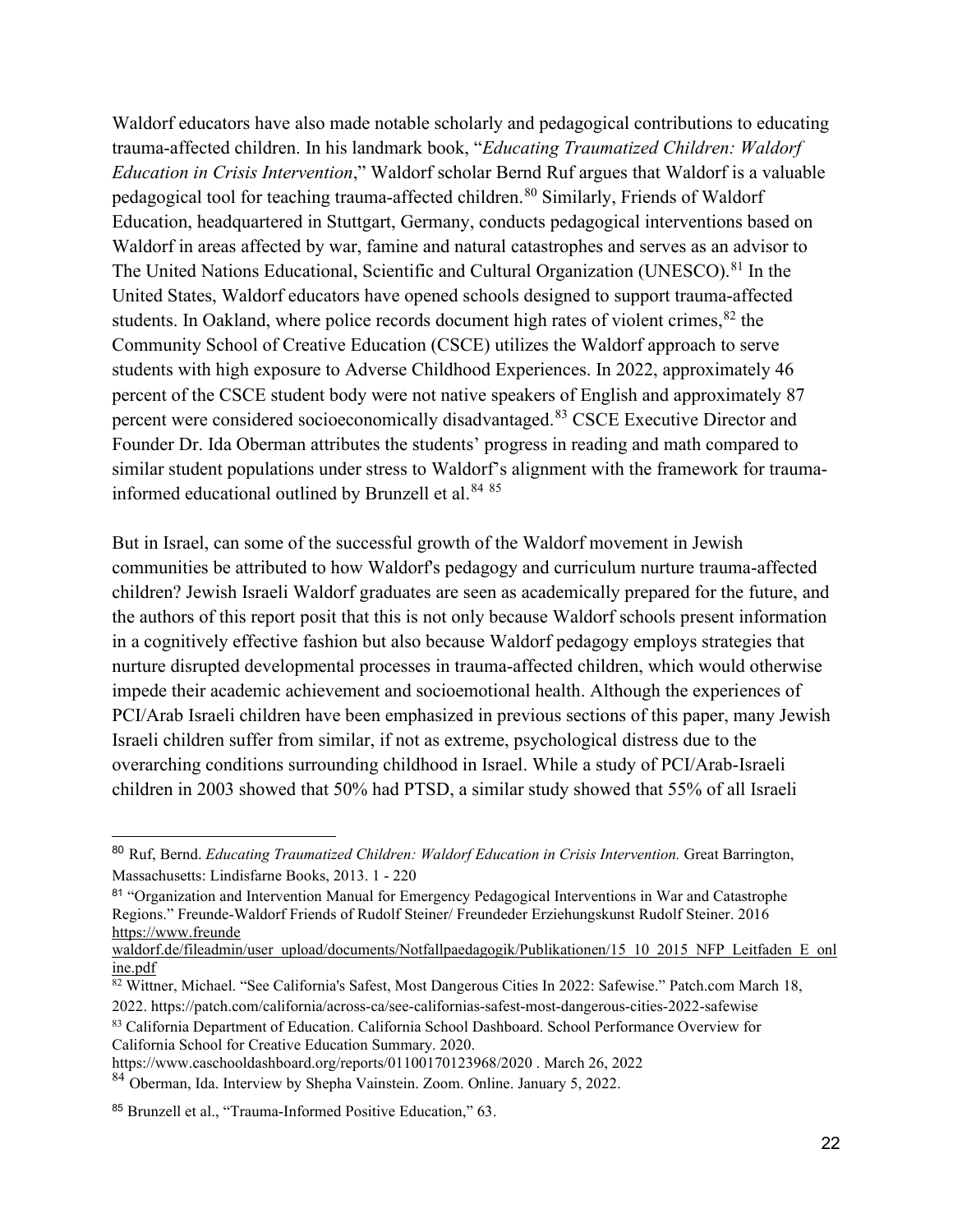citizens throughout the country, regardless of age, exhibited at least one symptom of the same psychological disorder.[86](#page-25-0) This is not to say that the experiences of stress among all Israelis are equal — the earlier section discusses stressors, such as the societal pressure to acculturate and discrimination, which Jewish Israelis would not have to grapple with — but instead to note that Jewish Israeli children do experience trauma that would have behavioral consequences.

As outlined earlier, children who experience trauma have difficulties in the classroom that impact their academic performance. Brunzell et al. outlined a series of strategies to repair disrupted development processes while empowering the trauma-affected child. In this section, Waldorf educational practices are examined in relation to the strategies developed by Brunzell et al. to mitigate the effects of trauma on education — by repairing regulatory abilities, restoring disrupted attachment, and increasing psychological resources — to answer the question: Can Waldorf education be trauma-informed?

## **Waldorf for Repairing Regulatory Abilities**

As Brunzell et al. explained, children who suffer from toxic stress due to exposure to ACEs often experience disrupted development of their regulatory abilities, leading to difficulties in selfcontrol and knowing how to deal with their own emotions. Brunzell et al. recommend that trauma-informed education incorporate activities such as sensory integration, rhythm, repetition, and mindfulness activities, amongst others that rebuild these regulatory abilities.

Waldorf education incorporates these strategies and emphasizes them as crucial curriculum components. Waldorf classes are designed with a natural rhythm in mind: "The school day and the school year are structured in an organic way, which establishes a healthy balance of experience between concentration and relaxation…. Each lesson should contain a balance between the engagement of the child's thinking, their feeling and their willing."<sup>87</sup> The daily lesson plans are designed to emphasize "the regular patterns of activities both within the day and over each week."[88](#page-25-2) Parents are encouraged to continue this rhythm when children are home during the weekend or over breaks.<sup>89</sup>

Children familiarize themselves with new material through thoughtful rhythm and repetition that organically builds cognitive capacity. For example, verse recitation is a key component of instruction for pre-literate children in Waldorf classrooms, focusing on breath regulation and enunciation.<sup>90</sup> The same stories are told throughout the year, deepening students' understanding

<span id="page-25-0"></span><sup>86</sup> Tyano, "Post-traumatic stress disorder in Israeli children," 7.

<span id="page-25-1"></span><sup>87</sup> Kevin Avison and Martyn Rawson, *The Tasks and Content of the Steiner-Waldorf Curriculum*, trans. Johanna Collis (Edinburgh, UK: Floris Books, 2019) 31.

<span id="page-25-2"></span><sup>88</sup> Ibid., 49.

<span id="page-25-3"></span><sup>&</sup>lt;sup>89</sup> Phillip Gelitz, "The breathing day of the small child," Erziehungkunst: Waldorf Education Today, January 2013, [https://www.erziehungskunst.de/en/article/early-childhood/the-breathing-day-of-the-small-child/.](https://www.erziehungskunst.de/en/article/early-childhood/the-breathing-day-of-the-small-child/)

<span id="page-25-4"></span><sup>90</sup> Friedlaender et al., *Growing a Waldorf-Inspired Approach in a Public School District,* 28*.*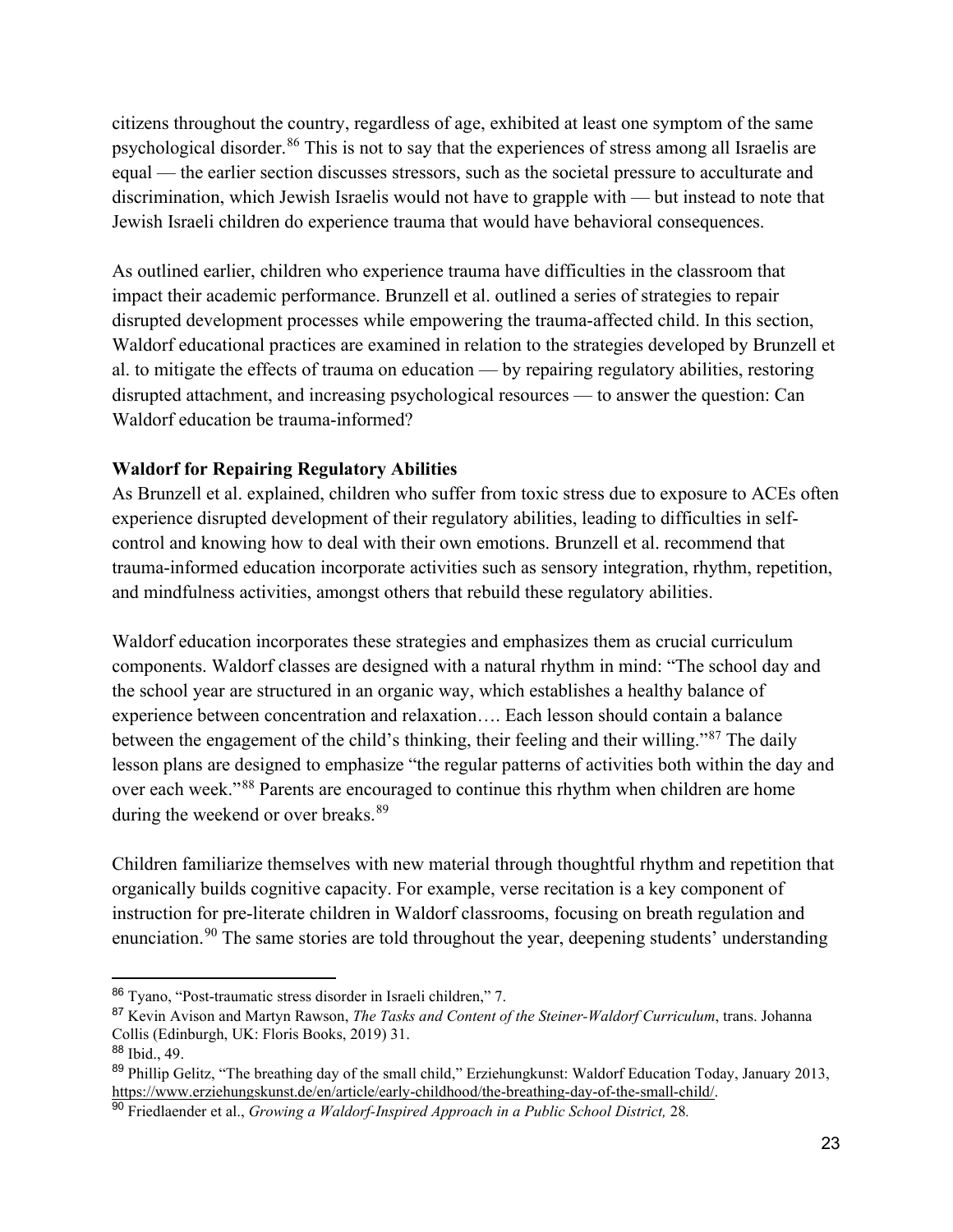as they familiarize themselves with the tales.<sup>[91](#page-26-0)</sup> Another Waldorf activity that utilizes rhythm as a pedagogical tool is a subject called eurythmy, or the artistic, physical interpretation of language; while there are designated movements for each sound, the choice of which movement to employ is up to the student; this artistic interpretation "creat[es] a harmonious relationship between the soul-spiritual element and the body."<sup>[92](#page-26-1)</sup> Teachers can foster a more impactful, experiential learning environment by using repetition and rhythm.

Waldorf also incorporates mindfulness practices into its activities, particularly in its approach to art, which helps students be aware of what they are sensing and feeling in the moment without interpretation or judgment. Students engage in mindfulness activities through subjects such as handwork through repeated hand motions and focusing on the physical sensations.<sup>[93](#page-26-2)</sup> A Stanford study on Waldorf education in California public schools outlined how a particular school district designed handwork classes to build mindfulness capacities while remaining sensitive to different developmental benchmarks for each grade: kindergarteners engage in finger knitting, while in first and second grade, they graduate to two-needle knitting, before engaging in steadily more complicated tasks, such as crocheting and embroidery, in later grades.<sup>[94](#page-26-3)</sup> The children learn that they have to be mindful or they can drop their stitch while they're knitting or hammer their thumb while they building a house.<sup>[95](#page-26-4)</sup> Waldorf education fosters a sense of connectedness between the physical and the cognitive by emphasizing the mindfulness aspect of handwork and other artistic subjects.

Sensory integration is an important component of the trauma-informed educational strategy of repairing regulatory abilities. The Waldorf classroom becomes the second teacher as it is set up in an intentional manner to support the child's senses at myriad levels. Lauren Hickman, former Executive Director of the Waldorf teacher training institute Rudolf Steiner College provides the following overview of how the Waldorf curriculum uses a multi sensorial approach to create a circle of safety for the child. Hickman explained,

The sense of touch is supported by using natural fibers and materials in the classroom instead of plastic toys which do not have the same feeling of weight, warmth, and substance that something from nature possesses. Puppets, dolls, and stuffed animals are available for play and comfort. Modeling clay or beeswax, kneading dough for baking, making mud with water and sand, and sculpting with papier mache are all learning actives involving the sense of touch in a safe and engaged manner. Additionally, the teacher gives supportive touch through high fives, fist bumps and hugs.

<span id="page-26-0"></span><sup>91</sup> Ibid., 50.

<span id="page-26-1"></span><sup>92</sup> Avison and Rawson, *The Tasks and Content of the Steiner-Waldorf Curriculum*, 207.

<span id="page-26-2"></span><sup>93</sup> Ibid., 157.

<span id="page-26-3"></span><sup>94</sup> Friedlaender et al., *Growing a Waldorf-Inspired Approach in a Public School District,* 48.

<span id="page-26-4"></span><sup>95</sup> Oberman, Ida. Interview by Shepha Vainstein. Zoom. Online. January 5, 2022.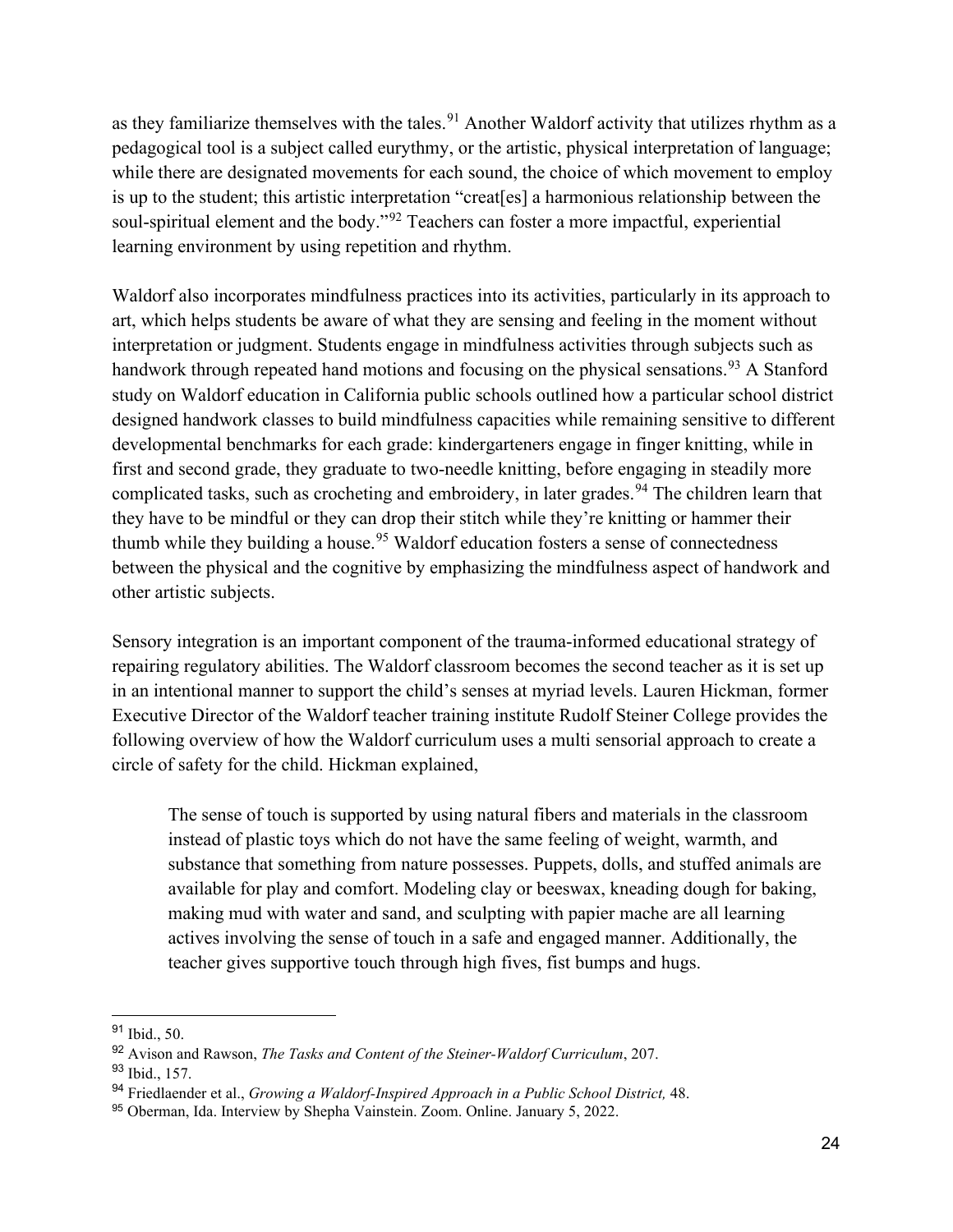Movement is a key part of the curriculum with movements built into learning activities that are safe, playful, cooperative, and intentional through dance, circle games, finger games and clapping games. Obstacle courses, balance beam, and games like "Simon Says" or, "Mother May I" help children develop their sense of movement and the ability to stop. To strengthen proprioception and balance skipping rope, cycling, or the circus arts through juggling with balls or doing acrobatics by balancing on stilts, or ropes can be used to bring about healing for sense-related trauma. Hikes and outdoor activities help facilitate a connection with the natural world.

On the visual level the teacher is mindful what types of colors are used in the classroom to create a harmonious mood, paying attention to the art work and images that are displayed. Waldorf educators cultivate the sense of smell and taste by making sure there are good smells in the classroom room by working with different smells, lavender, rosemary, flowers, baking and food preparation. A classroom should always smell warm and inviting to the students. The focus is on preparing foods that are nutritious and comforting, not full of empty calories.<sup>[96](#page-27-0)</sup>

By incorporating rhythm, repetition, and mindfulness into the curriculum, Waldorf pedagogy has the potential to encourage positive growth and the repair of regulatory abilities.

### **Waldorf for Repairing Disrupted Attachment**

Similarly, another area of development disrupted by trauma is the healthy attachment between children, their peers, and trusted adults. Brunzell et al. recommend activities that focus on creating positive and stable relationships with teachers and peers to repair this disrupted area. This process is a vital part of Waldorf pedagogy. Waldorf teachers are trained to be a buffer to toxic stress through creating a safe, connected environment where children can relax and learn. Hickman explained,

The child can feel safe and protected through the teacher's actions, gestures, and mindful practice. The attitude of the teacher through confidence and care can cultivate a sense a well-being so the child feels that all is well. The teacher projects safety through words and gestures of comfort and protection as the child shifts from a nervous state of fight or flight to a calm, relaxed state of mindfulness. Warmth in human interactions, warmth in the classroom, warm interest in the child increases the sense of wellbeing.  $97$ 

The relationship between teacher and student is actively cultivated through a practice called "looping," standard in many Waldorf schools; in this practice, teachers are matched with a particular class for years at a time, often for the entire period that the class spends at a particular

<span id="page-27-0"></span><sup>96</sup> Hickman, Lauren. Interview by Shepha Vainstein. Zoom. Online. March 12, 2022.

<span id="page-27-1"></span><sup>97</sup> Ibid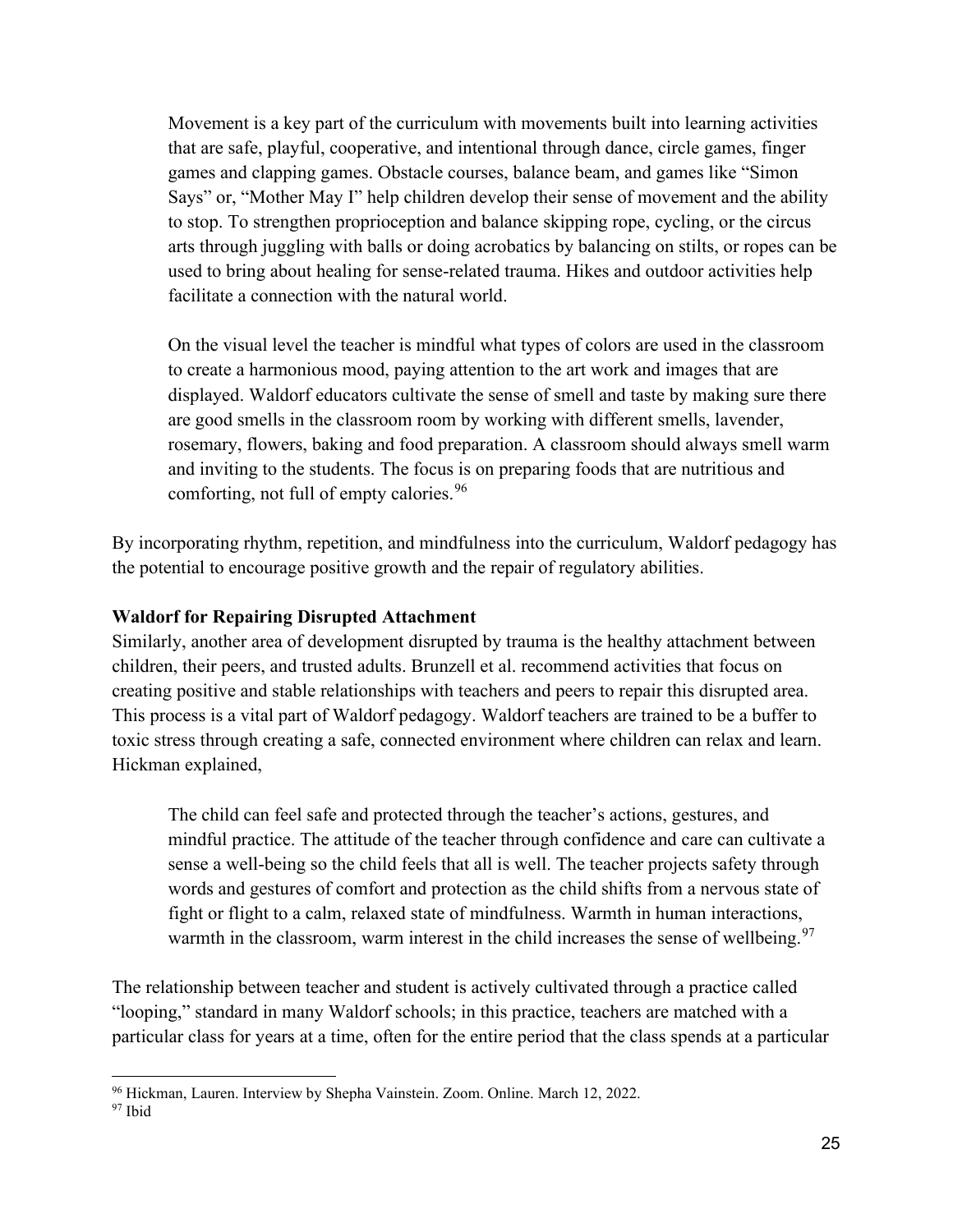institution.<sup>[98](#page-28-0)</sup> While building relationships with their students, teachers engage with their students both inside and outside of the classroom, facilitating community building between students and teachers and their families.<sup>[99](#page-28-1)</sup> This practice allows teachers and students to build strong, stable relationships; it will enable students to seamlessly transition from grade to grade without the typical transition period where new classroom rules and expectations are set.<sup>[100,](#page-28-2)[101](#page-28-3)</sup> In a looping system, students often report decreased anxiety at the start of the new year. In a study conducted in Florida non-Waldorf public schools, students in a looping scenario tended to perform better on tests and attended class more regularly than their peers, not in a looping class.<sup>[102](#page-28-4)</sup> In this same study, teachers who participated in looping reported that the experience allowed them to build stronger relationships with their students and more effectively individualize their instruction.<sup>[103](#page-28-5)</sup>

Even the Waldorf approach to discipline supports the bond between student and teacher. Waldorf teachers can create a safe, nurturing environment through careful control of their classrooms that prioritizes positive reinforcement over punishment. Waldorf teachers encourage students to stay on task by employing rhythm and repetition in the classroom, as addressed further in the following section, and by engaging students in songs or chants when transitioning between activities.[104](#page-28-6) If a student is disruptive in class, Waldorf pedagogy guides teachers to treat it as a more profound issue which will be alleviated by connecting with the disruptive student to understand the problem.<sup>[105](#page-28-7)</sup> This approach to discipline is distinctly holistic and allows teachers to keep students on task while maintaining a positive and supportive classroom environment.

Similarly, the Waldorf emphasis on free play as a component of education builds a robust peer-to-peer community in a supportive environment.<sup>[106](#page-28-8)</sup> Free play allows children to build essential skill sets such as communication and problem solving while building bonds with their peers.<sup>[107](#page-28-9)</sup> Pediatric doctors published a study in the *Archives of Pediatric and Adolescent Medicine* that outlined the socioemotional benefits of free play: flexibility, self-awareness, self-regulation, and empathy.[108](#page-28-10) Waldorf develops these play skills, particularly in lower grades, to develop 'good

<span id="page-28-0"></span><sup>98</sup> Ibid., 22.

<span id="page-28-1"></span><sup>99</sup> Ibid., 56.

<span id="page-28-2"></span><sup>100</sup> Ibid., 22.

<span id="page-28-3"></span><sup>101</sup> Peter J. Cistone and Aleksandr Shneyderman, "Looping: An Empirical Evaluation," *International Journal of Educational Policy* 5, no. 1 (2004): 48.

<span id="page-28-4"></span><sup>102</sup> Ibid., 48, 55.

<span id="page-28-5"></span><sup>103</sup> Ibid., 58.

<span id="page-28-6"></span><sup>104</sup> Friedlaender et al, *Growing a Waldorf Inspired Approach in a Public School District*, 24.

<span id="page-28-7"></span> $105$  Ibid.

<span id="page-28-8"></span><sup>106</sup> Kenneth R. Ginsburg, "The Importance of Play in Promoting Healthy Child Development and Maintaining Strong Parent-Child Bonds," *American Academy of Pediatrics* 119, no. 1 (2007): 183.

<span id="page-28-9"></span><sup>107</sup> Hillary L. Burdette and Robert C. Whitaker, "Resurrecting Free Play in Young Children: Looking Beyond Fitness and Fatness to Attention, Affiliation, and Affect," *Archive of Pediatric and Adolescent Medicine* 159, no. 1 (2005): 48.

<span id="page-28-10"></span> $108$  Ibid.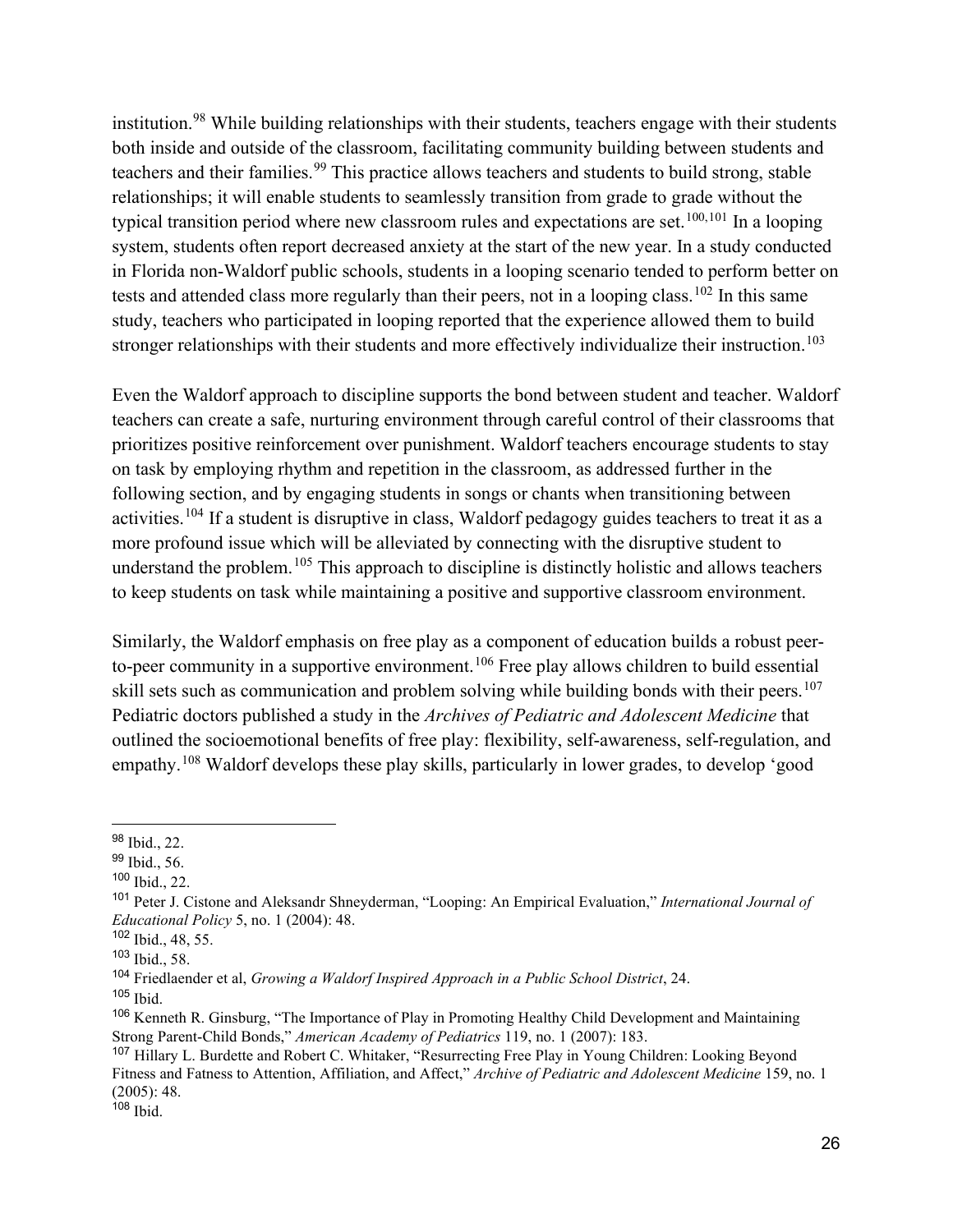players,' who "show more empathy toward others, less aggression, and in general more social and emotional adjustment."<sup>[109](#page-29-0)</sup>

While building relationships with their peers and teachers, Waldorf's approach to education also prioritizes connecting students to their cultural heritage. Waldorf education prioritizes teaching children in their mother tongue, grounding students in their cultural heritage while building capacities to begin the process of individuation.<sup>[110](#page-29-1)</sup> Particularly in the lower grades, the curriculum incorporates "[l]local dialect, regional accents and the whole vernacular tradition of nursery rhymes, skipping chants so on" to create "the child's feeling of belonging to a particular place."[111](#page-29-2) This feeling of belonging to a particular place and community is strengthened in later years as the curriculum is "supplemented by the rich vocabulary of local place names, legends, and folklore that are usually authentic to the local linguistic culture."<sup>[112](#page-29-3)</sup> This sense of belonging is particularly powerful to trauma-affected children who have an insecure attachment to their care providers.

These activities allow children who experience trauma to repair their disrupted attachment capabilities within a consistent, safe environment.

## **Waldorf for Increasing Psychological Resources**

Another critical component of trauma-informed education is encouraging the individual child's strengths. Brunzell et al. recommended activities that promote resilience and build upon existing strengths in students.

Children are encouraged to recognize and build their strengths within the classroom environment in Waldorf classrooms. The founder of Waldorf education, philosopher Rudolf Steiner, wrote, "Waldorf Education is not a pedagogical system but an art – the art of awakening what is actually there within the human being."[113](#page-29-4) Activities in Waldorf schools follow this ethos by encouraging curiosity in students through a varied, rich curriculum and a nurturing classroom environment.<sup>[114](#page-29-5)</sup> Waldorf students report feeling that their curiosity and interests were supported through Waldorf education. Furthermore, the style of Waldorf education encourages resilience by giving students the opportunity for supported, creative problem-solving within a nurturing environment.<sup>[115](#page-29-6)</sup> These activities build children's self-confidence.

<span id="page-29-0"></span><sup>109</sup> Avison and Rawson, *The Tasks and Content of the Steiner-Waldorf Curriculum*, 52.

<span id="page-29-1"></span><sup>110</sup> Ibid. 174.

<span id="page-29-2"></span><sup>111</sup> Ibid.

<span id="page-29-3"></span><sup>112</sup> Ibid.

<span id="page-29-4"></span><sup>113</sup> "Strengths-Based Learning in Waldorf Schools," Waldorf Today, October 2010,

https://www.waldorftoday.com/2015/10/strength-based-learning-in-waldorf-schools/ <sup>114</sup> Ibid.

<span id="page-29-6"></span><span id="page-29-5"></span><sup>115</sup> "6 Waldorf Principles That Can Help Your Family," Waldorf Academy*,* October 2018, https://waldorfacademy.org/waldorf-principles-that-can-help-family/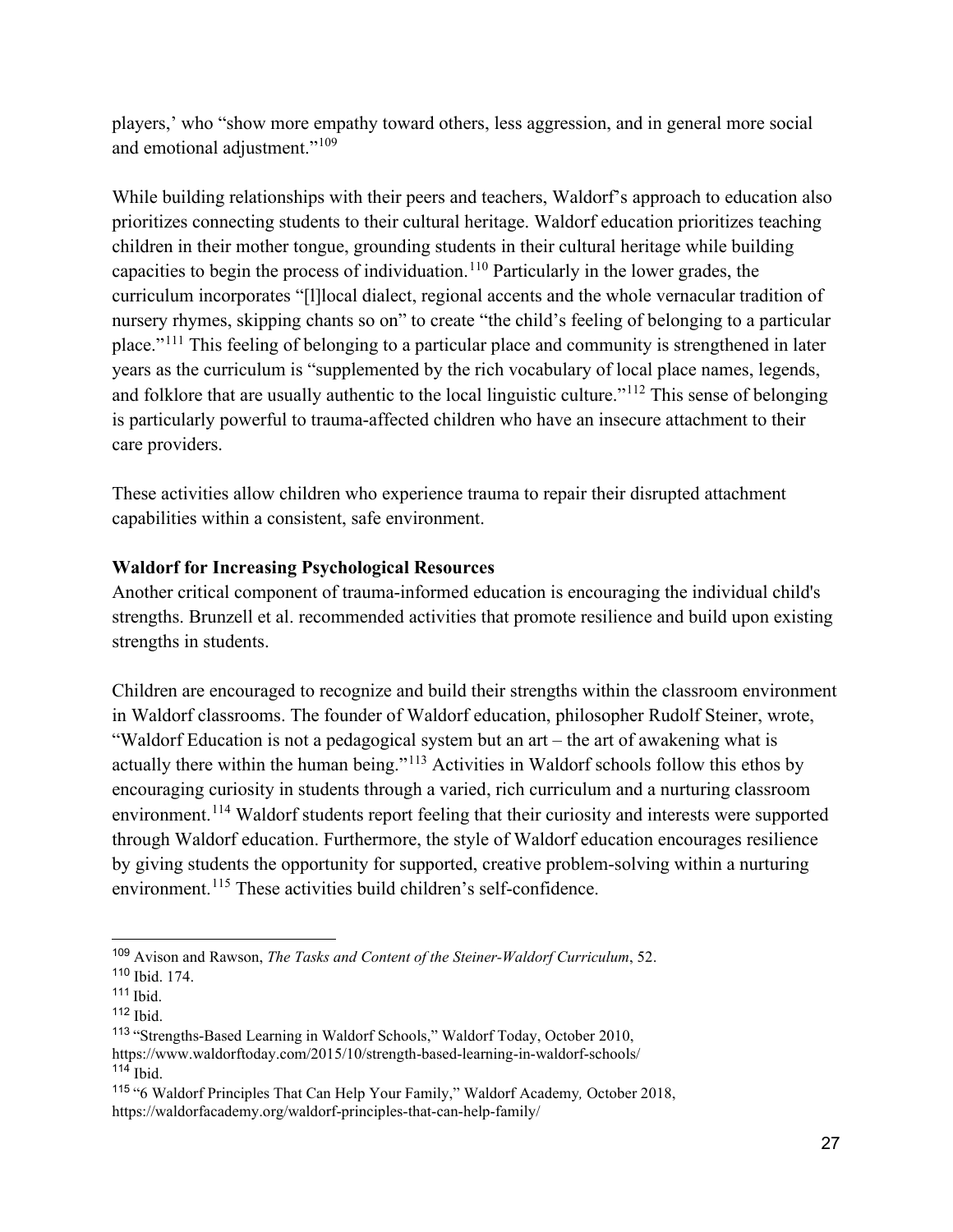Waldorf also teaches students certain skills that promote resilience. The curriculum provides children with models of resilience, or "heroes and great people," by engaging in fables, fairy tales, and historical scenes that show positive problem solving and flexibility in the face of obstacles.<sup>[116](#page-30-0)</sup> Students are also taught to savor the good through "moments of reverence each day," in which they "experience joy, awe, and wonder."<sup>[117](#page-30-1)</sup> Teaching children to savor positive emotions allows them to build emotional well-being.

These methods — grounding children in their own culture, examining qualities of heroes and leaders, and teaching children to savor their positive emotions — can profoundly increase emotional resilience in the face of traumatic events.

## **The Benefits at a Glance**

Waldorf education has the potential to support the complex needs of trauma-affected children. The benefits of Waldorf extend beyond the socioemotional benefits with which this paper is chiefly concerned, but also in the academic achievement of marginalized children. Studies have found that Waldorf students from minority groups and low socioeconomic backgrounds perform better than their peers in more traditional schools.<sup>[118](#page-30-2), [119](#page-30-3)</sup> Perhaps ironically, these results may be due to Waldorf's emphasis on education in relation to a child's unique development path instead of a designated benchmark score.<sup>[120](#page-30-4)</sup>

Rudolph Steiner developed Waldorf pedagogy and curriculum in 1919 as a response to the trauma experienced by the general population as a result of World War 1; however, in the present day, activities performed as a part of Waldorf education correspond closely to what Brunzell et al. identified as key strategies for supporting trauma-affected children. While this pedagogical style pre-dated the term 'trauma-informed education,' the core of Waldorf pedagogy closely aligns with this current pedagogical movement.

## **The Foundation of Waldorf in Israel**

The Waldorf Movement in Israel emerged into secular society during the burgeoning private schools' movement in the 1980s, but the foundations of this movement were allied in the 1930s when the first Jewish Europeans arrived in what was then Mandatory Palestine, controlled by the British.

<span id="page-30-0"></span><sup>116</sup> Joan Armon, "The Waldorf Curriculum as a Framework for Moral Education: One Dimension of a Fourfold System," paper presented at *The Annual Meeting of the American Educational Research Association*, *Chicago, IL, March 24-28, 1997,* 12.

<span id="page-30-1"></span><sup>117</sup> Avison and Rawson, *The Tasks and Content of the Steiner-Waldorf Curriculum*, 51.

<span id="page-30-2"></span><sup>118</sup> Ryan McDermott, Mary E. Henry, Cynthia Dillard, Paul Byers, Freda Easton, Ida Oberman, and Bruce Uhrmacher, "Waldorf Education in an Inner-City Public School," *The Urban Review* 28, no. 2 (1996): 135.

<span id="page-30-3"></span><sup>119</sup> Jennifer Schieffer and Randy T. Busse, "Low SES Minority Fourth-Graders' Achievement from an Urban Public Waldorf and Comparison School," *Waldorf Education Research Institute Research Bulletin* 6 (2001): 23-24.

<span id="page-30-4"></span><sup>120</sup> Friedlaender et al., *Growing a Waldorf-Inspired Approach in a Public School District,* 27.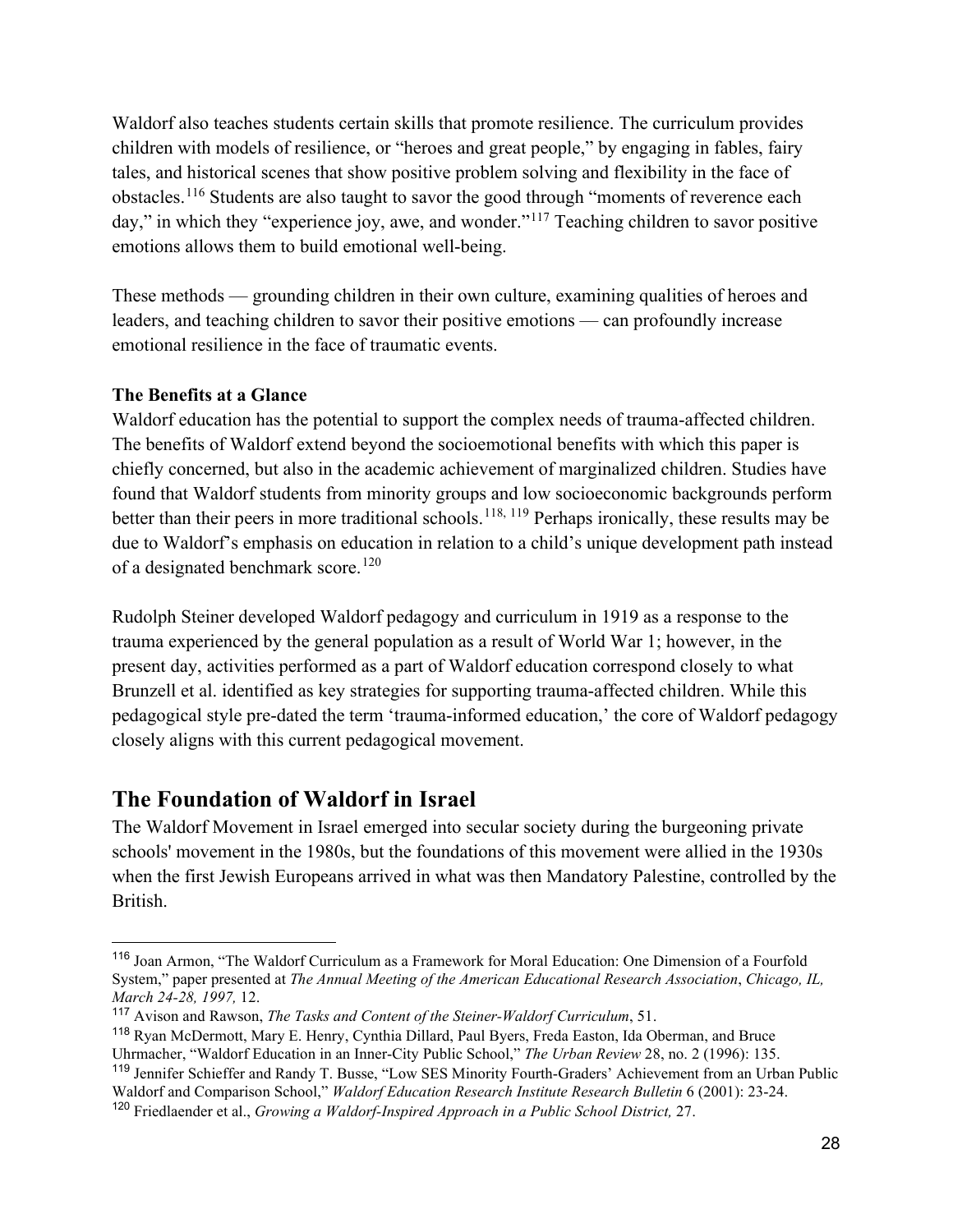Eyal Bloch, a co-founder of the Institute of Education for Sustainability and Social Entrepreneurship at David Yellin Academic College of Education in Jerusalem, outlined the naissance of the movement: "The first Jewish German came to Jerusalem and started to have study groups…. Over 30 years, until the 60s, there were study groups. In the 60s, they start[ed] to translate and publish [Waldorf training] books. So, they lay the foundation, the roots…. [There has been] almost 90 years of anthroposophy and Waldorf in Israel."<sup>121</sup>

The first Waldorf school was opened in 1989 in Harduf Kibbutz, and dedicated groups of Jewish parents soon opened dozens more Waldorf schools in Jerusalem, Tel Aviv, Haifa, and around the country.[122](#page-31-1),[123](#page-31-2) By the 1990s, Jewish parental interest coalesced around Waldorf as the preferred alternative pedagogy for private schools, and middle- and upper-class parents began to send their children to these newly established schools.

"Waldorf education has really grown [in Israel]. There are much more people who want their kids to be enrolled in Waldorf than there are teachers," said Noa Leshem-Gradus, a co-founder of Seeds/Boudur Bilingual Waldorf Training Institute and a Jewish Israeli.<sup>124</sup>

In Israel, Waldorf has adapted to community needs while maintaining its essence. Local Waldorf schools advertise that their curriculum incorporates Jewish holidays while maintaining the central philosophy of Waldorf: emphasizing the holistic development of the child while de-emphasizing rote learning of facts or figures.<sup>[125](#page-31-4)[126](#page-31-5)</sup> Waldorf also satisfies the desire of Israeli parents, "who want a 'spiritual education' for their children without the religion."<sup>[127](#page-31-6)</sup>

"Waldorf education connects our teaching to real life. It is real. It is not a dry lesson that we teach. It is a real process going on there. I provide my pupils and kids to help them be successful human beings and to be free. We teach them how to be free in this life, not to do something that someone forced you to do. It's a different way of living," said Laila Husein, a Palestinian Citizen of Israel and teacher at Tamrat El Zeitoun Arab Waldorf school in Shfar'am. [128](#page-31-7)

<span id="page-31-0"></span><sup>&</sup>lt;sup>121</sup> Eval Bloch, Interview by reGeneration Education Waldorf Arab Education Advisory Board, Zoom, online, September 3, 2020.

<span id="page-31-1"></span><sup>&</sup>lt;sup>122</sup> "Shalaam-Shalom: Teaching children in the Middle East pathways to peace," Waldorf Today, accessed June 30, 2021, https://www.waldorftoday.com/2011/02/445/

<span id="page-31-2"></span><sup>123</sup> "Israel," Freunde Waldorf (Foundation of Rudolph Steiner's Art of Education), accessed June 30, 2021, https://www.freunde-waldorf.de/en/waldorf-worldwide/organisations-worldwide/asia/israel/.

<span id="page-31-3"></span><sup>124</sup> Noa Leshem-Gradus, Interview by reGeneration Education Waldorf Arab Education Advisory Board, Zoom, online, September 10, 2020.

<span id="page-31-5"></span><span id="page-31-4"></span><sup>125</sup> "About — English," *Oded Schools*, accessed June 30, 2021, http://www.odedschool.org/doc/English <sup>126</sup> Nathan Jeffay, "Israelis back Steiner Schools," *The Jewish Chronicle* (London, UK), March 19, 2021, https://www.thejc.com/news/israel/israelis-back-steiner-schools-1.16561 <sup>127</sup> Ibid.

<span id="page-31-7"></span><span id="page-31-6"></span><sup>128</sup> Laila Husein, Interview by reGeneration Education Waldorf Arab Education Advisory Board, Zoom, online, May 28, 2020.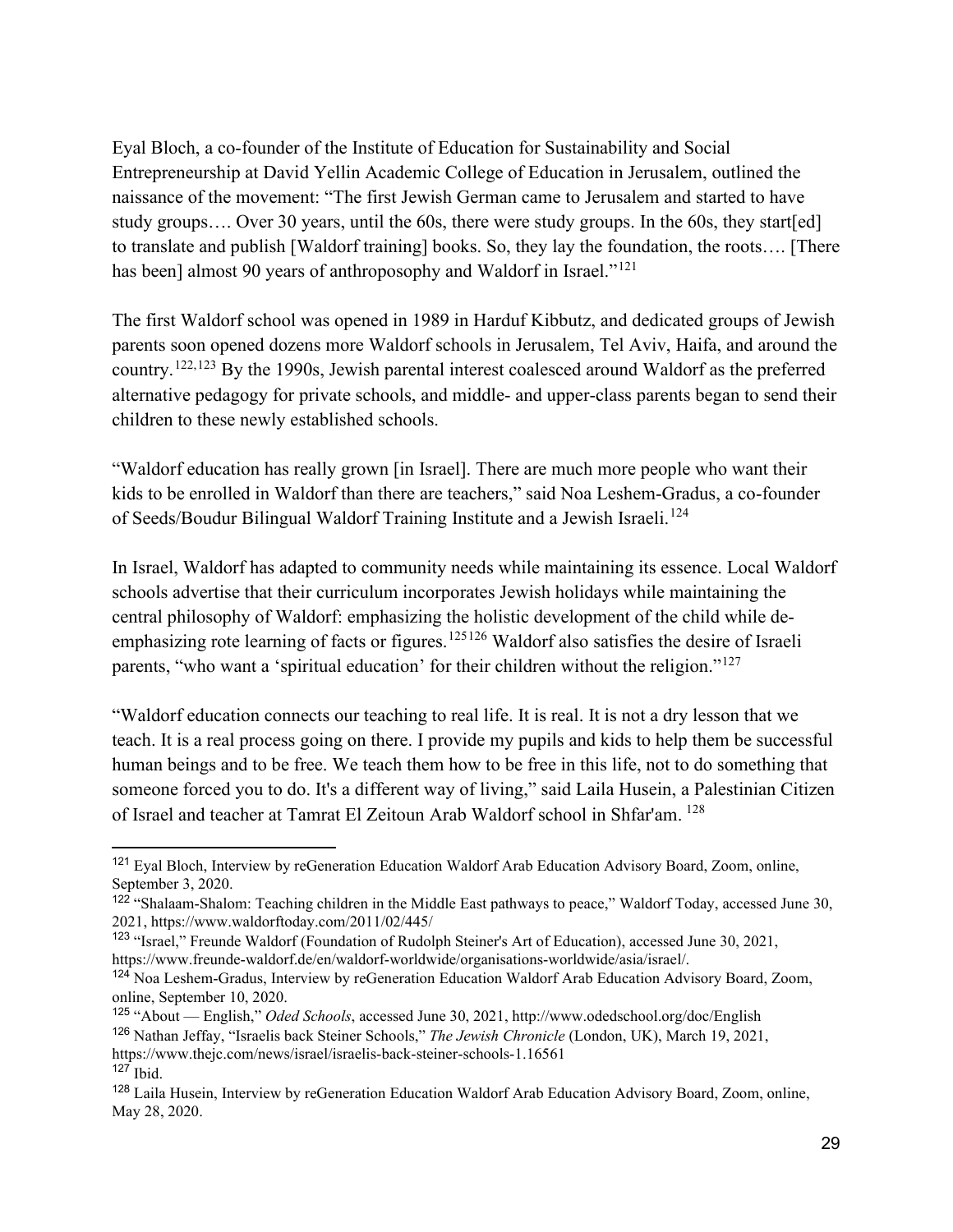Today, there are more than 150 Hebrew Waldorf kindergartens, 32 Hebrew Waldorf elementary schools, and 8 Hebrew Waldorf high schools attended by thousands of children and recognized by the Israeli government.<sup>129</sup> If given the option, Israeli Jewish parents send their children to Waldorf schools because, despite deemphasizing the importance of test scores, this type of pedagogy is seen as effective for academic and holistic development.<sup>130</sup>

## **The Birth of Arab Waldorf in Israel**

Given Waldorf education's distinct academic and holistic benefits compared to the pedagogy and curriculum offered at state schools and other private institutions, PCI/Arab Israeli parents' interest mirrored that of their Jewish Israeli peers. Although the process of building a private school from the ground up is a daunting task, groups of PCI/Arab Israeli parents have repeatedly taken on the task of attempting to start Waldorf schools that prioritize their children's learning and their own culture.

As Arab Waldorf emerged in the 1990s and early 2000s, obstacles that impeded the movement's growth emerged. Today, after extensive negotiations between the Waldorf Association of Israel and the Ministry of Education, all Waldorf schools are considered "recognized and official" as of 2017, with full Ministry funding while retaining pedagogical autonomy; Waldorf kindergartens retain their "recognized but unofficial" status. This section will outline the growth of five different Waldorf institutions in Israel: Tamrat El-Zeitoun, The Orchard of Abraham's Children, Ein Bustan, Alsyndian - Tarshiha Waldorf Kindergarten, and Sonbulat Waldorf School, as well as one Waldorf institution in the Palestinian Territories.

## **Tamrat El-Zeitoun**

The first Arab Waldorf School in Israel, Tamrat El Zeitoun was opened in 2004 in Shfar'am, a city of over 30,000 Muslim, Christian, and Druze inhabitants living approximately one-hour east Haifa.[131](#page-32-2) Tamrat El Zeitoun's longevity and size make it a cornerstone of holistic alternative education for PCI/Arab Israelis.

Connections between the local Arab, Bedouin, and Jewish communities laid the foundation for Tamrat El Zeitoun. In the late 1980s, while PCI/ Arab Israeli leaders continued to send their children to the traditional Arab schools near their village, the residents of the Jewish Kibbutz

<span id="page-32-0"></span><sup>129</sup> Vainstein, "A School of Hope in Israel," 257-260.

<span id="page-32-1"></span><sup>130</sup> Jeffay, "Israelis back Steiner schools."

<span id="page-32-2"></span><sup>131</sup> "Pioneers: Unique Role Models in Israel," Tamrat El Zeitoun, accessed July 8, 2021, http://www.tamratelzeitoun.org/about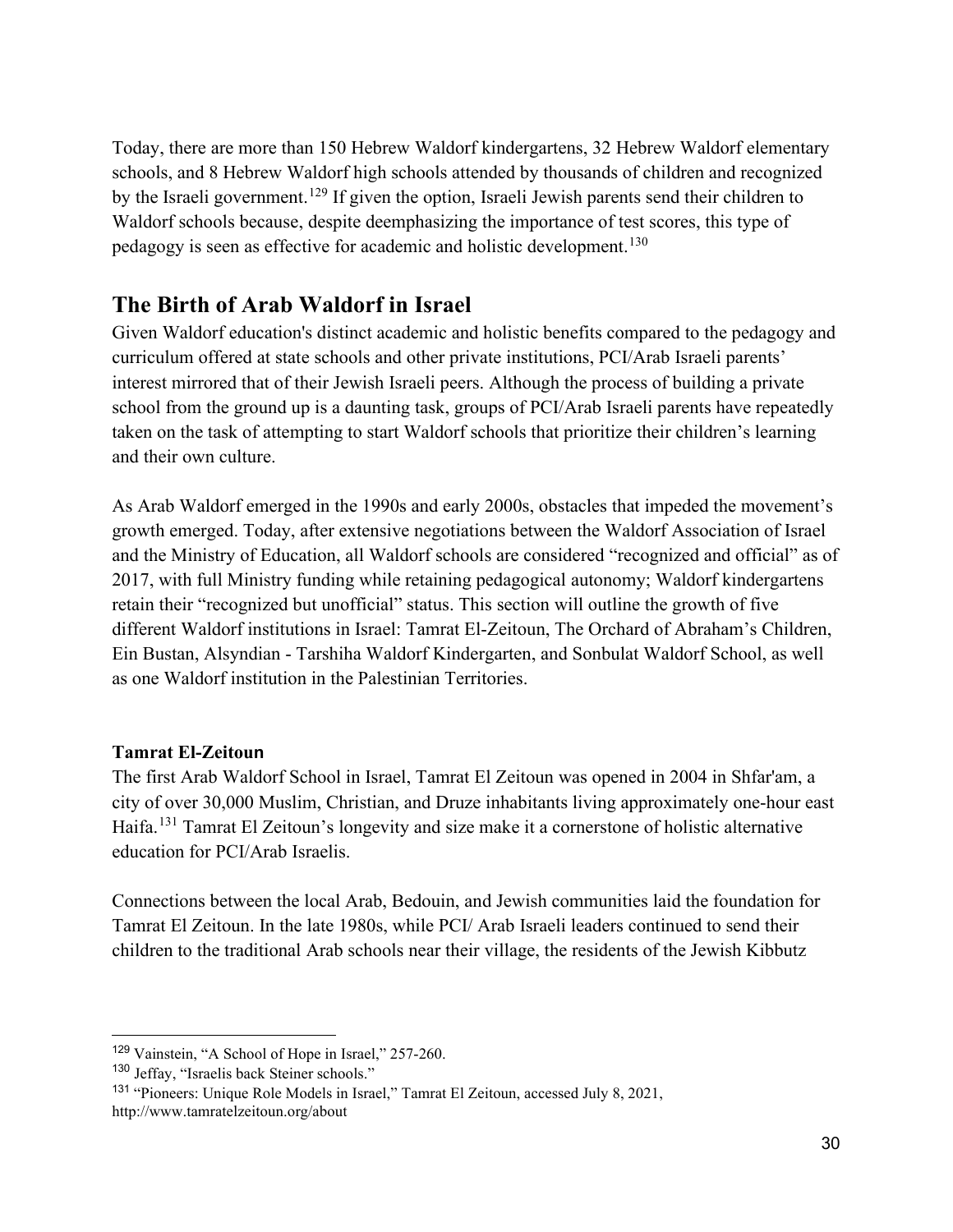Harduf were establishing the first Waldorf school, the Harduf Waldorf School.<sup>132</sup> Soon, a teacher in the Arab school, Mazen Ayoub, became inspired by the pedagogy; to support his passion, Harduf Waldorf School provided a scholarship for Mazen Ayoub to attend a Waldorf teacher training college, supporting his family financially while he was abroad.<sup>[133](#page-33-1)</sup> When he returned, Mazen Ayoub opened Tamrat El Zeitoun, the first Arab Waldorf school in Israel, with the help of two recently trained teachers: Amina Swaed and Aida Awad.<sup>[134](#page-33-2),135</sup>

Tamrat El Zeitoun continues to be strengthened by its mutually beneficial relationship with the Harduf Waldorf School — but Tamrat El Zeitoun has clearly defined itself as a distinct entity.<sup>[136](#page-33-4)</sup> While Harduf Waldorf School offered to work together to institute a bilingual Waldorf School, Tamrat El Zeitoun saw a benefit in providing a holistic, Arab Waldorf experience for its students. Gilad Goldschmidt, a founder of Harduf and the Israel National Waldorf Education Forum, recalled, "I said to him, Mazen. Why don't you come to our school? And we will make [an] Arab and Jewish school together?...And he said to me, 'No, the Arabic children must have their own identity, and we must create an Arabic school. They must have an Arabic school until high school, and then in high school, they can go to Harduf, no problem.<sup>''[137](#page-33-5)</sup>

Since its inception, Tamrat El Zeitoun has been a trailblazer in Arab Waldorf. After opening the first Arabic Waldorf kindergarten in 2004, Tamrat El Zeitoun expanded in 2009 with the help of Lana Nasrallah, their first primary school teacher, to include a school. Nearing its twentieth year, this institution teaches over 300 Muslim, Christian, and Druze children from kindergarten to ninth grade.[138](#page-33-6) This success sets Tamrat El Zeitoun apart from other Arab Waldorf institutions in Israel and Arab Waldorf institutions throughout the Arab world.

Diab Akareia, a PCI/Arab Israeli who first worked as a counselor at Harduf before becoming Tamrat El Zeitoun's principal in 2016, said,

Tamrat El Zeitoun wants to spread Arab Waldorf all over Shfar'am, the Arab society, and all over the world. We have contacts in Jordan and have connected with people in Egypt. So even though we are tiny and local, we are already in a position where we can give to

<span id="page-33-0"></span><sup>132 &</sup>quot;Harduf," Freunde Waldorf (Foundation of Rudolph Steiner's Art of Education), accessed March 25, 2021, https://www.freunde-waldorf.de/en/waldorf-worldwide/organisations-worldwide/asia/israel/harduf <sup>133</sup> Vainstein, "A School of Hope in Israel," 259.

<span id="page-33-2"></span><span id="page-33-1"></span><sup>134</sup> "Learning for Peace," Freunde Waldorf (Foundation of Rudolph Steiner's Art of Education), accessed July 8, 2021, https://www.freunde-waldorf.de/en/waldorf-worldwide/organisations-worldwide/asia/israel/shfaram/ <sup>135</sup> Vainstein, "School of Hope," 259.

<span id="page-33-4"></span><span id="page-33-3"></span><sup>136</sup> "Pioneers: Unique Role Models in Israel," Tamrat El Zeitoun*.* 

<span id="page-33-5"></span><sup>&</sup>lt;sup>137</sup> Gilad Goldschmidt, Interview by reGeneration Education Waldorf Arab Education Advisory Board, Zoom, online, July 23, 2020.

<span id="page-33-6"></span><sup>138</sup> "Waldorf School of Shfar'am," Tamrat El Zeitoun, accessed July 8, 2021, http://www.tamratelzeitoun.org/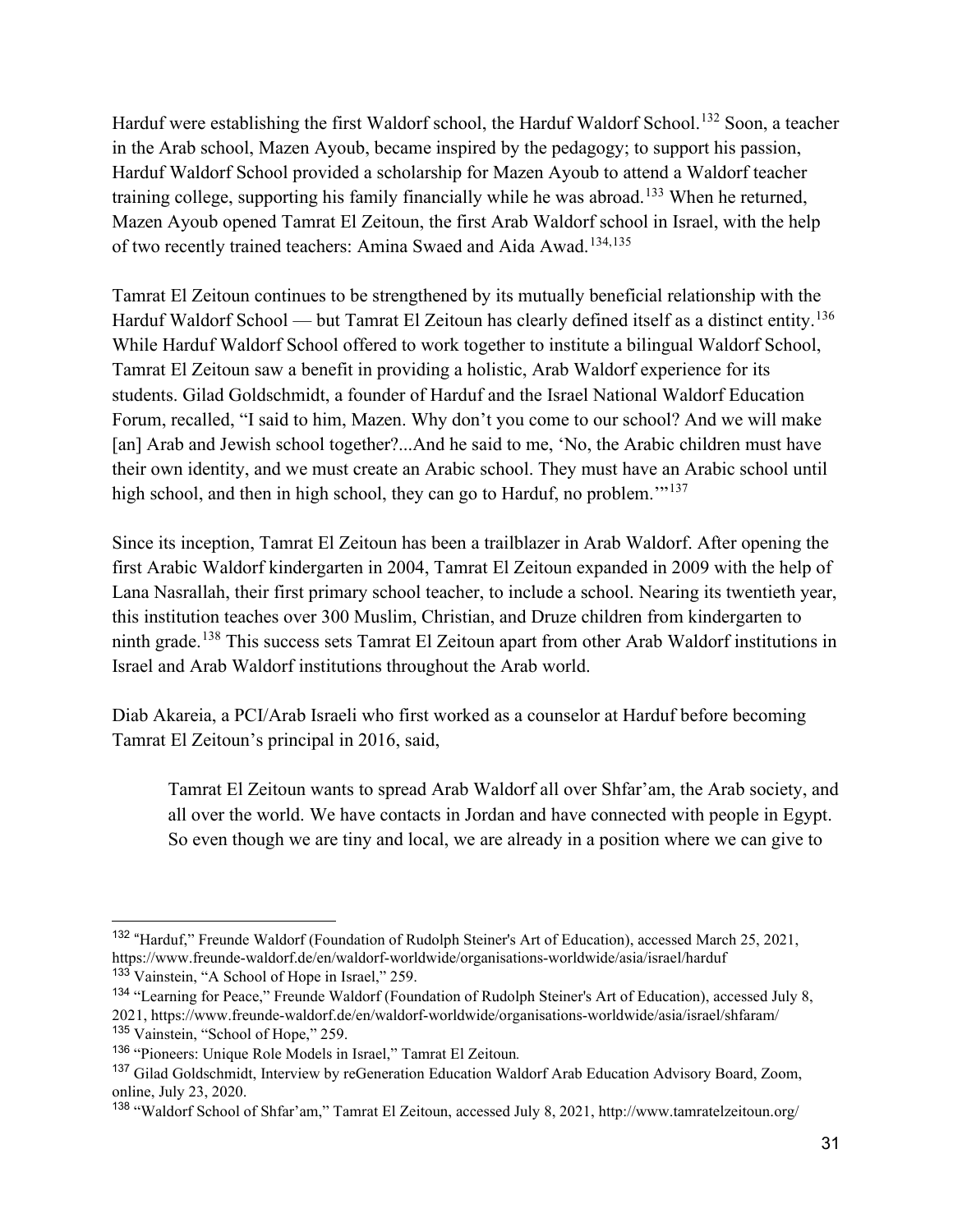others. We are already abundant because we have more experience than others in the Arab world about Waldorf.<sup>[139](#page-34-0)</sup>

### **Ein Bustan**

A year after Tamrat El Zeitoun opened, Ein Bustan Waldorf School opened its doors in 2005 in Hilf, a Bedouin village near Kiryat Tiv'on in northern Israel.

The impetus behind the school came from a man named Amir Shlomian. He had studied Waldorf education in London and returned in 2000 to teach in Waldorf schools in Israel. As a Waldorf teacher, Amir was deeply invested in the pedagogy, but he also wanted to find a school for his son that would prepare him to live in a multicultural society. In 2005, Amir Schlomian founded the Ein Bustan Association for Bilingual Education, and later that year, the association opened the Ein Bustan Waldorf kindergarten.<sup>[140](#page-34-1)</sup> While maintaining the distinct holistic nature of Waldorf pedagogy, the Ein Bustan curriculum incorporates Jewish, Muslim, and Christian traditions and heritage to enrich the classroom; classes are taught in Hebrew and Arabic.<sup>[141](#page-34-2)</sup> Children come from the surrounding towns — Kiryat Tiv'on, a Jewish town, and Hilf and Basmat Tiv'on, Arab Bedouin villages — to attend.

While Ein Bustan has successfully operated a Waldorf kindergarten and nursery since 2005, the school experienced issues when it tried to expand to a primary school in 2011. Opened initially under a homeschool provision overseen by the local municipality, the Ein Bustan primary school struggled to obtain Ministry of Education approval — first, due to challenges with bureaucracy, and later due to the lack of funds. The school brought in Beni Mosenson, the President of Ein Bustan's current *amuta* or association, Maayan Babustan Association, to oversee the process.

Beni Mosenson outlined the difficulties in dealing with the Ministry of Education registration process: "...they are very confused about this situation. Because when you have to fill in all the forms, they ask you, 'Are you Jewish or Arabic? What can I tell you about our school?' Especially that we are anthroposophic [Waldorf] too."[142](#page-34-3)

After three years of operating under the home school provision, the Ministry of Education returned their decision on the Ein Bustan primary school: their application was rejected. Ein

<span id="page-34-0"></span><sup>139</sup> Diab Akareia, Interview by reGeneration Education Waldorf Arab Education Advisory Board, Zoom, online, June 11, 2020.

<span id="page-34-1"></span><sup>&</sup>lt;sup>140</sup> "Bread and Salt — Friendship and Peace," Freunde Waldorf (Foundation of Rudolph Steiner's Art of Education), accessed June 27, 2021, https://www.freunde-waldorf.de/en/waldorf-worldwide/organisationsworldwide/asia/israel/tivon/

<span id="page-34-2"></span><sup>141</sup> "Ein Bustan," reGeneration Education, February 16, 2021,

https://regenerationeducation.org/wherewework/middle-east-programs/ein-bustan

<span id="page-34-3"></span><sup>&</sup>lt;sup>142</sup> Beni Mosenson, Interview by reGeneration Education Waldorf Arab Education Advisory Board, Zoom, online, February 3, 2021.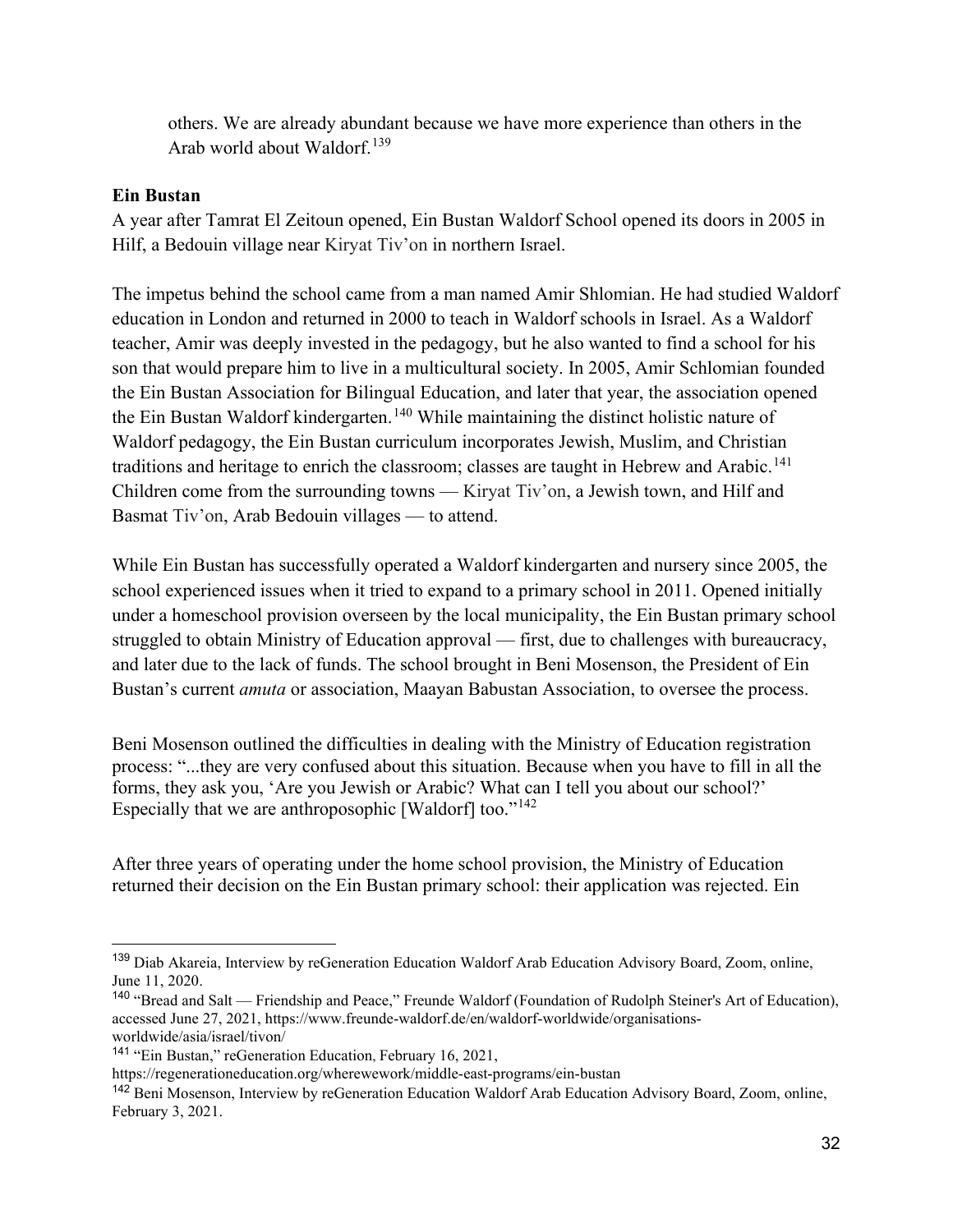Bustan closed the primary school and focused its energy on maintaining its existing kindergarten and nursery classes.

With no other Waldorf options, parents whose children graduated from Ein Bustan's kindergarten are stuck with an impossible choice: to send their children to the traditional Arab state school or to send them further afield, to Hebrew Waldorf schools in nearby Haifa or Kiryat Tiv'on, or to Tamrat El Zeitoun in Shfar'am, which is nearly an hour's drive away. By sending their children to schools farther afield, parents ensure a strong Waldorf education but sacrifice the opportunity to further foster cross-cultural linkages between the communities of Kiryat Tiv'on, Hilf, and Basmat Tiv'on.

## **The Orchard of Abraham's Children**

The Orchard of Abraham's Children was opened in 2011 by husband-and-wife duo, Ihab and Ora Balha. A Jewish and Muslim couple, they wanted to find a bicultural and bilingual school for their children, which also prioritized their social-emotional growth.

Located in Jaffa, a city near Tel Aviv with sizable Jewish and Arab populations, The Orchard of Abraham's Children offers bilingual, bicultural education for ages one through six, taught by teachers from both Jewish and PCI/ Arab communities. While the school initially experienced issues enrolling from the Arab population due to unfamiliarity with Waldorf principles and financial difficulties in paying tuition, now Arab children make up roughly 35-40% of students enrolled.

Ora Balha outlined the considered approach to recruiting and training Arab Waldorf teachers: "...[The Arab teachers] had no experience... in education and never heard about this Steiner education, but we took a decision to train them…. [T]hey got the education through... work with Jewish teachers who worked with them and kind of inspire[d] them and gave them instructions." Arab teachers receive continuing education through partnerships with other Waldorf schools in Israel, particularly Ein Bustan and Harduf Waldorf Schools.<sup>[143](#page-35-0)</sup>

In The Orchard's curriculum, community building is a key component. While Yaffa is multicultural, Jewish and Arab communities remain largely separate due to language barriers and different educational systems, despite sometimes living next door to one another. The curriculum follows Waldorf principles while incorporating Jewish and Arab traditions and culture.<sup>144</sup>

The Orchard of Abraham's Children has seen tremendous interest from parents in the community. The school operates six classes in Yaffa and two classes in a second location in the

<span id="page-35-0"></span><sup>143</sup> Ora Balha, Interview by reGeneration Education Waldorf Arab Education Advisory Board, Zoom, online, October 22, 2020.

<span id="page-35-1"></span><sup>144</sup> "The Orchard of Abraham's Children," The Orchard of Abraham's Children*,* accessed June 30, 2021, https://www.bismilla.org/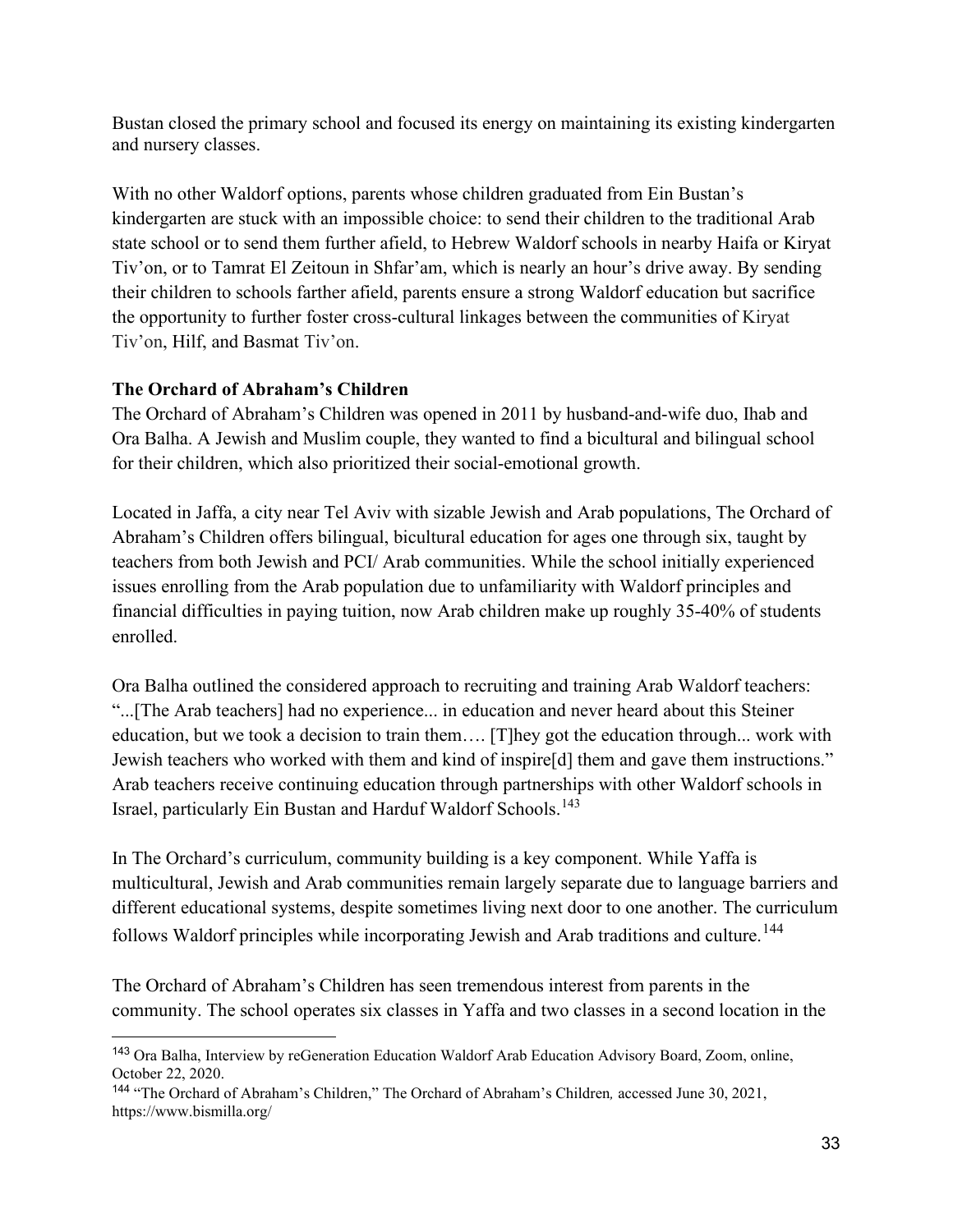Galilee; approximately 120 children attend, and there is a long waiting list of parents hoping to enroll their children.  $145$ 

#### **Alsyndian - Tarshiha Waldorf Kindergarten**

In 2020, Raheel Shehadi Meiki and her husband Rani Meiki opened the Alsyndian - Tarshiha Waldorf Kindergarten in Ma'a lot-Tarshiha. Located approximately sixteen kilometers from the Lebanon border, the Alsyndian - Tarshiha Waldorf Kindergarten offers Arabic language Waldorf education for children ages three through six.

Raheel opened the kindergarten after finding the available options for her children's Arabic schooling lacking in inspired pedagogy. "And I can say that I [was] look[ing] for my kids to put them in stuff, in kindergarten and I didn't have any other options in this region.. . . we have the kindergarten here, the regular one. And I was heartbroken, I couldn't live in these schools anymore. I don't want him to be in this cognitive direction from very young," she explained.<sup>[146](#page-36-1)</sup>

Raheel learned about Waldorf from a nearby Jewish Israeli community opening a Hebrew Waldorf kindergarten. Inspired by Waldorf's holistic approach, she enrolled in Shaked School, an unaccredited Waldorf early childhood education teacher training program in the lower Galilee. Soon after, she opened her Waldorf kindergarten for PCI/ Arab Israeli children in her area.

Raheel leveraged the expertise of veteran PCI/ Arab Israeli Waldorf teachers Aida Awad and Lana Nasrallah and Shaked School President Stefanie Alon to effectively gather enough local parental interest to petition the Ministry of Education for a new kindergarten.

Despite successfully raising funds and enrolling over a dozen students to form a classroom, Raheel and her husband Rani experienced difficulty navigating compounding requirements from the Ministry of Education. "The problem, that they can't find something real to close us..... When you finish the first year to go to the second year, you have to reissue [with the Ministry of Education]. And it was related to the last two inspections. And now we see that in these two last inspections, they're bringing up new things that were not talked about in the first report," said Rani Meiki.[147](#page-36-2)

The shifting nature of the Ministry of Education policies put the kindergarten's ability to remain in operation at risk. For example, the Ministry of Education recently informed Raheel that she

<span id="page-36-0"></span><sup>145</sup> "Human First Education," The Orchard of Abraham's Children, accessed June 30, 2021, https://www.bismilla.org/human-first-education

<span id="page-36-1"></span><sup>146</sup> Raheel Shehadi Meiki, Interview by authors, Zoom, online, September 23, 2021.

<span id="page-36-2"></span><sup>&</sup>lt;sup>147</sup> Rani Meiki, Interview by authors, Zoom, online, September 30, 2021.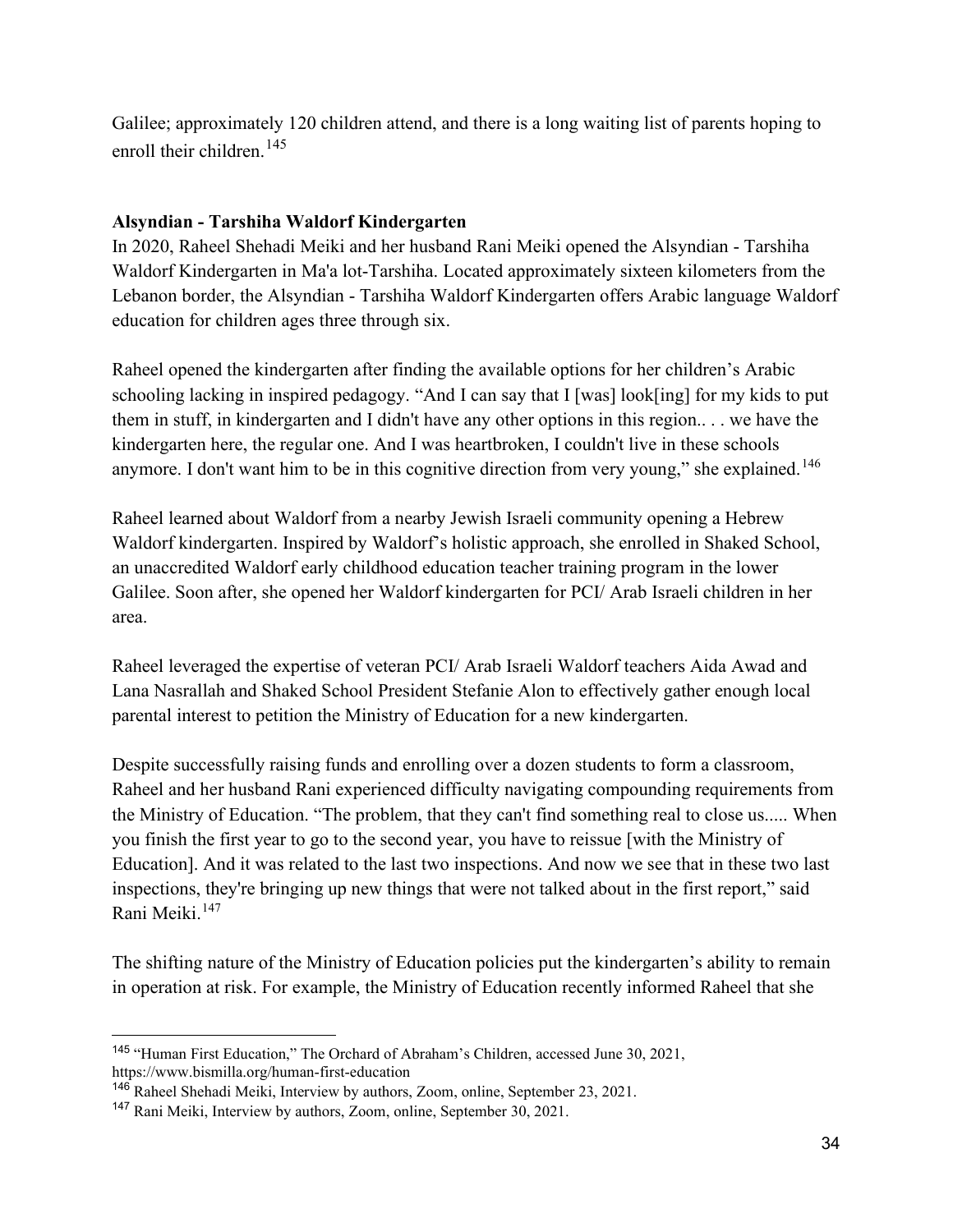could no longer work in the classroom while her youngest son remained enrolled as a student, despite her role as the lead Waldorf teacher in the kindergarten for the last two years.

Raheel and Rani believe the Ministry of Education's requirements are fluctuating and subjective by design in order to make it difficult for the school to remain open. They believe that the Ministry of Education is concerned that Alsyndian - Tarshiha Waldorf Kindergarten will recruit children from state-run schools and reduce their per-student state funding. Raheel explained, "With what we do in the kindergarten, with what we give our kids, then they [the Ministry of Education] will maybe try to close us because they will have fear that kids from other kindergartens will come to us."<sup>[148](#page-37-0)</sup>

Despite the series of challenges imposed by the Ministry of Education, Raheel and Rani are committed to remaining open and providing educational choices for local PCI/ Arab Israeli parents living near the Lebanon border.

### **Sonbulat Waldorf Kindergarten**

In 2017, Fadi Souidan and Hadeel Younis began the Sonbulat Waldorf Association to open the first Arab Waldorf school in Haifa. Both were struck by the lack of educational options for Haifa's Arab children, while the Jewish children were presented with five or six pedagogical choices. As Hadeel Younis was studying Waldorf education, Hadeel and Fadi Souidan selected the pedagogy for their project and set out to open an Arab Waldorf school.

After initially meeting with the mayor and the local Ministry of Education official who rejected their request to open a school, the Sonbulat Waldorf Association began to hold parent interest meetings to explain the benefits of Waldorf education. These meetings, which outlined a culturally sensitive curriculum and the holistic Waldorf pedagogy, reached over 300 parents.

Fifty of these parents registered their children to attend the Sonbulat Waldorf kindergarten, which was to be opened in the 2020-2021 school year. In January 2020, the school rented a house with a garden in the Arab section of Haifa and began renovations with the help of a community of engaged parents. The vision was to first build the kindergarten enrollment and then ask for the elementary school; the Sonbulat Waldorf Association submitted registration papers to the municipality to begin the process in early 2020.

The municipality rejected their application, asserting that their new kindergarten would cause municipal kindergartens to close due to under-enrollment. When the Sonbulat Waldorf Association pivoted their plans to open a nursery school instead, hoping to open a kindergarten for the 2021-2022 school year, COVID-19 hit Israel, causing a restrictive nationwide lockdown.

<span id="page-37-0"></span><sup>&</sup>lt;sup>148</sup> Raheel Shehadi Meiki, Interview by authors, Zoom, online, September 30, 2021.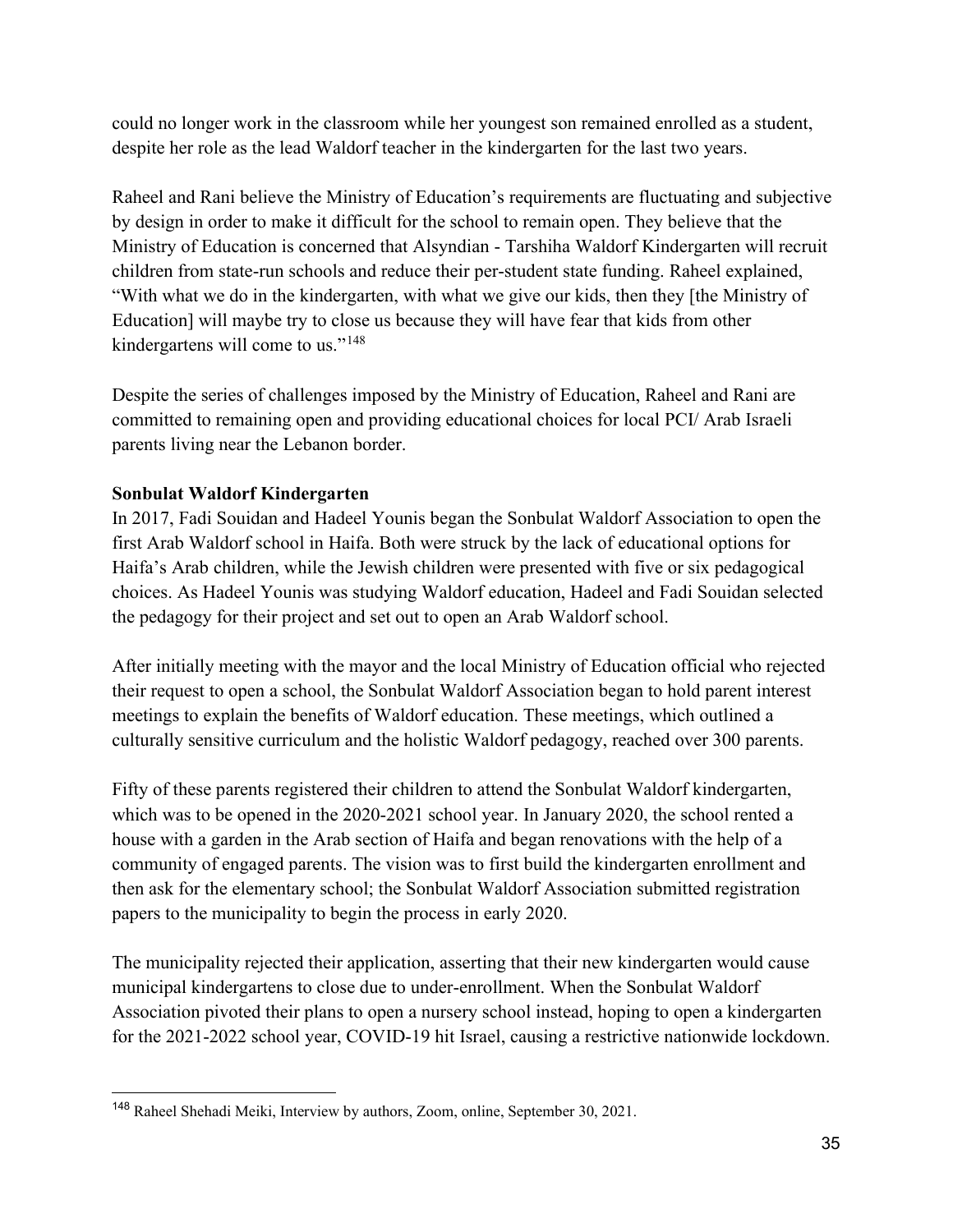In light of Israel's series of lockdowns, local infections, and lack of funds, Sonbulat Waldorf Association closed its nursery school in late 2020.

#### **House of Hope Vision Kindergarten**

Across the Green Line, one Waldorf school has opened; House of Hope Vision School was founded in 2008 to engender sustainable development through summer school and after-school education and empowerment programs for children and youth. In 2014, House of Hope Co-Founders Milad Vosgueritchian and Manar Wahhab opened House of Hope kindergarten and elementary school for approximately 60 students enrolled in grades K- 5. The school is situated in Al-Eizariya and serves beneficiaries from Al-Eizariya, Abu Dis, Sawahrah a-Sharqiyah, and a-Sheikh Sa'd in Area C of the West Bank. In 2019, the Palestinian Ministry of Education recognized House of Hope Vision Kindergarten as the first and only Waldorf kindergarten in the West Bank.<sup>149</sup>

House of Hope also offers the only Waldorf teacher training in the West Bank. Experienced PCI/ Israeli Arab and European Waldorf teachers throughout the year visit the school to train dozens of Palestinian teachers. As Manar Wahhab, the Waldorf Director at House of Hope Vision School, explained, "Our House of Hope Waldorf teacher training program is holistic. At House of Hope, we are almost all women. We are our community's mothers, grandmothers, and wives. So, with the help of Stefanie Alon of Shaked School, I tailored our House of Hope teacher training to be holistic so we can best guide our students' academic, social and emotional learning."<sup>[150](#page-38-1)</sup>

As House of Hope Vision School is not within Israel, it does not experience the same difficulties as other Arab Waldorf institutions in regard to Israeli Ministry of Education and municipality restrictions. However, it does experience more profound funding difficulties: Unlike Arab Waldorf kindergartens and schools in Israel, House of Hope Vision School does not receive any government funding from the Palestinian Authority. Instead, it relies on parent tuition and donations from supporters in the United States and Europe.<sup>[151](#page-38-2)</sup> House of Hope remains the only Waldorf kindergarten in the West Bank.

Although House of Hope does not exist within the same political boundaries as the other Waldorf educational institutions referenced earlier, it is a key part of the greater Arab Waldorf movement in Israel-Palestine.

# **Conclusion**

<span id="page-38-0"></span><sup>149</sup> Thea Lavin, *2019 House of Hope Annual Report* (United States, Supporting Hope: 2020) 2.

<span id="page-38-1"></span><sup>150</sup> Thea Lavin, *Building Palestine One Teacher at a Time. In Focus: House of Hope Teacher Training in 2019,*  (United States: Supporting Hope, 2019) 2.

<span id="page-38-2"></span><sup>151</sup> Thea Lavin, *2020 House of Hope Annual Report* (United States: Supporting Hope, 2021) 10.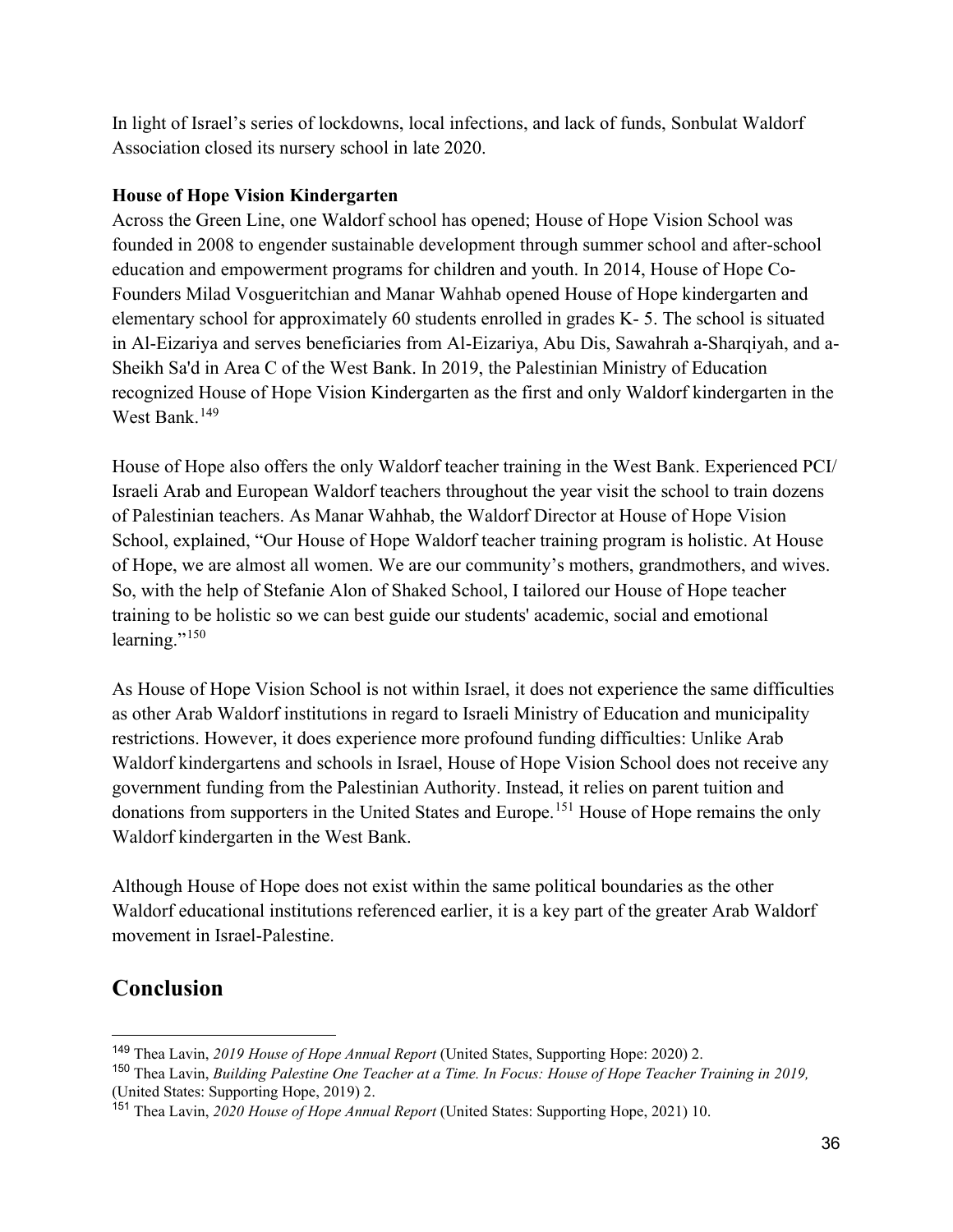Waldorf pedagogy and approach to curriculum can heal trauma-affected children by incorporating key restorative strategies: repairing regulatory control and disrupted attachment while increasing psychological resources.

Given the presence of toxic stress in everyday life for Israeli children, it is no surprise that parental interest in holistic education has coalesced around Waldorf pedagogy. Waldorf schools have proliferated around Israel, but with a noticeable disparity between this pedagogy's availability in Jewish versus Arab communities. While there are approximately 200 Hebrew Waldorf kindergartens, elementary schools, and high schools in Israel,<sup>[152](#page-39-0)</sup> there are only three bilingual or Arab Waldorf kindergartens and one Arab Waldorf school, despite strong parental interest.

The consequence is that PCI/Arab Israeli children, who are some of the most vulnerable in Israeli society, cannot adequately engage with the benefits of Waldorf Education.

<span id="page-39-0"></span><sup>152</sup> Vainstein, *"*A School of Hope in Israel," 257-260.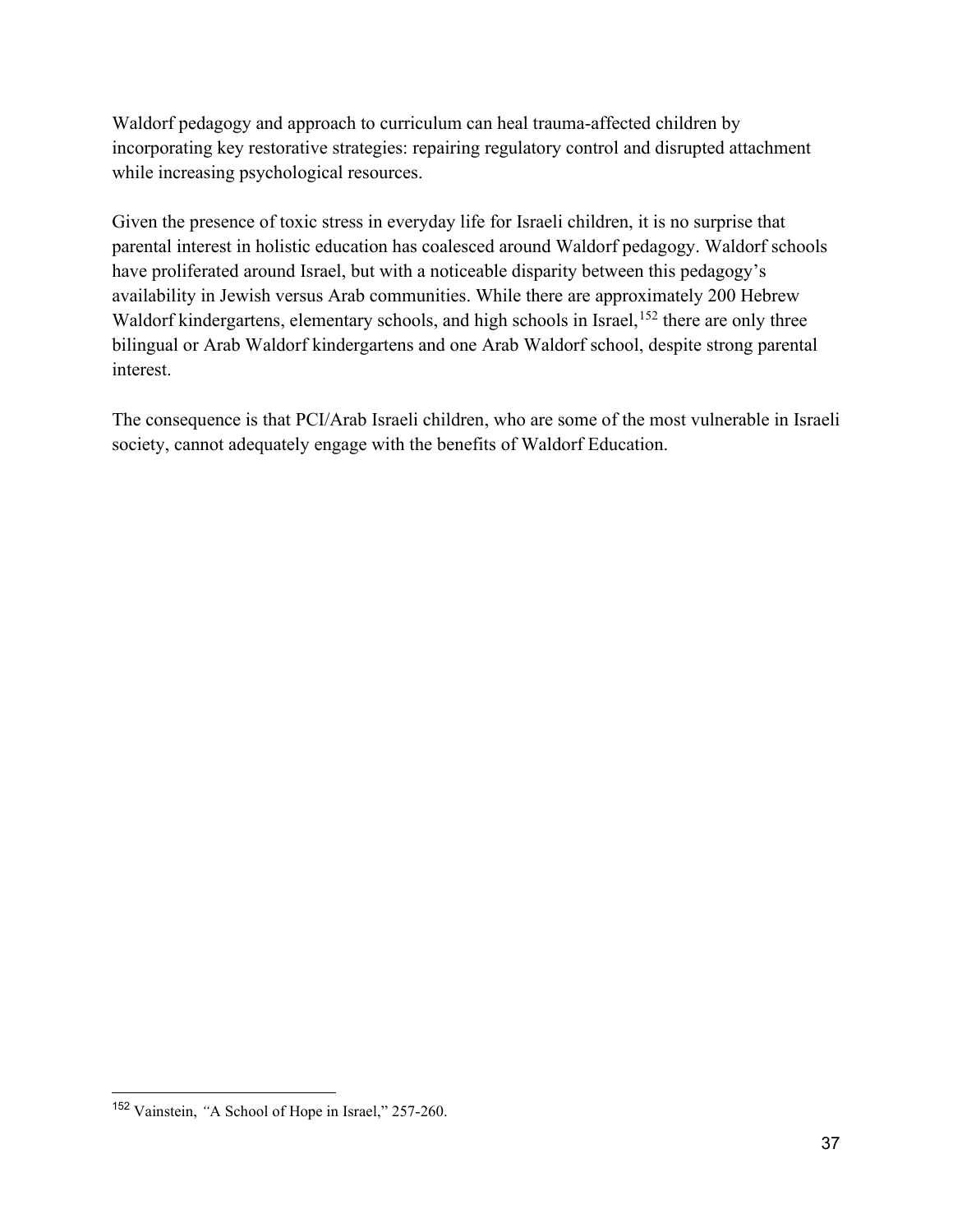# Obstacles to Arab Waldorf Success

Waldorf kindergartens and schools have been enormously successful in Israel over the past three decades, but — as was outlined in the previous section — this success has not extended to Arab Waldorf.

While the stories of each Waldorf educational institution are different, and the particular challenges they face are nuanced in relation to their organizational history and the municipality in which they are located, a series of common threads were identified as persistent roadblocks to Arab Waldorf success.

Through interviews with Arab Waldorf practitioners and invested parties, the authors have isolated five key obstacles that prevent the expansion of Arab Waldorf, which affect every stage of a Waldorf educational institution: from registering with the proper authorities, fundraising to overcome budget deficits, hiring suitable teachers, training interested Arabic speakers to become new Waldorf teachers, to supporting existing staff. As is explained in the following sections, these challenges show the difficulties in expanding holistic education in Israel and expose how the existing systems disproportionately negatively affect PCI/Arab Israeli citizens who attempt to expand educational options for their children.

#### **Bureaucratic Nightmare: Systemic and Individual Biases in Registration**

The first step for any new educational institution in Israel is to navigate Israeli governmental bureaucracy and complete the registration process with the necessary authorities. This process diverges between Waldorf kindergartens and Waldorf schools: as most Waldorf kindergartens are "recognized but unofficial," potential registrants must go directly to the Ministry of Education, while Waldorf schools typically are "recognized and official" schools, which means that they must apply to the individual municipality in which they are to be located. Both processes are littered with obstacles that impede — and at times, prevent — the successful opening of new Waldorf educational institutions, requiring applicants to exhibit acumen in the Israeli bureaucratic system to complete the process successfully.

#### *Kindergartens*

The first step for parents interested in opening any new "recognized but unofficial" kindergarten is to be registered as an association, or, in Hebrew, an *amuta*. This entity will act as the operator of the new educational institution. Interested parents must apply to the Registrar of *Amuta* with a list of potential members, typically invested parents, and comply with a series of regulations, such as financial reporting and general compliance with existing regulations.

Once the parents have successfully registered as an association, that association may then apply to the Ministry of Education to open a kindergarten. First, the association will obtain a "symbol"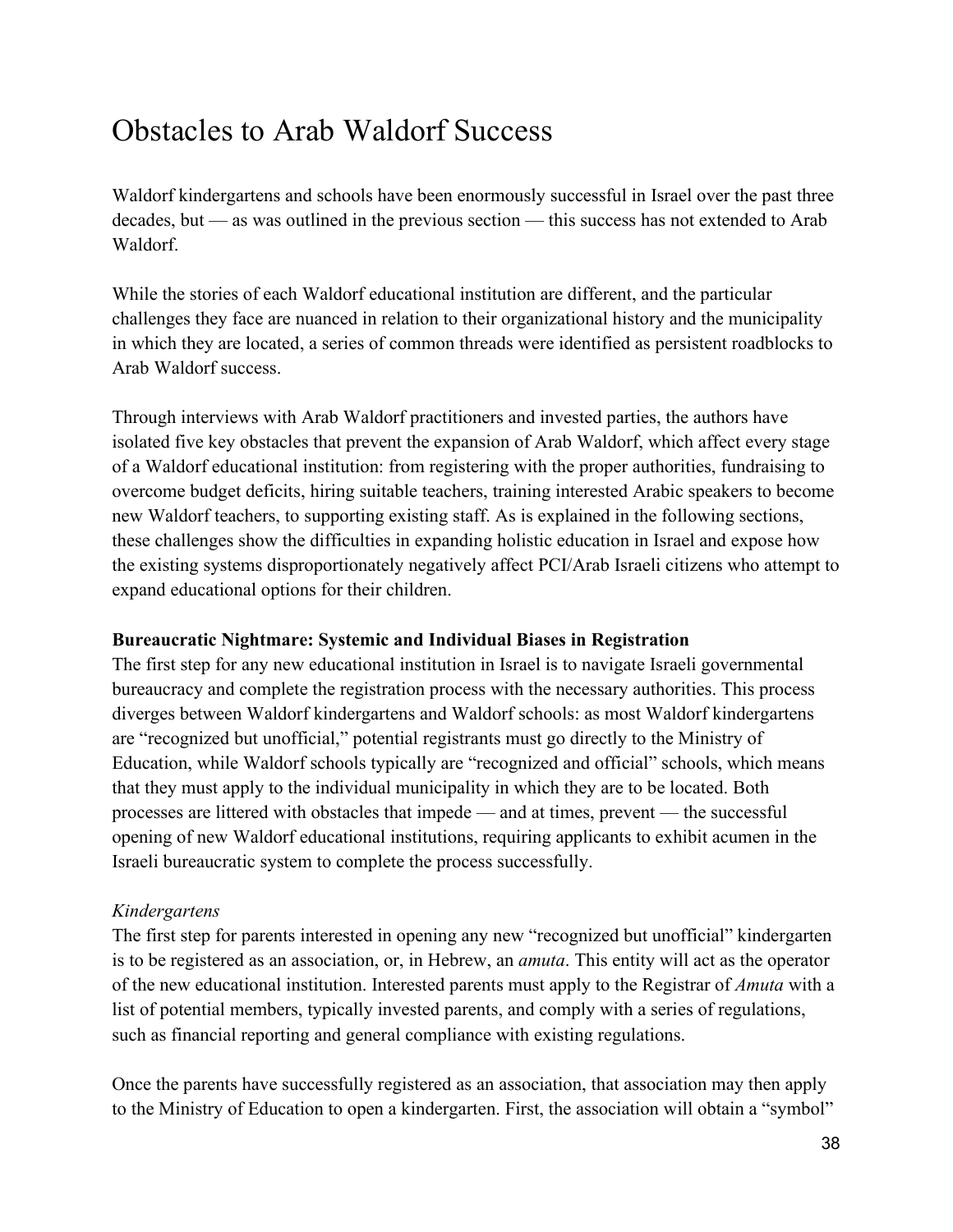or registration number unique to the kindergarten and the classes it plans to operate. After this, the association will then attempt to complete the remaining forms, which include information from the number of teachers and assistants that the association will employ, to the days of the week on which the kindergarten will operate, and the long-term lease agreement or ownership documents of the location in which the kindergarten will operate. If the Ministry of Education is satisfied, the kindergarten is allowed to open and receives 60% funding for their work.

However, even if the forms are satisfactorily completed, and the school is allowed to open, the kindergarten must successfully navigate another bureaucratic process with members of their local municipality. Per Interior Ministry guidelines, municipalities are charged with providing services to towns such as urban planning, zoning, the provision of drinking water and emergency services, and education and culture. Municipalities, which may be disincentivized to aid "recognized but unofficial" schools which poach from their local state schools, may make the process harder, and the convoluted process — as the same document must be processed by three, or occasionally four, different entities before being accepted — often results in errors; correcting these inevitable mistakes requires additional time and effort.

The registration process remains an ongoing headache for kindergarten administrations every year. Months before starting the new school year, kindergartens must submit a list of students first to the municipality, which will then send it to another department, before finally sending it to the Ministry of Education. Furthermore, suppose a kindergarten wishes to offer an additional class or to open another location. In that case, the administration must start the registration process again — every new class requires a new official Ministry of Education registration number.

Beni Mosenson was brought in by his daughter, Gal, to help Ein Bustan navigate the ongoing registration process while his granddaughter attended the school. He explained,

... [A]fter six seven [years] I know [how] I'll deal with it, Just today, I got the letter… [where] the signature down there in the fifth page, wasn't clear enough of them, even though the name of the guy who checked everything was on top of every one of the pages. Just today, they didn't accept one of the documents that [the school has] to provide for the next year. But [the school knows] how to deal with it, 'Okay, you want another one? We'll make sure that next time it will be drawn with ink.<sup>'[153](#page-41-0)</sup>

The chief challenge of this bureaucratic process is not necessarily the difficulty of the forms to complete — though they must all be completed online, with forms that allow applicants to often only select a choice from a list of potential responses that often do not accurately reflect the

<span id="page-41-0"></span><sup>153</sup> Beni Mosenson, Interview, February 3, 2021.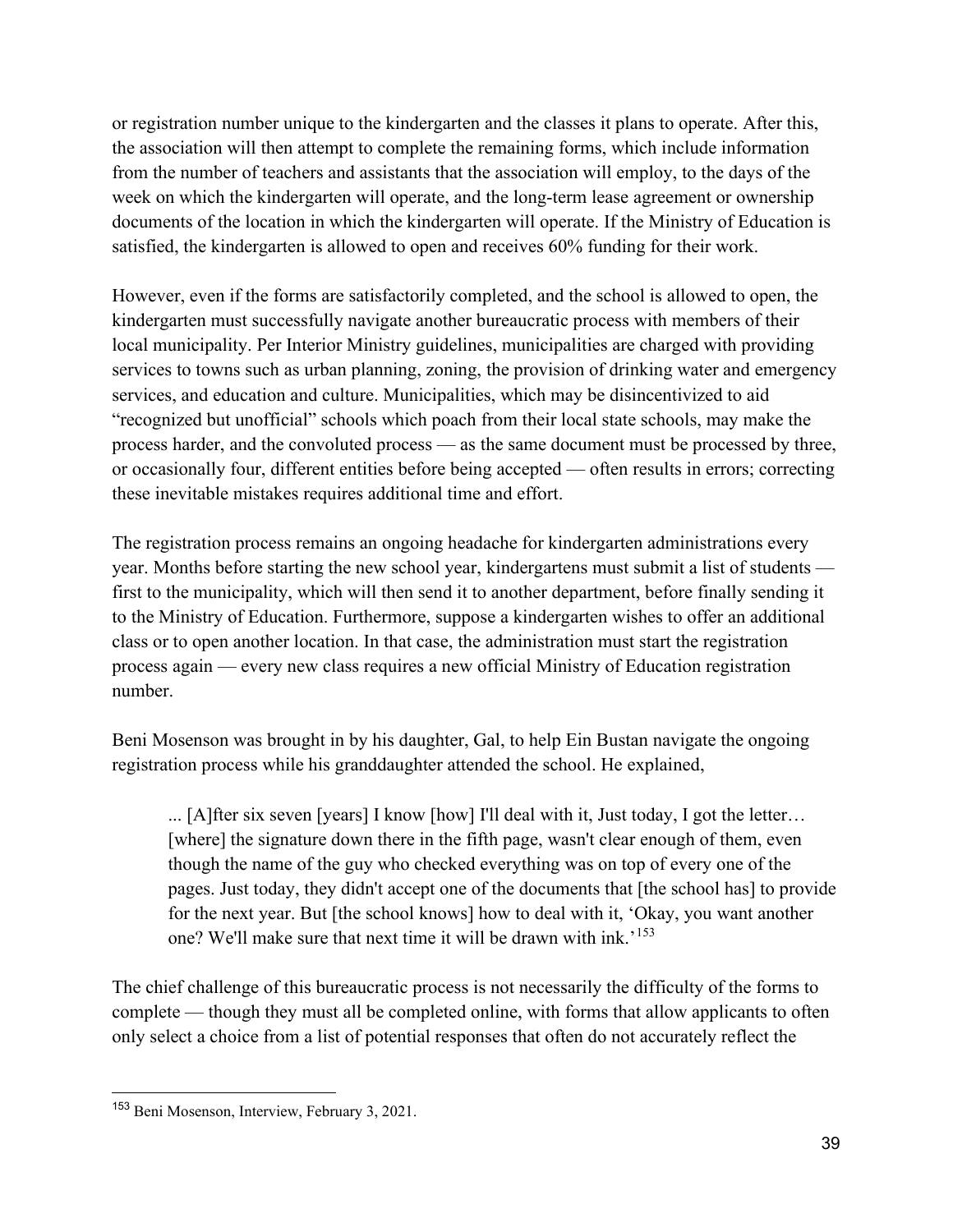profile of these unique schools — but the bureaucratic insight and the time that it takes to navigate it.

Although the process is completed yearly, the necessary forms often change with little warning, and the Ministry of Education often records information incorrectly. Often the forms themselves change from year to year and, without a communications strategy to liaise with small private schools, administrators often engage in the process of trial-and-error. As Beni Mosenson explained,

Just lately, they asked for a document, and they [knew] that I provided it… We had just been told to sign, the county [official] had to put his stamp on too, and it was so easy. I provided this document and then got it back. It's, 'You're mistaken. It's not the right document.' 'What are you talking about?' That's what they did last year, and I found out that they changed the terms; it's a different document…. But they [forgot] to tell me that they changed... the numbers. It was the numbers that should be 1A instead of P, for example.... You should be expecting changes every year.<sup>[154](#page-42-0)</sup>

In 2020-2021, Ein Bustan was required to get new permissions from different government departments, including safety, security, and health. Once Beni Mosenson submitted the necessary documents, the Ministry of Education contacted him with an error message — they could not locate the school. "[The Ministry of Education] wrote… They told me, 'Hilf, we don't know what you are talking about. Where is the kindergarten?' We told them, '...The kindergarten is in Hilf. Hilf is a part of Basmat Tiv'on. The kindergarten [has been] there [for] at least ten years...' They told me, 'No, in our registrations, we have [it] in a different place.'"<sup>[155](#page-42-1)</sup>

After nearly seven years of managing this process, Mosenson is somewhat of an expert. "There are lawyer offices which deal with these problems. They make a lot of money, and, as we are struggling all the time with money, after one year that we tried them, I found out that most of the job I was doing for them..."[156](#page-42-2) Mosenson also assists another private kindergarten in nearby Tiv'on with their registration process, as they also lack the funds to engage a lawyer for the process.

The process is no different for Jewish, Arab, or bilingual schools, but the system is biased to disfavor PCI/Arab Israeli applicants, particularly those who do not speak, read, or write Hebrew fluently.

<span id="page-42-0"></span><sup>154</sup> Ibid.

<span id="page-42-1"></span><sup>155</sup> Beni Mosenson, Interview by authors, Zoom, online, July 29, 2021.

<span id="page-42-2"></span><sup>156</sup> Beni Mosenson, Interview, February 3, 2021.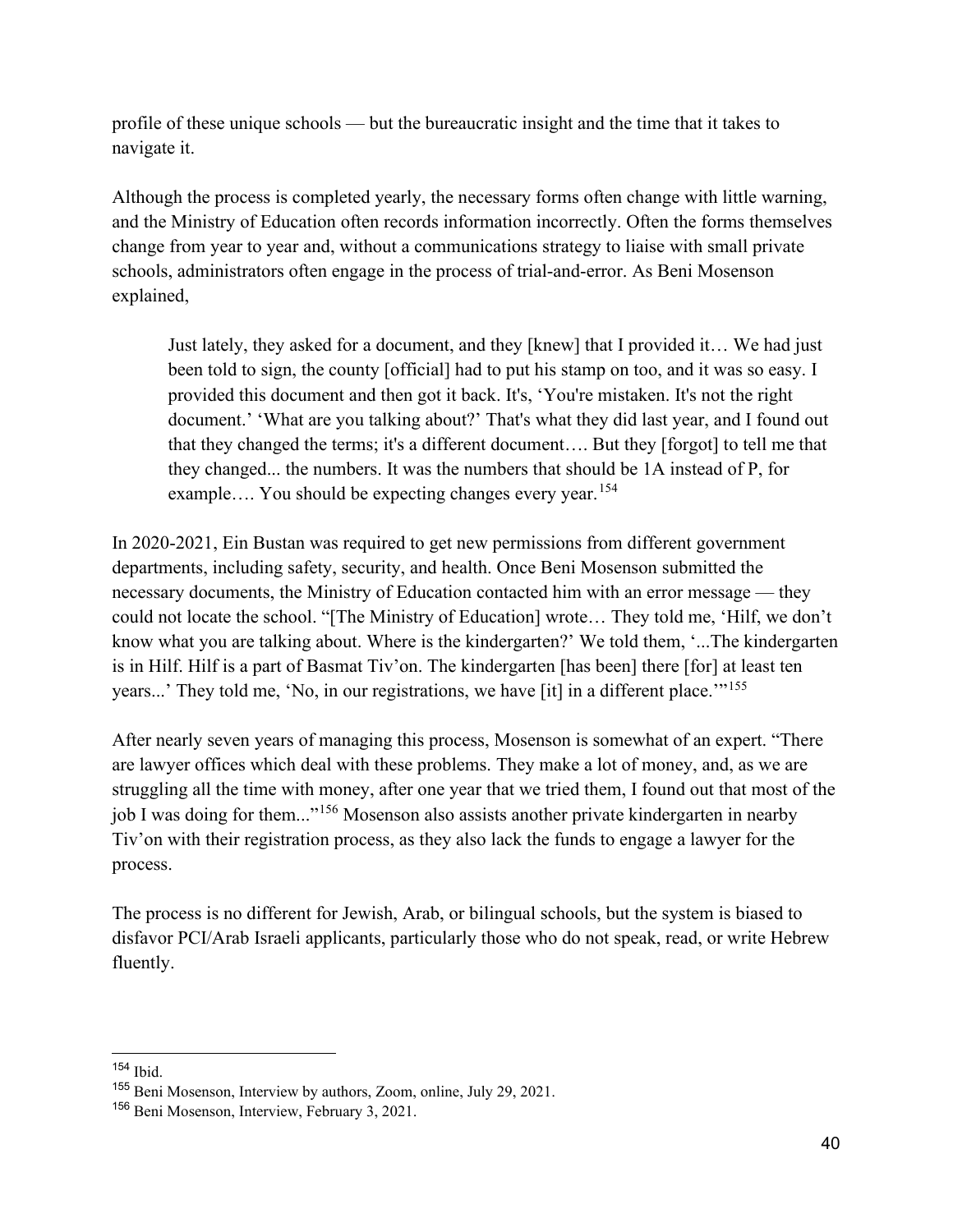When Beni Mosenson began the process with an Ein Bustan employee, a PCI/Arab Israeli accountant with intermediate levels of Hebrew, he found that the Ministry of Education officials were uninterested in communicating with him: "He [the accountant] knew everything. He was great, but his Hebrew wasn't excellent….And I found that they didn't have the patience to listen to him. Even though he was bright, he was clever, he knew everything, he could answer everything. So they asked me, I asked him, I explained... There was no reason for that."<sup>[157](#page-43-0)</sup>

This bias against PCI/Arab Israelis is systemic at every level of the kindergarten registration process. From registering as an association to reporting to the Ministry of Education, every document must be completed in Hebrew. While the Registrar of Amutot at least offers some guidance on form completion in Arabic and English, though one document in either language in comparison to over 40 in Hebrew, the Ministry of Education only offers support in Hebrew.

#### *Schools*

The process differs when interested parents attempt to open a new Waldorf school. Due to the previously mentioned agreement between the Association for Waldorf Education in Israel and the Ministry of Education, all Waldorf schools — elementary, middle, and high schools — can be considered state "recognized and official" schools. This entitles Waldorf schools to full funding from the Ministry of Education and the municipality, as well as the provision of a building in which to hold their classes.

However, to register as a "recognized and official" school, interested parents must apply to the municipality directly, showing sufficient parental interest with at least 30 children per class. The chief obstacle then becomes not systemic bias against PCI/Arab Israelis but the individual bias of the municipality officials against new schools that may compete with state schools for budget, PCI/Arab Israelis, bilingual education, or even Waldorf pedagogy itself.

The most basic cause of bias against new Waldorf schools is financial: accepting the application of a new state school would require that municipalities furnish a new school building and provide funding per student. If the new Waldorf school students already attend existing state schools, this means that the municipality must further divide their funding.

As Fadi Suidan of the Sonbulat Waldorf Association explained, this restricts the number of students that a Waldorf school can recruit if they want the municipality to look favorably upon their application. Suidan explained that, when the Sonbulat Waldorf Association recruited parents for the new school, they targeted parents and families who were sending their children to church schools: "... there's no other option. We can't take people from the government school because, if we do so, the government couldn't support us. Why? They said, 'Look, we have 500 people in the government school. You take from me 50; it's not good. Take from the church

<span id="page-43-0"></span><sup>157</sup> Ibid.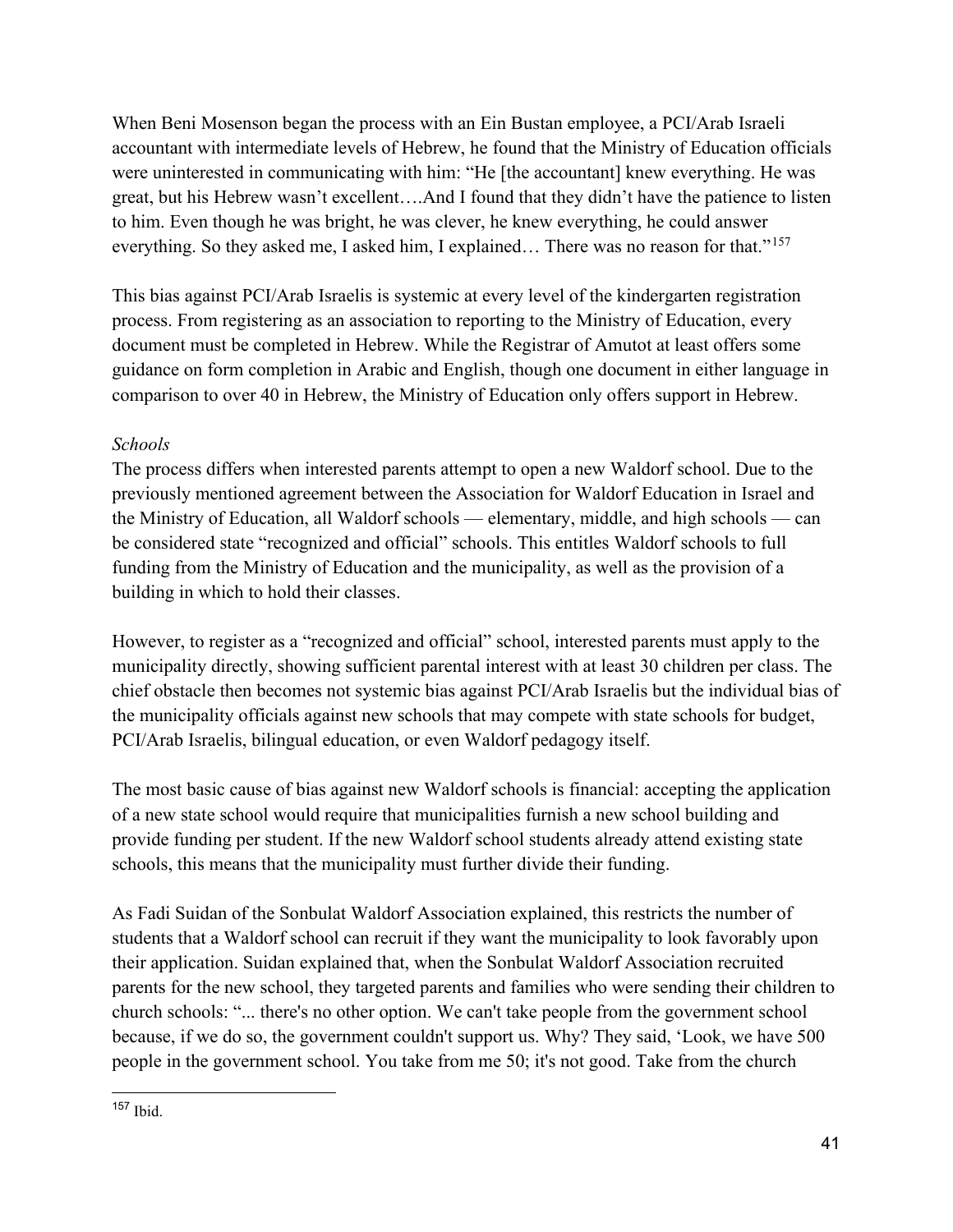school, and I will open for you a school, a new one."<sup>[158](#page-44-0)</sup> While children from state schools may eventually choose to transfer to a Waldorf state school, new Waldorf schools must show that they are attracting children from outside of the state system in their initial application to not further divide the municipality's existing funding.

Even if the financial situation is not an issue, applicants must then navigate the individual attitudes towards Waldorf education, as Gilad Goldschmidt explained: "So the problem...is always how to convince the local government, the local cities or the local education department, or the mayor of the city to establish a new school. If the local government want[s] it, we have no problem."<sup>[159](#page-44-1)</sup>

These individual biases from the municipality often manifest in relation to the power dynamic between PCI/Arab Israelis and Jewish Israelis.

Arab Waldorf practitioners report dismissive attitudes from municipality officials when presenting an application for a new Arab school. When the Sonbulat Waldorf Association attempted to register a new Waldorf elementary school, the Haifa municipality told the PCI/Arab Israeli parents who had wished to send their children to the Sonbulat kindergarten instead to send their children to the nearby Jewish Waldorf kindergarten, called Aliyah — named for the process of Jewish people immigrating to Israel.

Tally Bat Zahour of Tamrat El Zeitoun Waldorf School, who supported the registration process of the Sonbulat Waldorf Association, remarked in response to this suggestion, "There was no respect or consideration for the fact that [the PCI/Arab Israel parents] wanted to have their own school, rooted in their own traditions, in their own language."<sup>[160](#page-44-2)</sup>

Unfortunately, this dismissive and insensitive attitude towards PCI/Arab Israeli applications for new Waldorf schools is common. It often is a significant obstacle to successful new registrations of Arab Waldorf Schools and other Arab private schools throughout Israel.

Even if a parent association might pivot to apply as a private "recognized but unofficial" school, garner less funding, and circumvent the municipality approval process, the Ministry of Education also takes a more stringent outlook on school applications than they make kindergarten applications.

Ein Bustan, a successful bilingual kindergarten for over 15 years, attempted to open a "recognized but unofficial" elementary school approximately a decade ago. The school operated

<span id="page-44-0"></span><sup>158</sup> Fadi Suidan, Interview by authors, Zoom, online, August 24, 2021.

<span id="page-44-1"></span><sup>159</sup> Gilad Goldschmidt, Interview by authors, Zoom, online, August 9, 2021.

<span id="page-44-2"></span><sup>160</sup> Bat Zahor, Interview, June 11, 2020.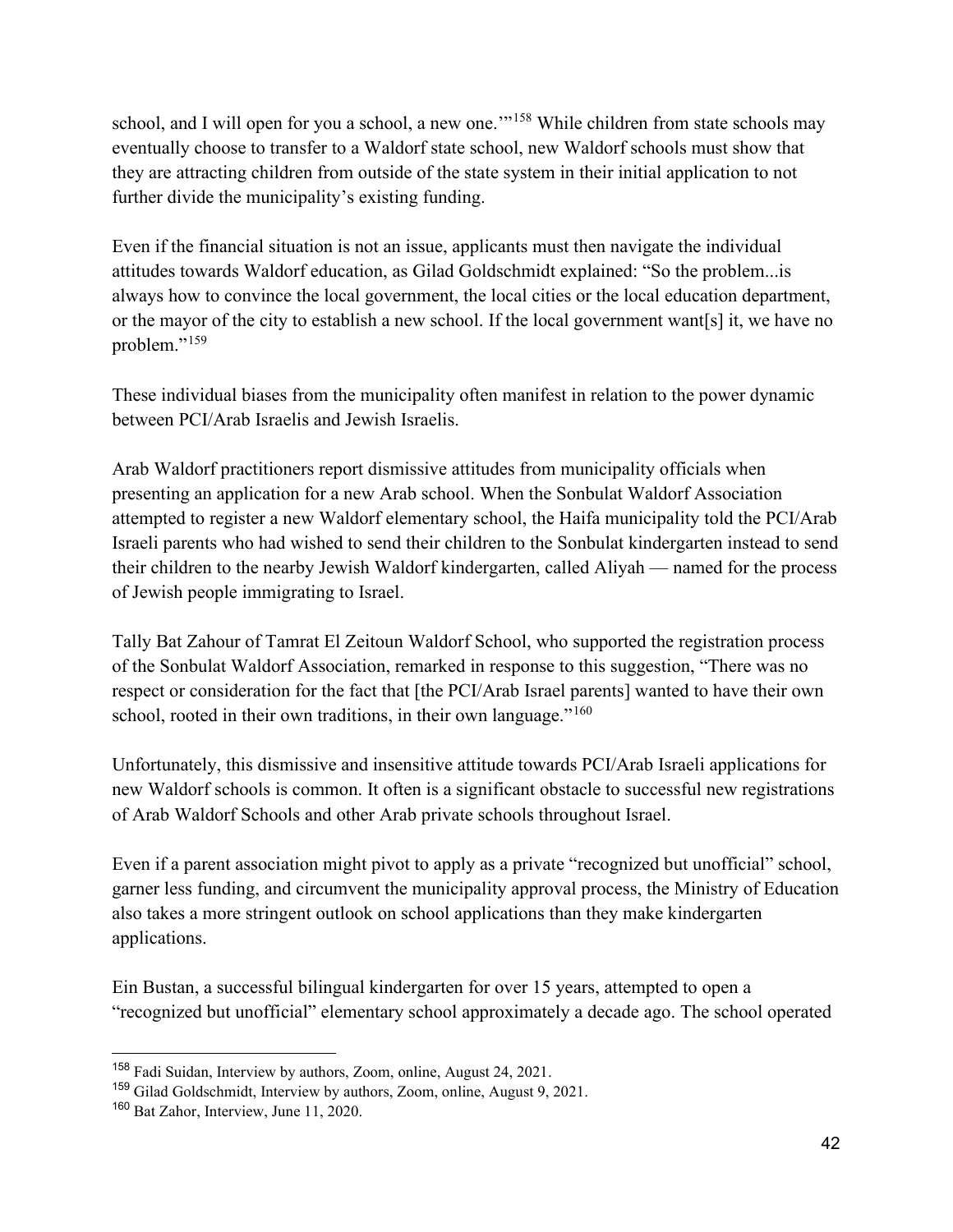as a homeschool with the intention to transition to "recognized but unofficial" status before Beni Mosenson was involved; he then completed the necessary forms to register it correctly with the Ministry of Education. Their application was denied.

Beni Mosenson recalled, "It is supposed to be like kindergarten, but everything is even more complicated…. When [the Ein Bustan elementary] school...was started...[the Ministry of Education] told us, 'Look, there is no reason to open a school because it's Jewish Arabic...'"<sup>[161](#page-45-0)</sup> The Ministry of Education did not recognize the value of opening a bilingual school in an area with no such options, so the Ein Bustan application was denied.

#### **Bridging the Gap: Fundraising in the Face of Communal Poverty**

Once properly registered through the Ministry of Education or the municipality, Waldorf kindergartens and schools must then prepare to operate their new educational institutions: the first step of this process is to ensure that they have proper funding. All Waldorf kindergartens and schools immediately confront the inadequacy of state funding to implement their programs. As outlined in the following pages, while the inadequacy of funding for Waldorf schools is a problem throughout Israel, Arab Waldorf schools are uniquely disadvantaged to make up these funding deficits because of pronounced communal poverty and governmental funding disparity.

Once a school or kindergarten is registered correctly, it receives some funding from the Ministry of Education. The amount depends on the classification: around 60%, or two-thirds, for "recognized but unofficial" kindergartens and 100% for "recognized and official" schools. "Recognized and official" Waldorf schools may be eligible for additional funding by implementing supplementary programs, but these programs are mainly cultural programs solely for Jewish Israeli students. These percentages are in relation to the base-level of funding provided by the Ministry of Education for schools to operate; in reality, many Jewish Israeli state schools receive funding above that 100% base-level funding.

The Israeli government was meant to repair this disparity as part of a five-year plan to invest five billion shekels (\$1.46 billion) in bolstering Arab education from 2016 to 2020. But as the funds were squandered, and only 30% of the allocated funds were released, the effects have been minimal.<sup>162</sup> Furthermore, other earmarked programs perpetuate the inequality: "...there are special project budget fundings that are only available for Jews," Tally Bat Zahor explained.<sup>[163](#page-45-2)</sup> "Projects for Zionism and going to the oldest settlements. Once you get down to the reality in Israel, you see that there is a huge gap between Jews and Arabs."

<span id="page-45-0"></span><sup>161</sup> Beni Mosenson, Interview, July 29, 2021.

<span id="page-45-1"></span><sup>162</sup> Danny Zaken, "Push to revamp education funding falls flat in Israel," Al-Monitor, July 20, 2020, https://www.almonitor.com/originals/2020/07/israel-benjamin-netanyahu-pisa-PCI/ Arab-education-systemoecd.html#ixzz6qEN6Sxkf

<span id="page-45-2"></span><sup>&</sup>lt;sup>163</sup> Bat Zahor, Interview, June 11, 2020.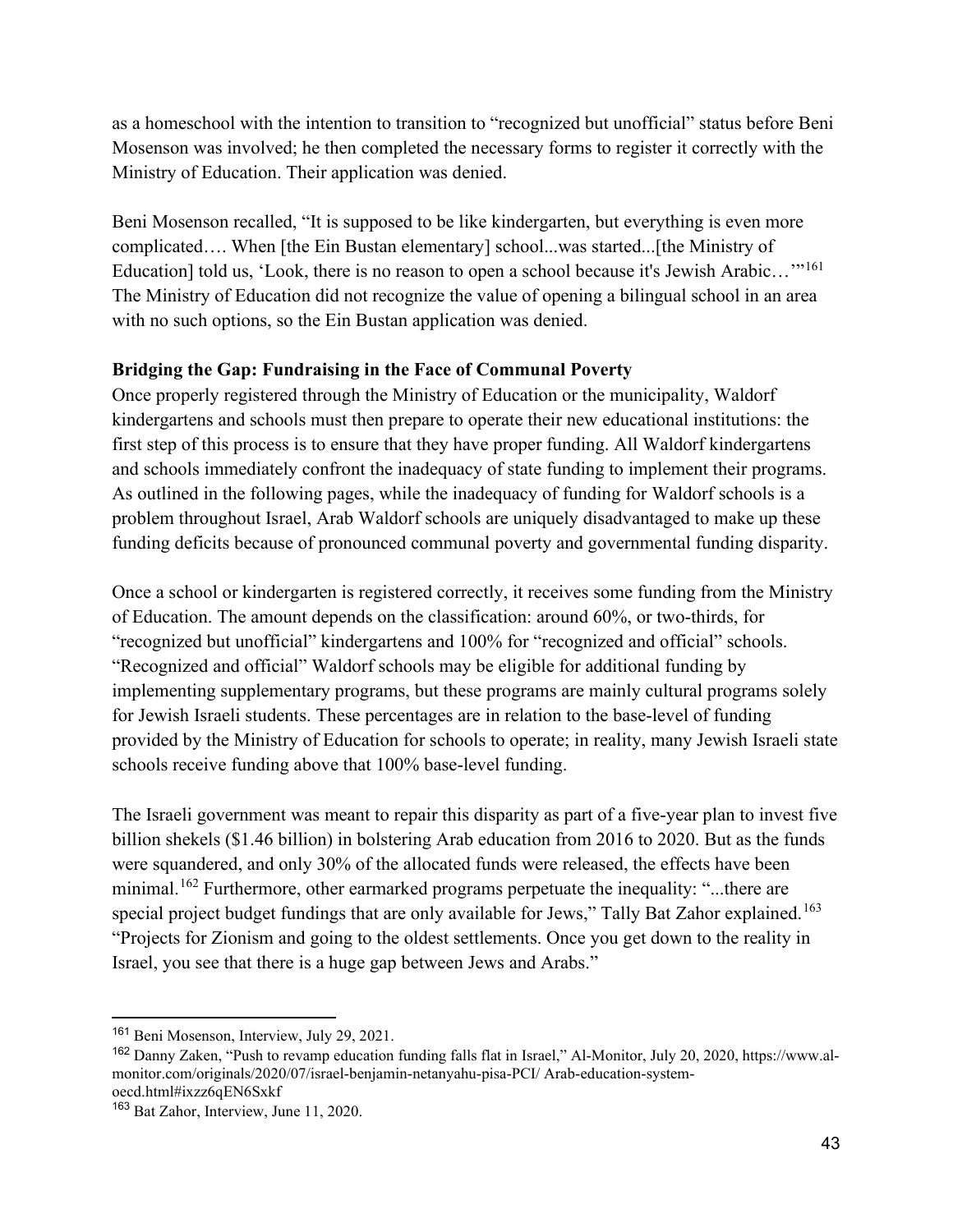This clarification is important because the actual costs of Waldorf schools and kindergartens far exceed even the total base-level state funding.

This is due to a variety of reasons, and these reasons are tied intrinsically to the essence of Waldorf. Waldorf kindergartens and schools often require materials that are not common in other state schools, such as varied art products — including felt, wood, and musical instruments — and the curriculum requires additional teachers for specialized courses such as eurythmy. Even outside of these specialized courses, Waldorf schools and kindergartens require more teachers than a typical state school because they operate at far lower teacher-to-student ratios, as each teacher focuses considerable energy on individual student development; the Ministry of Education will fund one teacher's salary for every 30 children, which far exceeds the recommended student-teacher ratio for Waldorf institutions.

This creates a problem for Waldorf kindergartens and schools, which are not allowed to charge tuition or fees to parents: for kindergartens, they are not permitted because kindergarten is a mandatory school for parents, and for Waldorf schools, they are not allowed to because they are technically state-run schools. State-run schools in Israel are only allowed to charge for particular extra expenses, and the total must be below 1000 NIS a year.

To circumvent these regulations, Waldorf schools and kindergartens must operate an association or *amuta*. As referenced in the previous section, kindergartens must belong to an *amuta* before they can be registered, but this step is not necessary when applying to the municipality to open a "recognized and official" Waldorf school; for many schools, creating an association is an additional, supplementary step solely for funding purposes.

This is the only way kindergartens and schools can make up the funding differential between the actual costs of operating a Waldorf institution and the funding that the state provides, but this process of soliciting donations for an educational institution in the categories outlined above is not technically legal. However, as Gilad Goldschmidt of the Waldorf Association admits, "most of the school[s] in Israel need more money. It's not enough….[but] it's not allowed. So it's a bit not legal step to take money from the parents from the association. Everyone do[es] it, everyone does it, everyone do[es] it, but it's not really allowed."<sup>[164](#page-46-0)</sup>

The need to source additional funds from external sources is not unique to Arab Waldorf — but the difficulty in sourcing sufficient funds disproportionately affects PCI/Arab Israeli communities.

PCI/Arab Israelis, on average, earn significantly less than their Jewish Israeli peers — and recent data shows that this gap is expanding. Of the nearly 2 million Israelis who live in poverty,

<span id="page-46-0"></span><sup>&</sup>lt;sup>164</sup> Goldschmidt, Interview, August 9, 2021.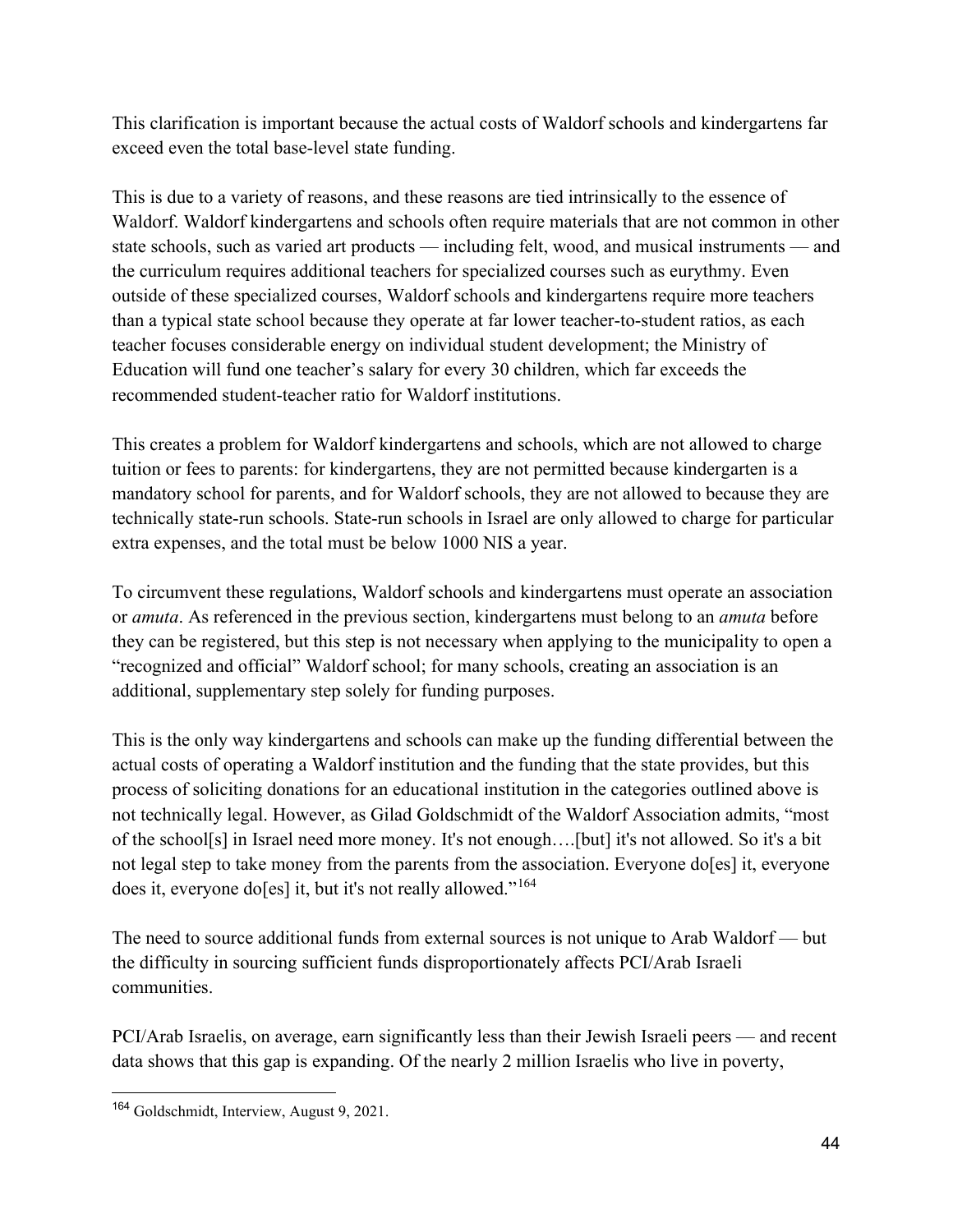PCI/Arab Israelis account for over 700,000 of those individuals or 35% percent of those in poverty, vastly exceeding their proportion of the general population.<sup>[165](#page-47-0)</sup> Although those in poverty account for 23% of all Israelis and 31.7% of all Israeli children, a much more significant percentage of the PCI/Arab Israeli population lies below the poverty line: 35.8% are in poverty, and over 44% are classified as 'poor.'<sup>[166](#page-47-1),[167](#page-47-2)</sup> Despite government programs intended to tackle this societal problem, the gap has only expanded.

This gap encompasses wealth inequality in terms of poverty levels and applies to income earned at every demographic level. In 2018, the Israeli Central Bureau of Statistics published a study which showed that, on average, PCI/Arab Israeli women made 36% less than Jewish Israeli women, and an even wider gap for PCI/Arab Israeli men, who made 39.1% less than Jewish Israeli men.<sup>[168](#page-47-3)</sup> As of 2019, the average monthly salary in Israel was 11,004 NIS, but this average obfuscates the wealth inequality in Israel — 66.5% of salaried workers in Israel make less than the average, with most of the wealth concentrated in the high tech sector.<sup>[169](#page-47-4)</sup>

An earlier study by the same institution showed that this wealth gap actually widens with greater educational achievement: while PCI/Arab Israeli men with eight years of education or less only made 13.5% less than Jewish Israeli men with similar educational levels, when comparing incomes of PCI/Arab Israeli men and Jewish Israeli men with 16 years of education (the equivalent of completing an undergraduate degree), the gap widened further to  $33.8\%$ .<sup>[170](#page-47-5)</sup> This puts Waldorf outside of the means of most Israeli families, but particularly Arab Israeli families who disproportionately live in poverty.

This income gap negatively affects the additional funding Waldorf schools can garner.

Some schools overcome the funding disparity through additional donations from the municipality, which supplements the base level of funding from the Ministry of Education — but this is only possible if the municipality has a strong tax base and possesses surplus funds. Furthermore, the budget is likely to be distributed amongst the schools, not explicitly diverted to

<span id="page-47-0"></span><sup>165</sup> "About two million Israelis live below the poverty line — report," *The Jerusalem Post* (Jerusalem, Israel), January 22, 2021, https://www.jpost.com/israel-news/israel-report-about-two-million-people-live-below-thepoverty-line-656317

<span id="page-47-1"></span> $166$  Ibid.

<span id="page-47-3"></span><span id="page-47-2"></span><sup>167</sup> "1.8 million Israelis — half of them children — live in poverty," *Times of Israel* (Jerusalem, Israel), December 31, 2019, https://www.timesofisrael.com/1-8-million-israelis-half-of-them-children-live-in-poverty-government/ <sup>168</sup> Sivan Klingbail and Lior Dattel, "Only 9 Percent of Arab Israeli Men Complete Undergraduate Degrees," *Haaretz* (Tel Aviv, Israel), December 12, 2019, https://www.haaretz.com/israel-news/.premium-only-9-percent-ofisraeli-arab-men-complete-undergraduate-degrees-1.8258872

<span id="page-47-4"></span><sup>169</sup> Luke Tress, "Average Israeli salary rises slightly to NIS 11,004 per month," *Times of Israel* (Jerusalem, Israel), October 6, 2019, https://www.timesofisrael.com/average-israeli-salary-rises-slightly-to-nis-11004-per-month/

<span id="page-47-5"></span><sup>170</sup> Moti Bassok, "Wage gap between Israeli Jews and Arab Counterparts Widens," *Haaretz* (Tel Aviv, Israel) November 23, 2016, https://www.haaretz.com/israel-news/.premium-wage-gap-between-israeli-jews-arabs-widens-1.5465521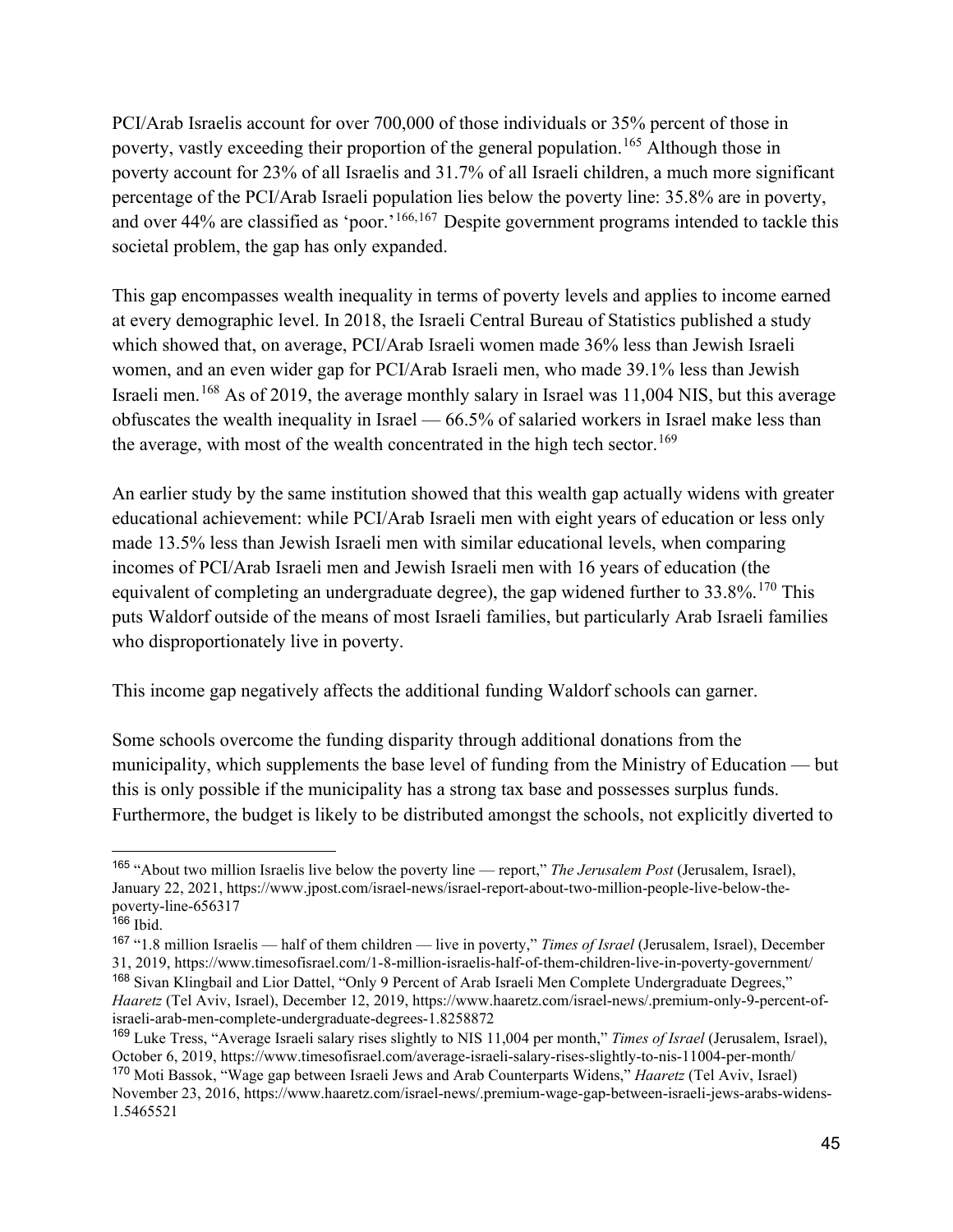those who incur disproportionately large operating expenses (such as Waldorf schools). As was noted above, the requirement to possess surplus funds from a strong tax base precludes many Arab municipalities from making substantial donations to Waldorf kindergartens or schools, even if they were so inclined.

Waldorf schools must then turn to their associations to solicit additional funds from parents, which again disadvantages PCI/Arab Israeli communities. Hebrew Waldorf schools and kindergartens are well-positioned to solicit donations from parents: students who attend Hebrew Waldorf schools often belong to the most well-off socioeconomic groups in Israel primarily due to tuition fees; for one child to attend, the Oded Waldorf School in Northern Israel charges 1000 NIS per month,<sup>[171](#page-48-0)</sup> while the Janusz Korczak Waldorf School in Southern Israel charges a monthly fee of 770 NIS.<sup>[172](#page-48-1)</sup>

Average private school tuition payments are often outside the means of PCI/Arab Israeli parents. For even some of the most moderately priced Waldorf schools, such as the Janusz Korczak Waldorf School, the published monthly tuition would account for roughly 10% of a PCI/Arab Israeli man's income for just one child; for the average PCI/Arab Israeli family with three children, this would account for 30% of their income, not taking into account any other incidental educational costs.[173](#page-48-2)

This is a problem that the most established Arab Waldorf institution, Tamrat El-Zeitoun, experiences. "In Tiv'on, it is a very well-off community. [They can] pay maybe 1000 shekels per month for a child. This is out of the question at Tamrat El Zeitoun. When it comes to the economy, it's not even comparable. I am not even talking about Waldorf schools that have a strong parent community that can raise money. My metaphor for Tamrat El Zeitoun is that it is a sardine that is swimming against Niagara Falls," said Tally Bat Zahor.<sup>[174](#page-48-3)</sup>

Another teacher at Tamrat El Zeitoun echoed that sentiment: "We have financial problems. Not all parents can pay the tuition. ...Compared to a traditional school in Israel, the parents at Tamrat El Zeitoun pay more. We have a lot of challenges; it's not easy for us."<sup>[175](#page-48-4)</sup>

Given these factors, Tamrat El Zeitoun charges parents less than half of the tuition other Waldorf schools in Israel charge, at only 300 NIS a month.<sup>[176](#page-48-5)</sup>

<span id="page-48-0"></span><sup>171</sup> "Oded Waldorf School," Nefesh B'Nefesh, March 2020, accessed July 27, 2021,

https://www.nbn.org.il/aliyahpedia/education-ulpan/school-profiles/oded-waldorf-school/

<span id="page-48-1"></span><sup>172</sup> "Janusz Korczak School," Nefesh B'Nefesh, February 2015, accessed July 27, 2021,

https://www.nbn.org.il/aliyahpedia/education-ulpan/school-profiles/he-janusz-korczak-school-waldorf/

<span id="page-48-2"></span><sup>173</sup> "Media Release 047/2021," State of Israel Central Bureau of Statistics, February 10, 2021,

https://www.cbs.gov.il/he/mediarelease/DocLib/2021/047/11\_21\_047e.pdf

<span id="page-48-3"></span><sup>174</sup> Bat Zahor, Interview, June 11, 2020.

<span id="page-48-4"></span><sup>175</sup> Husein, Interview, May 28, 2020.

<span id="page-48-5"></span><sup>176</sup> Thea Lavin, *2020 Middle East Programs Report* (Agoura Hills, CA: reGeneration Education, 2020) 6.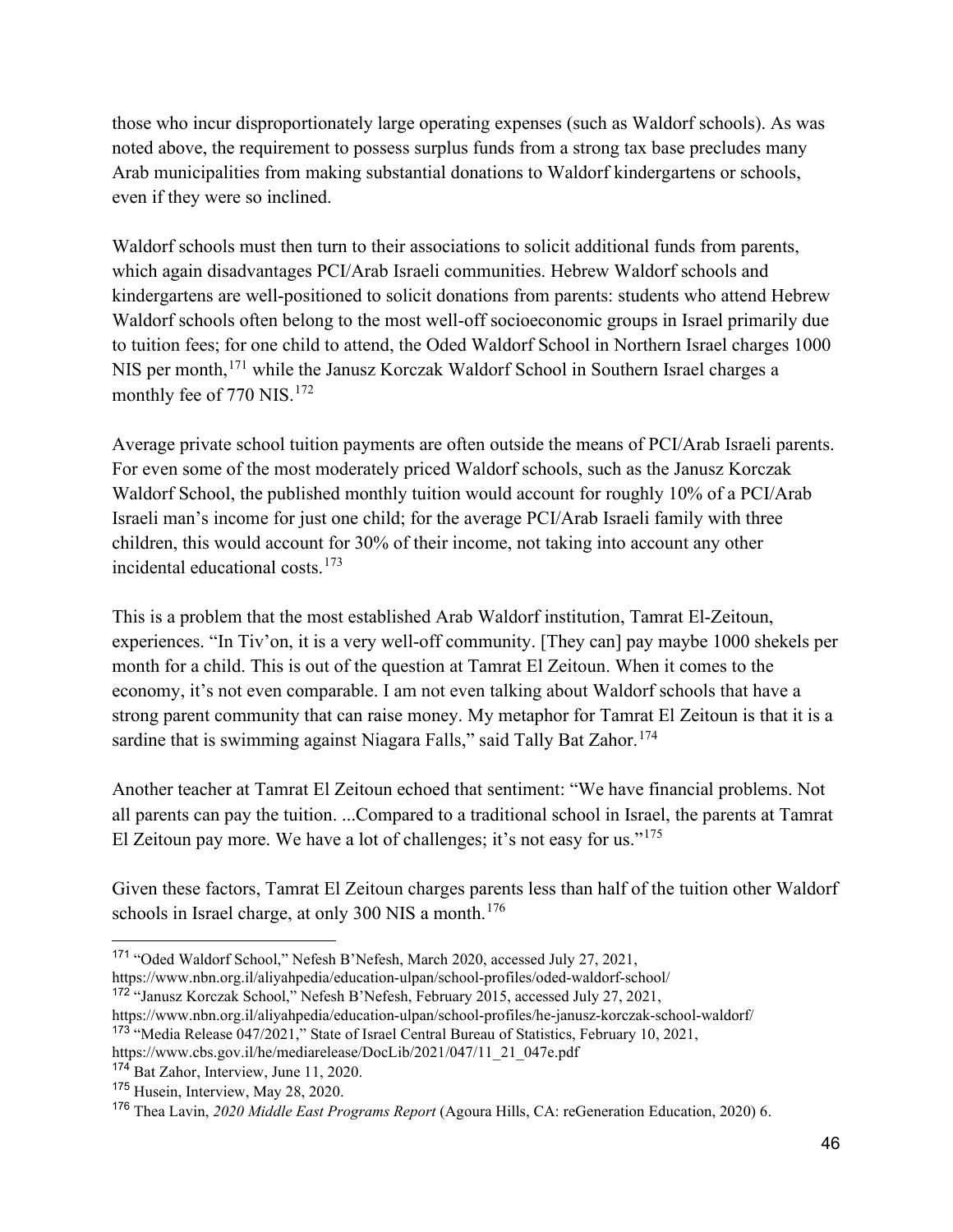This funding disparity can be attributed to a variety of societal factors — including factors previously alluded to in this paper, such as employment discrimination and educational inequity — but it has particular effects on the success of Waldorf, as private schools must source some amount of their funds from parent contributions. For Arab Waldorf to flourish in PCI/Arab Israeli communities, the vast majority of whom are composed solely of PCI/Arab Israeli residents, there must be another source of support. The current funding structure that relies on municipality contributions reinforces systems of inequality that disproportionately affect the PCI/Arab Israelis and entrenches systemic educational disparities.

#### **The Endless Line: Hiring Difficulties for PCI/Arab Israeli Teachers**

Once a school or kindergarten is officially registered and has secured enough funding to operate a Waldorf institution, the administration or association must now find appropriate teachers. However, as with the other steps outlined above, this process presents a series of obstacles for new Waldorf institutions that disproportionately affect Arab Waldorf schools.

#### *Kindergartens*

As "recognized but unofficial" schools, Waldorf kindergartens operate in a particular niche that allows them certain hiring freedoms. For decades, there were virtually no restrictions on hiring in terms of teacher qualifications; when hiring requirements were added around seven years ago, the Ministry of Education required that a kindergarten have one "head teacher" with a bachelor of arts in education. Although funds from the Ministry of Education pay for the other teachers' salaries, the ministry does not impose education or certification requirements for additional hires.

This did present a problem for Waldorf kindergartens at the time, as many of their teachers had received training from unaccredited Waldorf teacher training institutions. In the case of Ein Bustan, they were required to hire a new teacher to meet the Ministry of Education's new requirements.

#### *Schools*

However, as "recognized but unofficial" schools, Arab Waldorf kindergartens escape the more stringent requirements that are in place for hiring new teachers at Arab Waldorf schools.

As "recognized and official" schools, Waldorf schools must follow stricter hiring guidelines from the Ministry of Education than the "recognized but unofficial" Waldorf kindergartens. These guidelines pertain to the qualifications necessary for an individual to be hired and the hiring process itself.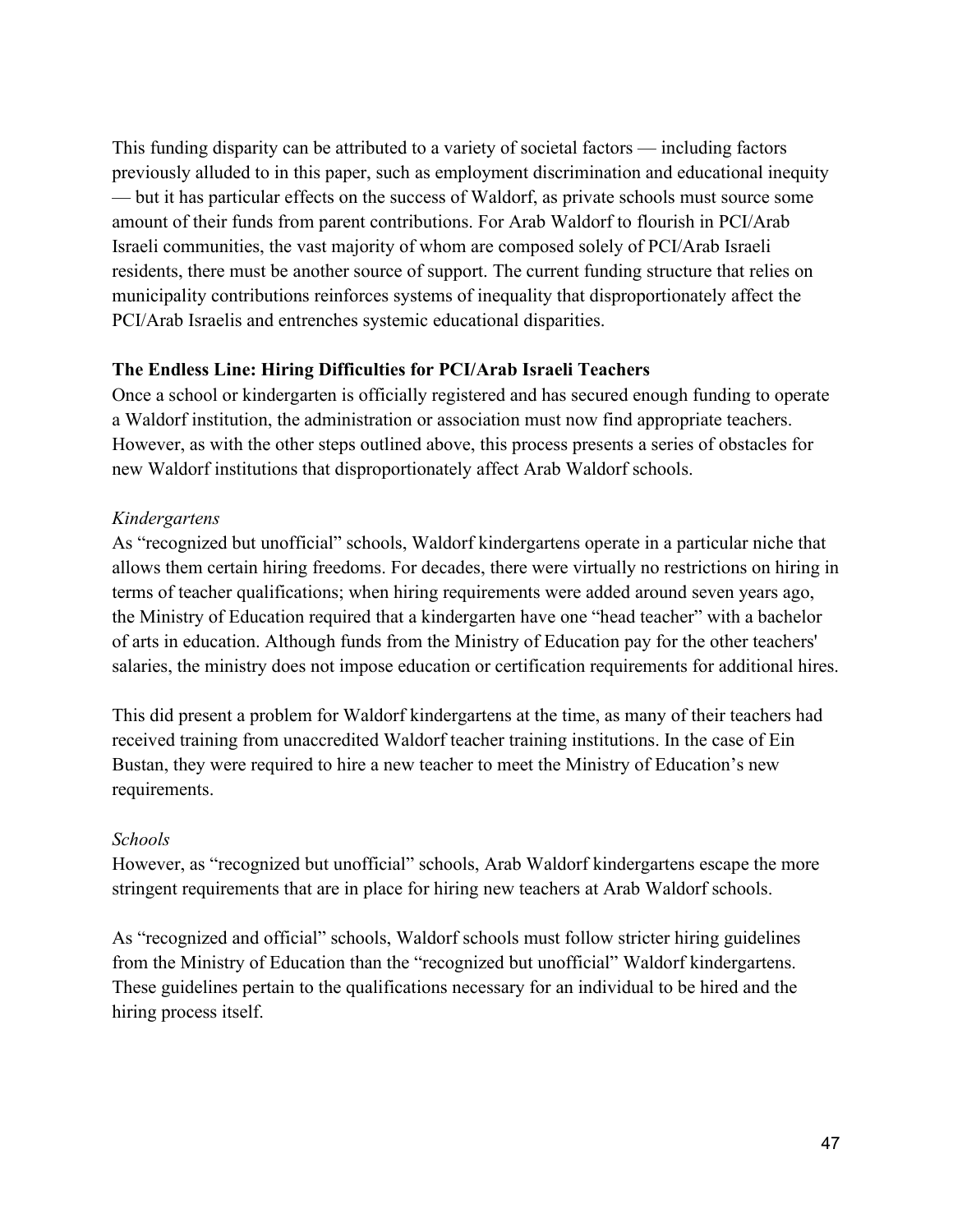The standard way a "recognized and official" Arab school may hire new teachers is directly through the Ministry of Education by drawing from a long waitlist of eligible PCI/Arab Israeli teachers, called 'The Line.' Tally Bat Zahour of Tamrat El Zeitoun explained,

Why are there so many teachers? Because so many of them can't get jobs, either in high tech or government positions or in other positions simply because they are discriminated against. They simply couldn't get the jobs. So instead, they do a teacher certificate and become teachers. We have teachers in our schools who are engineers because they just couldn't get the job as engineers or architects. Many of our teachers are educated to be something that every Jewish mother would be very proud of. But they just can't do their jobs, so they become teachers because there are a lot of Arab schools, so you can get a job there.<sup>[177](#page-50-0)</sup>

Over 14,000 PCI/Arab Israelis are currently in line to become teachers. The number of individuals seeking a teaching position in Arab schools vastly outpaces the number of vacancies. This led to the creation of 'The Line', a line of potential teachers with teaching certificates overseen by the Ministry of Education. The Line is arranged chronologically: you will come to the front of the line by order of when you registered interest in teaching positions.

This phenomenon is related to rampant employment discrimination, outlined briefly in the earlier section; this discrimination affects the type of jobs that PCI/Arab Israelis occupy and their level of pay, and how often these individuals are hired at all. The current unemployment rate for PCI/Arab Israeli men is twice that of Jewish Israeli men. Women are particularly affected, with the unemployment rate of PCI/Arab Israeli women three times that of Jewish Israeli women.<sup>[178](#page-50-1)</sup> Teaching is seen as a fallback for PCI/Arab Israelis who are unsuccessful in the broader job market.

The phenomenon of The Line exists only in Arab schools run by the Ministry of Education; there is no equivalent in Hebrew sector schools. Gilad Goldschmidt explained,

In the Jewish schools in Israel, we [do not have] enough teachers. In the Arabic sector, we have too many teachers…. And because of that, only for the Arabic schools, there is a line. If you finish [...] the seminar, finish your training as [a] teacher, you have to wait. It can be ten years, 15 years until you have a real job in the Ministry of Education as [an] Arab teacher.[179](#page-50-2)

<span id="page-50-0"></span><sup>177</sup> Bat Zahor, Interview, June 11, 2020.

<span id="page-50-2"></span><span id="page-50-1"></span><sup>178</sup> "Arabs of Israel, minority with deep-seated grievances," France 24*,* May 13, 2021, https://www.france24.com/en/live-news/20210513-arabs-of-israel-minority-with-deep-seated-grievances <sup>179</sup> Gilad Goldschmidt, Interview, August 9, 2021.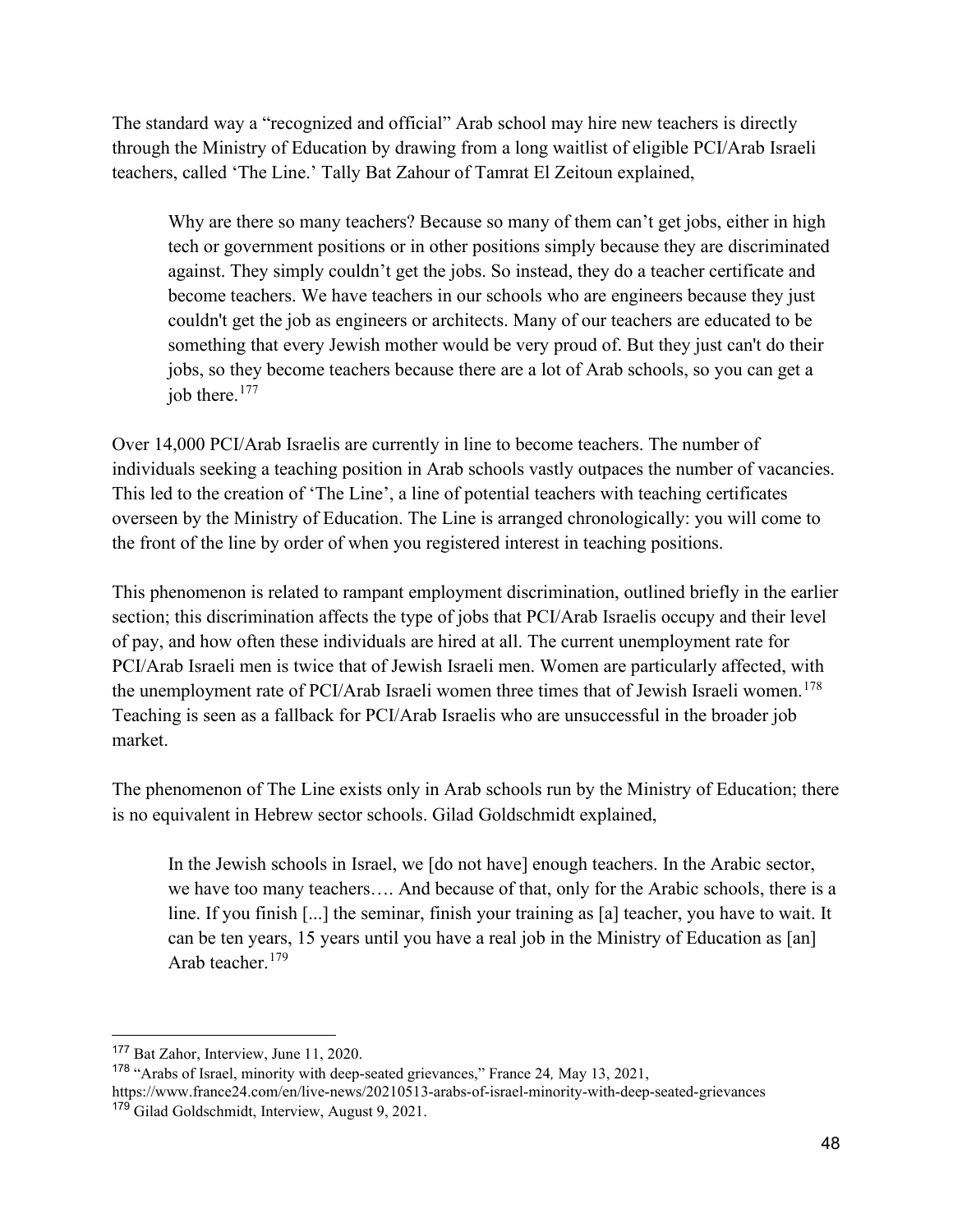The main challenge presented by The Line for Arab Waldorf Schools is that it is a hiring *line*, not a hiring pool. When a school hires from The Line, they cannot select a suitable applicant for hire from the group of certificated individuals; instead, schools must hire whoever has waited in line the longest. This means that the individual rarely has any knowledge of Waldorf, much less exposure to its teaching principles, and often has little interest in engaging in the intensive training necessary to form a Waldorf teacher.

There is a second option that allows Arab Waldorf Schools to circumvent The Line, which was negotiated with the Ministry of Education by the Waldorf Association of Israel, an existing institution that supports Waldorf throughout Israel. The negotiated arrangement allows Arab Waldorf schools to hire from outside The Line if the teacher has a bachelor's of education and four years of Waldorf training at an accredited institution; these requirements can be obtained concurrently if at an applicable institution.

Negotiating this second avenue for teacher hiring was a tremendous success by the Waldorf Association of Israel, but the victory is somewhat deceptive. It is rare to find PCI/Arab Israelis who possess this very specialized type of training due to affordability, language barriers, and the cultural competency of teacher training curriculums outlined in the next section.

To circumvent the restrictions caused by the Ministry of Education hiring requirements, Arab Waldorf schools can hire teachers without these qualifications but cannot use funding from the Ministry of Education. These teachers are classified as "association employees," not school employees, and these are generally small jobs.

The Line affects Waldorf educational institutions and the aspirations of PCI/Arab Israelis who wish to teach Waldorf but cannot afford the four years of additional Waldorf-specific training or wait in line for years as those before them are hired. Other individuals with sufficient Hebrew eschew Arab Waldorf and Arab education entirely and instead teach in Hebrew schools, where there is a teacher shortage: A student in the unaccredited Seeds/Boudur Bilingual Waldorf Training Institute bypassed The Line by teaching literature in a Hebrew school while completing her masters.

Noa Leshem-Gradus, the co-founder of Seeds/Boudur, remarked on how this affects graduates,

We have a student [who has been] waiting for ten years. Aulfat [co-founder of Seeds/Boudur, a PCI/Arab Israeli woman] said she's waiting for an opportunity to jump the line…. [W]e have [another] student [whose turn in line has come]... and now she [is teaching in a] public kindergarten and she's trying to bring in [Waldorf] elements from her studies and the seminar to this public regular kindergarten.<sup>[180](#page-51-0)</sup>

<span id="page-51-0"></span><sup>180</sup> Leshem-Gradus, Interview, September 10, 2020.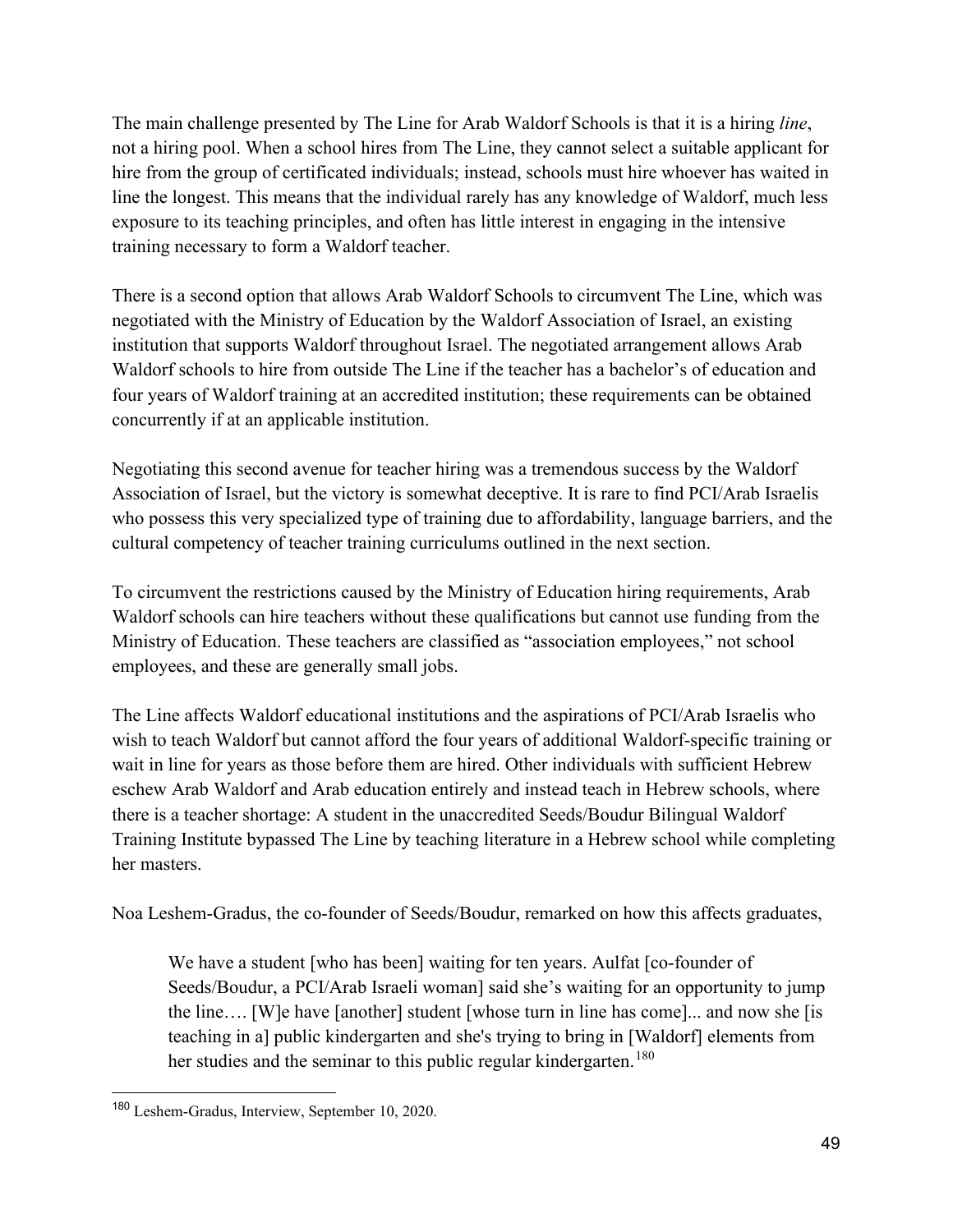#### **Inaccessible and Culturally Irrelevant Teacher Training**

Given the relationship between hiring requirements and teacher certifications, teacher training programs are key to expanding Arab Waldorf kindergartens and schools. The lack of affordable and culturally relevant Waldorf teacher training programs in Israel is a significant challenge to the Arab Waldorf movement.

"[At Tamrat El-Zeitoun, w]e cannot just take a good emerging Waldorf teacher, and say train yourself," Bat Zahor explained. "This is what the Jewish Waldorf schools can do."<sup>181</sup>

Arab Waldorf schools and kindergartens are challenged no matter how they hire their teachers: if they hire a teacher with a bachelor's of education through The Line, the school must arrange for sufficient Waldorf training after the teacher's hiring; if a school wishes to take advantage of the second hiring pathway, they must locate a teacher with not only Waldorf training but from an accredited university which the Ministry of Education will accept.

Both challenges highlight a particular obstacle for the Arab Waldorf movement: a lack of suitable teacher training courses.

In Israel, there are currently seven Waldorf training institutions. Only two are accredited: David Yellin College of Education and Oranim Academic College, both offer Waldorf training in conjunction with their bachelor of education program. The other five — Urim School in Ramat Hasharon, Somer School in Ramat Gan, Korzack School in Beer-Sheva, Rimon School in Pardes Hana, and Shaked School in Kiryat  $Ti'von^{182}$  — are unaccredited, which means that while a teacher might be able to gain foundational knowledge about Waldorf through their training programs, the Ministry of Education will not accept any certification from these institutions to skip The Line.

The utility of these different Waldorf teacher training programs — accredited versus unaccredited — differs between Waldorf kindergartens and Waldorf schools.

As was outlined earlier, Waldorf kindergartens have very few hiring requirements once they hire a single teacher with a bachelor's of education; because these teachers are not required to possess Waldorf training before they are hired, any additional training is seen as supplemental, and therefore they can attend either accredited or unaccredited Waldorf teacher training programs for professional development purposes. However, these programs are taught in Hebrew; the only

<span id="page-52-0"></span><sup>181</sup> Bat Zahor, Interview, June 11, 2020.

<span id="page-52-1"></span><sup>&</sup>lt;sup>182</sup> Shaked School is unaccredited, but also works in conjunction with Oranim Academic College to provide their Waldorf coursework. This means that Shaked, while unaccredited, offers two tracks: the unaccredited track with once weekly meetings for current teachers and the accredited track, which is taken at Shaked but through Oranim Academic College as part of their bachelor's of education program.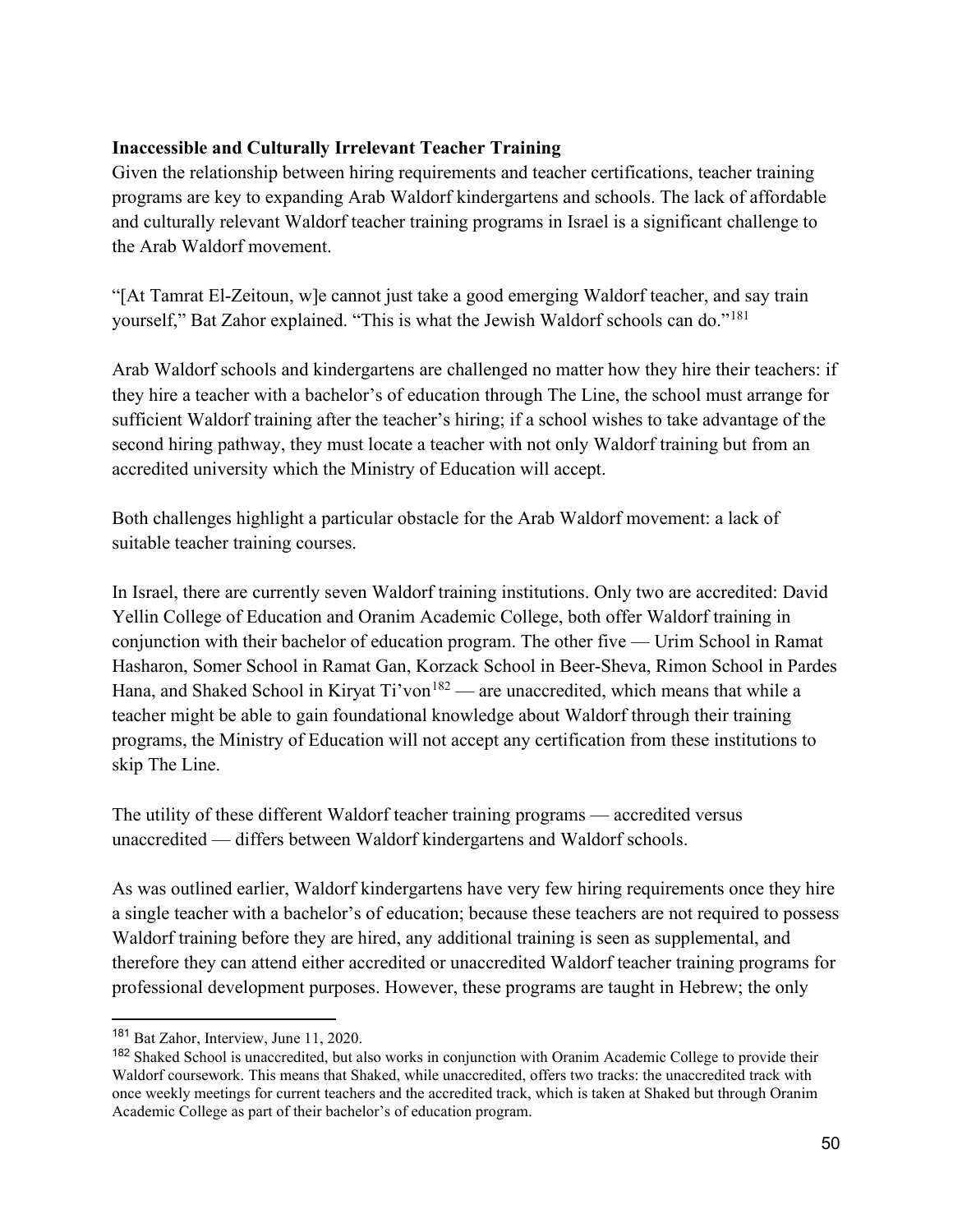unaccredited bilingual Waldorf teacher training program, Seeds/Boudur, closed during the COVID-19 lockdowns. Furthermore, while the schedule may accommodate a working teacher's commitments, these programs are often more expensive than accredited ones.

To be hired by an Arab or bilingual Waldorf school and skip The Line of waiting certified PCI/Arab Israeli teachers, an individual must receive training from an accredited Waldorf teacher training institution. The programs at David Yellin College of Education and Oranim Academic College are more rigorous and respected than programs offered at unaccredited institutions and often cost less. However, the time commitment to attend a regular four-year university far from home is a challenge for many PCI/Arab Israelis, who remove themselves from the job market and eschew the possibility to help ease familial financial burdens in the short term, which is often quite a heavy burden, as many PCI/Arab Israeli families live near to poverty. Furthermore, even with its reduced cost compared to unaccredited institutions, university fees present a challenge as well: Oranim charges 12,500 NIS per year for the four-year degree, along with an additional 2000 NIS a year for a Waldorf training program for the last three years. This is near twice the average monthly salary of PCI/Arab Israeli workers.<sup>[183](#page-53-0)</sup>

Furthermore, even if an aspiring PCI/Arab Israeli Waldorf teacher was able to attend these programs, there are no culturally relevant Waldorf teacher training programs in Israel. There are no Waldorf teacher training programs in Arabic.

This is a point of contention between Jewish and Arab Waldorf practitioners in Israel. Leaders in the Jewish Waldorf movement do not believe Hebrew-only Waldorf institutions pose an inherent obstacle to the growth of Waldorf in PCI/Arab Israeli communities. The founder and current Chairman of the Association for Waldorf Education, Gilad Goldschmidt, remains adamant that Hebrew is the only suitable language for teacher training: "...[T]he best solution in my eyes is what we have now in Oranim [College, which offers Waldorf teacher training]... we have a group of about 25 students and a third [of them] are Arab students. Now we speak Hebrew. The book and the reviews are [in] Hebrew or English, okay, because it's the academic language… and it's an effort for [the] Arab students, but it's very, very good. And sometimes, they speak Arabic among them. It's also good. So I think that's the best solution."<sup>184</sup>

Furthermore, Goldschmidt asserts that all Waldorf instruction should be in Hebrew and English, regardless of age or demographic: "...[T]he academic language in Israel is Hebrew, English, and Hebrew.... [I]n my experience, it's very Tavon good for the students, for the young students,

<span id="page-53-0"></span><sup>&</sup>lt;sup>183</sup> Klingbail and Dattel, "Only 9 percent of Israeli Arab Men Complete Undergraduate Degrees."

<span id="page-53-1"></span><sup>&</sup>lt;sup>184</sup> Goldschmidt, Interview, July 23, 2020.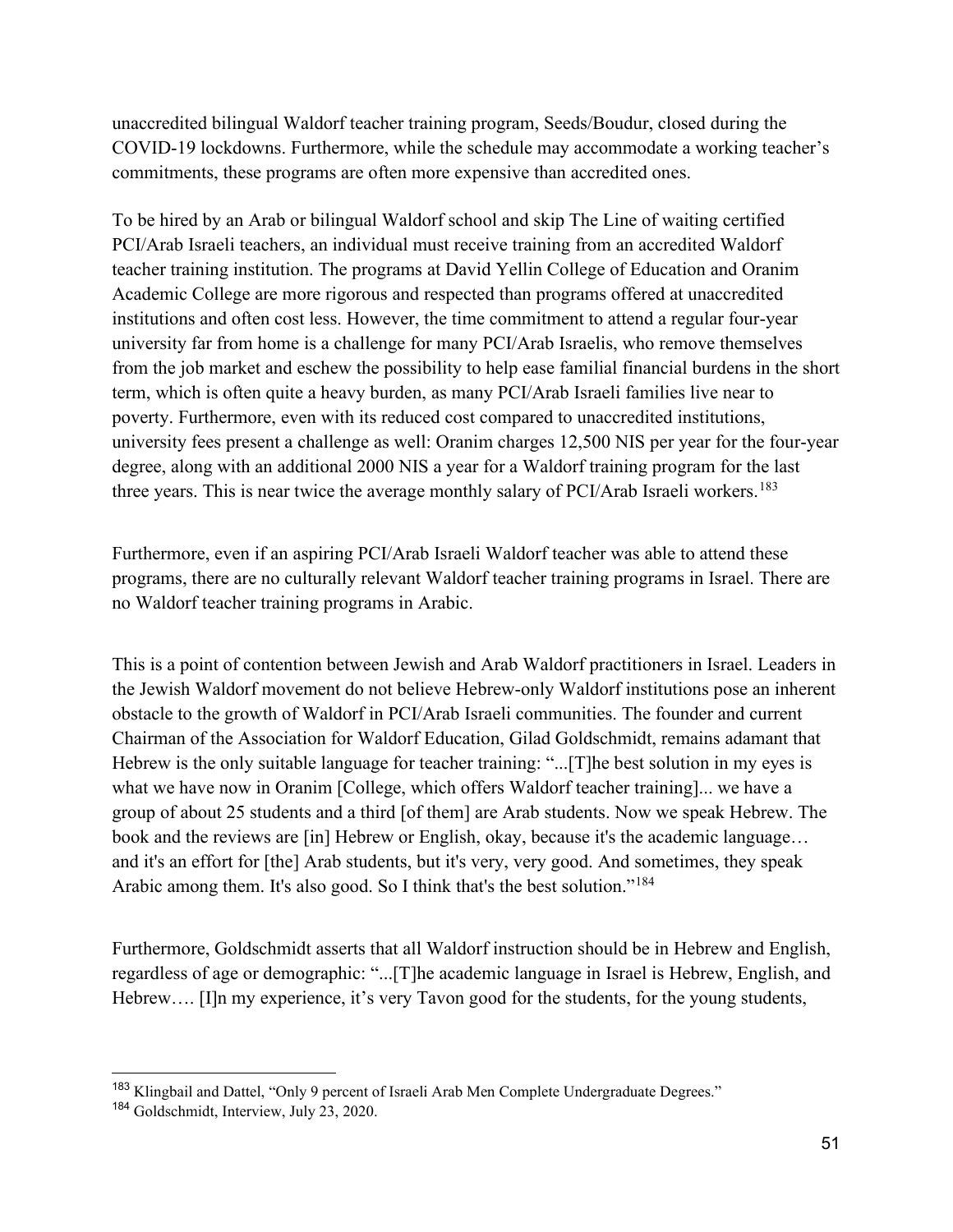Arabic students, to study with Jewish students in Hebrew…. I mean, I don't know if it's good or bad. But it's the language of Israel."[185](#page-54-0)

However, PCI/Arab Israeli Waldorf practitioners push back against that interpretation.

After studying Waldorf in Hebrew at David Yellin College of Education, Lana Nasrallah of Tamrat El-Zeitoun emphasizes the irony of the lack of Arabic instruction: "Steiner said that if you want to teach something, it must be [a]live. It must be real. So our language must [bring its] own values to the music, to the words…." As a student, Lana related to Arabic music from Sufism, the mystical branch of Islam, that she felt embodied Waldorf ideology and was connected to Arab culture, but the Waldorf curriculum for teacher training abstained from including Arabic influences while incorporating other cultural influences from Africa and Asia. "Why [can] I sing in English and in Hebrew, and they don't bring anything in Arabic? In David Yellin, they don't. [They used] an African song and [a] German [song, but] they don't bring in Arabic. Why?"<sup>[186](#page-54-1)</sup>

Nasrallah emphasizes the effect of Hebrew-only instruction: it subjugates the Arabic language and the culture of PCI/Arab Israelis. By not incorporating Arabic into instruction, mainstream Waldorf instruction in Israel also ignores Arab culture.

"I know that David Yellin [College of Education] has a lot of things…." Nasrallah explained. "I am not against David Yellin. But they don't bring my voice. They don't bring my voice."<sup>[187](#page-54-2)</sup>

Tamrat El Zeitoun's Arabic collegium teacher training and Seeds/Boudur Bilingual Waldorf Teacher Training Institute have sought to fill this gap by providing Arabic language training for new or prospective Waldorf educators in the form of professional development sessions held after school or on the weekend, but these programs are labor-intensive for providers, who often are full-time Waldorf teachers themselves. Additionally, neither teacher training program is accredited by the Ministry of Education. Nevertheless, they provide a vital stopgap measure for Arab Waldorf institutions who need their teachers to understand the basics of Waldorf pedagogy in their native tongue.

<span id="page-54-0"></span> $185$  Ibid.

<span id="page-54-1"></span><sup>186</sup> Lana Nasrallah, Interview by reGeneration Education Waldorf Arab Education Advisory Board, Zoom, online, July 9, 2020.

<span id="page-54-2"></span> $187$  Ibid.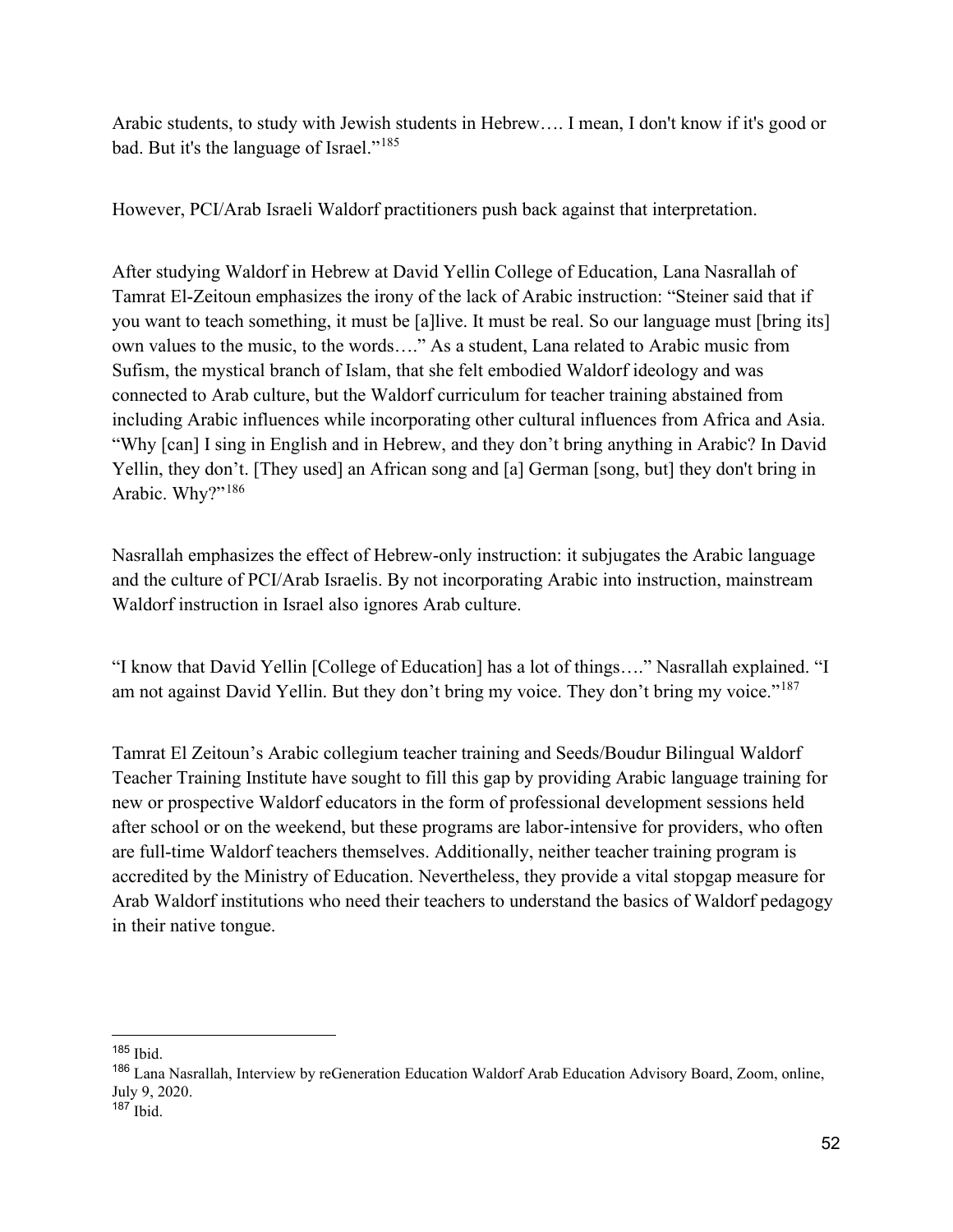As a Jewish Israeli who has worked with PCI/Arab Israeli Waldorf practitioners, Noa Leshem-Gradus emphasizes the importance of Arabic instruction in Waldorf: "There's a complexity that it's not just foreign language...because there is a political complexity [as] well. Of being a minority, or of a culture that is disappearing that is so rich. And [it is] so important to not disappear."<sup>[188](#page-55-0)</sup>

#### **Pressures at School and Home: High Risk of Teacher Burnout**

For teachers in both Arab Waldorf schools and kindergartens, the confluence of these obstacles to successfully operating a Waldorf educational institution can have severe consequences on their mental health. The deficit in funding and the lack of culturally appropriate teacher training programs for Arab Waldorf means that teachers in Arab Waldorf have the daunting task of trying to bridge the gap themselves: by doing the work of multiple teachers while also preparing culturally relevant Waldorf material for their students.

It is common for even experienced teachers to lean on resources that facilitate instruction in teaching. Common examples of such resources include teacher training manuals, teacher workbooks, and sample lesson plans from other educators in similar grades and areas of instruction. It can also include sample games or songs that can enrich the learning experience.

There is a glaring lack of readily available Waldorf resources in Arabic. There are currently only two books that can be used as instructional resources for Waldorf, which have been translated into Arabic: *The World of Childhood* by Gilad Goldschmidt and *Spelling Characters in the Land of Happiness* by Lana Nasrallah.<sup>[189,](#page-55-1)190</sup> Both books were published less than two years before this report. While there are other Waldorf schools in the Arab world — notably in the Gulf States and even directly east, in Jordan — these schools administer the Waldorf curriculum in English. There are no readily available Waldorf teacher workbooks, sample lesson plans, or even songs and games in Arabic.

The onus to bridge this gap in resource availability falls onto the shoulders of existing Arab Waldorf educators, who are required to translate existing Waldorf resources from Hebrew into Arabic and to adjust it to incorporate PCI/Arab Israeli culture. The act of translation is loaded with nuance, as Eyal Bloch of David Yellin College of Education explains, "...it's not simple to translate because in Arabic you have the spoken language and you have the written language.<sup>[191](#page-55-3)</sup>

<span id="page-55-0"></span><sup>188</sup> Leshem-Gradus, Interview, September 10, 2020.

<span id="page-55-1"></span><sup>189</sup> Gilad Goldschmidt, *The World of Childhood*, trans. Markuz Halabi. (Haifa, Israel: Harduf Press, 2020).

<span id="page-55-2"></span><sup>190</sup> Lana Nasrallah, *Spelling Characters in the Land of Happiness*, trans Markuz Halabi. (self-pub., [https://www.lananasrallah.com/:](https://www.lananasrallah.com/) 2020).

<span id="page-55-3"></span><sup>191</sup> Clive Holes, *Modern Arabic: Structures, Functions, and Varieties* (Washington, D.C.: Georgetown University Press, 2004) 3-5. Arabic is commonly divided into three large subgroups: Quranic Arabic, Modern Standard Arabic, and dialectal Arabic. Modern Standard Arabic is often used in television, newspapers, and books, while dialectal Arabic instead is used in everyday conversations; the difference between "written Arabic" (Modern Standard) and "spoken language" (dialectal Arabic) can be vast in terms of vocabulary and grammatical rules.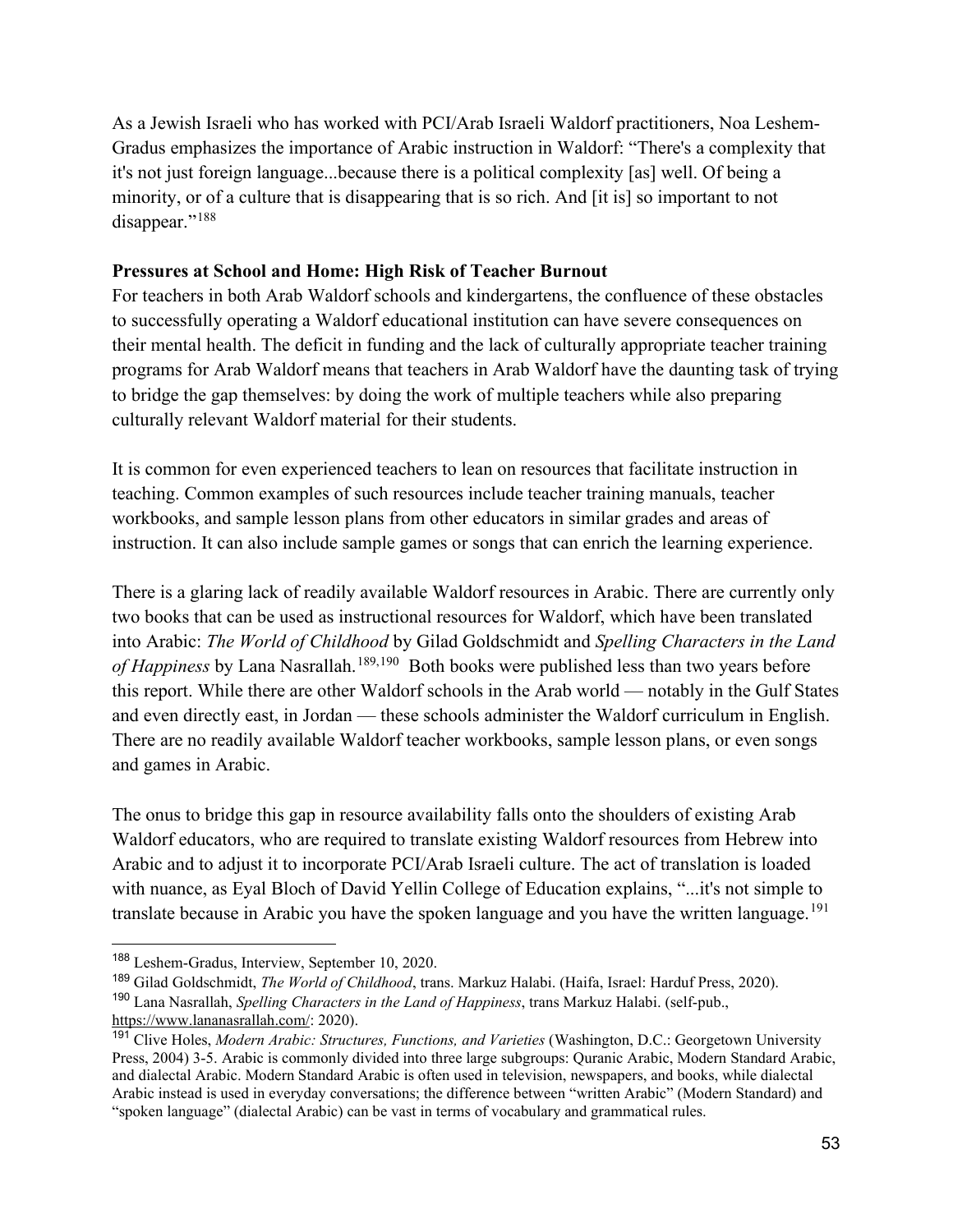Maybe you translate it beautifully from German to the written language, how many people can understand it? Because it's not only the language, it's the philosophy. It's many, many things. It's not [a] simple translation."[192](#page-56-0)

The difficulty surrounding translation is rooted in the dialect and other nuances within the Arabic language and the nuance of Waldorf pedagogy, which is loaded with concepts and terms that are difficult for a layperson to grasp. Concepts such as anthroposophy and eurythmy have no easy translation into any language for a translator or an audience that is not already knowledgeable about the ideas.

The need for more resources was repeated in numerous stakeholder interviews, from David Yellin College of Education to Tamrat El Zeitoun and Ein Bustan Waldorf School. The lack of resources makes teaching Waldorf — which itself is often an immersive experience — that much more effort-intensive for the Arab Waldorf teachers, as the responsibility for translation and curriculum creation falls on to the teachers themselves.

Additionally, these teachers — many of whom have not received formal Waldorf training must continue to pursue niche skills that are necessary for a Waldorf classroom, such as handicrafts, eurythmy, and the playing of musical instruments. Different teachers may take on these roles in other schools, but due to budget constraints and hiring difficulties, one teacher will often assume all of these responsibilities. Laila Husein, a teacher at Tamrat El Zeitoun, described an average day:

We run from lesson to lesson. Every teacher in this country gets their salary from the Ministry of Education, but we in Waldorf work double [the hours in comparison to non-Waldorf teachers]. Today, I got home at 5 pm, because we had collegium. Twice a week we have collegium [after school Waldorf teacher training] where we stay late to get our training. It's not easy. All of us, the women who work at Tamrat El Zeitoun, are superwomen.<sup>[193](#page-56-1)</sup>

Laila Husein added, "I compare myself to other teachers in a regular school. In the afternoon, they are free. I have a lot to do. Like before I taught 3rd grade, I had to spend the entire summer translating a book so that I can teach it for one period. For me, it takes a lot of effort."<sup>[194](#page-56-2)</sup>

The pressures of the classroom — taking on the roles of multiple teachers while also building culturally and linguistically appropriate lessons — combined with societal pressures on Arab

<span id="page-56-0"></span><sup>192</sup> Bloch, Interview, September 3, 2020.

<span id="page-56-1"></span><sup>193</sup> Husein, Interview, May 28, 2020.

<span id="page-56-2"></span> $194$  Ibid.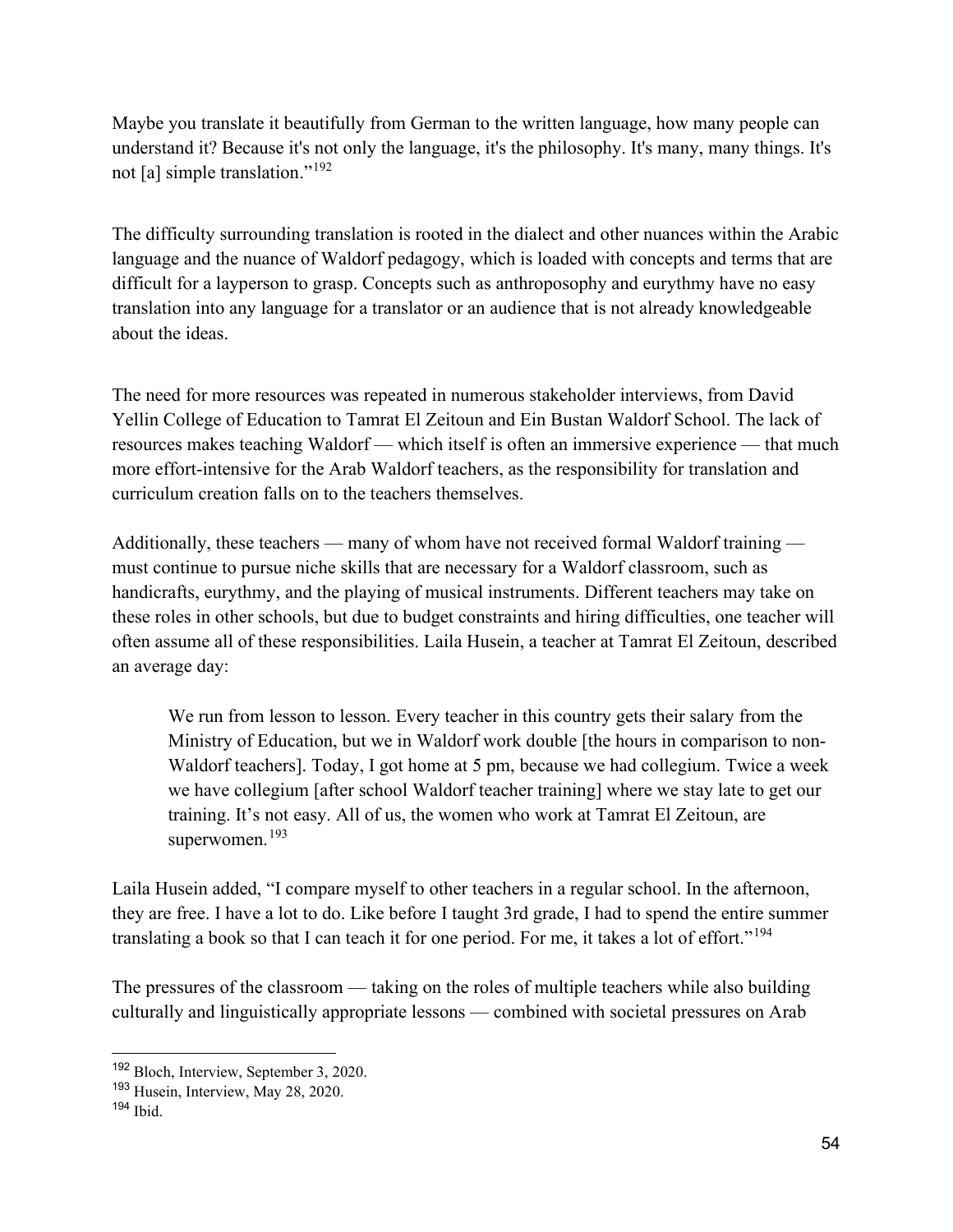Waldorf teachers to create a highly stressful environment. Most Arab Waldorf teachers are women, and while PCI/Arab Israeli culture is slowly changing, they are expected to observe family customs and the female role in the house-hold, including care of the children and older adults, once they are finished with their day jobs.<sup>[195](#page-57-0)</sup> This leaves female Arab Waldorf teachers in an untenable position.

As PCI/Arab society slowly changes, Arab Waldorf schools' mostly female teaching staff often encounter conflicts between their role as family caretakers and professional educators. While on the one hand, Laila Husein reflected, she felt the pressure to be an excellent Waldorf teacher, but "[o]n the other hand, I need to be a good mom to help my kids, be a good mom, cook, and clean the house. I have decided for next year, I cannot be a main teacher, because I am so tired. I have no more energy, and I cannot go to the classroom with no preparation."<sup>[196](#page-57-1)</sup>

Lana Nasrallah, one of the founding teachers of Tamrat El-Zeitoun, left the school because of this constant struggle. She now works as a Waldorf teacher trainer for PCI/ Arab Israelis and Arabic teacher in Hebrew Waldorf schools.

# **Conclusion**

The obstacles outlined above affect Waldorf educational institutions throughout their proverbial life as an organization, from establishing a new school or kindergarten to expanding an existing educational institution to reach more children. These obstacles affect Waldorf schools and kindergartens of all sorts, from the most established Arab Waldorf school in Israel, Tamrat El Zeitoun, to what would have been the newest, Sonbulat Waldorf School, which was never opened.

The effects of this are not limited to stymying the professional ambition amongst potential Waldorf administrators and teachers — though this is also of grave concern, given high unemployment and communal poverty in PCI/Arab Israeli communities — but perhaps more seriously, these pervasive challenges prevent PCI/Arab Israeli children from accessing the type of education they need to address their persistent trauma.

<span id="page-57-0"></span><sup>&</sup>lt;sup>195</sup> Adi Vitman-Schorr and Liat Ayalon, "The Changing Status of Israeli Arab Women as Reflected in Their Role as Main Caregivers," *Journal of Family Issues,* 41, no. 11 (2020): 2203-2222.

<span id="page-57-1"></span><sup>196</sup> Husein, Interview, May 28, 2020.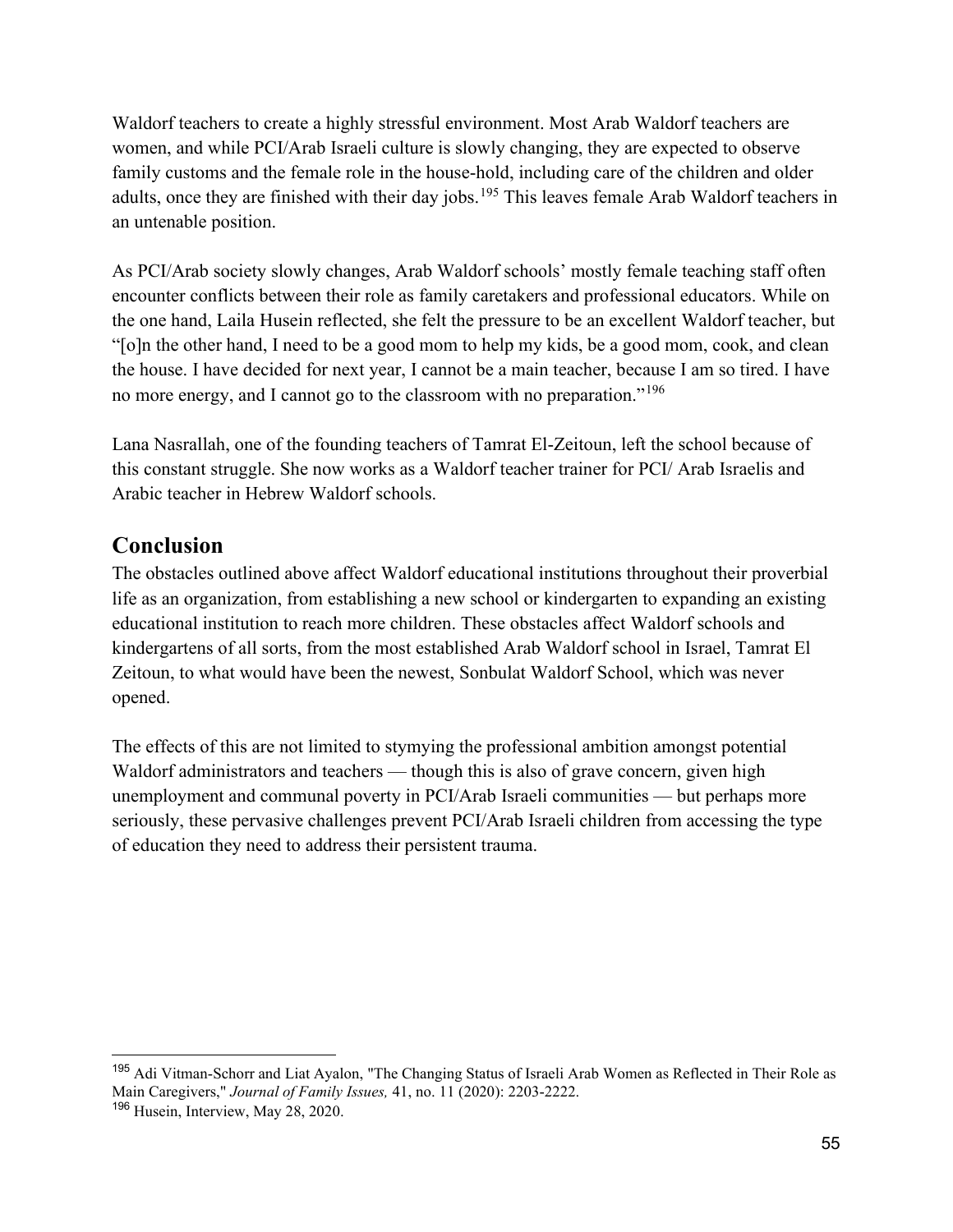# The Arab Waldorf Growth Platform

To address the obstacles which impede the growth of Arab Waldorf in Israel, reGeneration Education proposes the Arab Waldorf Growth Platform, a multifaceted response rooted in the expertise and testimonies of existing PCI/Arab Israeli and Jewish Israeli Waldorf practitioners.

The Arab Waldorf Growth Platform outlined below, and the proposed networks which will implement it are based on the extensive interviews conducted by reGeneration Education's advisory board from March 2020 until September 2021. Subjects were selected because of their role within Arab Waldorf and Waldorf in Israel; they were selected either from personal contacts with reGeneration Education personnel or through recommendations from other interviewees. Certain individuals were asked for a second interview to expand upon subjects addressed in their first interview or clarify particular statements. The authors centralized the interviewees' perspectives and visions when outlining the recommended tasks and the implementation method. From these interviews, the report's authors have selected specific, actionable tasks mentioned by numerous participants that would facilitate the growth of Arab Waldorf in Israel.

The implementation of the Arab Waldorf Growth Platform will rely on a network approach, both to utilize extant knowledge and to strengthen connections between Waldorf teachers and leaders — between those in the Arab and bilingual Waldorf communities, and between those groups and the Jewish Waldorf practitioners — which will galvanize future growth for the Arab Waldorf movement. Each task will be assigned to a network of educators, administrators, or parties implicated in the success of Arab Waldorf. Furthermore, this network approach implicates all related parties in the movement's success. In a society shared between Jewish Israelis and PCI/Arab Israelis, it is necessary to empower every citizen to take ownership of their unique position in the ongoing educational inequality between fellow citizens of Israel. Articulating networks and roles for Jewish and PCI/Arab Israelis to support Arab Waldorf provides tangible opportunities for individuals to take an active role in the success of this movement. Ultimately, we believe that the greatest progress for Arab Waldorf will be achieved when Waldorf practitioners in the state of Israel, be they Jewish or Arab, work together.

In this section, we will present our recommendations in two ways. First, we will outline the tangible actions that should be taken to further Arab Waldorf in Israel, both by sustaining existing institutions and by preparing for the expansion of Arab Waldorf in additional communities. Second, we will devise a strategy of implementing these changes, dividing tasks between networks of those implicated in the growth of Arab Waldorf.

#### **Seven Actionable Opportunities for Arab Waldorf Growth**

The Arab Waldorf Growth Platform contains seven actionable opportunities derived from the needs expressed through the interviews conducted by reGeneration Education from March 2020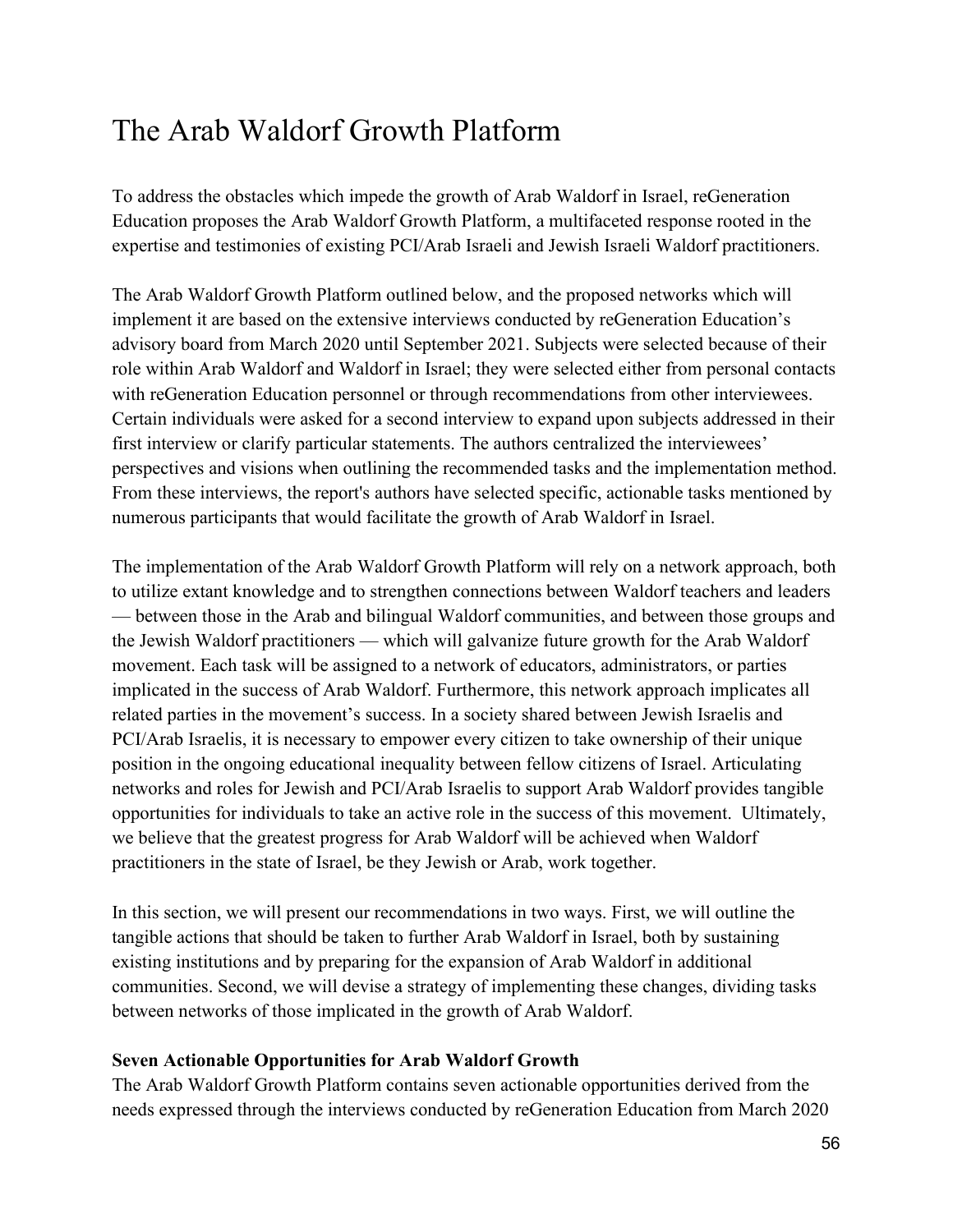to September 2021. We assert that these actions represent compelling avenues for growth in the Arab Waldorf movement and will lay a strong foundation for scaling Waldorf in Arab communities in Israel and throughout the Arab World.

#### *Action 1: Translate Waldorf Materials*

This was an obstacle highlighted in nearly every interview. The lack of comprehensive Waldorf materials in Arabic creates a disconnect between the extensive Waldorf scholarship — including teacher training manuals, parent engagement strategies, and teaching materials, amongst others — and the Arab and bilingual institutions in Israel, with Waldorf institutions throughout the Arab World when the need arrives. This need was outlined eloquently by Tally Bat Zahor, formerly of Tamrat El Zeitoun: "We need to translate Anthroposophy to Arabic. If we do this, it will spread Anthroposophy and Waldorf to the Arab World. I think that you can see through this need for translation, the vision. Even though we are struggling with our little school, we have this vision to spread this good to so many other places [in the Arab World]."<sup>[197](#page-59-0)</sup>

In the words of Laban Abu Aulfat Altouree, translated by Noa Leshem-Gradus, formerly of Seeds/Boudur, this is not just to meet the need for a transactional exchange of information, but also to inspire inner reflection and emotional growth; there is an intangible quality that Waldorf teachers receive when accessing materials in their language: "... the difference, she say[s], [is] between the head and the heart, so she can understand it, but it's still... it's like one of the students told us this example that, 'I understand Hebrew, but when I hear it in Arabic, I feel it in my blood." $198$ 

More Waldorf materials translated into Arabic will support the growth of Waldorf in PCI/Arab Israeli communities and lessen the workload of PCI/Arab Israeli teachers.

#### *Action 2: Offer Culturally Relevant Professional Development*

The lack of material and training to centralize or integrate the Arabic language and Palestinian culture creates an additional burden on Arab Waldorf teachers, as they are then tasked with creating new activities or adapting existing practices to meet the cultural needs of their students. This need is not currently being met by the existing teacher training institutions in Israel. For many Waldorf teachers who have already received Waldorf training, this supplementary support will be best provided through professional development opportunities to supplement their existing training.

Two Arab Waldorf institutions — the school, Tamrat El Zeitoun, and the kindergarten, The Orchard of Abraham's Children — currently offer supplementary training for their staffs, but the

<span id="page-59-0"></span><sup>197</sup> Bat Zahor, Interview, June 11, 2020.

<span id="page-59-1"></span><sup>198</sup> Abu Aulfat Altouree, Interview, September 10, 2020.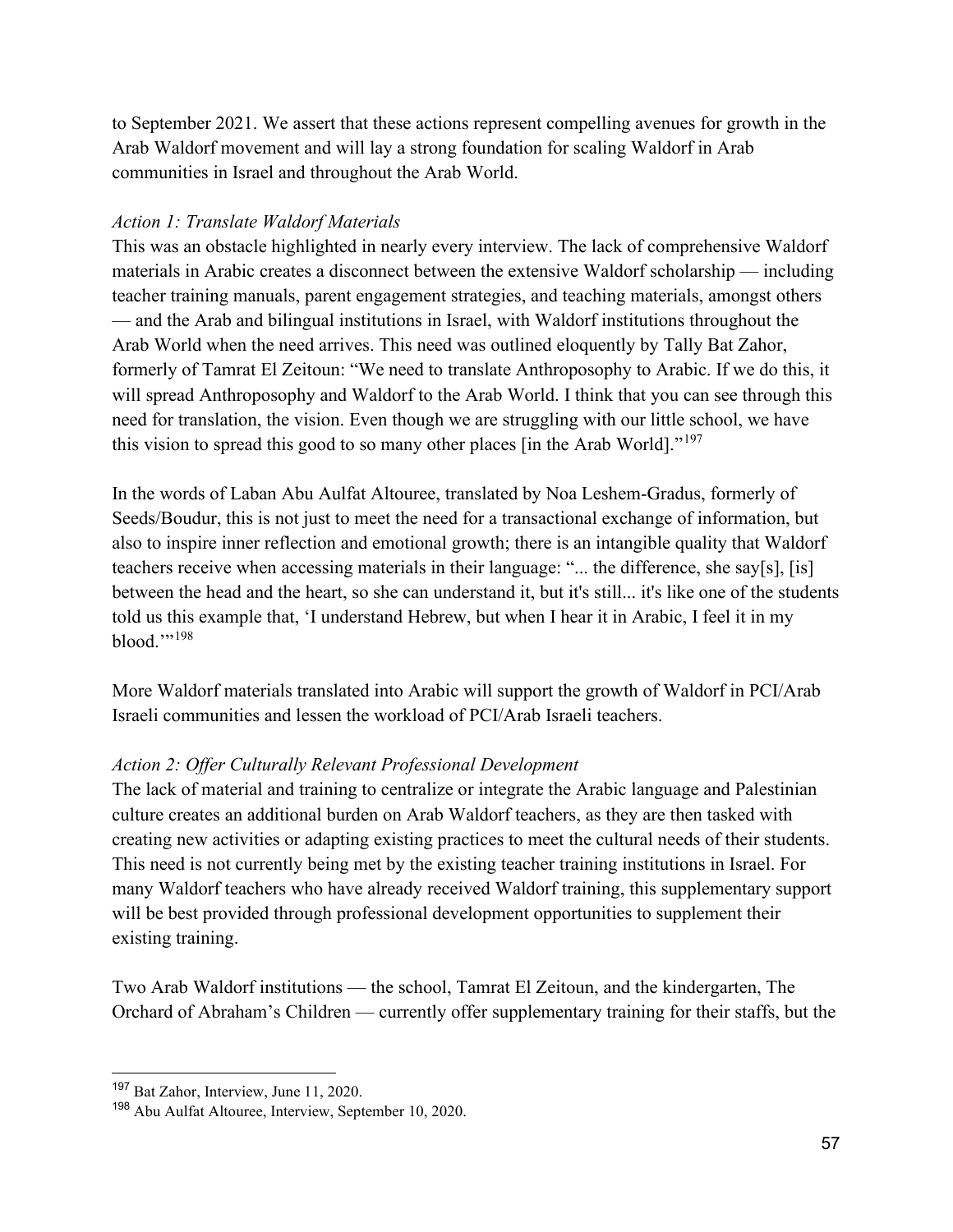need surpasses available teacher training resources as the only dedicated bilingual Waldorf teacher training institution, Seeds/Boudur, closed in 2020.

Implementing additional professional development for PCI/Arab Israeli teachers about the intersection between Waldorf and Palestinian culture will allow teachers to learn new skills and provide them with the opportunity to collaborate between schools and kindergartens. This will ultimately provide greater institutional knowledge around Arab culture in Waldorf and lessen teacher workload.

# *Action 3: Expand School Fundraising Capacity*

Another consistent need that was outlined was the inadequacy of existing funding to meet Waldorf schools' personnel and material needs. This is a need outlined by nearly all Waldorf schools in Israel, as Waldorf schools often need more specialized materials and a lower studentto-teacher ratio. Still, Jewish Waldorf schools can more effectively fundraise to overcome the gap in funds from parents of enrolled students.

Given the pervasive poverty in PCI/Arab Israeli communities, Arabic-language and bilingual Waldorf schools will need to devise a strategy to ensure financial support from the community. This effort also requires a reframing of fundraising in relation to schools; Beni Mosenson of Ein Bustan shared his realization: "It was really very difficult for me to accept the idea that you have to go in such a way to cover the expenses. We are not stealing money. It's for the kindergarten."<sup>[199](#page-60-0)</sup> reGeneration Education also believes that this fundraising strategy should reach beyond the traditional fundraising base of Waldorf institutions — parents — to other funding sources, such as philanthropic institutions in Israel or abroad.

# *Action 4: Engage New PCI/Arab Israeli Parents*

For Arab Waldorf to truly flourish in Israel, it is necessary to nurture existing Arab Waldorf institutions and to create the foundation for future schools and kindergartens to be formed; there is nothing more critical to this goal than the engagement of new PCI/Arab Israeli parents, who make the educated decision to enroll their children in Waldorf schools and kindergartens. More effective engagement by Waldorf with PCI/Arab Israeli parents will serve two purposes: to raise interest in creating new Arab Waldorf schools and kindergartens and correct pervasive misunderstandings of what Waldorf is.

A compelling new parent engagement model will raise interest in Waldorf through a comprehensive understanding of Waldorf education and its positive effects on children. Numerous individuals we interviewed reported strong PCI/Arab Israeli parent interest in new types of education for their children. Fadi Suidan of Sonbulat Waldorf Association explained, " People here, the Arabs especially, are searching for a new education method, or a new education

<span id="page-60-0"></span><sup>199</sup> Beni Mosenson, Interview, July 29, 2021.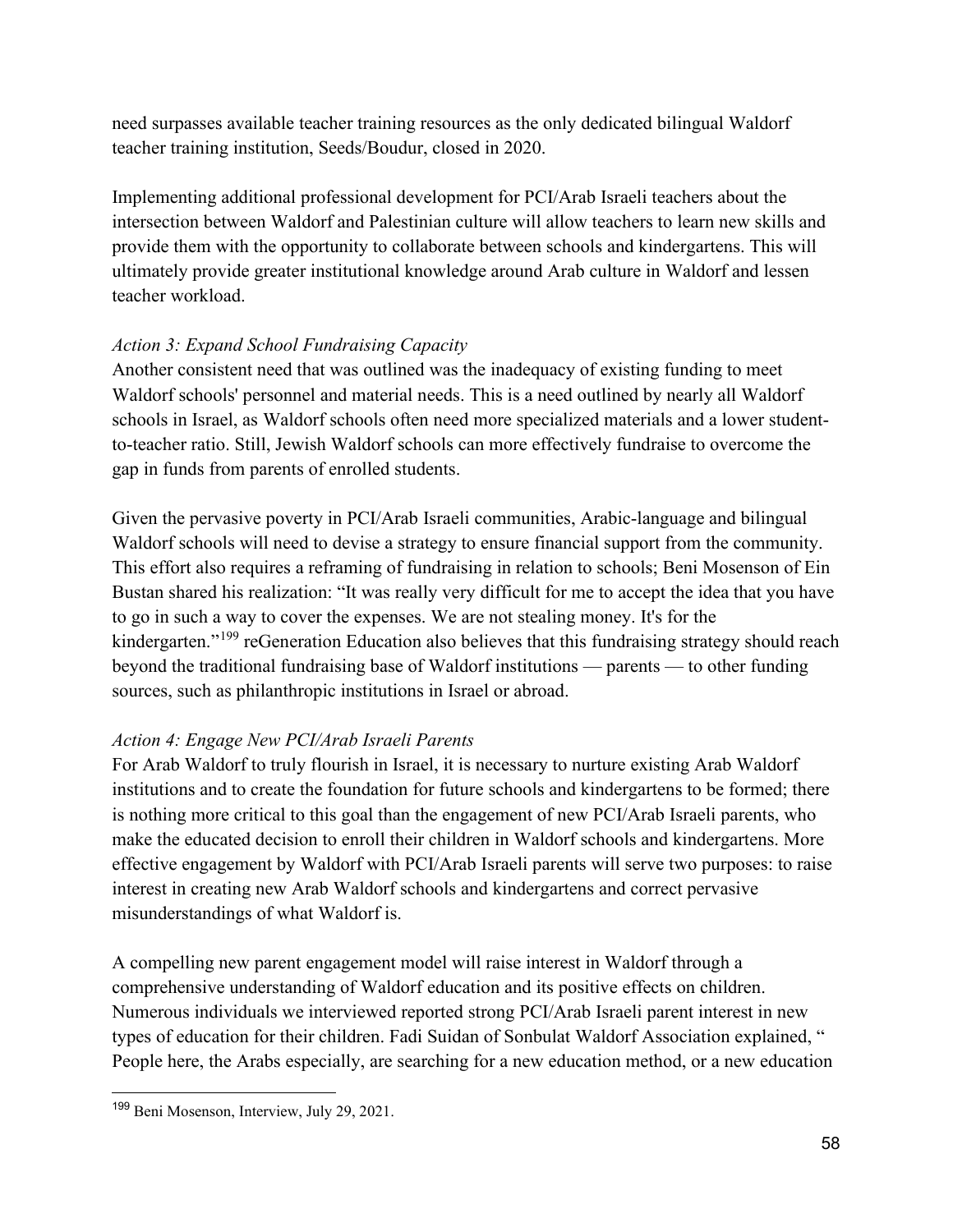style. They are tired [of] the conventional education, like the churches and the Ministry of Education. They are tired [of] this system. They want new things."<sup>[200](#page-61-0)</sup>

However, this desire for new types of education is tempered by many parents' fear of the unknown. In her discussions with parents, Itaf Awad of reGeneration Education reflected, "I hear some parents say, what they will get from Waldorf education. They just believe in getting academic marks. For our community, they build skills to be in a good situation and society. There has been a lot of violence in our communities. Waldorf education builds the human. It builds humanity so that people can solve their problems in a peaceful way."<sup>[201](#page-61-1)</sup>

A more comprehensive and effective parent engagement model would allow parents to more conscientiously engage with Waldorf; this strategy would assuage their fears that their children will not achieve conventional success by showing past success stories and conveying the intangible personal development that is a benefit of this type of pedagogy.

Additionally, this strategy would ensure that children enrolled in Waldorf education are best suited to benefit from this type of pedagogy. From our interviews, it seems to be a common misconception that Waldorf is a school for special needs children, particularly when schools or kindergartens are first opened; Tally Bat Zahour reported this in Tamrat El Zeitoun and Raheel in the Tarshiha kindergarten. Raheel reflected that "I had ...a couple of kids that, they came to our kindergarten because they had a lot of difficulties with the other kindergartens. They needed special education... it wasn't appropriate."<sup>202</sup> This misconception of Waldorf stops parents from considering it as a serious academic institution for their children. It also causes PCI/Arab Israeli parents to mistakenly enroll their children with special needs into institutions that cannot adequately support them.

#### *Action 5: Create an Arab Waldorf Leadership Incubator*

Additionally, we recommend the creation of a leadership incubator curriculum to grow the capacity of the greater Arab Waldorf movement.

This incubator will aid interested individuals in assuming new leadership opportunities within Arab Waldorf. Participants may be teachers interested in taking on new administration tasks, existing administrators interested in further professional development, or individuals who wish to create new Arab Waldorf institutions.

<span id="page-61-0"></span><sup>200</sup> Suidan, Interview, August 24, 2021.

<span id="page-61-1"></span><sup>201</sup> Itaf Awad, Interview by reGeneration Education Waldorf Arab Education Advisory Board, Zoom, online, May 28, 2020.

<span id="page-61-2"></span><sup>202</sup> Raheel Shehadi Meiki, Interview, September 30, 2021.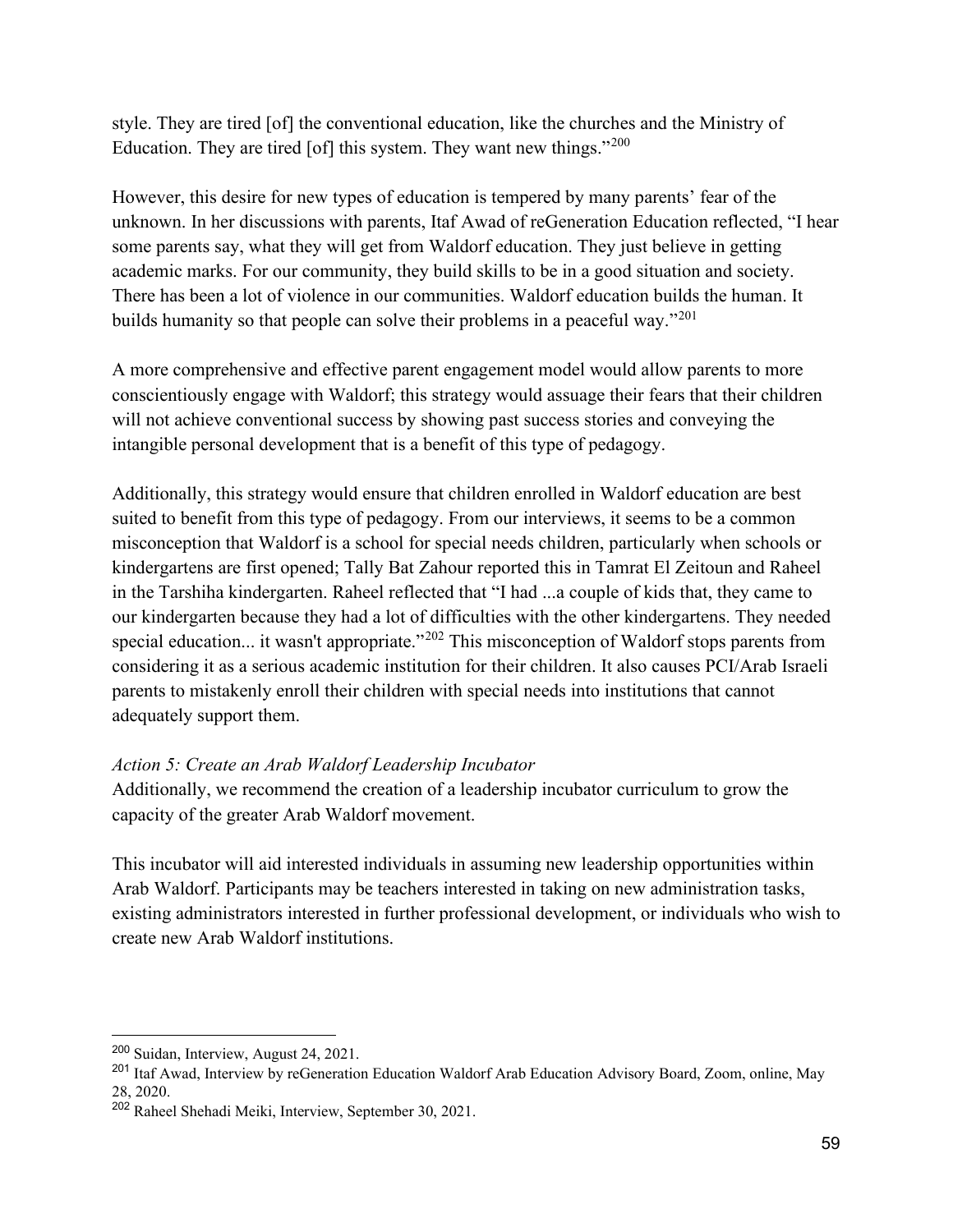Gilad Goldschmidt of the Waldorf Association of Israel expressed the need for more conscientious leadership to grow the Arab Waldorf movement; while there are many individual leaders within the movement, "the leaders normally don't have good relationships between them….There are some leaders, but no one can really, you know, take [the lead], and that's a huge problem."<sup>[203](#page-62-0)</sup>

Our vision for the Arab Waldorf Leadership Incubator develops individual strengths and talents and teaches essential coworking skills that will allow for leaders in Arab Waldorf to more effectively grow the movement together. Fadi Suidan expressed, "To succeed, there is a need for a good initiative team. The teams that believe that it's possible, the teams that believe that the change is not something that you magic, like you do like this, it's something you should work for it, and it will succeed."[204](#page-62-1) The Leadership Incubator will nurture young leaders to understand the important balance between visionary goals and everyday tasks that ensure long-term success by preparing a new generation of Arab Waldorf leaders to assume leadership positions in their respective institutions or to create new Waldorf schools and kindergarten. This incremental team-based approach to leading the Arab Waldorf movement is what has made the existing school and kindergartens successful, and we believe that if the essence of this is instilled into the new leadership incubator model, it will foster additional growth in the Arab Waldorf movement.

We believe that these incubators will allow for PCI/Arab Israelis to more effectively engage with each other on the growth of Arab Waldorf and more effectively collaborate with Jewish Israeli Waldorf practitioners throughout Israel.

*Action 6: Engage Proactively with Municipal and Ministry of Education Authorities* This recommendation derives from PCI/Arab Israelis' obstacles when engaging with municipality authorities to open new Waldorf schools and kindergartens. Many municipality and Ministry of Education officials are resistant to new Waldorf institutions, including those from Jewish Israelis.

This obstacle was addressed in numerous interviews, but it was cited as a key issue when schools or kindergartens failed to open or were forced to close. Gal Mosenson of the Ein Bustan kindergarten, which attempted to open a complementary elementary school, expressed, "This is like when you want to try and bring something new into bureaucracy…. my experience was for [this] to have worked out, we needed to have more strength, more people who really wanted it to happen, more financial power and more people who understand bureaucracy."<sup>[205](#page-62-2)</sup> Fadi Suidan of the Sonbulat Waldorf Association, which tried to open a school and later a kindergarten in Haifa,

<span id="page-62-0"></span><sup>203</sup> Goldschmidt, Interview, July 23, 2020.

<span id="page-62-1"></span><sup>204</sup> Suidan, Interview, August 24, 2021.

<span id="page-62-2"></span><sup>205</sup> Gal Mosenson, Interview by authors, Zoom, online, July 29, 2021.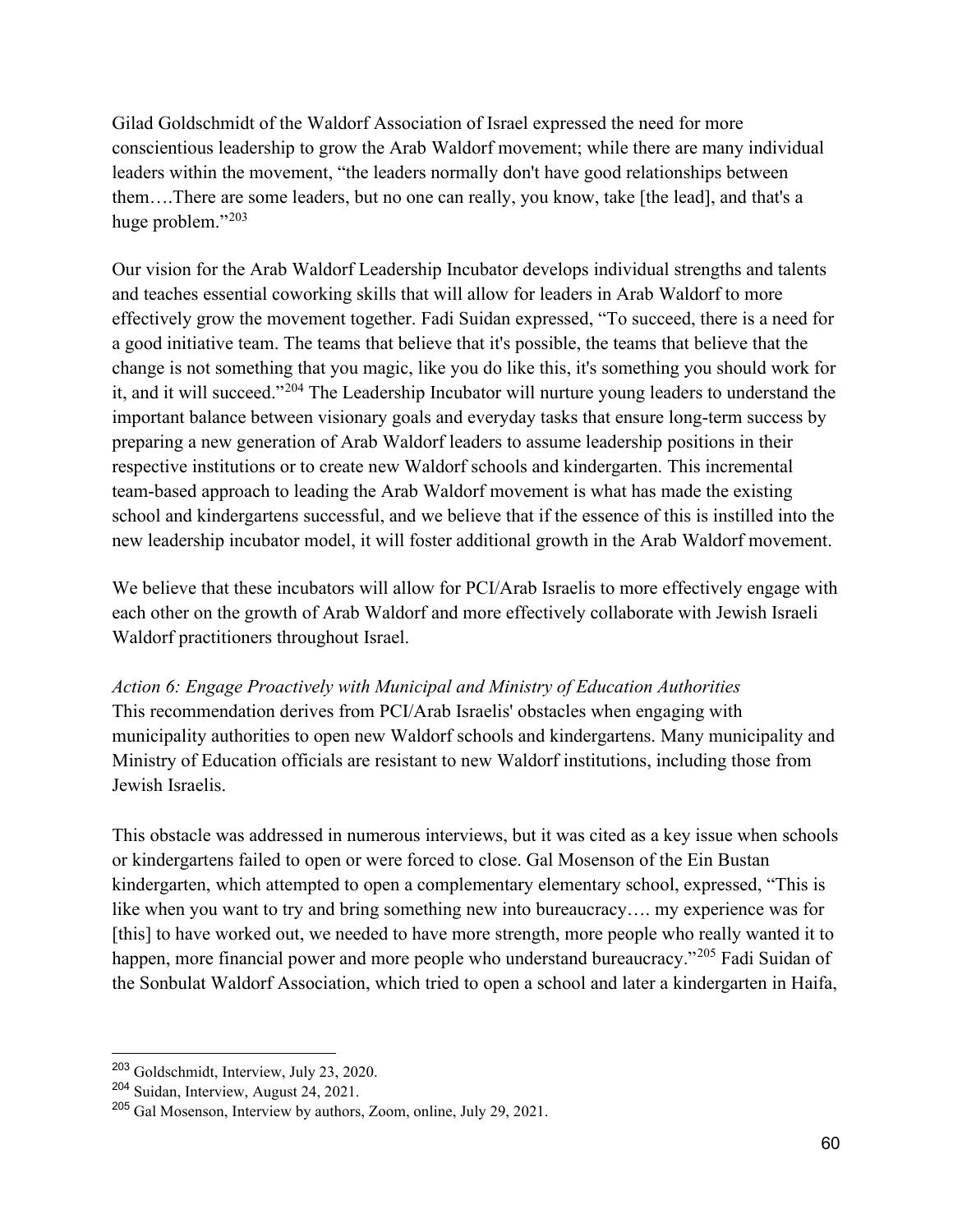expressed similar sentiments and added that, although he received help from the Waldorf Association of Israel, "nothing helped because the municipality was very closed-minded."[206](#page-63-0)

We believe that this challenge can be ameliorated by more proactive and consistent engagement through meetings with municipality authorities in cities and towns — and that this engagement should not begin with the application to start a new school or kindergarten but months earlier to lay an effective groundwork.

#### *Action 7: Scholarships for PCI/Arab Israelis to be Trained in Waldorf*

Our final recommendation for new opportunities for growth in Arab Waldorf is to create new scholarships for PCI/Arab Israelis to engage in formal Waldorf teacher training education in accredited institutions.

The dearth of Waldorf-trained PCI/Arab Israeli teachers presents a significant challenge for sustaining existing Waldorf institutions and the growth of the larger Arab Waldorf movement, as outlined above. This scarcity is tied to many factors, but an actionable item that the authors of this report isolated was the lack of funding for Waldorf university studies. As Laila Husein explained, "We need help for some teachers to be trained in Waldorf. But they have to pay a lot of money....Our teachers want to get the three-year degree, but they cannot afford it."<sup>[207](#page-63-1)</sup> Creating additional scholarships for PCI/Arab Israelis to be trained as Waldorf teachers presents an essential opportunity for growth.

We assert that creating scholarships or a scholarship fund for PCI/Arab Israelis to study Waldorf at accredited universities will allow for the more significant Arab Waldorf movement to expand to meet the needs of this community.

#### **A Network Approach to Implementation**

While isolating obstacles and opportunities for further growth in Arab Waldorf, the authors of this report were continually struck by the vision and expertise of existing practitioners of Waldorf in Israel, both Arab and Jewish. However, our interviews pointed to inconsistent engagement between these practitioners. For these reasons, reGeneration Education's recommendation for implementing the Arab Waldorf Growth Platform outlined in the previous section is based on a network approach. This type of approach will both centralize local expertise and vision in the solution process and will also foster more enduring relationships between Waldorf practitioners in a context of collaboration and vision for the future of Arab Waldorf.

Below, the authors will outline the division of responsibility of task implementation between four different entities, two of which must be created to foster continued growth in Arab Waldorf.

<span id="page-63-0"></span><sup>206</sup> Suidan, Interview, August 24, 2021.

<span id="page-63-1"></span><sup>207</sup> Husein, Interview, May 28, 2020.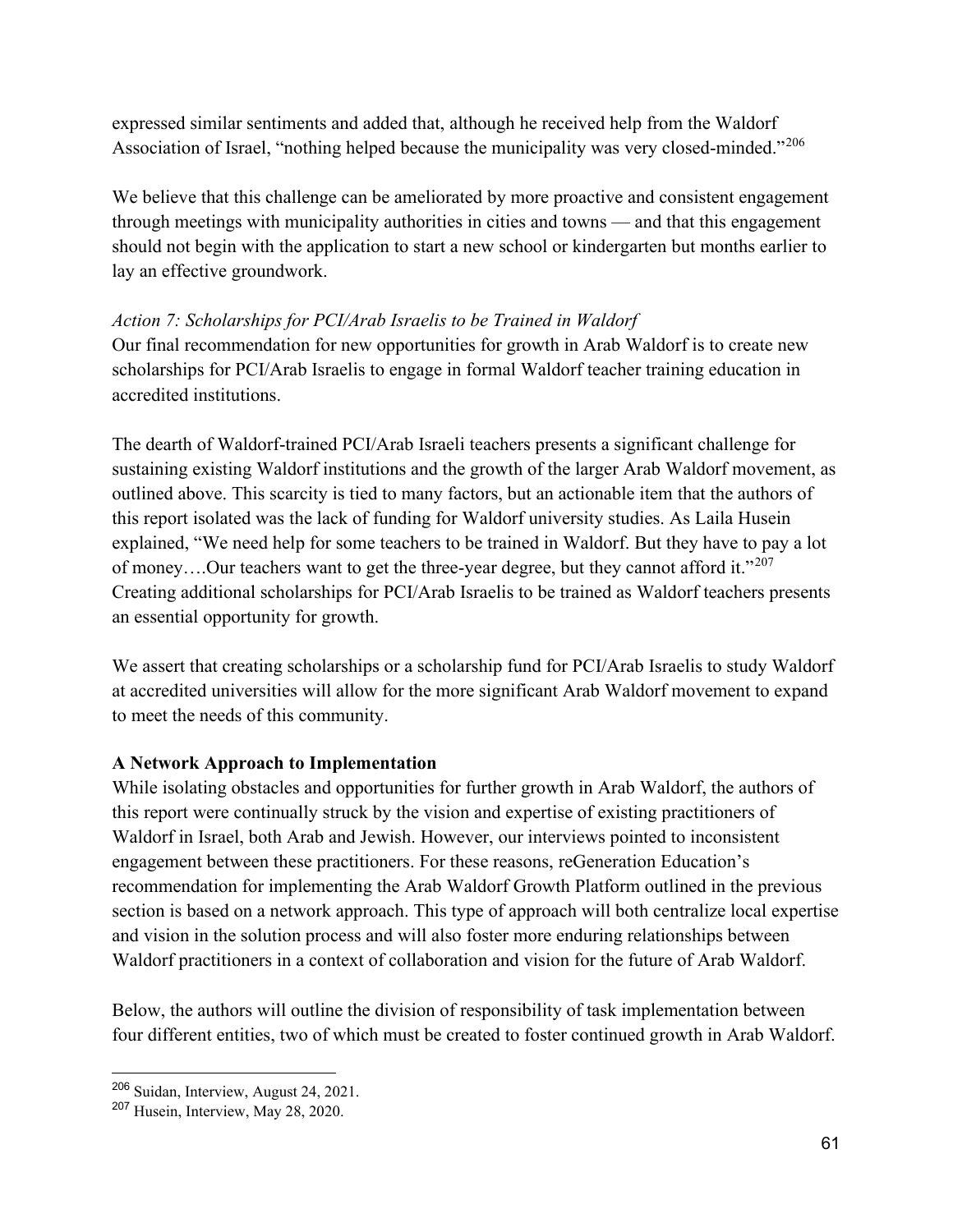Both the Platform itself and this new avenue of collaboration will allow Arab Waldorf to grow in line with the needs of its constituent communities.

## *The Shared Society Waldorf Leadership Task Force*

In our interviews with teachers, trainers, and administrators who currently work in Arab Waldorf in Israel, reGeneration Education was continually impressed by their vision and knowledge and for these reasons, we believe that it is essential to connect these leaders for the specific purpose of advancing Arab Waldorf. This Task Force will be composed of around a dozen PCI/Arab Israeli and Jewish Israeli leaders within the Arab Waldorf community, including Arabic-language and bilingual institutions. We think that the small size of this Task Force will allow the leaders to engage more effectively on the recommendations assigned to them, which are mainly strategic.

Our recommended actions for the Shared Society Waldorf Leadership Task Force are outlined below, in order of expected implementation:

● Determine translation needs

This will include selecting materials to be translated as a priority to advance all Waldorf schools and the triaging of additional materials — including activities, sample lesson plans, and teacher manuals — that will advance Arab Waldorf and lessen the pressure placed on current Arabic-language Waldorf teachers.

- Create curriculum for supplementary culturally relevant Arab Waldorf training This curriculum will be designed as additional professional development opportunities for Waldorf teachers to integrate Palestinian language and culture into the fabric of Waldorf in Israel. This curriculum should include sessions addressing Arabic songs, traditional Palestinian handicrafts, and folktales to supplement existing Waldorf materials.
- Determining fundraising strategy

The Shared Society Waldorf Leader Task Force is best situated to devise a comprehensive fundraising blueprint for the broader Arab Waldorf movement. Each leader has their own experience in bridging this funding gap to run their school or kindergarten effectively. This strategy should address potential fundraising avenues beyond parents, including foundations and government sources.

● Create a new parent engagement model

This model will address the two challenges to engaging new parents and children in Arab Waldorf: fears that Waldorf will not guarantee their children's success as conventionally defined with test scores and the misconception that Waldorf is designed for special education. The model should envision engagement patterns and materials furnished to parents to increase their understanding of Waldorf.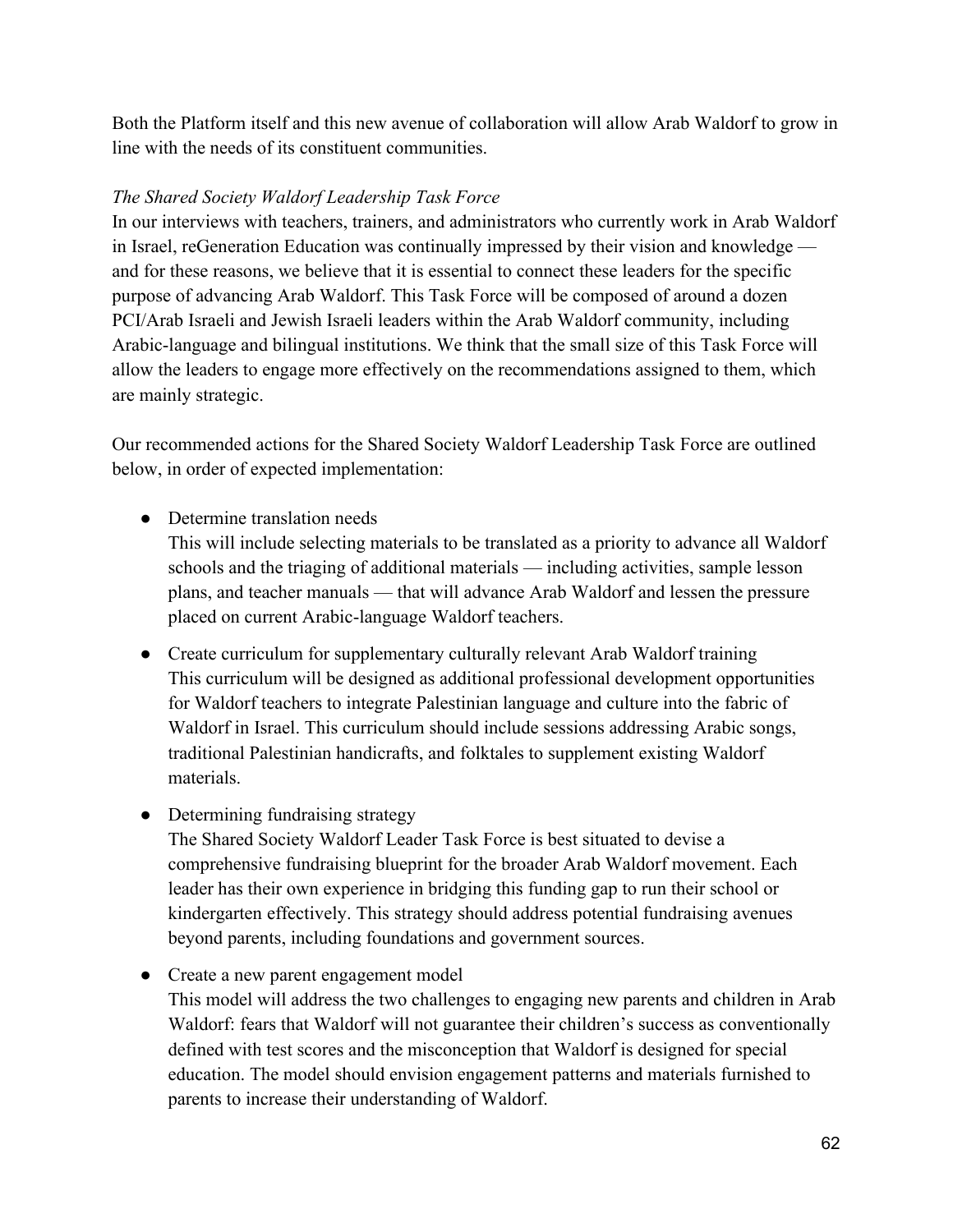- Create curriculum for Arab Waldorf leadership incubator
	- This curriculum will foster a new generation of leaders in Arab Waldorf. The incubator should foster skill sets that allow participants to gain both traditional leadership skills and those innately tied to Waldorf, such as empathy and collaboration.

These tasks are critical to Arab Waldorf but will require a substantial time commitment; for this reason, the expected timeline of task completion is fluid regarding the time these Arab Waldorf leaders can commit in a given period. However, despite the substantial time commitment involved to complete these actions, the authors assert that these tasks represent critical actions necessary for the growth of Arab Waldorf.

### *The Shared Society Waldorf Community Forum*

The Shared Society Waldorf Community Forum will have a broader membership base than the Shared Society Waldorf Leadership Task Force. It will be composed of any who work in or wish to support Arab Waldorf, including Arabic-language and bilingual Waldorf institutions; we envision that there may be shared members between this forum and the Shared Society Waldorf Leader Task Force outlined above. The purpose of this additional forum is twofold: to instigate the implementation of the programs and strategies devised by the Shared Society Waldorf Leader Task Force and act as a source of community and support for those who practice Waldorf in the PCI/Arab Israeli context.

While incidental to the implementation tasks outlined below, the effect of providing mutual support through this forum is an important dimension — and will foster the health of the larger movement. Comparing the infrastructure of Waldorf in Jewish Israeli versus PCI/Arab Israeli, Eyal Bloch of David Yellin Academic College asserted, "You have to change the mindset to ...a different way that is more holistic… [PCI/Arab Israeli teachers] can get training here and there, but after they're trained, who [is] going to support? As we know, most of them maybe get trained for two, three, four years, but then they're working for 30, 40 years."[208](#page-65-0) We envision that the Shared Society Waldorf Community Forum can grow to fill this gap.

The tasks are based on the strategies devised by the Shared Society Waldorf Leadership Task Force and are likewise organized in order of expected implementation:

- Participate in culturally relevant professional development
	- These workshops will follow part or all of the supplementary Arab Waldorf training curriculum outlined by the Shared Society Waldorf Leadership Task Force. It will also facilitate collaboration between current Arab Waldorf teachers, who will share their knowledge and work together to build the existing materials which integrate Palestinian culture and heritage into Waldorf activities. We envision that these workshops will be

<span id="page-65-0"></span><sup>208</sup> Bloch, Interview, September 3, 2020.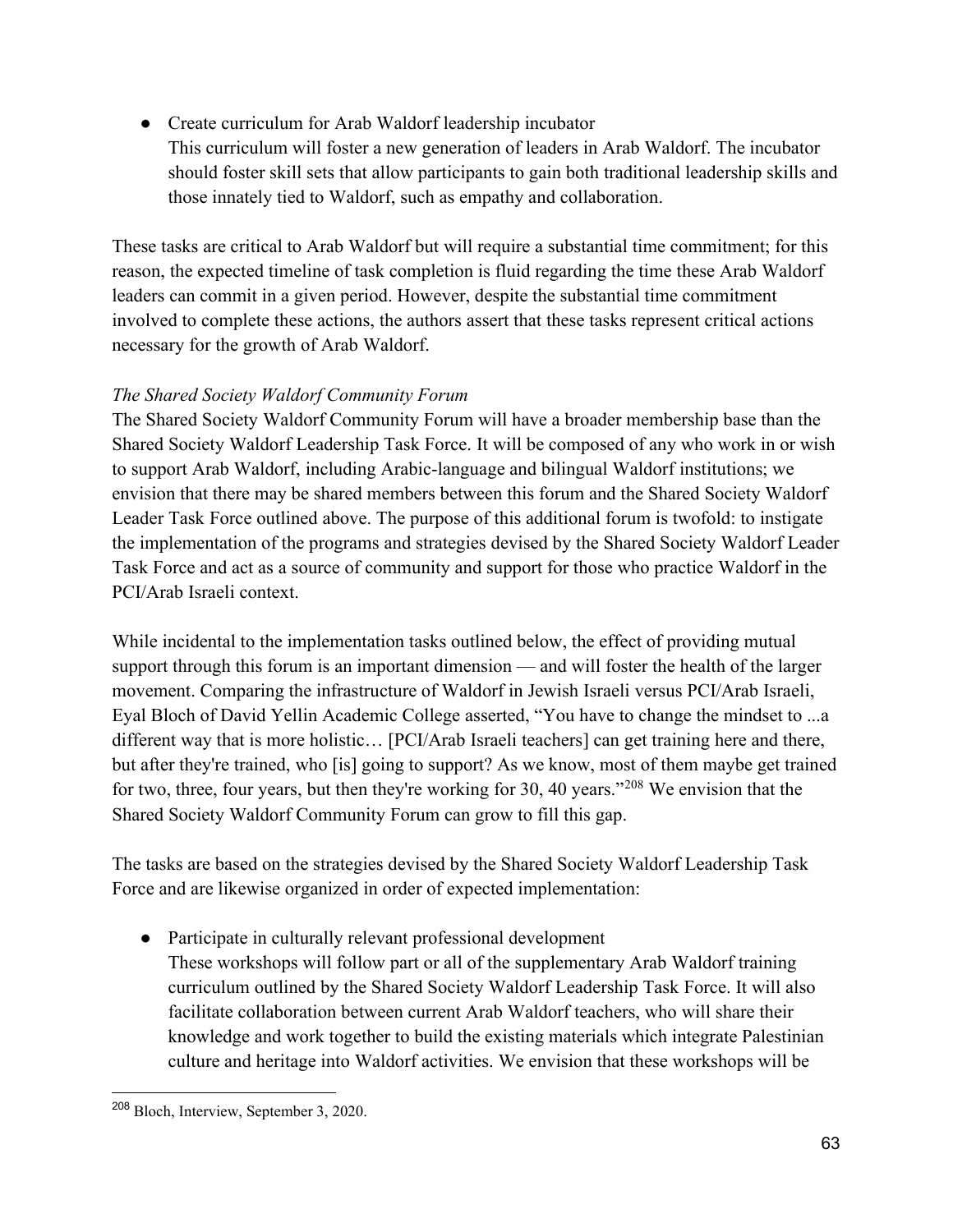implemented in the summer because of Waldorf teachers' increased free time in this period.

• Implement fundraising strategy

The Forum will use the fundraising strategy outlined by the Shared Society Waldorf Leadership Task Force to engage additional funding sources for Waldorf schools and kindergartens. While institutions may choose to use this strategy individually, we believe that implementing the fundraising strategy by the Forum will allow Arab Waldorf to pursue larger sources of funding and implement programs that benefit all Arab Waldorf institutions. This may include funds to support the summer workshops or translation needs that benefit all Arab Waldorf institutions.

• Launch parent engagement campaign

This campaign will allow existing Waldorf practitioners to engage new parents and new students in the Waldorf ethos; this is an important step in sustaining existing institutions and fostering a favorable environment for new Waldorf institutions.

● Participate in Arab Waldorf Leadership Incubator This incubator will aid interested individuals in assuming new leadership opportunities within Arab Waldorf. Participants may be teachers interested in taking on new administration tasks, existing administrators interested in further professional development, or individuals who wish to create new Arab Waldorf institutions.

The authors chose to assign these tasks to the Shared Society Waldorf Community Forum because we believe it is important to involve the larger Arab Waldorf community in implementing these important tasks. This will foster leadership skills among Forum members and ensure that the voices and visions of Arab Waldorf teachers and administrators are taken into account when new programs are launched.

# *The Waldorf Association of Israel*

The Waldorf Association of Israel is an integral source of support for new and existing Arab Waldorf institutions. The special dispensation for Arab Waldorf teachers to skip 'The Line' of unemployed PCI/Arab Israeli teachers and acknowledgment by the Ministry of Education of Waldorf schools as "recognized and official" is due solely to the lobbying efforts of this Association with the Ministry of Education.

We have chosen to assign actionable items to the Waldorf Association of Israel partly because of their history of advocating for Arab Waldorf and their interest in its success, and their position of power within Israeli society.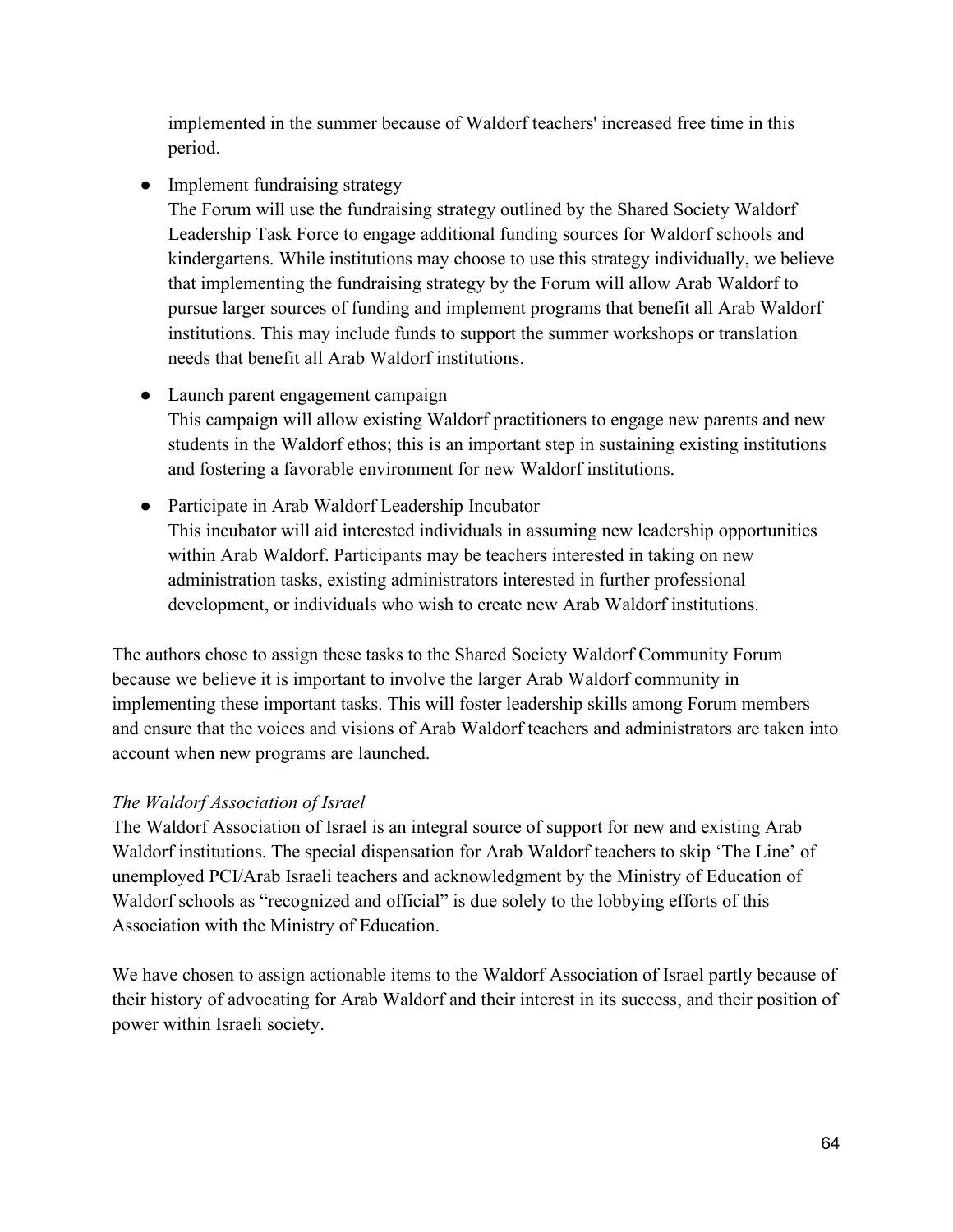The tasks assigned to the Waldorf Association of Israel are largely long-term actions that will not yield results in the near future. Still, we assert that the work for those long-term goals should begin in the near future to foster continued growth in Arab Waldorf in Israel.

As with the tasks outlined in the previous two subsections, the following tasks are outlined in order of expected implementation:

• Recruit representation from Arab Waldorf

As the leadership capacity of Arab Waldorf expands, it is vital that leaders from Arab Waldorf are integrated into the Waldorf Association of Israel, particularly within the leadership of this influential association. We believe that the Waldorf Association of Israel should proactively recruit more representation from Arab Waldorf and invite leaders to join the Board of the association. This will allow PCI/Arab Israelis to bring the perspective and vision of Arab Waldorf to an entirely Jewish Israeli association so that both may work together to further the growth of Waldorf throughout Israel.

- Raise awareness of Waldorf among municipality officials Given the experience of the Waldorf Association of Israel in working with the Ministry of Education to adjust regulations for Waldorf institutions throughout Israel, we believe that this organization has the experience and drive to proactively raise awareness among officials in municipalities where Waldorf may expand. Building relationships before the formal application to launch a Waldorf school or kindergarten is essential to build institutional buy-in for Waldorf pedagogy. This will benefit not only Arab Waldorf but also Waldorf throughout Israel as municipality bias is a challenge for Arab and Jewish Waldorf alike.
- Lobby accredited Waldorf teacher training institutions for PCI/Arab Israeli scholarships The authors believe that the Waldorf Association of Israel is best suited to this task because of the existing relationship between the two accredited Waldorf teacher training institutions — David Yellin Academic College and Oranim Academic College — and the Association's leadership and membership bodies. The Waldorf Association of Israel may draw upon their previous experience in successfully lobbying these two universities to include Waldorf-training tracks within their bachelor of education course.

These recommended tasks assigned to the Waldorf Association of Israel represent long-term goals for the further growth of the Waldorf movement in Israel, focusing on actions that would ameliorate the existing challenges for the Arab Waldorf movement in Israel.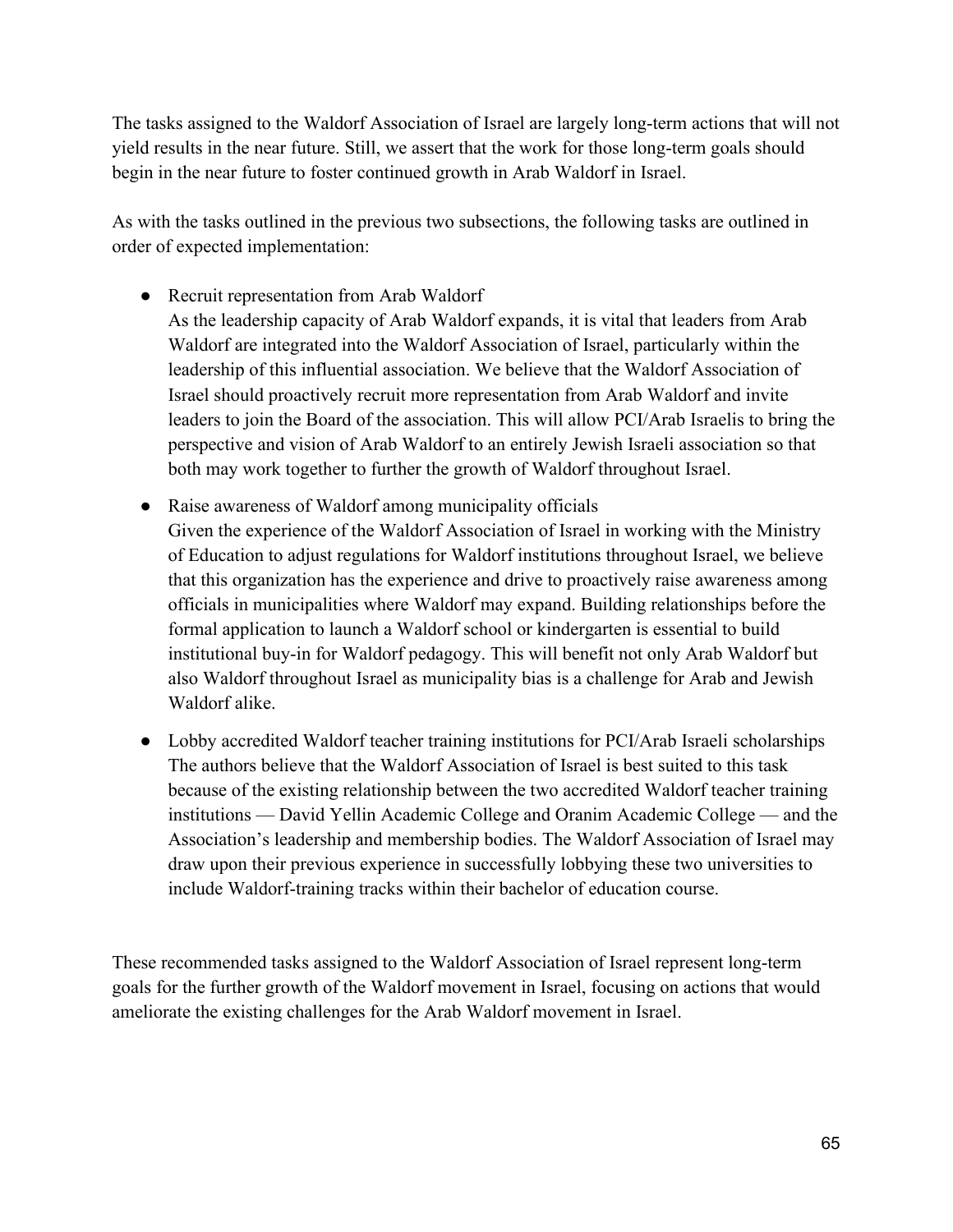#### *reGeneration Education*

As the organization which has supported the compilation of this report, reGeneration Education has chosen to concern itself with the success of Arab Waldorf in Israel and seeks to act as a source of support for Arab Waldorf practitioners and institutions.

The tasks outlined below are predicated on a continued relationship between reGeneration Education and Arab Waldorf practitioners. They frame reGeneration Education's efforts as supporting initiatives undertaken by the Shared Society Waldorf Leadership Task Force, Shared Society Waldorf Community Forum, and the Waldorf Association of Israel. Unlike in previous sections, the tasks are not outlined in the expected order of implementation. reGeneration Education will act as their support is requested by the three previously mentioned networks. The authors assign to reGeneration Education the following tasks to support the work instigated by local actors in Israel:

- Provide consultant support as requested
	- Many of the actions outlined above require a cohesive vision and strong technical expertise for effective implementation. reGeneration Education can best support these initiatives by acting as a source of support to the different networks as they seek to implement these tasks by providing consultant support either in person or virtually while continuing to centralize the vision of local actors.
- Conduct international fundraising and awareness-raising for Arab Waldorf in Israel As an international organization dedicated to the support of Arab Waldorf, reGeneration Education is in a strong position to advocate for increased engagement between Arab Waldorf in Israel and international actors, such as the German Waldorf association Freunde der Erziehungkunst. Furthermore, reGeneration Education will proactively engage with international donors, including both private and public entities, to provide funding support to different Arab Waldorf initiatives, such as training, translation support, or a legal fund for schools to engage with authorities.
- Implement monitoring and evaluation for Waldorf as trauma-informed education reGeneration Education is prepared with the expertise and personnel capacity to conduct comprehensive monitoring and evaluation across multiple schools and kindergartens as required. By taking ownership of this task, reGeneration Education will ensure consistent data collection and prevent another responsibility from being assigned to oversubscribed schools and kindergartners. Effective monitoring and evaluation will allow practitioners to advocate for Arab Waldorf more effectively with data points that support central premises about the positive effects of this pedagogy on childhood development.

The authors believe that these actions will allow for reGeneration Education to most effectively and conscientiously provide support for the initiatives and tasks undertaken by the Shared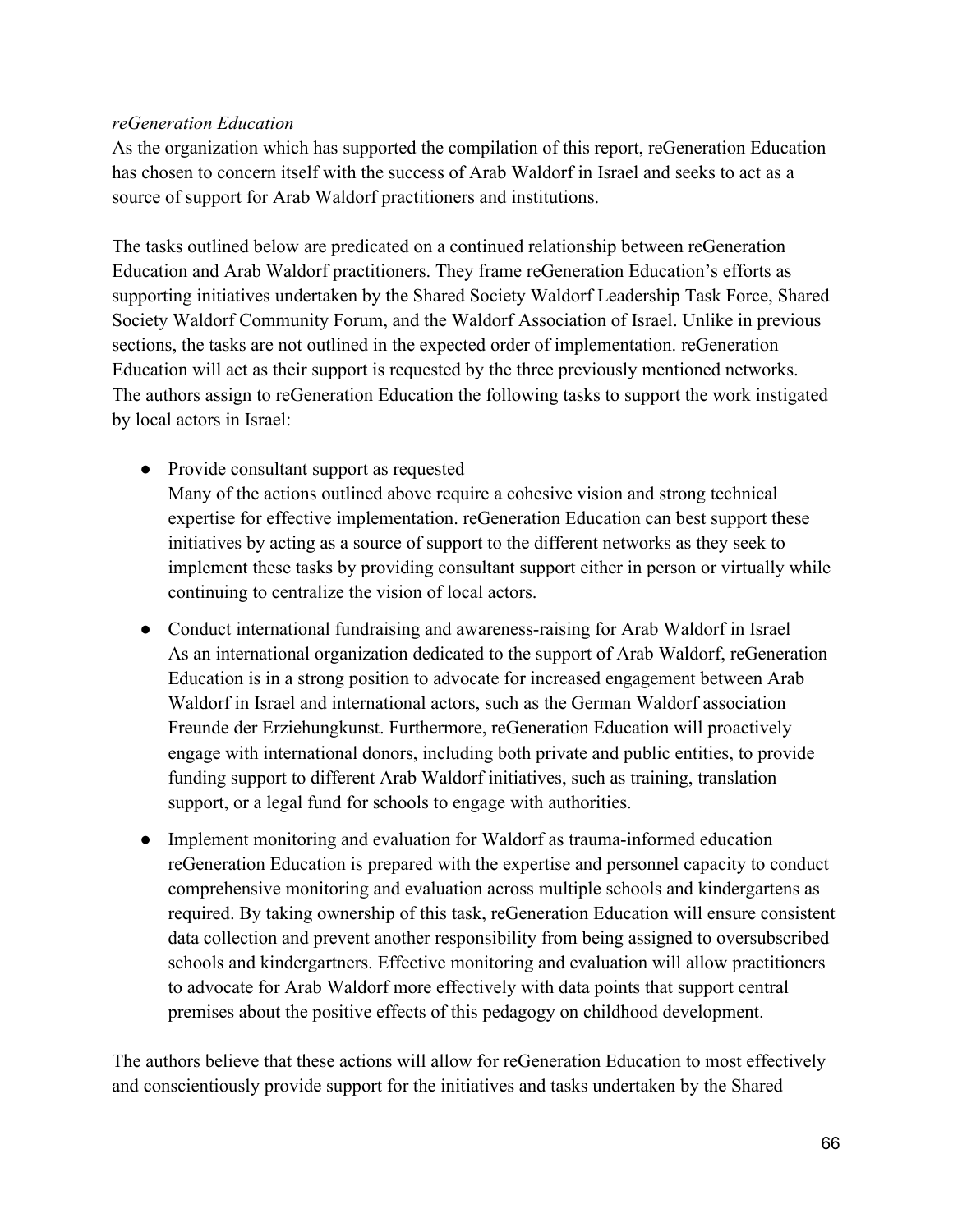Society Waldorf Leadership Task Force, the Shared Society Waldorf Community Forum, and the Waldorf Association of Israel.

### **Final Thoughts**

The Arab Waldorf Growth Platform and responsible networks outlined above are recommendations from the authors; the actual implementation of either is dependent upon the current political and pandemic conditions within Israel in the coming months and years. Nevertheless, we assert that the Platform represents the most compelling opportunities for growth of the Arab Waldorf movement in Israel and can allow for growth of the nascent Arabiclanguage Waldorf movement throughout the Arab World.

Since the first Arab Waldorf kindergarten, Tamrat El Zeitoun, was opened in 2004, the Arab Waldorf movement has overcome enormous obstacles to impact the lives of PCI/Arab Israeli children and the broader communities in which these children live. As awareness of Waldorf has grown over the past two decades, more and more parental initiatives to start Arab Waldorf kindergartens and schools have started because these parents recognized the benefits Waldorf will have for their children. This was why Rani Meiki started the Alsyndian - Tarshiha Waldorf Kindergarten; even though he currently funds the entire kindergarten himself, he says, "For me, it is worth it… And the one reason is because my children got into this place, and they're getting this education. And this is more important than the money."[209](#page-69-0) The Arab Waldorf movement has grown so far because of the commitment and resolve of the parents and educators who want the best for their children.

However, in light of continued difficulties with government ministries, municipalities, and the COVID-19 pandemic, the movement is currently at a plateau, and without timely intervention, it will stagnate.

Arab Waldorf has made considerable strides in the past two decades, but even as interest in Waldorf continues to grow in PCI/Arab Israeli communities, the number of Arab Waldorf institutions has not kept pace with the rising demand. Existing Arab Waldorf educational institutions struggle to accommodate new students, retain veteran teachers at their breaking point, and secure necessary funds. Prospective Arab Waldorf schools and kindergartens consistently encounter the same obstacles — institutional biases impeding successful registration, difficulties raising adequate funds, lack of readily available teacher training resources — that many are unable to surmount.

As the Arab Waldorf movement stands at this crossroads — to either surmount these obstacles to expand the movement or begin to lose momentum as the movement rests in an uncomfortable

<span id="page-69-0"></span><sup>209</sup> Rani Meiki, Interview by authors, Zoom, online, September 23, 2021.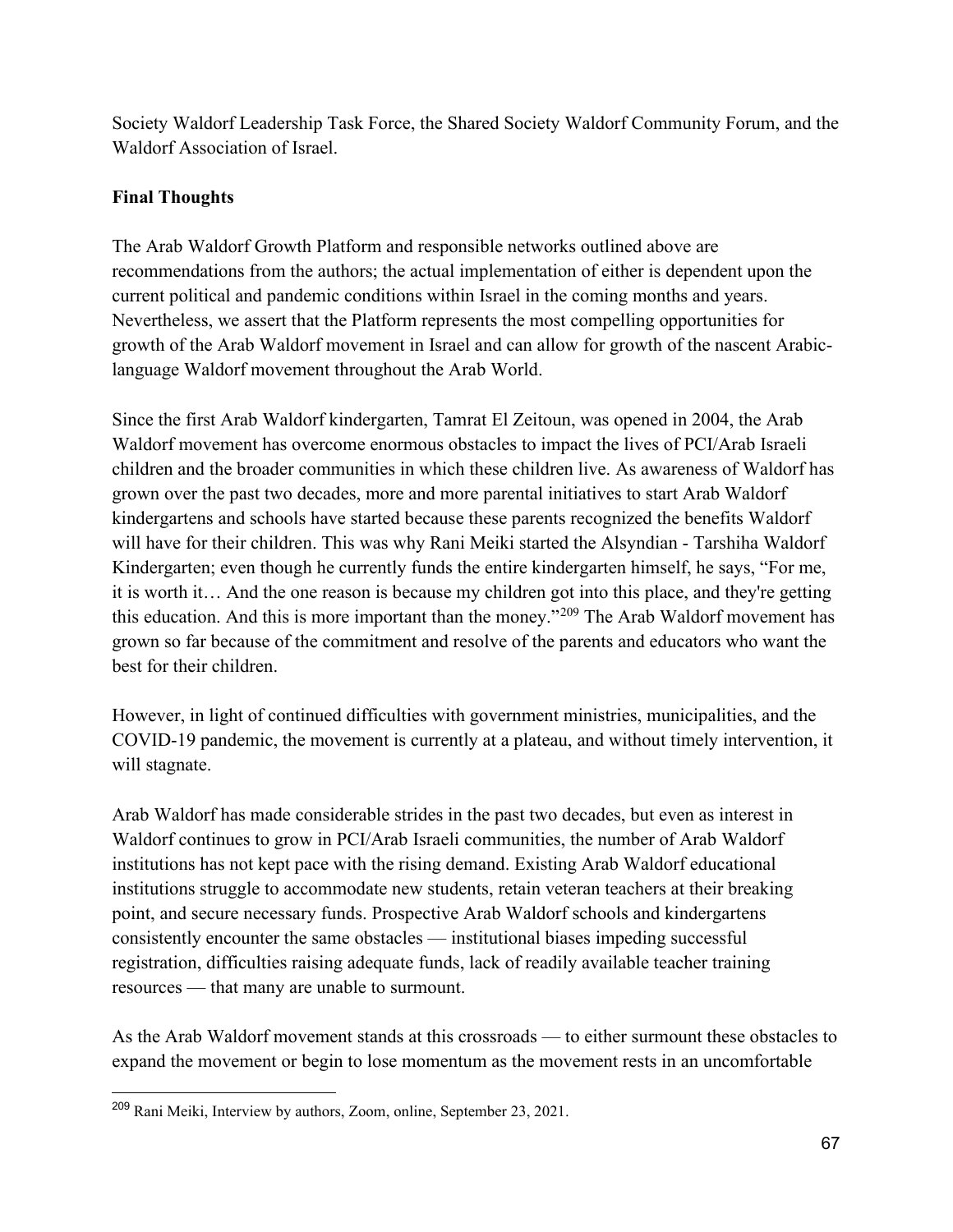holding pattern — Israeli and international society has renewed its interest in shared society and peacebuilding initiatives in the region. This interest sparked in light of the planned Sheikh Jarrah evictions and protests and came to a head in the May 2021 Israel-Gaza conflict, which killed 243 people in Gaza and 12 people in Israel over 11 days.<sup>[210](#page-70-0)</sup> While international interest in the region is not new, the recent monetary support for peacebuilding is unprecedented: In December 2020, the United States Congress passed a resolution to infuse \$250 million into shared society and peacebuilding initiatives in Israel-Palestine over the next five years; this is the single largest peacebuilding investment in the conflict's history.[211](#page-70-1)

With the eyes of the world upon Israel-Palestine, there has not been as much expectation or support for nascent shared society and peacebuilding programming since the Oslo Accords in 1995.

If properly mobilized, the Arab Waldorf movement is well suited to capitalize on the renewed interests and available funds. Although just the first step in supporting the complex needs of trauma-affected students, a strong Arab Waldorf movement will not only build bridges between parents and educators across Jewish Israeli and PCI/Arab Israeli communities but will also impact the children in these communities who will determine the long-term success of any shared society initiative in the years to come.

The extensive research conducted for this report has shown the commitment and ingenuity of PCI/Arab Israeli parents and their Jewish Israeli counterparts to build a better society in which all children are equitably supported. This spirit of cooperation is also seen in Israel's newly formed government, and we invite them to engage in this cross-cultural initiative to support trauma-informed education.

In light of the current situation, it is now more vital than ever to build upon this foundation to support and expand Arab Waldorf to protect the socioemotional development of the greatest number of children in Israel-Palestine.

<span id="page-70-0"></span><sup>210</sup> "Gaza-Israel Conflict in Pictures: 11 Days of Destruction," BBC News, BBC, May 21, 2021, https://www.bbc.com/news/world-middle-east-57205968.

<span id="page-70-1"></span><sup>&</sup>lt;sup>211</sup> "Nita M. Lowey Middle East Partnership for Peace Act," Alliance for Middle East Peace, November 4, 2021, https://www.allmep.org/our-work/meppa/.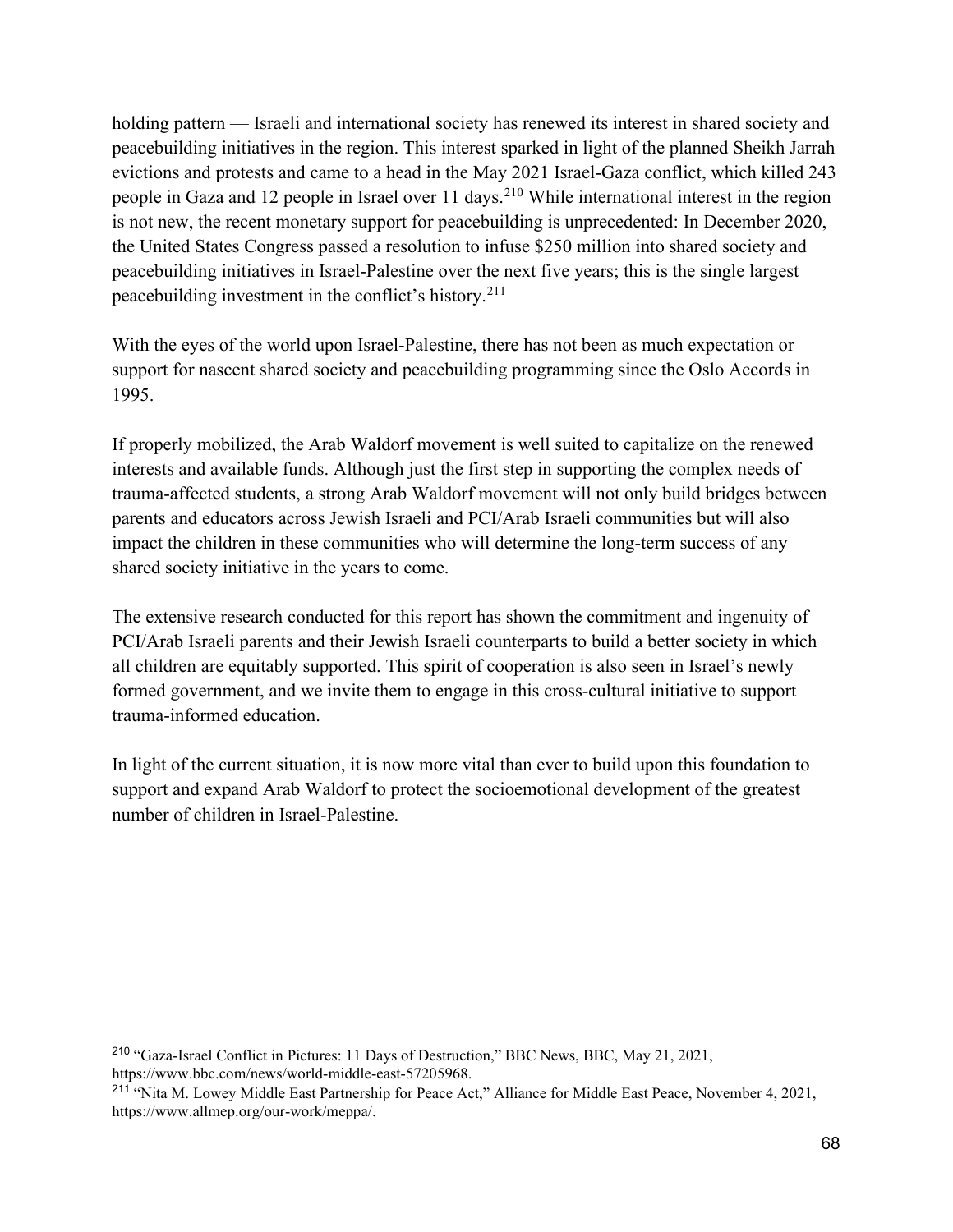# Works Cited

"About – English." *Oded Schools*. Accessed June 30, 2021. http://www.odedschool.org/doc/English

"About the CDC-KAISER ACE Study |violence Prevention| Injury Center| CDC." Centers for Disease Control. Accessed April 6, 2021. https://www.cdc.gov/violenceprevention/aces/about.html?CDC\_AA\_refVal=https%3A%2F%2F www.cdc.gov%2Fviolenceprevention%2Facestudy%2Fabout.html.

"About Thrive." Thrive (Institute of Child Education and Psychology Europe). Accessed June 8, 2021. [https://www.thriveresearch.eu/about-thrive/.](https://www.thriveresearch.eu/about-thrive/)

"About two million Israelis live below the poverty line – report." *The Jerusalem Post* (Jerusalem, Israel), January 22, 2021. https://www.jpost.com/israel-news/israel-report-about-two-millionpeople-live-below-the-poverty-line-656317.

Abu Aulfat Altouree, Laban. Interview by reGeneration Education Waldorf Arab Education Advisory Board. Zoom. Online. September 10, 2020.

Abu-Kaf, Sarah and Enas Khalaf, "Acculturative Stress among Arab Students in Israel: The Roles of Sense of Coherence and Coping Strategies," *International Journal of Environmental Research and Public Health* 17, no. 14 (2020): 5106. [https://doi.org/10.3390/ijerph17145106.](https://doi.org/10.3390/ijerph17145106)

Abu Much, Afif. "Are Israeli-Arab high school students neglected?" Al Monitor. December 2019. https://www.al-monitor.com/originals/2019/12/israel-education-jews-arabs-oecd-pisagaps-economy-taxes.html.

"ACEs and Toxic Stress: Frequently Asked Questions." Harvard University Center on the Developing Child. October 30, 2020. https://developingchild.harvard.edu/resources/aces-andtoxic-stress-frequently-asked-questions/.

National Council of State Education Associations. *Addressing the Epidemic of Trauma in Schools*. United States: National Council of State Education Associations, 2019. 1-28.

"Adverse Childhood Experiences." National Conference of States Legislatures. February 2, 2021. https://www.ncsl.org/research/health/adverse-childhood-experiences-aces.aspx.

"Adverse Childhood Experiences International Questionnaire." World Health Organization*.*  Accessed June 21, 2021,

[www.who.int/violence\\_injury\\_prevention/violence/activities/adverse\\_childhood\\_experiences/en/](http://www.who.int/violence_injury_prevention/violence/activities/adverse_childhood_experiences/en/)

Akareia, Diab. Interview by reGeneration Education Waldorf Arab Education Advisory Board. Zoom. Online. June 11, 2020.

Al-Mughrabi, Nidal, and Stephen Farrell. "Israel pounds Gaza to curb Palestinian militants but rockets still fly." Reuters. Reuters News Agency. May 14, 2021.

https://www.reuters.com/world/middle-east/israel-fires-artillery-into-gaza-amid-persistentpalestinian-rocket-attacks-2021-05-13/.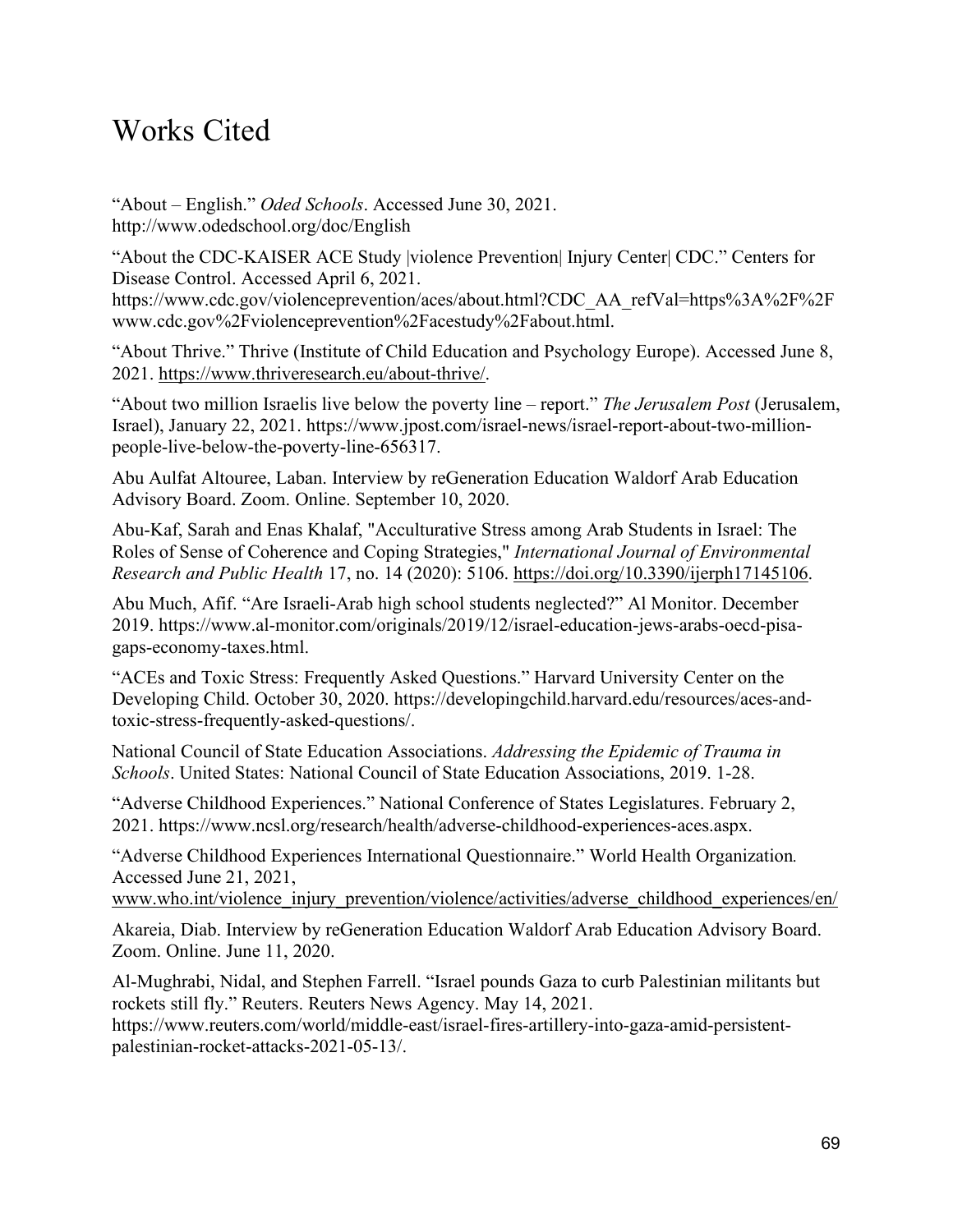"American Academy of Pediatrics. Early Brain and Child Development: The Science." American Academy of Pediatrics*.* Accessed May 11, 2021. https://www.aap.org/en-us/advocacyand-policy/aap-health-initiatives/EBCD/Pages/The-Science.aspx.

Amnesty International. *Amnesty International Report 2020/21: The state of the world's human rights.* London: Amnesty International, 2021.

"Arabs of Israel, minority with deep-seated grievances." France 24*.* May 13, 2021. https://www.france24.com/en/live-news/20210513-arabs-of-israel-minority-with-deep-seatedgrievances.

Armon, Joan. "The Waldorf Curriculum as a Framework for Moral Education: One Dimension of a Fourfold System." Paper presented at *The Annual Meeting of the American Educational Research Association*, *Chicago, IL, March 24-28, 1997.*

Avison, Kevin and Martyn Rawson. *The Tasks and Content of the Steiner-Waldorf Curriculum*. Translated by Johanna Collis. Edinburgh, UK: Floris Books, 2019. 1-384.

Awad, Itaf. Interview by reGeneration Education Waldorf Arab Education Advisory Board. Zoom. Online. May 28, 2020.

Ayer, Lynsay, Brinda Venkatesh, Robert Stewart, Daniel Mandel, Bradley Stein, and Michael Schoenbaum. "Psychological Aspects of the Israeli–Palestinian Conflict: A Systematic Review," *Trauma, Violence, & Abuse* 18, no. 3 (2017): 322–38. [https://doi.org/10.1177/1524838015613774.](https://doi.org/10.1177/1524838015613774)

Balha, Ora. Interview by reGeneration Education Waldorf Arab Education Advisory Board. Zoom. Online. October 22, 2020.

Barak, Ariel, Illanit Tobby-Alimi, Irit Cohen, Mazal Ben Ezra, Yafa Cohen and Gabriela Sosinksi, "Ethnic and Racial Employment Discrimination in Low-Wage and High-Wage Markets: Randomized Controlled Trials Using Correspondence Tests in Israel," *Law and Ethics of Human Rights* 9, no. 1 (2015): 113-139.

Bassok, Moti. "Wage gap between Israeli Jews and Arab Counterparts Widens." *Haaretz* (Tel Aviv, Israel), November 23, 2016. https://www.haaretz.com/israel-news/.premium-wage-gapbetween-israeli-jews-arabs-widens-1.5465521.

Bat Zahor, Tally. Interview by reGeneration Education Waldorf Arab Education Advisory Board. Zoom. Online. June 11, 2020.

Bernard, DL, CD Calhoun, DE Banks, CA Halliday, C Hughes-Halbert, and CK Danielson. "Making the 'C-ACE' for a Culturally-Informed Adverse Childhood Experiences Framework to Understand the Pervasive Mental Health Impact of Racism on Black Youth," *Journal of Child & Adolescent Trauma*, vol.14, 2 (2020): 233-247.

Bethel, CD, MB Davis, N. Gombojav, S. Stumbo, and K. Powers. "Issue Brief: A national and across state profile on adverse childhood experiences among children and possibilities to heal and thrive," *Johns Hopkins School of Public Health* (October 2017) 1-8.

Bloch, Eyal. Interview by reGeneration Education Waldorf Arab Education Advisory Board. Zoom. Online. September 3, 2020.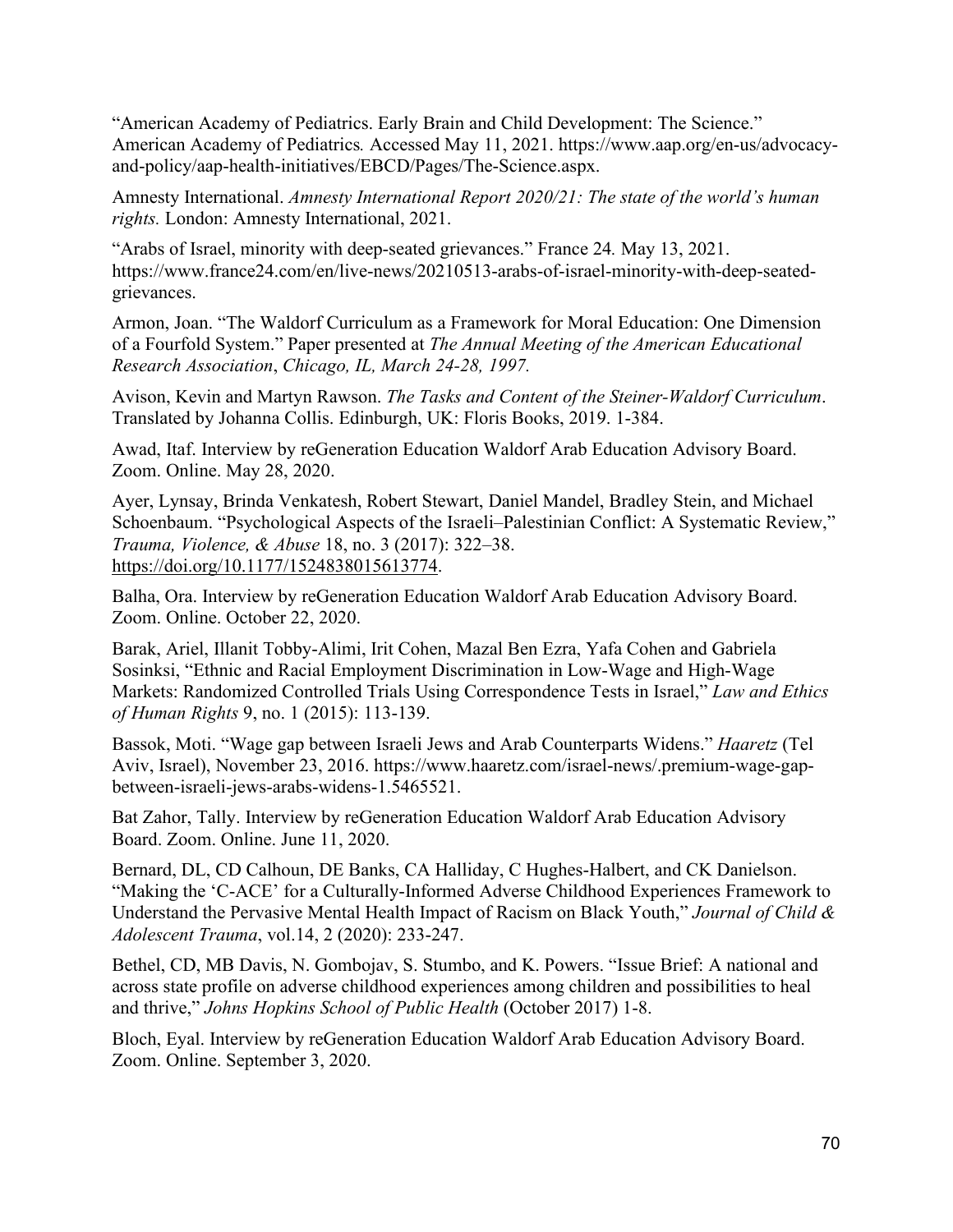"Bread and Salt -- Friendship and Peace." Freunde Waldorf (Foundation of Rudolph Steiner's Art of Education). Accessed June 27, 2021. https://www.freunde-waldorf.de/en/waldorfworldwide/organisations-worldwide/asia/israel/tivon/.

Burdette, Hillary L. and Robert C. Whitaker. "Resurrecting Free Play in Young Children: Looking Beyond Fitness and Fatness to Attention, Affiliation, and Affect," *Archive of Pediatric and Adolescent Medicine* 159, no. 1 (2005): 46-50.

Cistone, Peter J. and Aleksandr Shneyderman. "Looping: An Empirical Evaluation," *International Journal of Educational Policy* 5, no. 1 (2004): 47-61.

"Commitment to Action: Healing Classrooms Initiative: Commitment by International Rescue Committee." Clinton Global Initiative - Clinton Foundation. Accessed June 21, 2021. [https://www.clintonfoundation.org/clinton-global-initiative/commitments/healing-classrooms](https://www.clintonfoundation.org/clinton-global-initiative/commitments/healing-classrooms-initiative)[initiative.](https://www.clintonfoundation.org/clinton-global-initiative/commitments/healing-classrooms-initiative)

"Creating Healing Classrooms: A Multimedia Teacher Training Resource." International Rescue Committee. August 2011. [https://www.edu-links.org/resources/creating-healing-classrooms.](https://www.edu-links.org/resources/creating-healing-classrooms)

"Executive Function & Self-Regulation." Harvard University Center on the Developing Child*.*  Accessed June 21, 2021. https://developingchild.harvard.edu/science/key-concepts/executivefunction/.

Brunzell, Tom, Helen Stokes, and Lea Waters. "Trauma-Informed Positive Education: Using Positive Psychology to Strengthen Vulnerable Students," *Contemporary School Psychology* 20 (2016): 63-83.

Cavanaugh, Brian. "Trauma-Informed Classrooms and Schools," *Beyond Behavior* 25, no. 2 (2016): 41-46.

"Ein Bustan." reGeneration Education. February 16, 2021. https://regenerationeducation.org/wherewework/middle-east-programs/ein-bustan.

El-Khodary, Basel and Muthanna Samara."Effectiveness of a School-Based Intervention on the Students' Mental Health After Exposure to War-Related Trauma," *Frontiers in Psychiatry* 10 (2020): 1-10. [https://www.frontiersin.org/articles/10.3389/fpsyt.2019.01031/full.](https://www.frontiersin.org/articles/10.3389/fpsyt.2019.01031/full)

Felitti, Vincent J., Robert F. Anda, Dale Nordenberg, David F. Williamson, Alison M. Spitz, Valerie Edwards, Mary P. Koss, and James S. Marks. "Relationship of Childhood Abuse and Household Dysfunction to Many of the Leading Causes of Deaths in Adults: The Adverse Childhood Experiences (ACE) Study," *The American Journal of Preventive Medicine* 14, no. 4 (1998): 245-258.

Friedlaender, Diane, Kyle Beckham, Xinhua Zheng, and Linda Darling-Hammond. *Growing a Waldorf-Inspired Approach in a Public School District*. Stanford, California: Stanford Center for Opportunity Policy in Education, 2015. 1- 129.

"Gaza-Israel Conflict in Pictures: 11 Days of Destruction." BBC News. BBC. May 21, 2021. https://www.bbc.com/news/world-middle-east-57205968.

Gelitz, Phillip. "The breathing day of the small child." Erziehungkunst: Waldorf Education Today. January 2013. [https://www.erziehungskunst.de/en/article/early-childhood/the-breathing](https://www.erziehungskunst.de/en/article/early-childhood/the-breathing-day-of-the-small-child/)[day-of-the-small-child/](https://www.erziehungskunst.de/en/article/early-childhood/the-breathing-day-of-the-small-child/)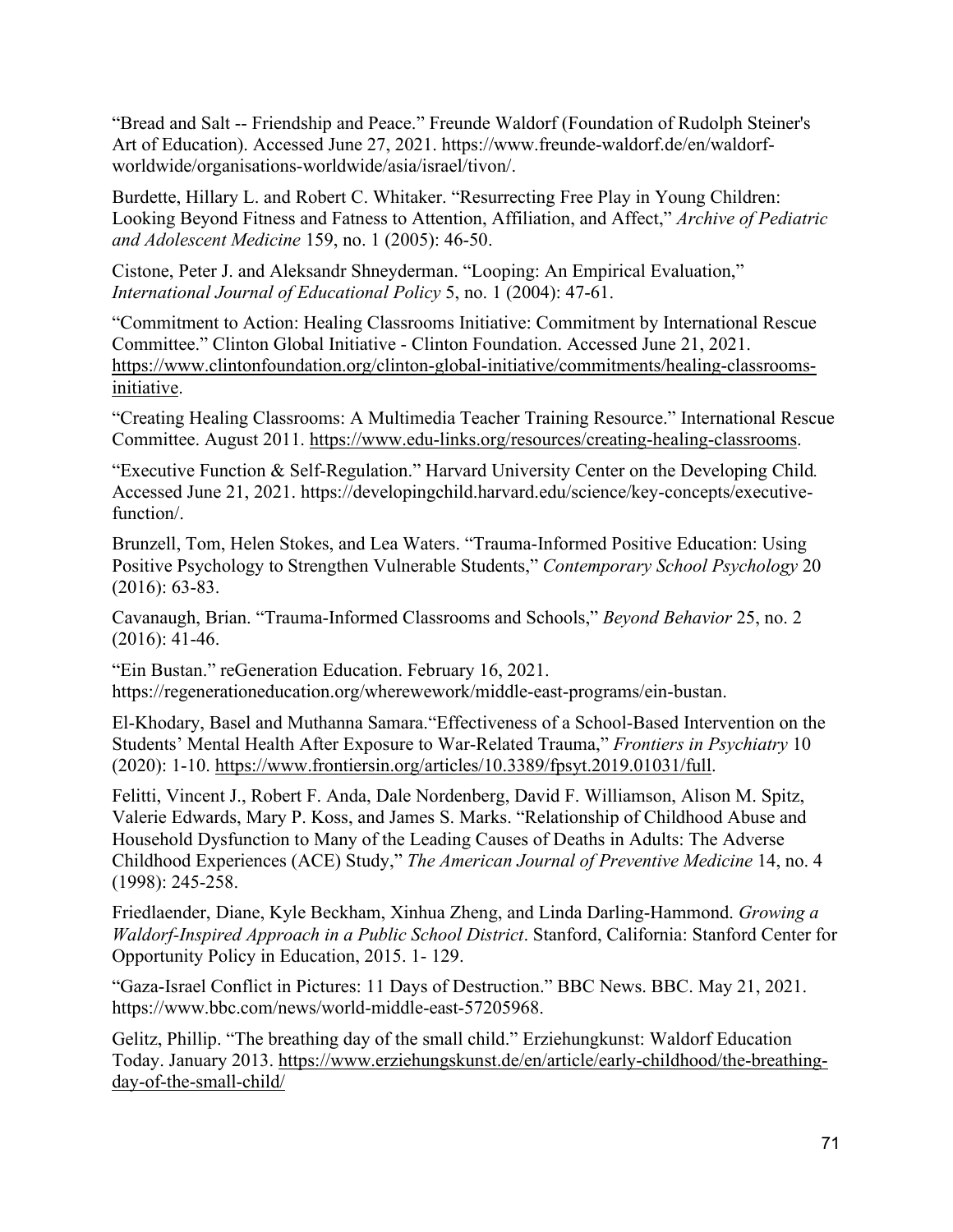Ginsburg, Kenneth R. "The Importance of Play in Promoting Healthy Child Development and Maintaining Strong Parent-Child Bonds," *American Academy of Pediatrics* 119, no. 1 (2007): 182-191.

Goldschmidt, Gilad. Interview by authors. Zoom. Online. August 9, 2021.

Goldschmidt, Gilad. Interview by reGeneration Education Waldorf Arab Education Advisory Board. Zoom. Online. July 23, 2020.

Goldschmidt, Gilad. *The World of Childhood*. Translated by Markuz Halabi. Haifa, Israel: Harduf Press, 2020.

Gubi, Aaron A., Julia Strait, Kirby Wycoff, Vanessa Vega, Bracha Brauser, and Yael Osman. "Trauma-Informed Knowledge and Practices in School Psychology: A Pilot Study and Review," *Journal of Applied School Psychology* 35, no. 2 (2019): 1-24.

Halbfinger, David M. and Isabel Kershner, "Israeli Law Declares the Country the 'Nation-State of the Jewish People.'" *The New York Times* (New York City, New York), July 19, 2018. [https://www.nytimes.com/2018/07/19/world/middleeast/israel-law-jews-arabic.html.](https://www.nytimes.com/2018/07/19/world/middleeast/israel-law-jews-arabic.html)

"Harduf." Freunde Waldorf (Foundation of Rudolph Steiner's Art of Education). Accessed March 25, 2021. https://www.freunde-waldorf.de/en/waldorf-worldwide/organisationsworldwide/asia/israel/harduf.

Halloun, Nizar. "Christian Schools Demonstrate at the Israeli Ministry of Education." Franciscan Foundation for the Holy Land. July 1, 2015. [https://ffhl.org/holy-land-franciscan-terra-santa](https://ffhl.org/holy-land-franciscan-terra-santa-christian-schools-demonstrate-at-the-israeli-ministry-of-education/)[christian-schools-demonstrate-at-the-israeli-ministry-of-education/.](https://ffhl.org/holy-land-franciscan-terra-santa-christian-schools-demonstrate-at-the-israeli-ministry-of-education/)

"Healing and Education Through the Arts (HEART)." Save the Children. Accessed June 30, 2021. [https://www.savethechildren.org/us/what-we-do/protection/healing-and-education](https://www.savethechildren.org/us/what-we-do/protection/healing-and-education-through-the-arts)[through-the-arts.](https://www.savethechildren.org/us/what-we-do/protection/healing-and-education-through-the-arts)

Heckman, James J. "The Economics of Inequality: The Value of Early Childhood Education," *Education Digest: Essential Readings Condensed for Quick Review* 77, no.4 (2011): 31-35.

Hickman, Lauren. Interview by Shepha Vainstein. Zoom. Online. March 12, 2022.

Hobfoll, Stevan E., Daphna Canetti-Nisim, and Robert J Johnson. "Exposure to Terrorism, Stress-Related Mental Health Symptoms, and Defensive Coping Among Jews and Arabs in Israel," *Journal of Consulting and Clinical Psychology* 74, no. (2) (2006): 207-218.

Holes, Clive. *Modern Arabic: Structures, Functions, and Varieties*. Washington, D.C.: Georgetown University Press, 2004. 1-495.

"Human First Education." The Orchard of Abraham's Children. Accessed June 30, 2021. https://www.bismilla.org/human-first-education.

Human Rights Watch. *A Threshold Crossed: Israeli Authorities and the Crimes of Apartheid and Persecution*. United States: Human Rights Watch, 2021.

Husein, Laila. Interview by reGeneration Education Waldorf Arab Education Advisory Board. Zoom. Online. May 28, 2020.

"In Brief | The Science of Early Childhood Development." Harvard University Center on the Developing Child. Accessed May 6, 2021. https://46y5eh11fhgw3ve3ytpwxt9r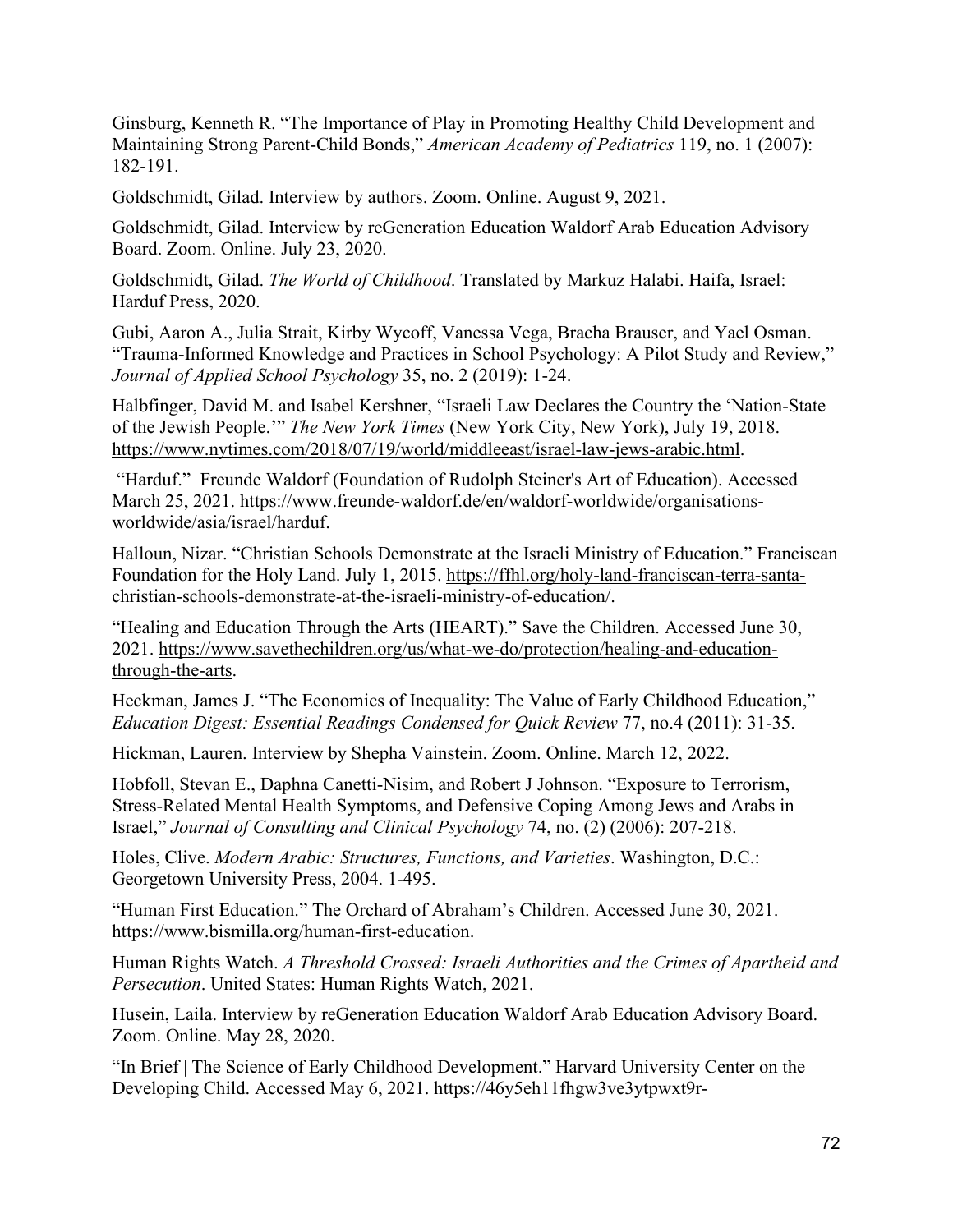wpengine.netdna-ssl.com/wp-content/uploads/2007/03/InBrief-The-Science-of-Early-Childhood-Development2.pdf.

"Israel." Freunde Waldorf (Foundation of Rudolph Steiner's Art of Education). Accessed June 30, 2021. [https://www.freunde-waldorf.de/en/waldorf-worldwide/organisations](https://www.freunde-waldorf.de/en/waldorf-worldwide/organisations-worldwide/asia/israel/)[worldwide/asia/israel/.](https://www.freunde-waldorf.de/en/waldorf-worldwide/organisations-worldwide/asia/israel/)

"Israel's Annual Poverty Report: Little Change Seen in 2018." Inter-Agency Task Force. March 20, 2020. https://www.iataskforce.org/activities/view/995.

"Israeli police targeted Palestinians with discriminatory arrests, torture and unlawful arrests." Amnesty International. Accessed June 24, 2021.

https://www.amnesty.org/en/latest/news/2021/06/israeli-police-targeted-palestinians-withdiscriminatory-arrests-torture-and-unlawful-force/.

"Janusz Korczak School." Nefesh B'Nefesh. February 2015. Accessed July 27, 2021. https://www.nbn.org.il/aliyahpedia/education-ulpan/school-profiles/he-janusz-korczak-schoolwaldorf/

Jeffay, Nathan. "Israelis back Steiner Schools." *The Jewish Chronicle* (London, UK), March 19, 2021. https://www.thejc.com/news/israel/israelis-back-steiner-schools-1.16561.

Johnson, Renee M., Ashley V. Hill, Vanya C. Jones, Terrinieka W. Powell, Lorraine T. Dean, and Tamika D. Gilreath. "Racial/Ethnic Inequalities in Adverse Childhood Experiences and Selected Health-Related Behavior Problems Among Maryland Adolescents," *Health Promotion Practice* (2020). [https://journals.sagepub.com/doi/abs/10.1177/15248399211008238.](https://journals.sagepub.com/doi/abs/10.1177/15248399211008238)

Klingbail, Sivan and Lior Dattel. "Only 9 Percent of Arab Israeli Men Complete Undergraduate Degrees." *Haaretz* (Tel Aviv, Israel), December 12, 2019. https://www.haaretz.com/israelnews/.premium-only-9-percent-of-israeli-arab-men-complete-undergraduate-degrees-1.8258872.

Lavin, Thea. *Building Palestine One Teacher at a Time. In Focus: House of Hope Teacher Training in 2019.* United States: Supporting Hope, 2019.

Lavin, Thea. *2019 House of Hope Annual Report*. United States, Supporting Hope: 2020.

Lavin, Thea. *2020 House of Hope Annual Report*. United States: Supporting Hope, 2021.

Lavin, Thea. *2020 Middle East Programs Report*. Agoura Hills, California: reGeneration Education, 2020.

"Learning for Peace." Freunde Waldorf (Foundation of Rudolph Steiner's Art of Education). Accessed July 8, 2021. https://www.freunde-waldorf.de/en/waldorf-worldwide/organisationsworldwide/asia/israel/shfaram/.

Leshem-Gradus, Noa. Interview by reGeneration Education Waldorf Arab Education Advisory Board. Zoom. Online. September 10, 2020.

Lewis, Ramon, Shlomo Romi, Yaacov J. Katz, and Xing Qui, "Students' reaction to classroom discipline in Australia, Israel, and China," *Teaching and Teacher Education* 24, (2008): 715-724.

Magadley, Wissam, Muhammad Amara, and Yousef Jabareen. "Alternative education in Palestinian-PCI/ Arab society in Israel: Rationale and characteristics," *International Journal of Educational Development* 67 (2019): 85-93.

[https://www.sciencedirect.com/science/article/pii/S0738059318307892.](https://www.sciencedirect.com/science/article/pii/S0738059318307892)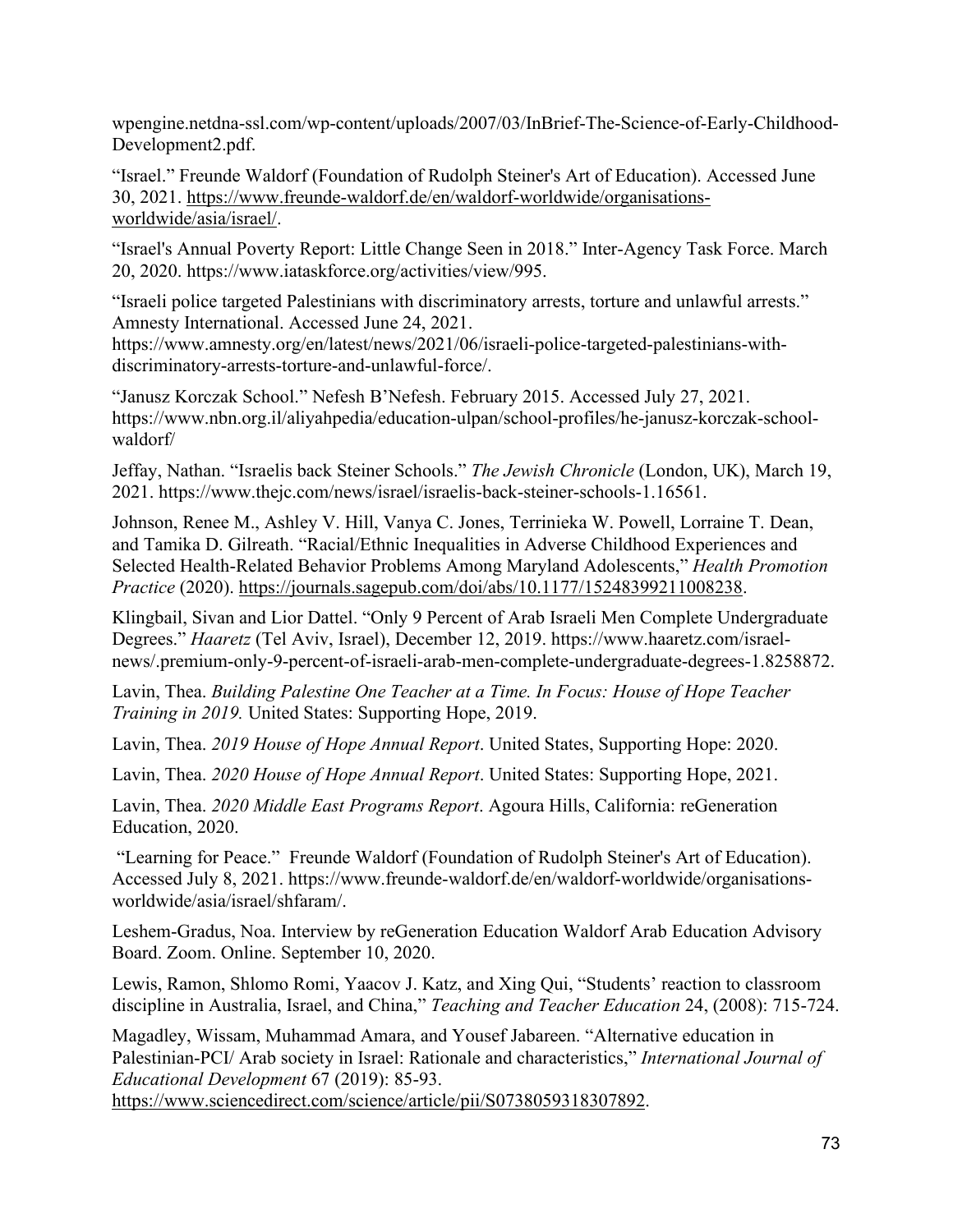"Making SPACE for Learning: Trauma Informed Practice in Schools." Australian Childhood Foundation. Accessed June 21, 2021. [www.childhood.org.au.](http://www.childhood.org.au/)

McDermott, Ryan, Mary E. Henry, Cynthia Dillard, Paul Byers, Freda Easton, Ida Oberman, and Bruce Uhrmacher, "Waldorf Education in an Inner-City Public School," *The Urban Review* 28, no. 2 (1996): 119-140.

McInerney, Maura and Amy McKlindon. "Unlocking the Door to Learning: Trauma-Informed Classrooms & Transformational Schools." Education Law Center. December 2014. [https://www.elc-pa.org/resource/unlocking-the-door-to-learning-trauma-informed-classrooms](https://www.elc-pa.org/resource/unlocking-the-door-to-learning-trauma-informed-classrooms-and-transformational-schools/)[and-transformational-schools/.](https://www.elc-pa.org/resource/unlocking-the-door-to-learning-trauma-informed-classrooms-and-transformational-schools/)

"Media Release 047/2021." State of Israel Central Bureau of Statistics. February 10, 2021. [https://www.cbs.gov.il/he/mediarelease/DocLib/2021/047/11\\_21\\_047e.pdf.](https://www.cbs.gov.il/he/mediarelease/DocLib/2021/047/11_21_047e.pdf)

Meiki, Raheel Shehadi. Interview by authors. Zoom. Online. September 23, 2021.

Meiki, Raheel Shehadi. Interview by authors. Zoom. Online. September 30, 2021.

Meiki, Rani. Interview by authors. Zoom. Online. September 23, 2021.

Meiki, Rani. Interview by authors. Zoom. Online. September 30, 2021.

"Middle East | Intifada Toll 2000-2005." BBC News. BBC. February 8, 2005. http://news.bbc.co.uk/1/hi/world/middle\_east/3694350.stm.

Mosenson, Beni. Interview by authors. Zoom. Online. July 29, 2021.

Mosenson, Beni. Interview by reGeneration Education Waldorf Arab Education Advisory Board. Zoom. Online. February 3, 2021.

Mosenson, Gal. Interview by authors. Zoom. Online. July 29, 2021

Nasrallah, Lana. Interview by reGeneration Education Waldorf Arab Education Advisory Board. Zoom. Online. July 9, 2020.

Nasrallah, Lana. *Spelling Characters in the Land of Happiness*. Translated by Markuz Halabi. Self-published, [https://www.lananasrallah.com/:](https://www.lananasrallah.com/) 2020.

"Nita M. Lowey Middle East Partnership for Peace Act." Alliance for Middle East Peace. November 4, 2021. https://www.allmep.org/our-work/meppa/.

"Oded Waldorf School." Nefesh B'Nefesh. March 2020. Accessed July 27, 2021. https://www.nbn.org.il/aliyahpedia/education-ulpan/school-profiles/oded-waldorf-school/

"The Orchard of Abraham's Children." The Orchard of Abraham's Children*.* Accessed June 30, 2021. https://www.bismilla.org/

Oberman, Ida. Interview by Shepha Vainstein. Zoom. Online. January 5, 2022.

"Organization and Intervention Manual for Emergency Pedagogical Interventions in War and Catastrophe Regions." Freunde-Waldorf.de Friends of Rudolf Steiner/Freundeder Erziehungskunst Rudolf Steiner. 2016 https://www.freunde

waldorf.de/fileadmin/user\_upload/documents/Notfallpaedagogik/Publikationen/15\_10\_2015\_NF P\_Leitfaden\_E\_online.pdf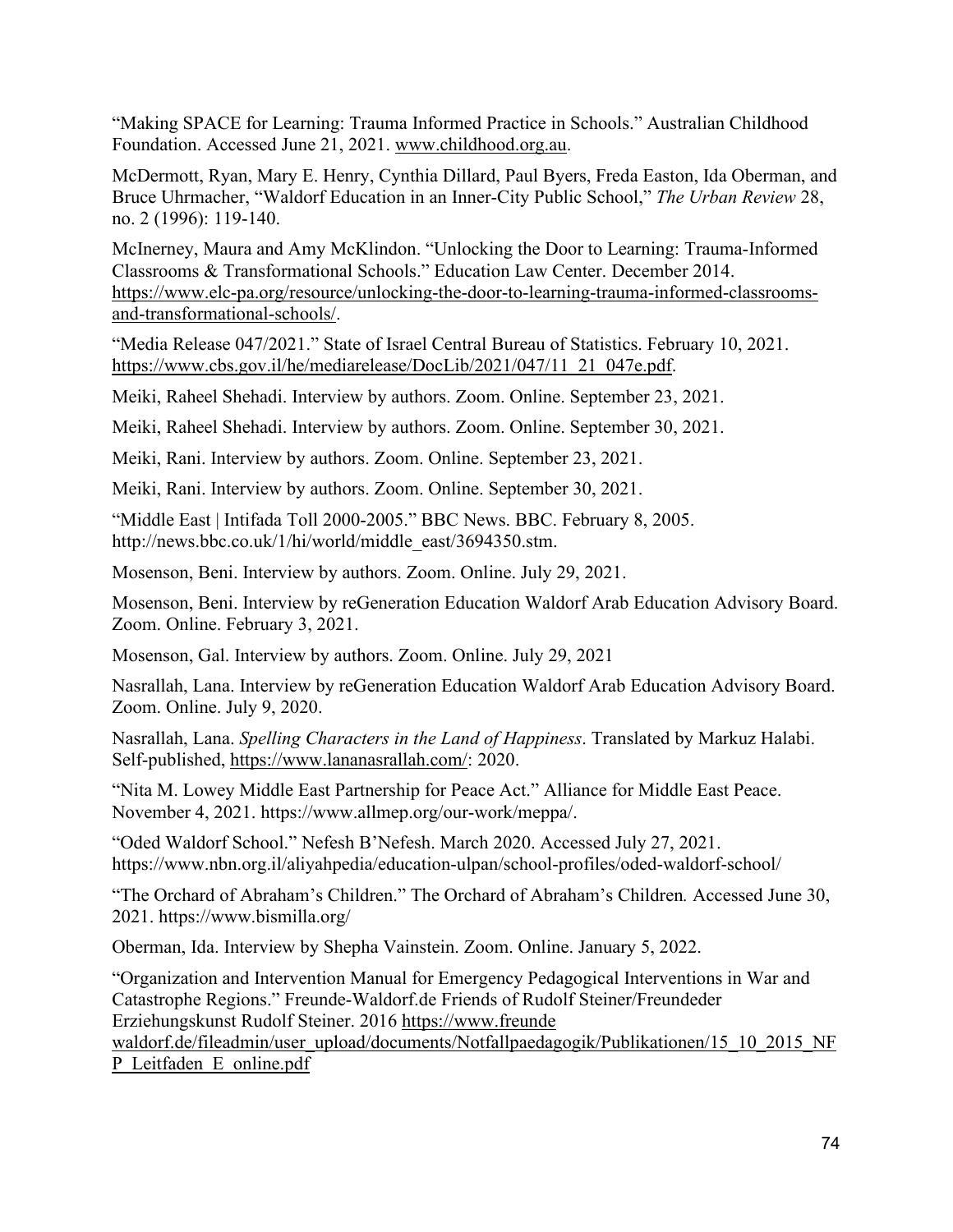Perry-Hazan, Lotem. "Court-led educational reforms in political third rails: lessons from the litigation over ultrareligious Jewish schools in Israel," *Journal of Education Policy* 30, no. 5 (2014): 713-746.

Pinson, Halleli. "The new civics curriculum for high schools in Israel: The discursive construction of Palestinian identities and narratives," *Education, Citizenship, and Social Justice* 15, no. 1 (2019): 22-34.

"Pioneers: Unique Role Models in Israel." Tamrat El Zeitoun. Accessed July 8, 2021. http://www.tamratelzeitoun.org/about

"Press Release: Systemic racism and trauma spur action for healing." Kaiser Permanente. April 28, 2021. https://about.kaiserpermanente.org/community-health/news/systemic-racism-andtrauma-spur-action-for-healing.

"Preventing Adverse Childhood Experiences." Center for Disease Control. April 6, 2021. [https://www.cdc.gov/violenceprevention/aces/fastfact.html?CDC\\_AA\\_refVal=https%3A%2F%2](https://www.cdc.gov/violenceprevention/aces/fastfact.html?CDC_AA_refVal=https%3A%2F%2Fwww.cdc.gov%2Fviolenceprevention%2Facestudy%2Ffastfact.html) [Fwww.cdc.gov%2Fviolenceprevention%2Facestudy%2Ffastfact.html.](https://www.cdc.gov/violenceprevention/aces/fastfact.html?CDC_AA_refVal=https%3A%2F%2Fwww.cdc.gov%2Fviolenceprevention%2Facestudy%2Ffastfact.html)

"Reducing socio-economic differences between different municipalities," in *OECD Economic Surveys: Israel 2020*. Paris: OECD Publishing, 2020. [https://www.oecd](https://www.oecd-ilibrary.org/sites/95e50fce-en/index.html?itemId=/content/component/95e50fce-en)[ilibrary.org/sites/95e50fce-en/index.html?itemId=/content/component/95e50fce-en](https://www.oecd-ilibrary.org/sites/95e50fce-en/index.html?itemId=/content/component/95e50fce-en)

Regev, David. "More Than Half of Arab Children Poor." Ynet News. June 16, 2006. [https://www.ynetnews.com/articles/0,7340,L-3263663,00.html.](https://www.ynetnews.com/articles/0,7340,L-3263663,00.html)

Ruf, Bernd. *Educating Traumatized Children: Waldorf Education in Crisis Intervention.* Great Barrington, Massachusetts: Lindisfarne Books, 2013. 1 - 220

Schieffer, Jennifer and Randy T. Busse. "Low SES Minority Fourth-Graders' Achievement from an Urban Public Waldorf and Comparison School." *Waldorf Education Research Institute Research Bulletin* 6 (2001): 23-24

"Shalaam-Shaloom: Teaching children in the Middle East pathways to peace." Waldorf Today. Accessed June 30, 2021. https://www.waldorftoday.com/2011/02/445/

Shani, Ayelett. *"*Domestic Violence Is a Major Threat for Israeli Arab Women. Why Won't the Police Intervene?" *Haaretz* (Tel Aviv, Israel), June 11, 2016. [https://www.haaretz.com/israel](https://www.haaretz.com/israel-news/.premium.MAGAZINE-gunfire-within-israeli-arab-areas-rises-police-stand-by-1.5393771)[news/.premium.MAGAZINE-gunfire-within-israeli-arab-areas-rises-police-stand-by-1.5393771.](https://www.haaretz.com/israel-news/.premium.MAGAZINE-gunfire-within-israeli-arab-areas-rises-police-stand-by-1.5393771)

Shavit, Yossi and Carmel Blank. "School Discipline and Achievement in Israel" in *Improving Learning Environments: School Discipline and Student Achievement in Comparative Perspective*. Edited by Richard Arum and Melissa Verez. Stanford, California: Stanford University Press, 2012. 104-136.

"Strengths-Based Learning in Waldorf Schools." Waldorf Today. October 2010. https://www.waldorftoday.com/2015/10/strength-based-learning-in-waldorf-schools/

Suidan, Fadi. Interview by authors. Zoom. Online. August 24, 2021.

Suidan, Fadi. Interview by reGeneration Education Waldorf Arab Education Advisory Board. Zoom. Online. April 16, 2020.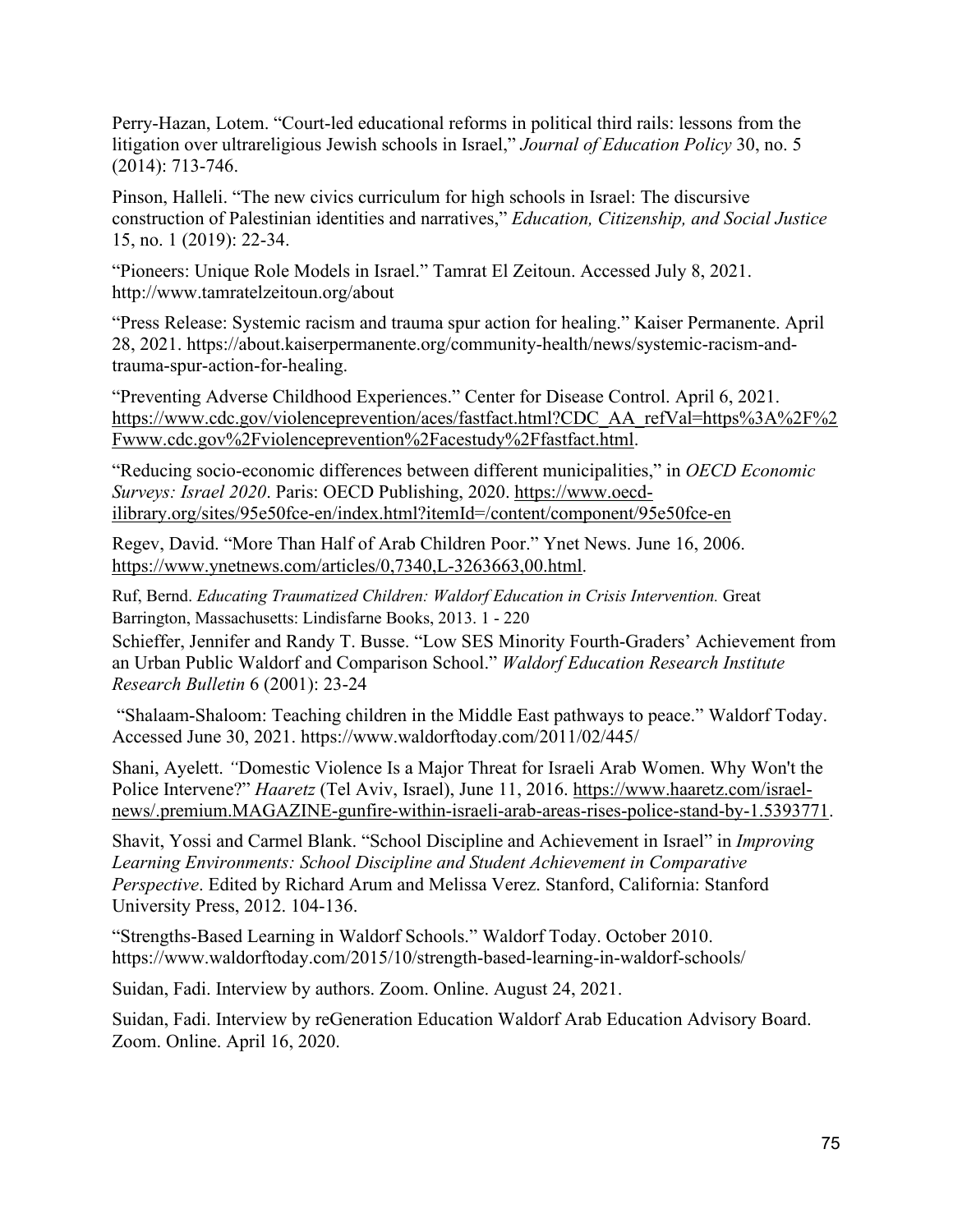Thomas, M. Shelley, Shantel Crosby, and Judi Vanderhaar. "Trauma-Informed Practices in Schools Across Two Decades: An Interdisciplinary Review of Research," *Review of Research in Education* 43 (2019):422-452.

"Toxic Stress," Harvard University Center on the Developing Child. Accessed June 12, 2021. https://developingchild.harvard.edu/science/key-concepts/toxic-stress/

Tress, Luke. "Average Israeli salary rises slightly to NIS 11,004 per month." *Times of Israel* (Jerusalem, Israel), October 6, 2019. https://www.timesofisrael.com/average-israeli-salary-risesslightly-to-nis-11004-per-month/

Tyano, Sam. "Post-Traumatic Stress Disorder in Israeli Children," *International psychiatry: Bulletin of the Board of International Affairs of the Royal College of Psychiatrists* 1, no. 2 (2003): 7-8.

Vainstein, Shepha. "A School of Hope in Israel: The Story of Abu Amin and Kibbutz Harduf," in *Waldorf Education: A Family Guide.* Edited by Pamela J. Fenner. New Amesbury, MA: Michaelmas Press, 2020.

"Violent Crime Continues to Rise | Arab Society Awaiting Government Plan." Interagency Task on Israeli Arab Issues. January 26, 2021. [https://www.iataskforce.org/activities/view/1119.](https://www.iataskforce.org/activities/view/1119)

Vitman-Schorr, Adi and Liat Ayalon. "The Changing Status of Israeli Arab Women as Reflected in Their Role as Main Caregivers," *Journal of Family Issues,* 41, no. 11 (2020): 2203-2222.

Voith, Laura A., Katie Russell, Hyunjune Lee, and Raeann E. Anderson. "Adverse Childhood Experiences, Trauma Symptoms, Mindfulness, and Intimate Partner Violence: Therapeutic Implications for Marginalized Men," *Family Process* 56 (2020): 1588-1607.

"Waldorf School of Shefa Amr." Tamrat El Zeitoun. Accessed July 8, 2021. [http://www.tamratelzeitoun.org/.](http://www.tamratelzeitoun.org/)

Weed Phifer, Lisa and Robert Hull. "Helping Students Heal: Observations of Trauma-Informed Practices in the Schools," *School Health Journal* 8, no. 1 (2016) 201- 205.

White, Mathew and Margaret L. Kern. "Positive education: Learning and teaching for wellbeing and academic mastery," *International Journal of Wellbeing* 8, no. 1 (2018): 1-17.

Wittner, Michael. "See California's Safest, Most Dangerous Cities In 2022: Safewise." Patch.com March 18, 2022. https://patch.com/california/across-ca/see-californias-safest-mostdangerous-cities-2022-safewise

Winer, Stuart. "Nearly a third of Israel's children live below the poverty line – report." *Times of Israel* (Jerusalem, Israel). January 14, 2020. [https://www.timesofisrael.com/nearly-a-third-of](https://www.timesofisrael.com/nearly-a-third-of-israels-children-live-below-the-poverty-line-report/)[israels-children-live-below-the-poverty-line-report/](https://www.timesofisrael.com/nearly-a-third-of-israels-children-live-below-the-poverty-line-report/) .

Wolmer, Leo, Daniel Hamiel, Michelle Slone, Maya Faians, Meyrav Picker, Tal Adiv, and Nathaniel Laor. "Post-Traumatic Reaction of Israeli Jewish and Arab Children Exposed to Rocket Attacks Before and After Teacher-Delivered Intervention," *Israel Journal of Psychiatry and Related Sciences* 50, no. 3 (2016): 165–172.

"Youth and Education Working Group (RAN Y&E)." Migration and Home Affairs - European Commission. December 6, 2016. [https://ec.europa.eu/home-affairs/what-we](https://ec.europa.eu/home-affairs/what-we-do/networks/radicalisation_awareness_network/topics-and-working-groups/ran-y-and-e_en)[do/networks/radicalisation\\_awareness\\_network/topics-and-working-groups/ran-y-and-e\\_en.](https://ec.europa.eu/home-affairs/what-we-do/networks/radicalisation_awareness_network/topics-and-working-groups/ran-y-and-e_en)